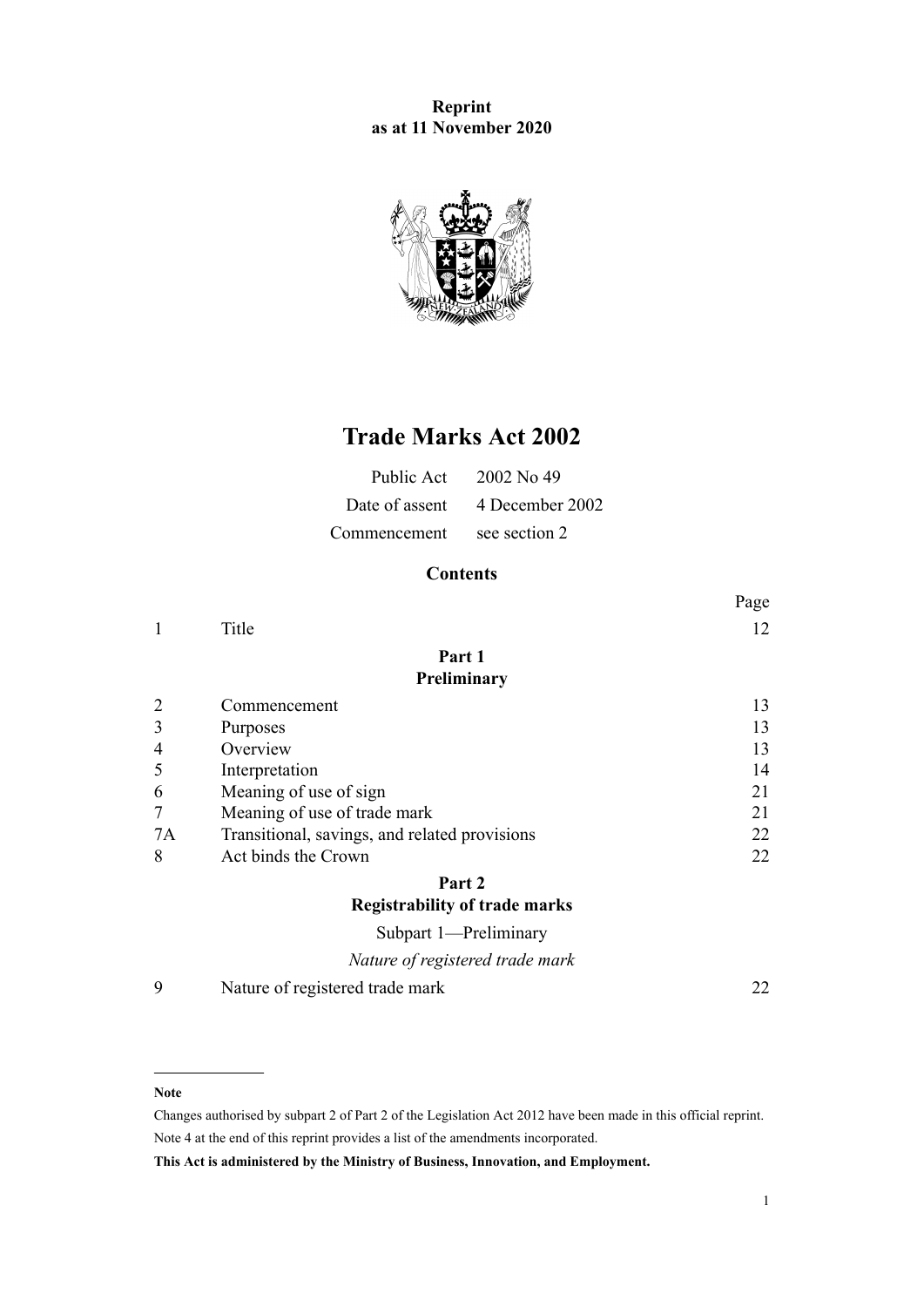|    | <b>Trade Marks Act 2002</b>                  | Reprinted as at<br>11 November 2020 |
|----|----------------------------------------------|-------------------------------------|
|    | Rights that attach to registered trade marks |                                     |
| 10 | Rights that attach to registered trade marks |                                     |

| 1 V<br>11 | Nights that attach to registered trade marks<br>Additional matters that relate to rights attaching to registered trade<br>marks           | ∠∠<br>23 |
|-----------|-------------------------------------------------------------------------------------------------------------------------------------------|----------|
|           | Rights that attach to application                                                                                                         |          |
| 12        | Rights that attach to application                                                                                                         | 23       |
|           | Registrability of trade marks: general                                                                                                    |          |
| 13        | When trade mark registrable                                                                                                               | 23       |
| 13A       | Trade mark not registrable if related certification trade mark<br>owned                                                                   | 24       |
| 14        | Additional provisions that relate to registrability of certification<br>trade marks                                                       | 24       |
| 15        | Additional provisions that relate to registrability of collective trade<br>marks                                                          | 24       |
| 16        | Commissioner's preliminary advice regarding distinctive character<br>of trade mark                                                        | 24       |
|           | Subpart 2—Absolute grounds for not registering trade mark                                                                                 |          |
| 17        | Absolute grounds for not registering trade mark: general                                                                                  | 25       |
|           | Registrability of non-distinctive trade marks                                                                                             |          |
| 18        | Non-distinctive trade mark not registrable                                                                                                | 25       |
| 19        | Relevance of colour to distinctive character of trade mark                                                                                | 26       |
| 20        | Trade mark that contains geographical indication must not be                                                                              | 26       |
| 21        | registered in certain circumstances<br>Trade mark that contains commonly used chemical names must not<br>be registered                    | 27       |
|           | Subpart 3—Relative grounds for not registering trade mark                                                                                 |          |
|           | Registrability of trade mark that contains certain words                                                                                  |          |
| 22        | Registrability of trade mark that contains certain words                                                                                  | 27       |
|           | Registrability of trade mark that contains person's name                                                                                  |          |
| 23<br>24  | Registrability of trade mark that contains person's name<br>Registrability of trade mark that contains representations of Royal<br>Family | 27<br>28 |
|           | Registrability of identical or similar trade marks                                                                                        |          |
| 25        | Registrability of identical or similar trade mark                                                                                         | 28       |
| 26        | Exceptions                                                                                                                                | 28       |
|           | Registrability of trade mark that contains flags                                                                                          |          |
| 27        | Registrability of trade mark that contains representation of flag,<br>etc, generally                                                      | 29       |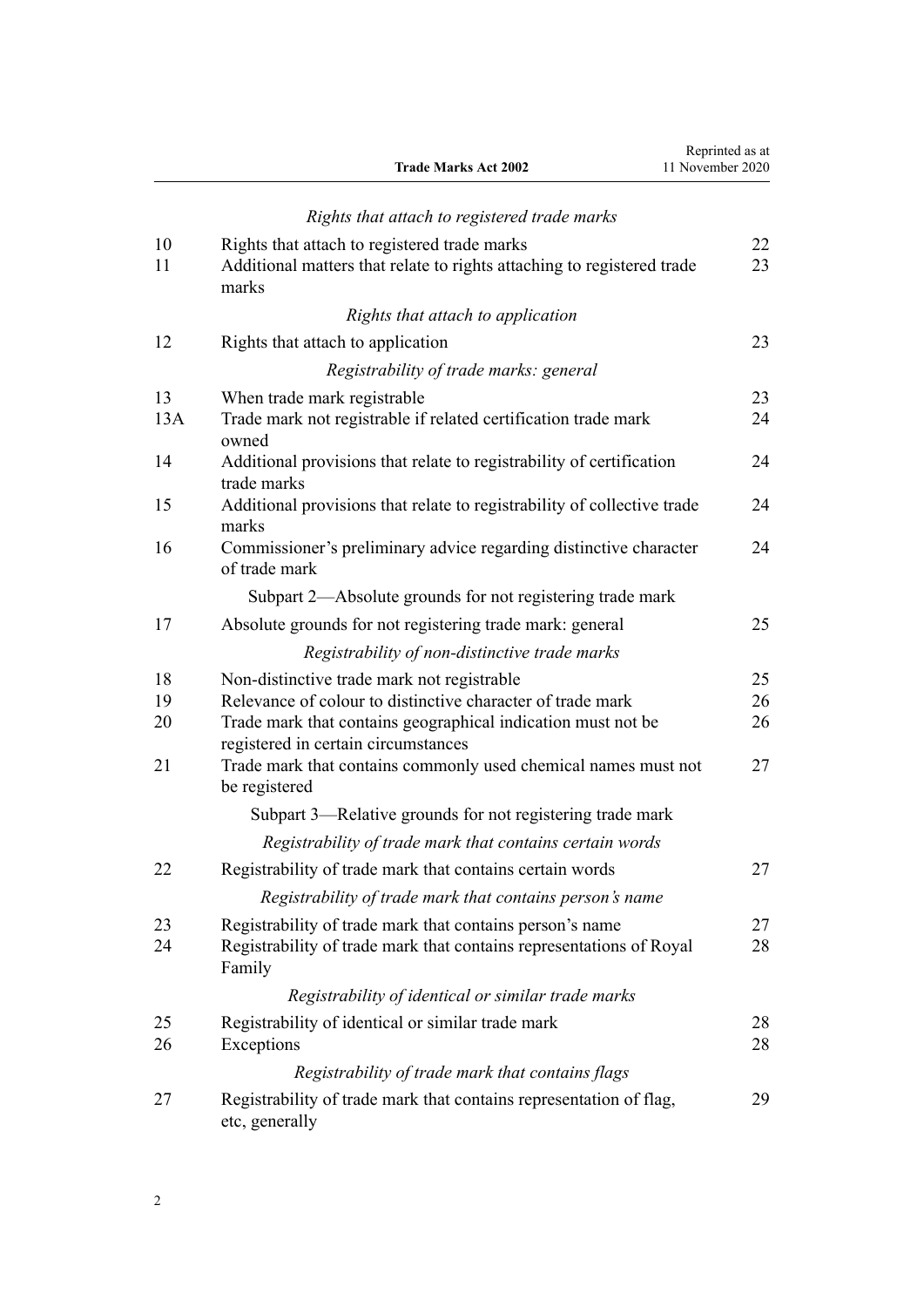|    | 11 November 2020<br><b>Trade Marks Act 2002</b>                                                              |    |
|----|--------------------------------------------------------------------------------------------------------------|----|
| 28 | Registrability of trade mark that contains flag, State emblems, etc,<br>of convention country                | 29 |
| 29 | Registrability of trade mark that contains armorial bearings, etc, of<br>certain international organisations | 30 |
| 30 | When emblems, etc, are protected under Paris Convention or<br><b>TRIPS</b> Agreement                         | 30 |
|    | Part 3                                                                                                       |    |
|    | Process for obtaining registration of trade mark and other<br>matters                                        |    |
|    | Subpart 1-Preliminary                                                                                        |    |
|    | Classification of trade marks                                                                                |    |
| 31 |                                                                                                              | 31 |
|    | Subpart 2-Applications                                                                                       |    |
|    | General                                                                                                      |    |
| 32 | Application: how made                                                                                        | 32 |
| 33 | Joint applications                                                                                           | 32 |
|    | Priority of applications                                                                                     |    |
| 34 | Priority of applications for registration of identical or similar trade<br>marks                             | 32 |
| 35 | Commissioner's requirements in relation to applications without<br>priority                                  | 33 |
| 36 | Priority of application to which convention country application<br>relates                                   | 33 |
|    | Amendment of application                                                                                     |    |
| 37 | Withdrawal, etc, of application                                                                              | 33 |
| 38 | When Commissioner or court may amend application                                                             | 34 |
|    | Acceptance or rejection of application                                                                       |    |
| 39 | Examination of application                                                                                   | 34 |
| 40 | Acceptance of application                                                                                    | 34 |
| 41 | Applicant must be notified of non-complying application                                                      | 34 |
| 42 | Revocation of acceptance of application                                                                      | 34 |
| 43 | Rejection of application                                                                                     | 35 |
| 44 | Abandonment of application                                                                                   | 35 |
| 45 | Applicant must be notified of grounds, etc, of conditional<br>acceptance or rejection of application         | 35 |
|    | Advertisement of accepted application                                                                        |    |
| 46 | Advertisement of accepted application                                                                        | 35 |
|    | Subpart 3—Opposition to application                                                                          |    |
| 47 | Opposition to accepted application                                                                           | 35 |
| 48 | Applicant's counter-statement                                                                                | 36 |
| 49 | Commissioner's determination on opposition                                                                   | 36 |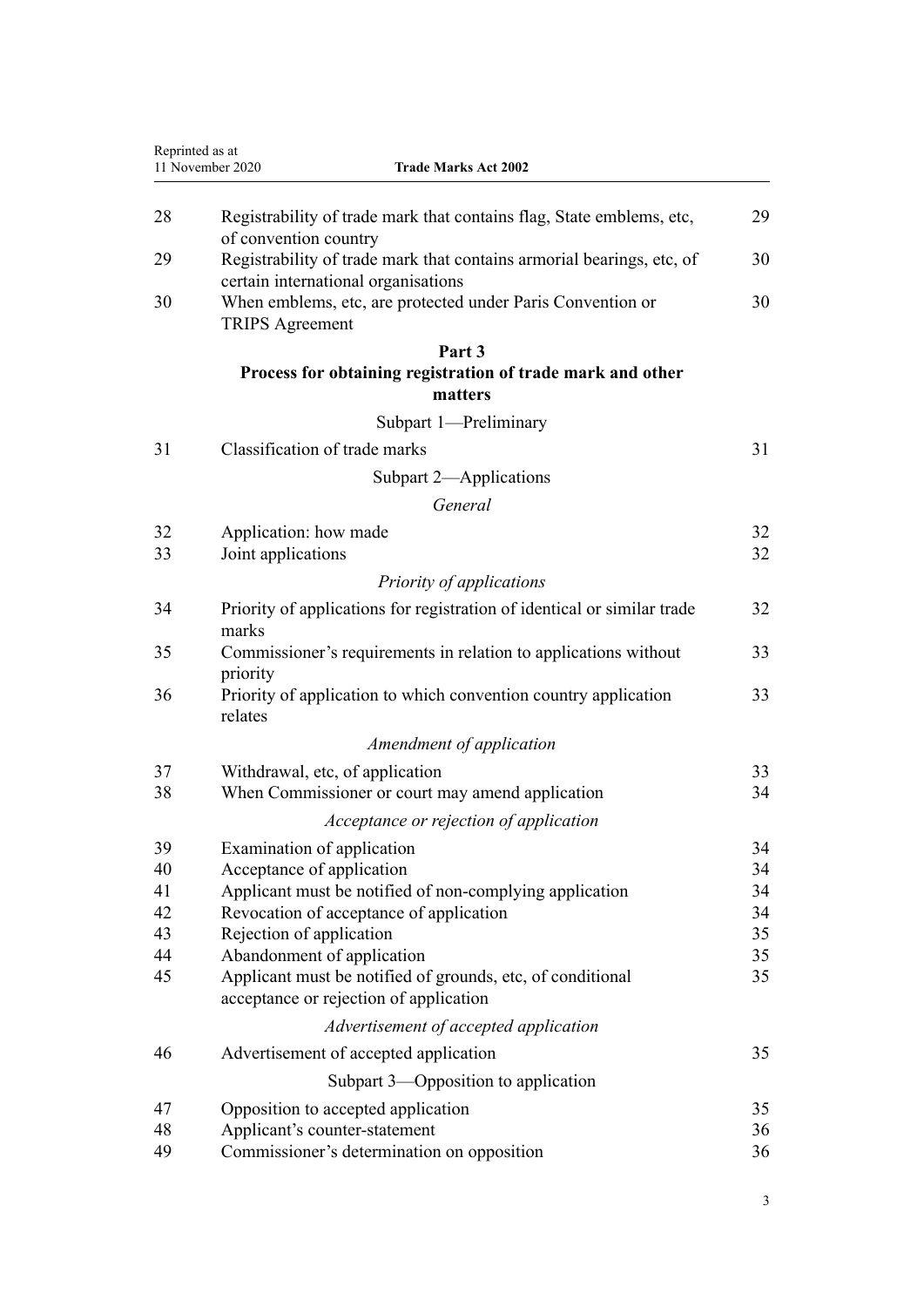|     | Subpart 4—Registration of trade mark                                                                  |    |
|-----|-------------------------------------------------------------------------------------------------------|----|
| 50  | When trade mark must be registered                                                                    | 36 |
| 51  | Commissioner's requirements on registration                                                           | 36 |
| 52  | Commissioner may dispense with production of probate or letters<br>of administration in certain cases | 37 |
| 53  | Replacement of certificate of registration                                                            | 37 |
|     | Subpart 5—Additional matters that relate to certification trade                                       |    |
|     | marks                                                                                                 |    |
| 54  | When regulations that govern use of certification trade mark must<br>be provided                      | 37 |
| 55  | Consideration of application for registration of certification trade<br>mark                          | 38 |
| 56  | Approved regulations must be deposited at Intellectual Property<br>Office of New Zealand              | 38 |
|     | Subpart 6—When registration of trade mark ceases                                                      |    |
|     | Duration of registration                                                                              |    |
| 57  | Duration of registration                                                                              | 38 |
|     | Renewal of registration                                                                               |    |
| 58  | Renewal of registration                                                                               | 39 |
| 59  | Procedure for renewal of registration                                                                 | 39 |
| 60  | Effect of registered-past expiry date status                                                          | 40 |
| 60A | Status of geographical indication removed from register for non-<br>payment of renewal fee [Repealed] | 40 |
|     | Voluntary cancellation of registration of trade mark                                                  |    |
| 61  | Voluntary cancellation of registration of trade mark                                                  | 40 |
|     | Mandatory cancellation or alteration of registration of trade mark                                    |    |
| 62  | Cancellation or alteration of registration of trade mark for breach<br>of condition                   | 40 |
| 63  | Cancellation or alteration of registration of certification trade mark                                | 41 |
| 64  | Cancellation or alteration of registration of collective trade mark                                   | 41 |
|     | Revocation of registration of trade mark                                                              |    |
| 65  | Application for revocation of registration of trade mark                                              | 41 |
| 66  | Grounds for revoking registration of trade mark                                                       | 41 |
| 67  | Onus of proof for revocation of registration of trade mark for non-<br>use                            | 43 |
| 68  | Revocation of registration of trade mark                                                              | 43 |
|     | Disclaimer of use of trade mark                                                                       |    |
| 69  | Voluntary disclaimer of trade mark by owner                                                           | 43 |
| 70  | Disclaimer of trade mark as condition of not revoking its<br>registration                             | 44 |

**Trade Marks Act 2002**

Reprinted as at 11 November 2020

4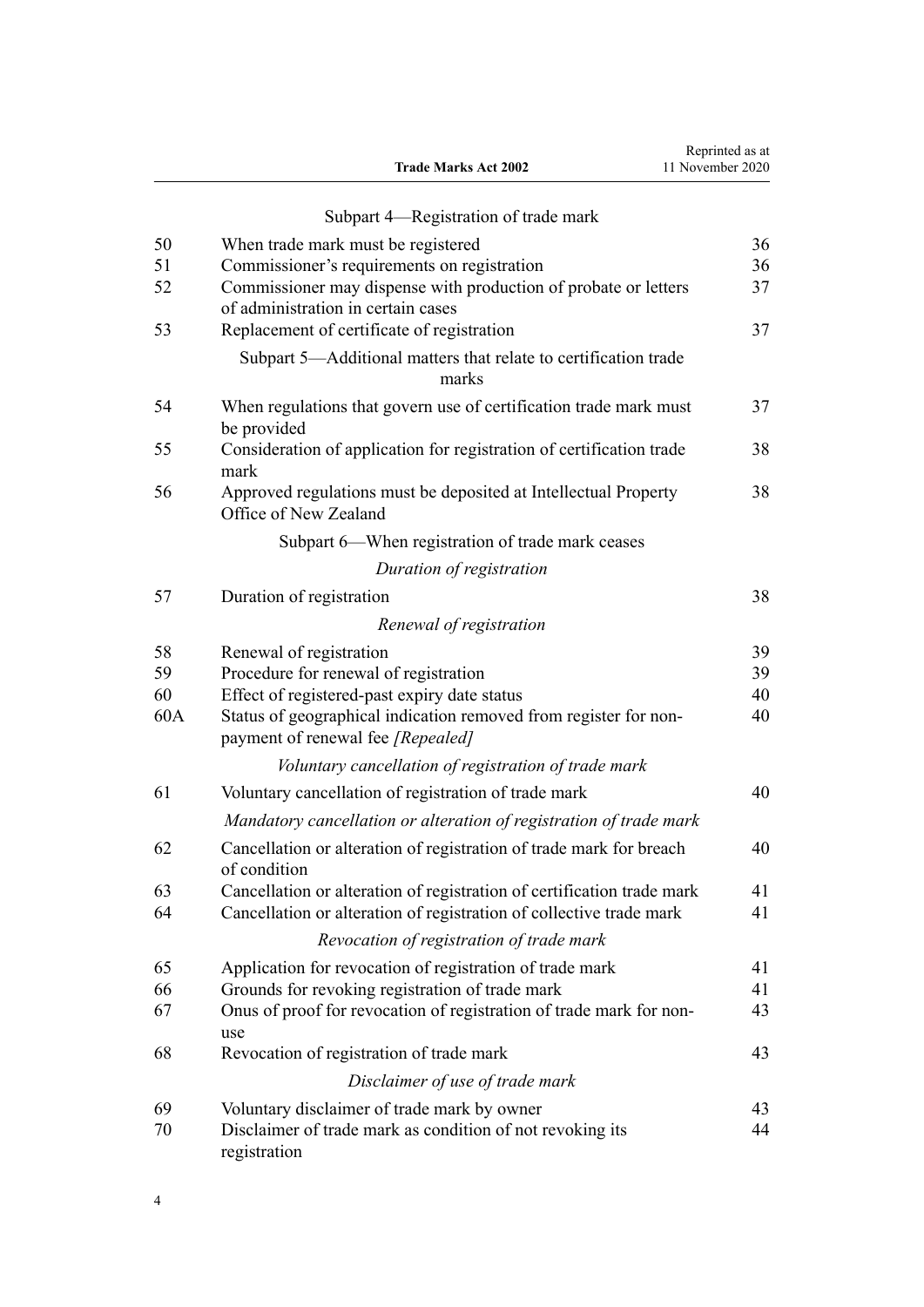| Reprinted as at | 11 November 2020<br><b>Trade Marks Act 2002</b>                                                                                                    |          |
|-----------------|----------------------------------------------------------------------------------------------------------------------------------------------------|----------|
| 71<br>72        | Disclaimer of trade mark for public interest reasons<br>Rights affected by disclaimer                                                              | 44<br>44 |
|                 | Invalidity of registration of trade marks                                                                                                          |          |
| 73              | Invalidity of registration of trade mark                                                                                                           | 44       |
| 74              | Effect of declaration of invalidity                                                                                                                | 44       |
| 75              | Presumption of validity of registration of trade mark                                                                                              | 45       |
|                 | Rectification of register                                                                                                                          |          |
| 76              | Rectification or correction of register                                                                                                            | 45       |
|                 | Subpart 7—Other matters                                                                                                                            |          |
|                 | Alteration in relation to registered trade mark                                                                                                    |          |
| 77              | Alteration of registered trade mark not permitted                                                                                                  | 45       |
| 78              | Alteration of register                                                                                                                             | 45       |
| 78A             | Alteration of register concerning certain inconsistent information                                                                                 | 46       |
|                 | Alteration of certification trade mark regulations                                                                                                 |          |
| 79              | Alteration of certification trade mark regulations                                                                                                 | 46       |
| 80              | Advertisement of application for alteration of regulations                                                                                         | 47       |
|                 | Assignment or transmission                                                                                                                         |          |
| 81              | Commissioner's certificate that relates to certain assignments or<br>transmissions [Repealed]                                                      | 47       |
| 82              | Registration of title to trade mark                                                                                                                | 47       |
|                 | Licensees                                                                                                                                          |          |
|                 | [Repealed]                                                                                                                                         |          |
| 83              | Application for registration of licensee [Repealed]                                                                                                | 48       |
| 84              | Registration of licensee [Repealed]                                                                                                                | 48       |
| 85<br>86        | Assigning or transmitting right to use trade mark<br>Alteration of registration of licensee [Repealed]                                             | 48<br>48 |
| 87              | Cancellation of registration of licensee [Repealed]                                                                                                | 48       |
|                 | Part 4                                                                                                                                             |          |
|                 | <b>Legal proceedings</b>                                                                                                                           |          |
|                 | Subpart 1-Civil proceedings for infringement                                                                                                       |          |
|                 | How Act affects other rights                                                                                                                       |          |
| 88              | How Act affects other rights                                                                                                                       | 49       |
|                 | Acts amounting to infringement                                                                                                                     |          |
|                 |                                                                                                                                                    |          |
| 89<br>90        | Infringement where identical or similar sign used in course of trade<br>Infringement where non-compliance with certain contractual<br>requirements | 49<br>50 |
| 91              | No defence that infringement arose from use of company name                                                                                        | 50       |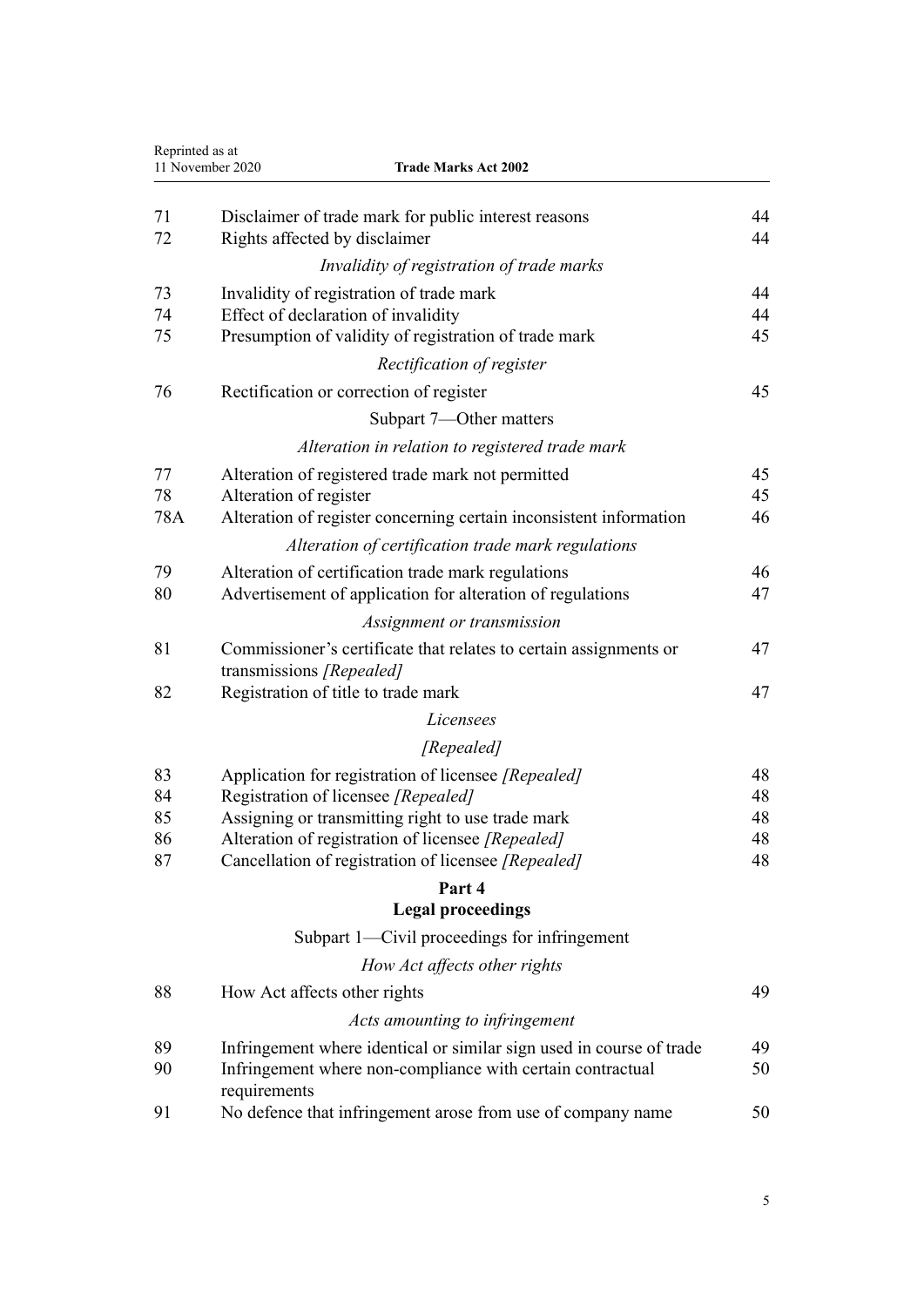|                             | Reprinted as at  |
|-----------------------------|------------------|
| <b>Trade Marks Act 2002</b> | 11 November 2020 |

|           | Acts not amounting to infringement                                                                                                   |          |
|-----------|--------------------------------------------------------------------------------------------------------------------------------------|----------|
| 92        | No infringement where trade mark used in circumstances not<br>covered by registration                                                | 51       |
| 93        | No infringement where more than 1 identical or similar registered<br>trade marks used                                                | 51       |
| 94        | No infringement for comparative advertising of registered trade<br>mark                                                              | 51       |
| 95        | No infringement for honest practices                                                                                                 | 51       |
| 96        | No infringement for certain continuous use of unregistered trade<br>mark                                                             | 52       |
| 97        | No infringement for use in relation to certain identical or similar<br>goods                                                         | 52       |
| 97A       | Exhaustion of rights conferred by registered trade mark                                                                              | 53       |
| 98<br>98A | When owner or licensee consents to use of registered trade mark<br>No infringement through use of registered geographical indication | 53<br>54 |
|           | When infringement proceedings may be brought                                                                                         |          |
| 99        | No proceedings for infringement of unregistered trade mark                                                                           | 54       |
| 100       | Time for bringing proceedings for infringement of registered trade<br>mark                                                           | 54       |
|           | Who may apply for relief for infringement of registered trade mark                                                                   |          |
| 101       | Who may apply for relief for infringement of registered trade mark                                                                   | 54       |
| 102       | Licensee may request owner of registered trade mark to bring<br>proceedings                                                          | 54       |
| 103       | Consequences of owner of registered trade mark not bringing<br>proceedings                                                           | 54       |
| 104       | Consequences of licensee commencing proceedings                                                                                      | 55       |
|           | Unjustified proceedings                                                                                                              |          |
| 105       | Unjustified proceedings                                                                                                              | 55       |
|           | Types of relief available for infringement                                                                                           |          |
| 106       | Types of relief available for infringement of registered trade mark                                                                  | 55       |
| 107       | Damages for infringement of collective trade mark                                                                                    | 56       |
| 108       | Order for erasure, etc, of offending sign                                                                                            | 56       |
|           | Orders for delivery up in civil proceedings                                                                                          |          |
| 109       | Order for delivery up of infringing goods, infringing material, or<br>infringing object                                              | 57       |
| 110       | Order for disposal of infringing goods, infringing material, or<br>infringing object                                                 | 57       |
| 111       | Matters to be considered by court                                                                                                    | 57       |
| 112       | Directions for service                                                                                                               | 58       |
| 113       | Rights of persons with interest in infringing goods, infringing                                                                      | 58       |

[material, or infringing object](#page-57-0)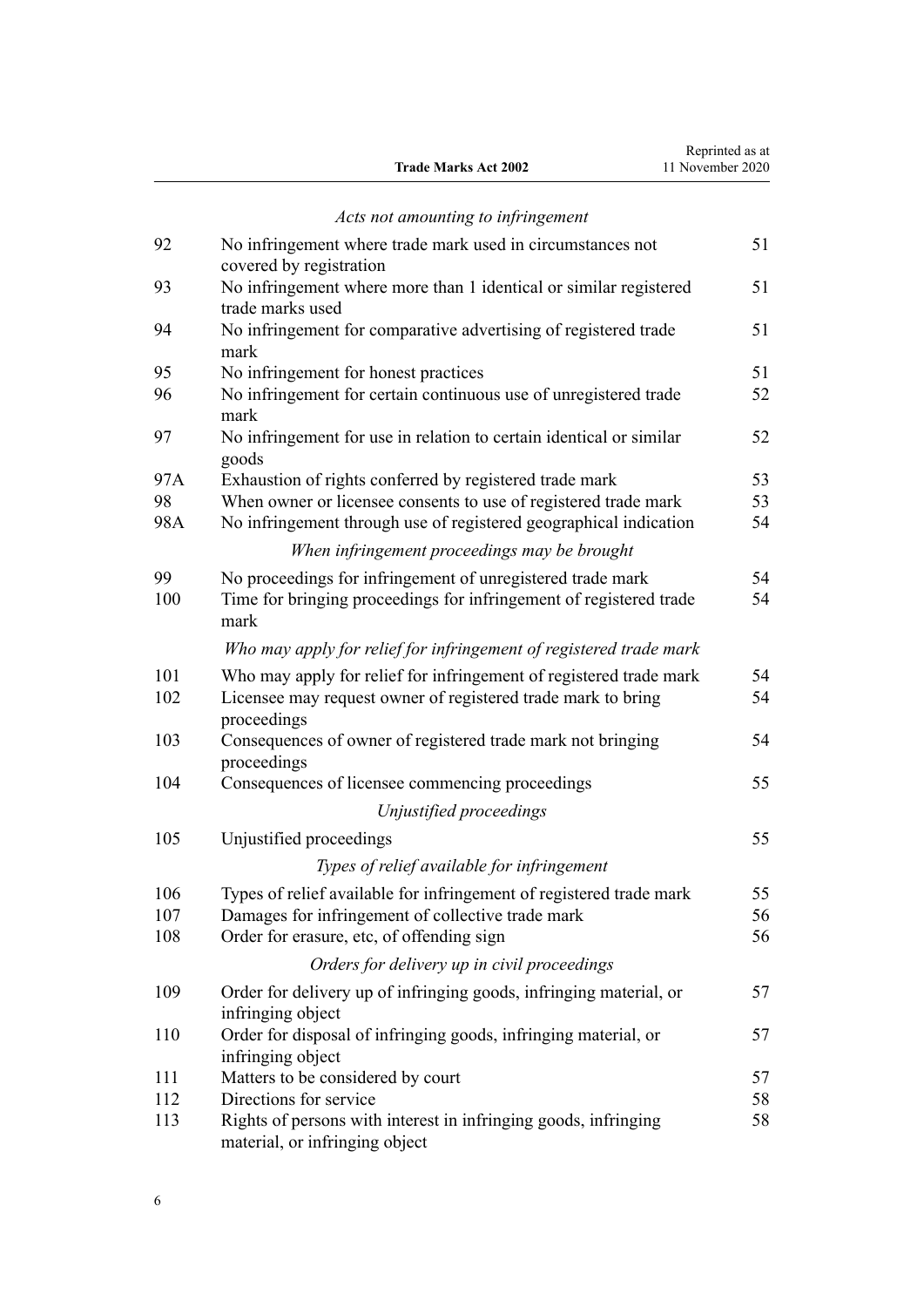| Reprinted as at | 11 November 2020<br><b>Trade Marks Act 2002</b>                                                               |          |
|-----------------|---------------------------------------------------------------------------------------------------------------|----------|
|                 |                                                                                                               |          |
| 114<br>115      | When order under section 110 takes effect<br>Miscellaneous court order if more than 1 person interested in    | 58<br>58 |
| 116             | infringing goods, infringing material, or infringing object<br>Position where no order made under section 110 | 58       |
|                 | Subpart 2—Criminal proceedings                                                                                |          |
|                 | Preliminary                                                                                                   |          |
| 117             | When criminal proceedings may be commenced                                                                    | 59       |
| 118             | Application of Sentencing Act 2002                                                                            | 59       |
| 119             | Liability of officers of body corporate                                                                       | 59       |
|                 | Offences and penalties                                                                                        |          |
| 120             | Offence to counterfeit registered trade mark                                                                  | 59       |
| 121             | Offence to falsely apply registered trade mark to goods or services                                           | 60       |
| 122             | Offence to make object for making copies of registered trade mark,<br>etc                                     | 61       |
| 123             | Offence to possess object for making copies of registered trade<br>mark, etc                                  | 61       |
| 124             | Offence to import or sell, etc, goods with falsely applied registered<br>trade mark                           | 61       |
| 125             | Penalties for offences                                                                                        | 61       |
|                 | Orders for delivery up in criminal proceedings                                                                |          |
| 126             | Order for delivery up in criminal proceedings                                                                 | 62       |
| 127             | When order for delivery up may be made                                                                        | 62       |
| 128             | Order for disposal of goods or other object ordered to be delivered<br>up                                     | 62       |
| 129             | Matters to be considered by court                                                                             | 63       |
| 130             | Directions for service                                                                                        | 63       |
| 131             | Rights of persons with interest in goods or other object                                                      | 63       |
| 132             | When order under section 128 takes effect                                                                     | 63       |
| 133             | Miscellaneous court orders if more than 1 person interested in<br>goods or other object                       | 63       |
| 134             | Position where no order made under section 128                                                                | 64       |
|                 | Subpart 2A—Enforcement officers                                                                               |          |
|                 | Appointment and functions of enforcement officers                                                             |          |
| 134A            | Chief executive may appoint enforcement officers                                                              | 64       |
| 134B            | Authority to act as enforcement officer                                                                       | 64       |
| 134C            | Functions of enforcement officer                                                                              | 65       |
|                 | Enforcement officer's power of entry and examination without<br>warrant                                       |          |
| 134D            | Enforcement officer's power of entry and examination without<br>warrant                                       | 65       |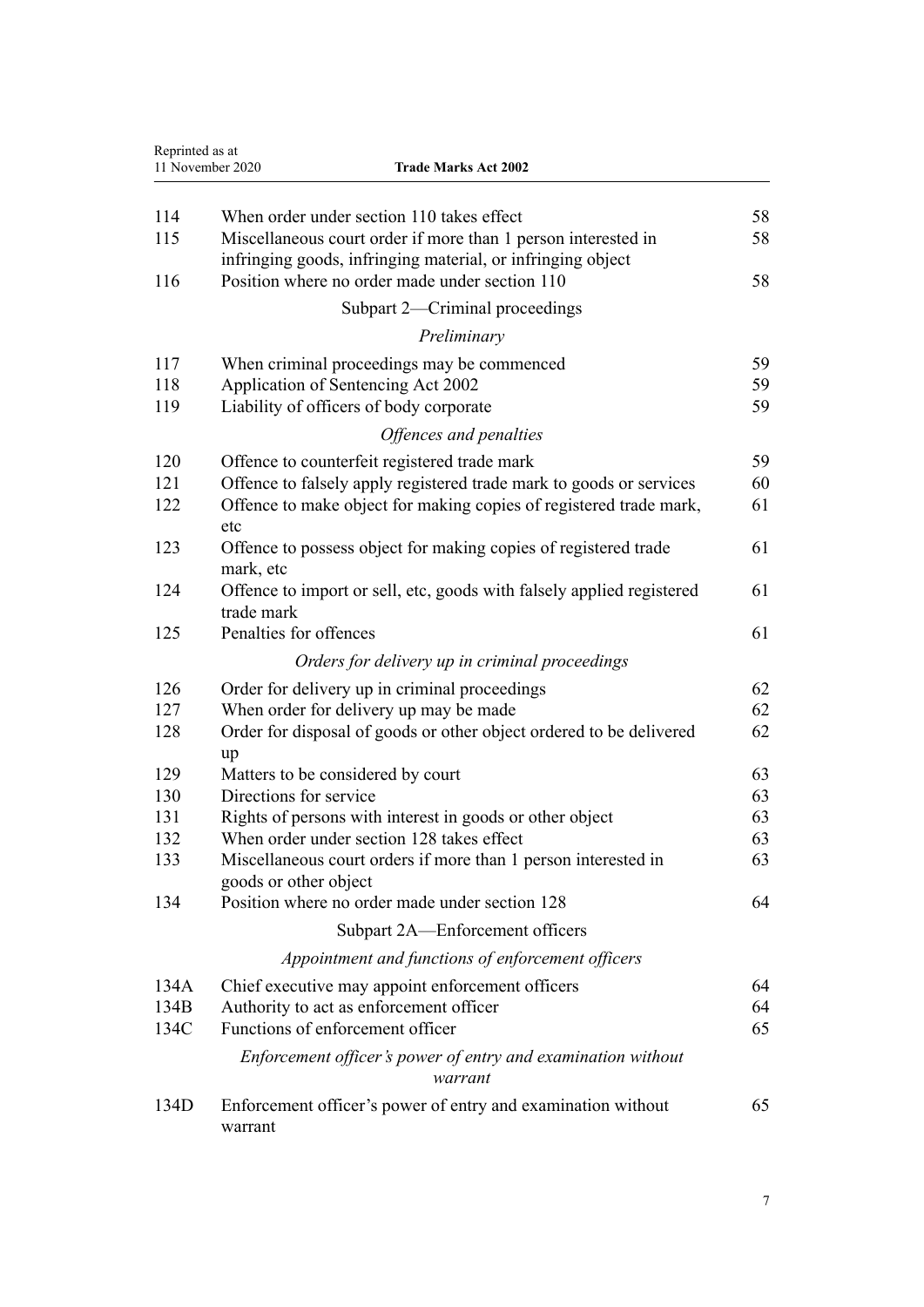|       | <b>Trade Marks Act 2002</b>                                                                                            | Reprinted as at<br>11 November 2020 |
|-------|------------------------------------------------------------------------------------------------------------------------|-------------------------------------|
| 134E  | What enforcement officer and person assisting may do when<br>exercising power of entry and examination without warrant | 66                                  |
|       | Entry and search under search warrant                                                                                  |                                     |
| 134F  | Enforcement officer or constable may apply for search warrant                                                          | 67                                  |
| 134G  | Application for search warrant                                                                                         | 67                                  |
| 134H  | Mode of application for search warrant                                                                                 | 68                                  |
| 134I  | Form and content of search warrant                                                                                     | 69                                  |
| 134J  | Transmission of search warrant                                                                                         | 70                                  |
| 134K  | Retention of documents                                                                                                 | 70                                  |
| 134L  | When search warrant is executed                                                                                        | 70                                  |
| 134M  | Powers of entry and search under warrant                                                                               | 71                                  |
| 134N  | Powers of persons called to assist                                                                                     | 72                                  |
|       | General provisions that apply to powers of entry and search, and<br>entry and examination                              |                                     |
| 134O  | Application of sections 134P to 134S                                                                                   | 72                                  |
| 134P  | Powers and duties of person exercising power of entry and search<br>or power of entry and examination                  | 73                                  |
| 134Q  | Inventory of things seized                                                                                             | 74                                  |
| 134R  | Compliance with certain provisions may be deferred in certain<br>circumstances                                         | 75                                  |
| 134S  | Further extension to, or dispensation from, obligation to comply<br>with certain provisions                            | 76                                  |
|       | Provisions relating to things seized                                                                                   |                                     |
| 134T  | Period things seized may be retained                                                                                   | 76                                  |
| 134U  | Application for order to return things seized                                                                          | 77                                  |
| 134V  | Disposal of things seized                                                                                              | 77                                  |
| 134W  | Disposal of perishable things                                                                                          | 78                                  |
|       | Other powers of enforcement officers                                                                                   |                                     |
| 134X  | Enforcement officer may apply for production order                                                                     | 78                                  |
| 134Y  |                                                                                                                        | 79                                  |
| 134Z  | Judge may order documents to be produced<br>Powers of enforcement officer to whom documents produced                   | 79                                  |
| 134ZA |                                                                                                                        | 79                                  |
|       | Offence of failing to comply with order to produce documents                                                           |                                     |
|       | Powers of Police                                                                                                       |                                     |
| 134ZB | Powers of Police                                                                                                       | 80                                  |
|       | Miscellaneous                                                                                                          |                                     |
| 134ZC | Privilege against self-incrimination                                                                                   | 80                                  |
| 134ZD | Other privileges                                                                                                       | 80                                  |
| 134ZE | Disclosure of information                                                                                              | 81                                  |
| 134ZF | No liability if functions performed or powers exercised in good<br>faith                                               | 82                                  |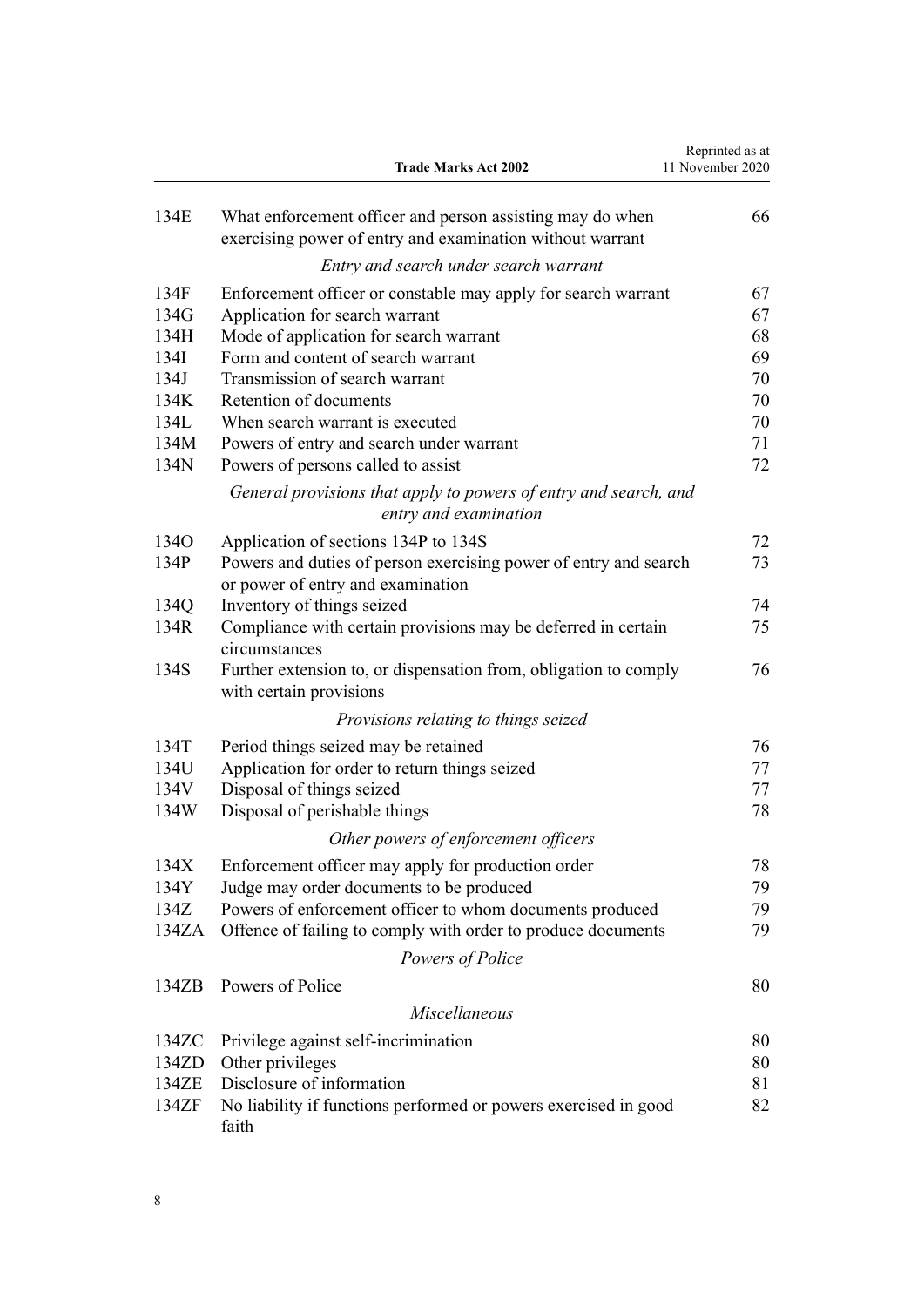| Reprinted as at  |
|------------------|
| 11 November 2020 |

| 11 November 2020 | <b>Trade Marks Act 2002</b> |
|------------------|-----------------------------|
|------------------|-----------------------------|

|                | Subpart 3—Border protection measures                                        |    |  |
|----------------|-----------------------------------------------------------------------------|----|--|
| Interpretation |                                                                             |    |  |
| 135            | Interpretation                                                              | 82 |  |
|                | Detention of goods suspected of bearing infringing sign                     |    |  |
| 135A           | Detention of goods suspected of bearing infringing sign                     | 84 |  |
| 135B           | Release of goods                                                            | 84 |  |
|                | Notice of infringing sign                                                   |    |  |
| 136            | Application of sections 137 to 141                                          | 85 |  |
| 137            | Notice may be given to chief executive                                      | 85 |  |
| 138            | Contents of notice                                                          | 85 |  |
| 139            | Chief executive must accept or decline notice                               | 86 |  |
| 139A           | Chief executive may suspend accepted notice                                 | 86 |  |
| 139B           | Notice of suspension                                                        | 87 |  |
| 139C           | Chief executive may reinstate accepted notice                               | 88 |  |
| 140            | Duration of accepted notice                                                 | 88 |  |
| 141            | Licensee may require notice                                                 | 88 |  |
|                | Investigation where notice of infringing sign                               |    |  |
| 142            | Application of sections 143 to 146                                          | 88 |  |
| 143            | Determination to conduct investigation                                      | 88 |  |
| 144            | Claimant to provide information for investigation                           | 89 |  |
| 145            | Limitations on requirement to supply information                            | 89 |  |
|                | Chief executive's determination                                             |    |  |
| 146            | Chief executive's determination                                             | 89 |  |
| 147            | Notice of determination                                                     | 89 |  |
| 148            | Consequences of failure to serve notice                                     | 90 |  |
|                | Detention of goods bearing infringing sign                                  |    |  |
| 149            | Detention of goods bearing infringing sign                                  | 90 |  |
| 150            | When detained goods may be released                                         | 90 |  |
| 151            | Forfeiture of goods by consent                                              | 91 |  |
|                | Proceedings relating to goods bearing infringing sign                       |    |  |
| 152            | Application for various orders relating to goods bearing infringing<br>sign | 91 |  |
| 153            | Proceedings to determine whether goods bear infringing sign                 | 91 |  |
| 154            | Powers of court                                                             | 92 |  |
|                | Inspection of goods that bear infringing sign                               |    |  |
| 155            | Inspection of goods                                                         | 93 |  |
|                | <b>Enforcement powers of Customs officers</b>                               |    |  |
| 155A           | Customs officer may seize goods in control of Customs                       | 93 |  |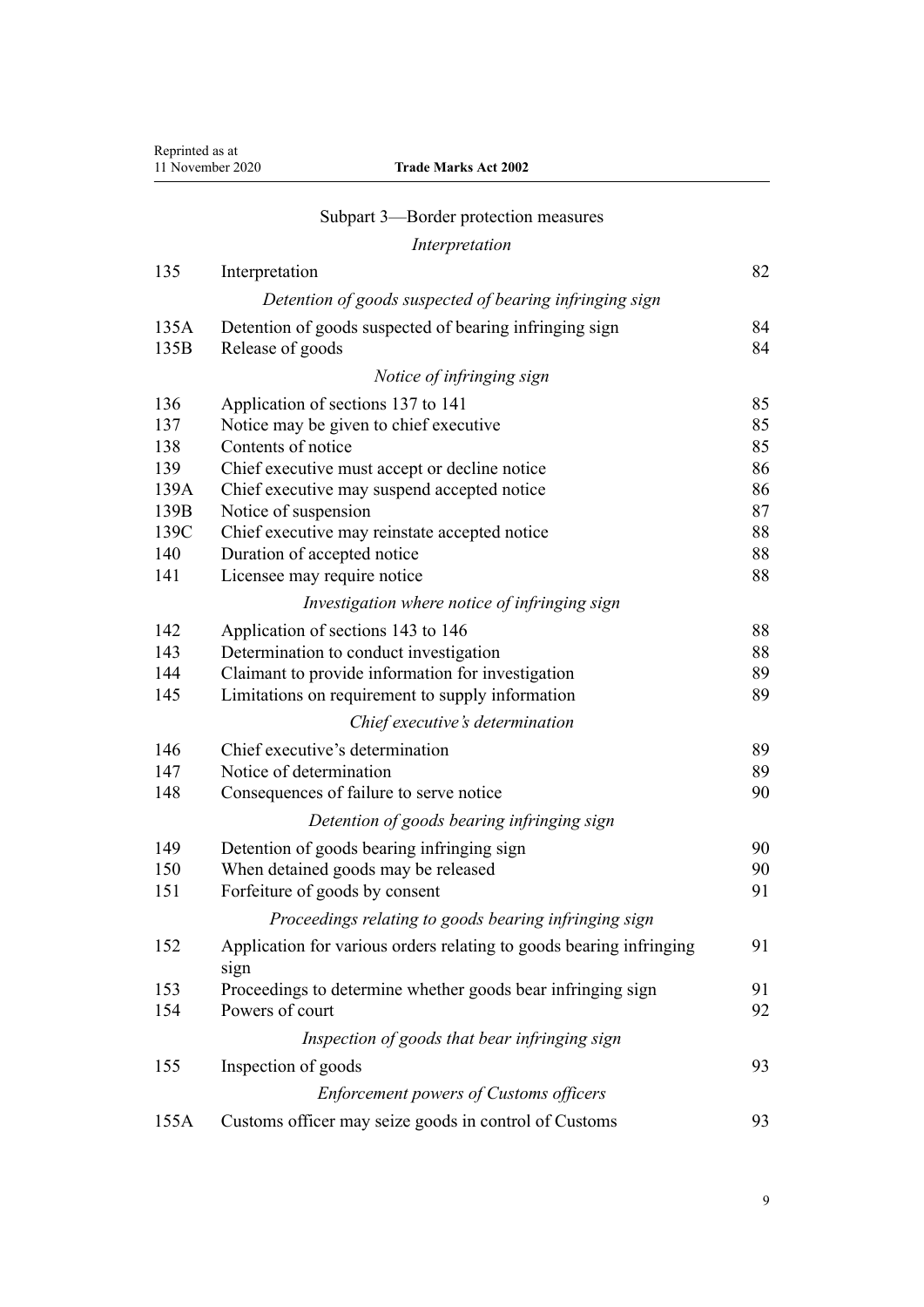|      | <b>Trade Marks Act 2002</b>                                                              | Reprinted as at<br>11 November 2020 |
|------|------------------------------------------------------------------------------------------|-------------------------------------|
| 155B | Chief executive may require person to produce documents                                  | 94                                  |
|      | concerning goods in control of Customs                                                   |                                     |
| 155C | Chief executive may require person to appear and answer                                  | 95                                  |
|      | questions concerning goods in control of Customs                                         |                                     |
| 155D | Customs officer may apply for production order                                           | 96                                  |
| 155E | Judge may order documents to be produced                                                 | 96                                  |
| 155F | Powers of Customs officer to whom documents produced                                     | 97                                  |
| 155G | Issue of search warrants to Customs officers                                             | 97                                  |
| 155H | Privilege against self-incrimination                                                     | 97                                  |
| 155I | Other privileges                                                                         | 98                                  |
| 155J | Offences                                                                                 | 99                                  |
|      | <i>Immunity</i>                                                                          |                                     |
| 155K | No liability if powers exercised in good faith                                           | 100                                 |
|      | Delegation of chief executive's powers, duties, and functions                            |                                     |
| 156  | Delegation of chief executive's powers, duties, and functions                            | 100                                 |
| 157  | Protection of persons acting under authority of Act                                      | 101                                 |
|      | Subpart 4—Miscellaneous                                                                  |                                     |
|      | Application to Commissioner or court?                                                    |                                     |
| 158  | Application to Commissioner or court?                                                    | 101                                 |
|      | Appearance of Commissioner                                                               |                                     |
| 159  | Commissioner's appearance in certain proceedings                                         | 101                                 |
|      | Evidence                                                                                 |                                     |
| 160  | Mode of giving evidence in proceedings before Commissioner                               | 102                                 |
| 161  | Evidence of entries, documents, etc.                                                     | 102                                 |
| 162  | Registration is prima facie evidence of validity                                         | 103                                 |
| 163  | Appeal against decision of Commissioner that relates to<br>assignments and transmissions | 103                                 |
| 164  | Trade usage must be considered                                                           | 103                                 |
| 165  | Certificate of validity                                                                  | 103                                 |
|      | Costs                                                                                    |                                     |
| 166  | Costs                                                                                    | 104                                 |
| 167  | Commissioner or court may require security for costs                                     | 104                                 |
| 168  | No costs on appeal against refusal to certify or to authorise use                        | 104                                 |
| 169  | Costs of Commissioner in proceedings before court                                        | 105                                 |
|      | Appeals                                                                                  |                                     |
|      |                                                                                          |                                     |
| 170  | Appeals in relation to Commissioner's decisions                                          | 105                                 |
| 171  | Notice of appeal                                                                         | 105                                 |
| 172  | Hearing of appeal                                                                        | 105                                 |
| 173  | Determination of appeals                                                                 | 105                                 |
| 174  | Provisions pending determination of appeal                                               | 106                                 |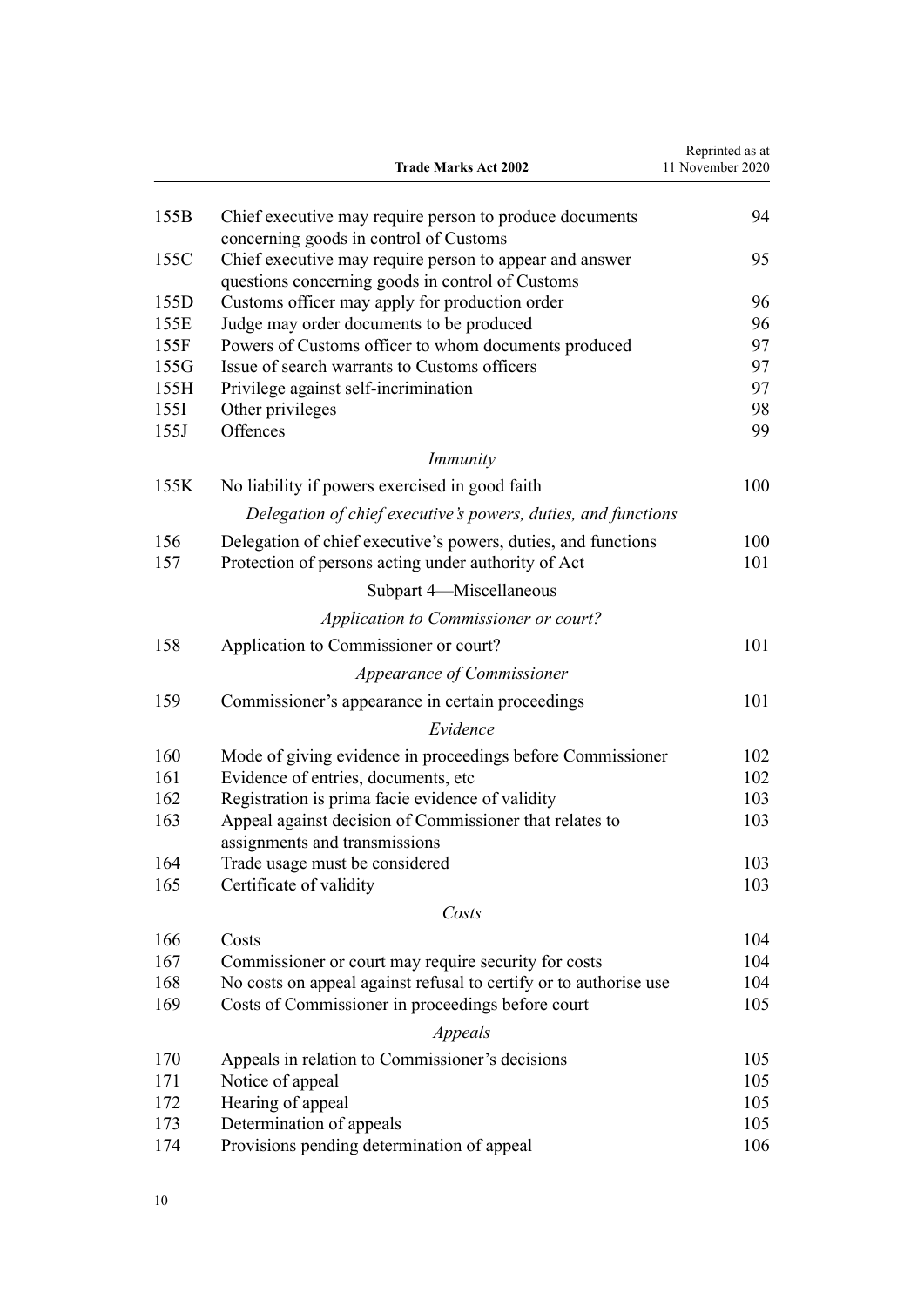## **[Part 5](#page-105-0)**

# **[Administrative provisions and miscellaneous](#page-105-0)**

# [Subpart 1—Commissioner and Assistant Commissioners of Trade](#page-105-0)

[Marks](#page-105-0)

| 175  | <b>Commissioner and Assistant Commissioners of Trade Marks</b>            | 106 |
|------|---------------------------------------------------------------------------|-----|
| 175A | <b>Functions of Commissioner</b>                                          | 106 |
| 175B | Powers of Assistant Commissioners                                         | 107 |
| 175C | Power of Commissioner to delegate                                         | 107 |
| 175D | Liability of Commissioner and others                                      | 107 |
| 176  | Hearing before exercise of Commissioner's discretion                      | 108 |
|      | Subpart 2—Advisory committee                                              |     |
| 177  | Advisory committee                                                        | 108 |
| 178  | Function of advisory committee                                            | 108 |
| 179  | Membership of advisory committee                                          | 108 |
| 180  | Advisory committee may regulate own procedure                             | 108 |
|      | Subpart 3—Register of trade marks                                         |     |
|      | General                                                                   |     |
| 181  | Register of trade marks                                                   | 108 |
| 182  | Contents of register                                                      | 109 |
| 183  | No notices of trusts may be entered in register                           | 109 |
|      | Search of register                                                        |     |
| 184  | Search of register                                                        | 109 |
|      | Offences relating to register                                             |     |
| 185  | Offence to make false entry in register                                   | 110 |
| 186  | Offences relating to false representation of trade mark                   | 110 |
|      | Subpart 4-Miscellaneous                                                   |     |
|      | No compensation                                                           |     |
| 187  | No compensation for diminution in rights attaching to trade mark          | 110 |
|      | Intellectual Property Office of New Zealand                               |     |
| 188  | Opening hours of Intellectual Property Office of New Zealand              | 111 |
| 189  | Closing of Intellectual Property Office of New Zealand at short<br>notice | 111 |
|      | Personal representatives                                                  |     |
| 190  | Recognition of agents                                                     | 111 |
| 191  | Declarations, etc, on behalf of certain persons [Repealed]                | 111 |
|      | Substitution                                                              |     |
| 192  | Substitution of person other than applicant generally                     | 112 |
| 193  | Substitution of person other than opponent on notice of opposition        | 112 |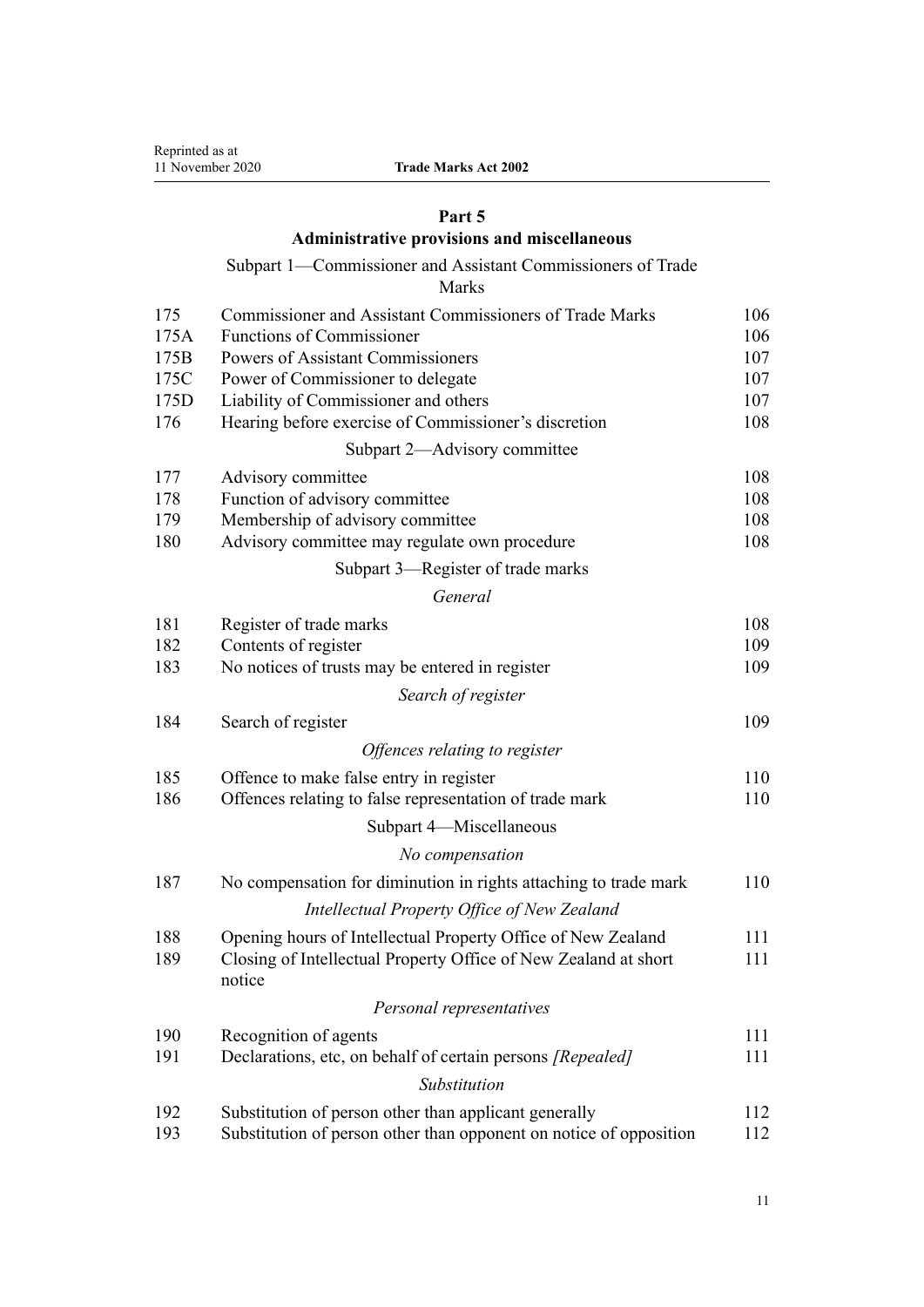<span id="page-11-0"></span>

| s <sub>1</sub> | <b>Trade Marks Act 2002</b>                                                           | Reprinted as at<br>11 November 2020 |
|----------------|---------------------------------------------------------------------------------------|-------------------------------------|
|                | Amendment of other documents                                                          |                                     |
| 194            | Amendment of documents other than application                                         | 112                                 |
|                | Fees                                                                                  |                                     |
|                |                                                                                       |                                     |
| 195            | Fees                                                                                  | 113                                 |
|                | Service of notices                                                                    |                                     |
| 196            | Application of section 197                                                            | 113                                 |
| 197            | Method of service of notices                                                          | 113                                 |
|                | Annual report                                                                         |                                     |
|                | [Repealed]                                                                            |                                     |
| 198            | Annual report by Commissioner of Patents [Repealed]                                   | 114                                 |
|                | Regulation-making powers                                                              |                                     |
| 199            | Regulations                                                                           | 114                                 |
| 199A           | <b>Regulations: Madrid Protocol</b>                                                   | 117                                 |
| 200            | Orders in Council relating to convention countries                                    | 117                                 |
|                | <b>Amendments</b>                                                                     |                                     |
| 201            | Acts amended                                                                          | 118                                 |
|                | Transitional and savings provisions                                                   |                                     |
| 202            | Repeal of Trade Marks Act 1953                                                        | 118                                 |
| 203            | Transitional provision for certain applications and proceedings                       | 118                                 |
| 204            | Transitional provision for notices given under section 54B of Trade<br>Marks Act 1953 | 119                                 |
| 205            | Transitional provision for fees for defensive trade marks                             | 119                                 |
| 206            | Certificate of validity of contested registration                                     | 119                                 |
| 207            | Orders in Council relating to convention countries under Trade<br>Marks Act 1953      | 119                                 |
| 208            | Status of trade marks registered before commencement of Act                           | 119                                 |
| 209            | Status of notes, etc, on register before commencement of Act                          | 120                                 |
|                | <b>Schedule 1AA</b><br>Transitional, savings, and related provisions                  | 121                                 |
|                | <b>Schedule 1</b><br><b>Acts amended</b>                                              | 122                                 |

# **1 Title**

This Act is the Trade Marks Act 2002.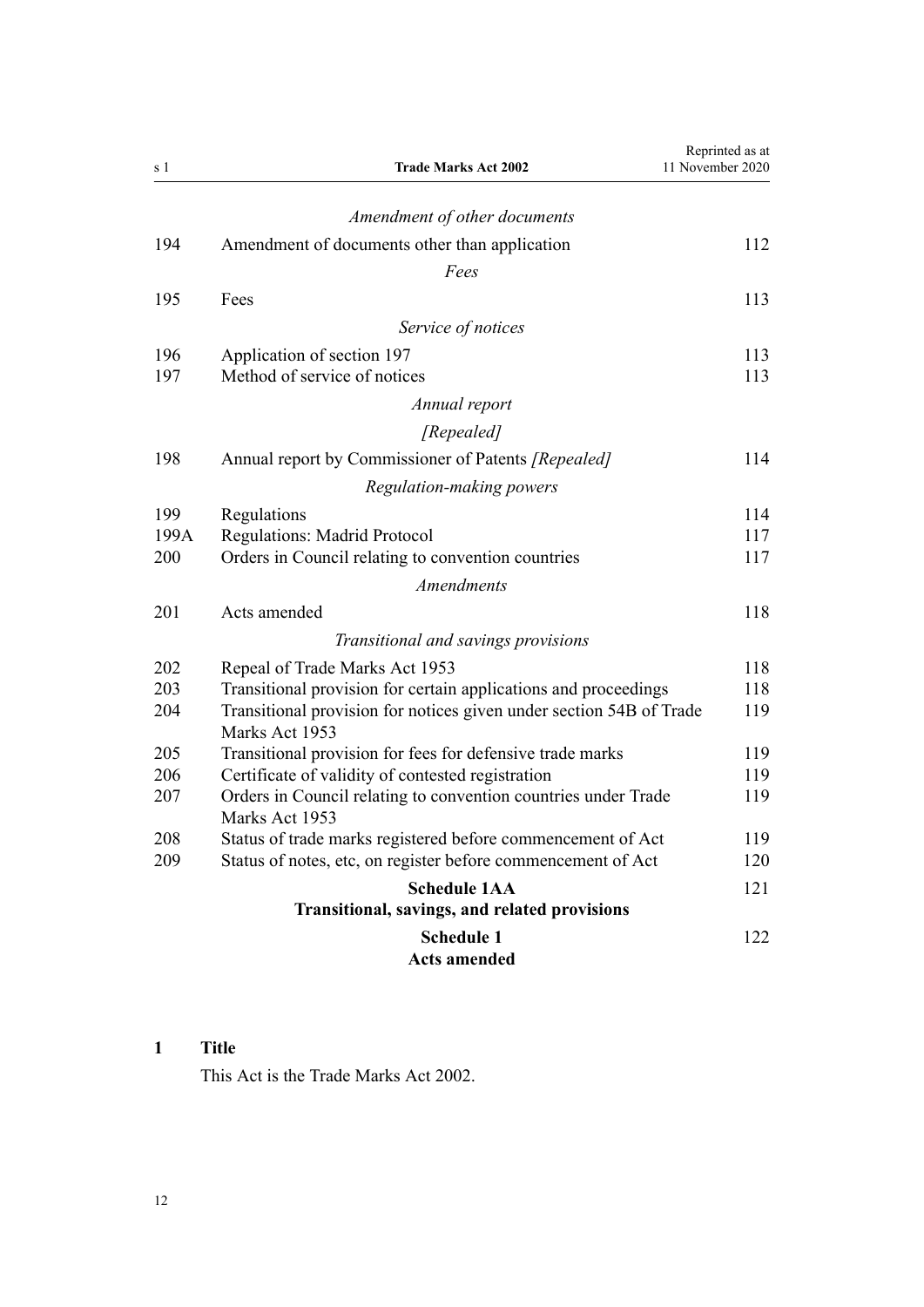# **Part 1 Preliminary**

#### <span id="page-12-0"></span>**2 Commencement**

- (1) This Act (except [sections 177 to 180,](#page-107-0) [199](#page-113-0), and [200](#page-116-0)) comes into force on a date to be appointed by the Governor-General by Order in Council.
- (2) [Sections 177 to 180,](#page-107-0) [199](#page-113-0), and [200](#page-116-0) come into force on the day after the date on which this Act receives the Royal assent.

Section 2(1): this Act (except sections 177–180, 199, and 200) brought into force, on 20 August 2003, by the Trade Marks Act 2002 Commencement Order 2003 (SR 2003/188).

## **3 Purposes**

The purposes of this Act are to—

- (a) more clearly define the scope of rights protected by registered trade marks; and
- (b) simplify procedures for registering a trade mark in order to reduce costs to applicants and to reduce business compliance costs generally; and
- (c) address Māori concerns relating to the registration of trade marks that contain a Māori sign, including imagery and text; and
- (d) deter counterfeit activity in relation to registered trade marks in New Zealand: and
- (e) ensure that New Zealand's trade mark regime takes account of international developments.

## **4 Overview**

In this Act,—

- (a) this Part deals with preliminary matters, including interpretation and the application of this Act to the Crown:
- (b) the main rights attaching to a registered trade mark (for example, the exclusive right to use the registered trade mark) are set out in [section 10](#page-21-0):
- (c) when a trade mark is registrable is set out in [section 13](#page-22-0). Other provisions relating to the registrability of trade marks are set out in [sections 14 to](#page-23-0) [30:](#page-23-0)
- (d) the process for registering a trade mark is contained in [Part 3](#page-30-0):
- (e) remedies and offence provisions relating to the infringement of a registered trade mark, border protection measures concerning an infringing sign that is applied to goods in an overseas country, and general provisions about legal proceedings and appeals under this Act, are set out in [Part 4](#page-48-0):
- (f) [Part 5](#page-105-0) contains provisions about the Commissioner, the register of trade marks, and an advisory committee that has the function of advising the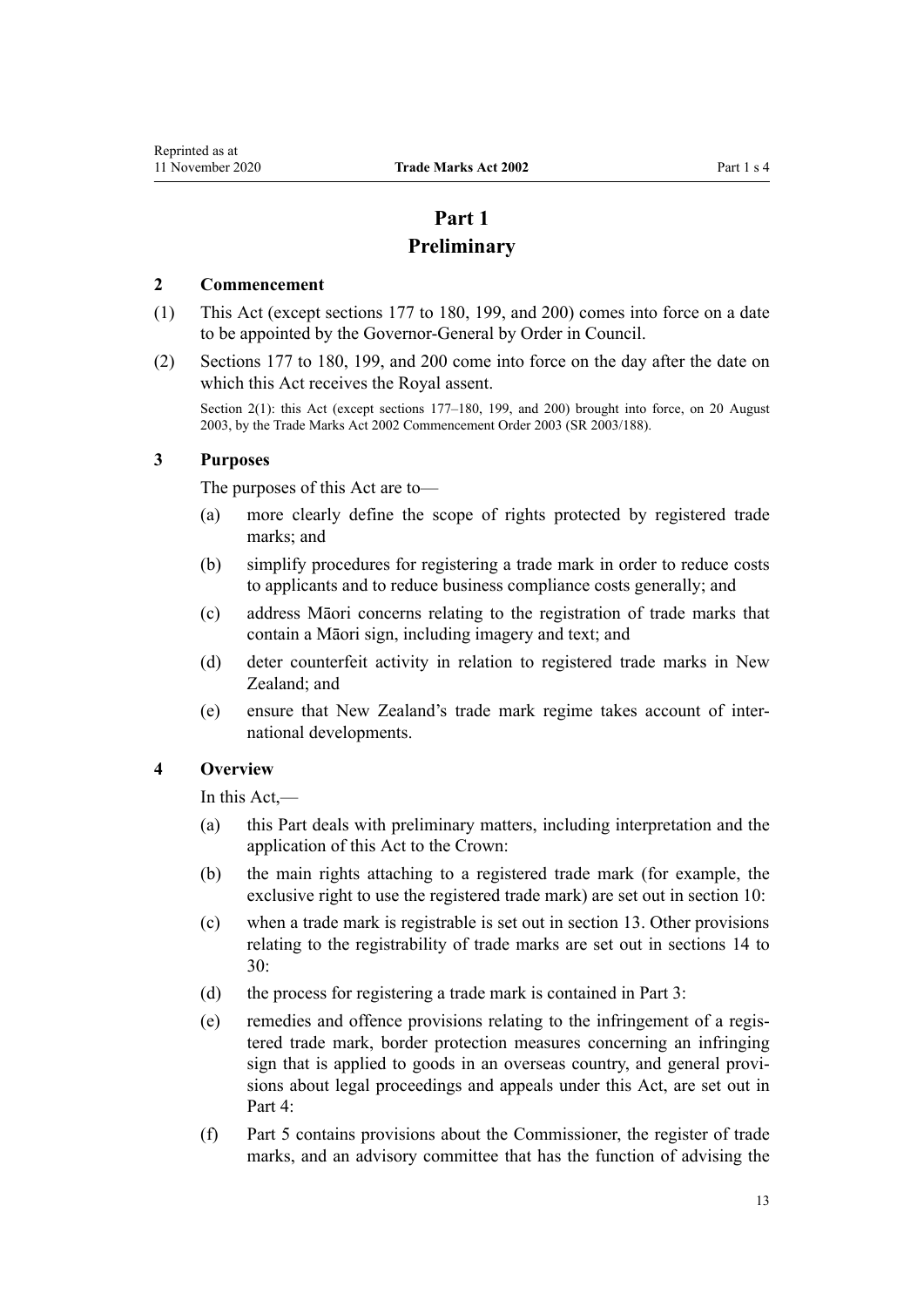<span id="page-13-0"></span>

Commissioner whether the proposed registration of a trade mark that is, or appears to be, derivative of a Māori sign, including imagery and text, is offensive to Māori.

#### **5 Interpretation**

(1) In this Act, unless the context otherwise requires,—

**Act** includes regulations made under this Act

**actual date of registration** means the date entered on the register by the Commissioner under [section 51\(a\)](#page-35-0)

**advisory committee** means the advisory committee appointed under [section](#page-107-0) [177](#page-107-0)

#### **applicant**—

- (a) means a person who has applied for the registration of a trade mark; and
- (b) includes the assignee of an application, if the assignment has been effected under [section 82](#page-46-0); and
- (c) in [sections 134G,](#page-66-0) [134H,](#page-67-0) and [134K,](#page-69-0) means the applicant for a search warrant; and
- (d) in [section 134U](#page-76-0) means the applicant for the order referred to in that section

## **application**—

- (a) means an application for the registration of a trade mark; and
- (b) includes an application for the registration of a series of trade marks

**assignment** means assignment by the acts of the parties concerned

**certification trade mark** means a sign capable of—

- (a) being represented graphically; and
- (b) distinguishing, in the course of trade,—
	- (i) goods certified by any person in respect of origin, material, mode of manufacture, quality, accuracy, or other characteristic from goods not so certified; or
	- (ii) services certified by any person in respect of quality, accuracy, performance, or other characteristic from services not so certified

## **chief executive**,—

- (a) in [subpart 3](#page-81-0) of Part 4 (border protection measures), has the meaning set out in [section 135](#page-81-0); and
- (b) in the rest of this Act, means the chief executive of the Ministry

**claimant** has the meaning set out in [section 135](#page-81-0)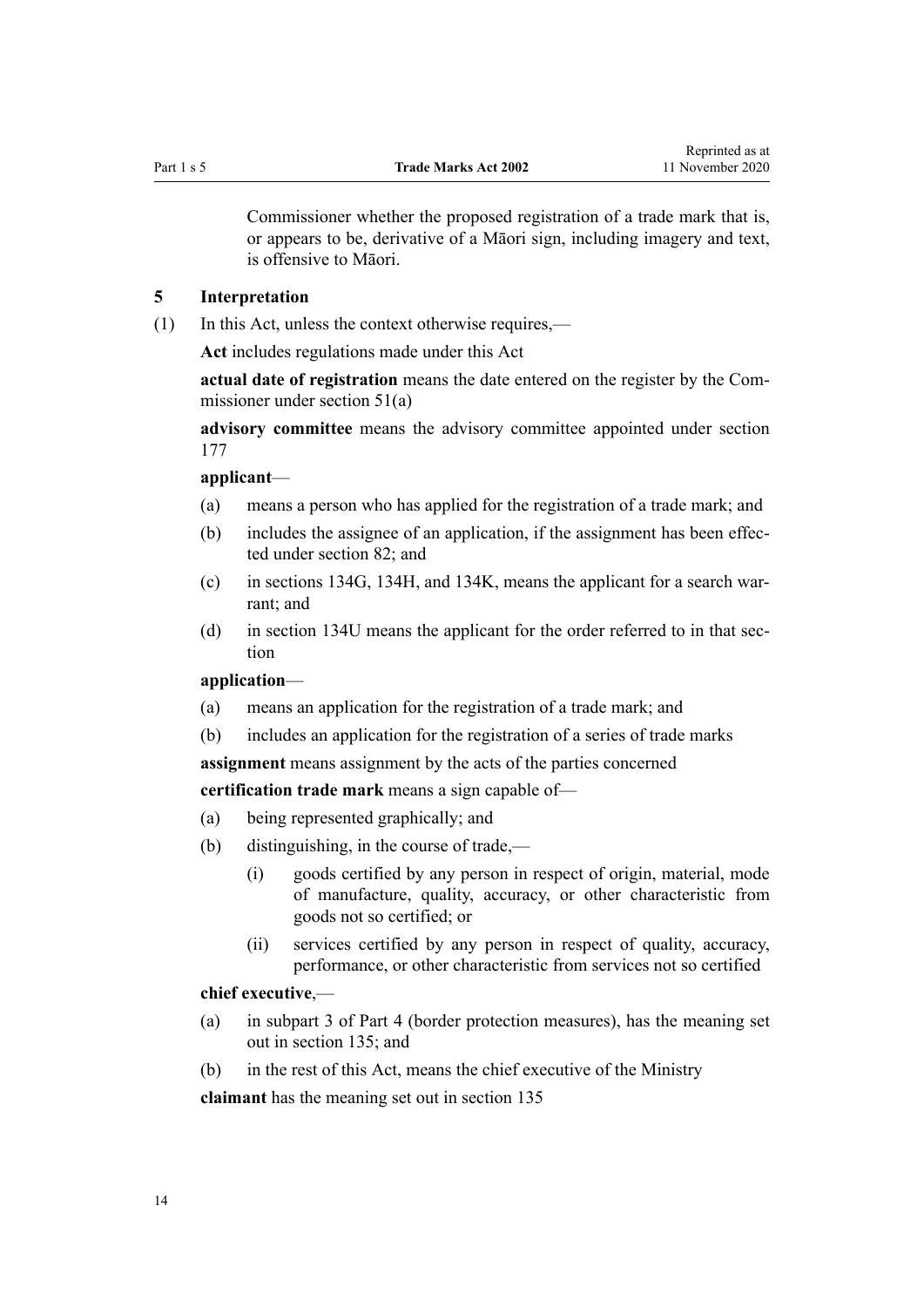**collective association** means a body (whether incorporated or not) that has or is able to have members, and is—

- (a) constituted for the joint benefit of its members for the time being; and
- (b) so constituted that its membership at any time can be ascertained

**collective trade mark** means a sign capable of—

- (a) being represented graphically; and
- (b) distinguishing the goods or services of members of the collective association that is the owner of the sign from those of persons who are not members of the collective association

## **Commissioner**—

Reprinted as at

- (a) means the Commissioner of Trade Marks; and
- (b) to avoid doubt, includes an Assistant Commissioner of Trade Marks

**condition** includes a limitation of the exclusive right to use a trade mark given by the registration of the trade mark, including a limitation of that right as to—

- (a) mode of use:
- (b) use in relation to goods to be sold or otherwise traded in any place within New Zealand:
- (c) use in relation to services to be provided within New Zealand:
- (d) use in relation to goods to be exported to any market outside New Zealand

**control of the Customs** has the meaning set out in [section 135](#page-81-0)

**convention country**, in any provision of this Act, means an entity for the time being declared by an order under [section 200](#page-116-0) to be a convention country for the purposes of that provision

**convention country application** means an application for the registration of a trade mark that is made in a convention country (whether before or after it became a convention country) and that is, in accordance with the—

- (a) terms of a treaty between 2 or more convention countries, equivalent to an application made in any one of those convention countries; or
- (b) law of any convention country, equivalent to an application made in that convention country

## **court**—

- (a) means the High Court; and
- (b) for the purposes of [sections 126 to 134,](#page-61-0) and [134T to 134V,](#page-75-0) includes the District Court or a Judge of that court

**Customs officer** has the meaning set out in [section 135](#page-81-0)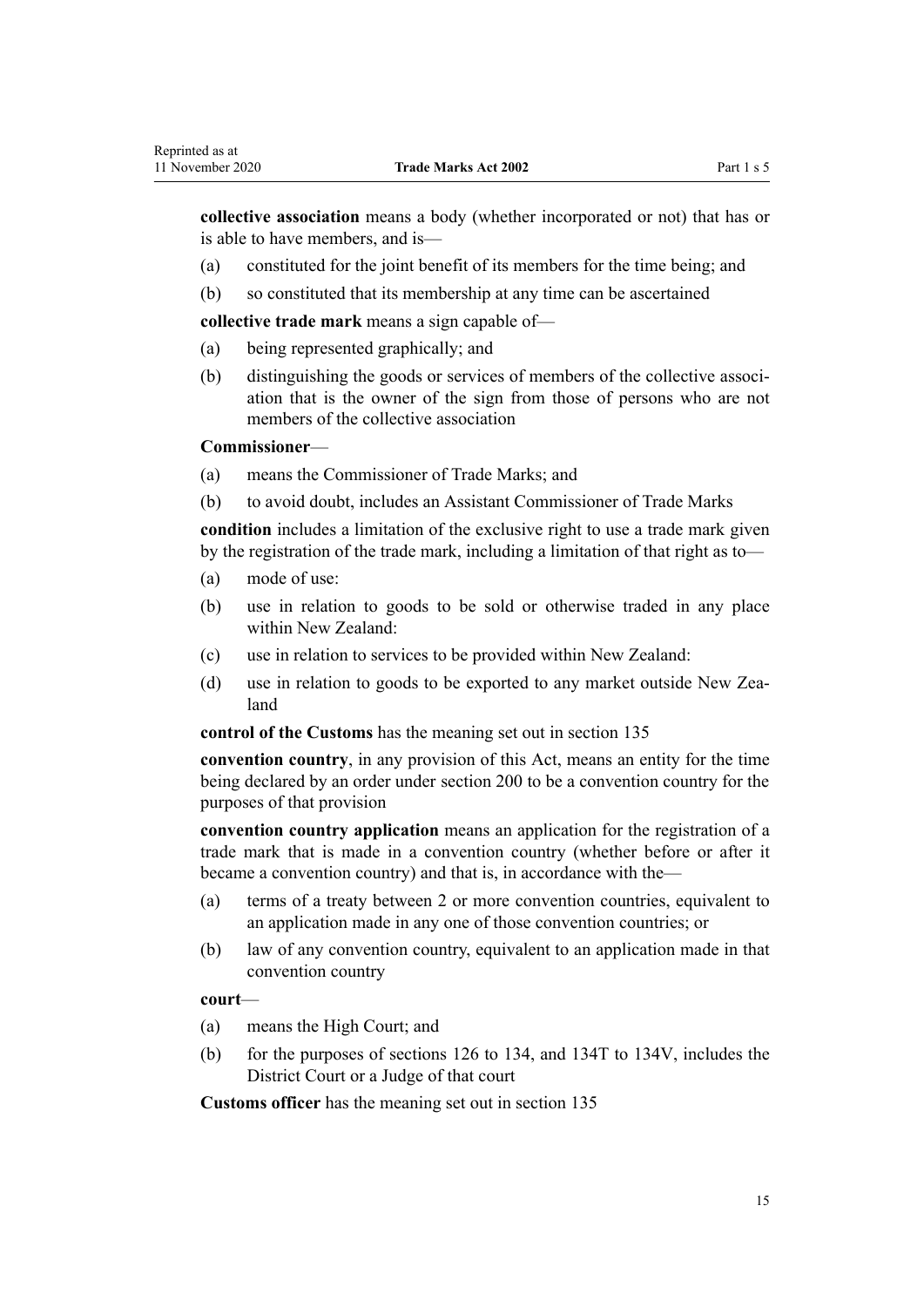#### **deceased owner**—

- (a) means a registered owner of any trade mark who has died, whether before or after the commencement of this Act: and
- (b) includes an applicant for the registration of a trade mark who has died before it is registered, whether before or after the commencement of this Act

## **deemed date of registration** means,—

- (a) in the case of a trade mark to which [section 36](#page-32-0) applies, the date of the application in the convention country (subject to any enactment relating to international arrangements):
- (b) in any other case, the date of the application

**document**, for the purposes of [subpart 2A](#page-63-0) of Part 4 and [sections 155B](#page-93-0) and [155D to 155F](#page-95-0), means—

- (a) any material, whether or not it is signed or otherwise authenticated, that bears symbols (including words and figures), images, or sounds or from which symbols, images, or sounds can be derived, and includes—
	- (i) a label, marking, or other writing that identifies or describes a thing of which it forms a part, or to which it is attached:
	- (ii) a book, map, plan, graph, or drawing:
	- (iii) a photograph, film, or negative; and
- (b) information electronically recorded or stored, and information derived from that information

**infringing goods**, in relation to a registered trade mark, are goods that bear, or goods the packaging of which bears, a sign that is identical with or similar to the registered trade mark and—

- (a) the application of the sign to the goods or their packaging is an infringement of the registered trade mark; or
- (b) the sign has been used in relation to the goods or their packaging in a way that infringes the registered trade mark

**infringing material**, in relation to a registered trade mark, means material that bears a sign that is identical with or similar to the registered trade mark and either the sign is—

- (a) used for labelling or packaging goods, as a business paper, or for advertising goods or services, in a way that infringes the registered trade mark; or
- (b) intended to be used in a way that would infringe the registered trade mark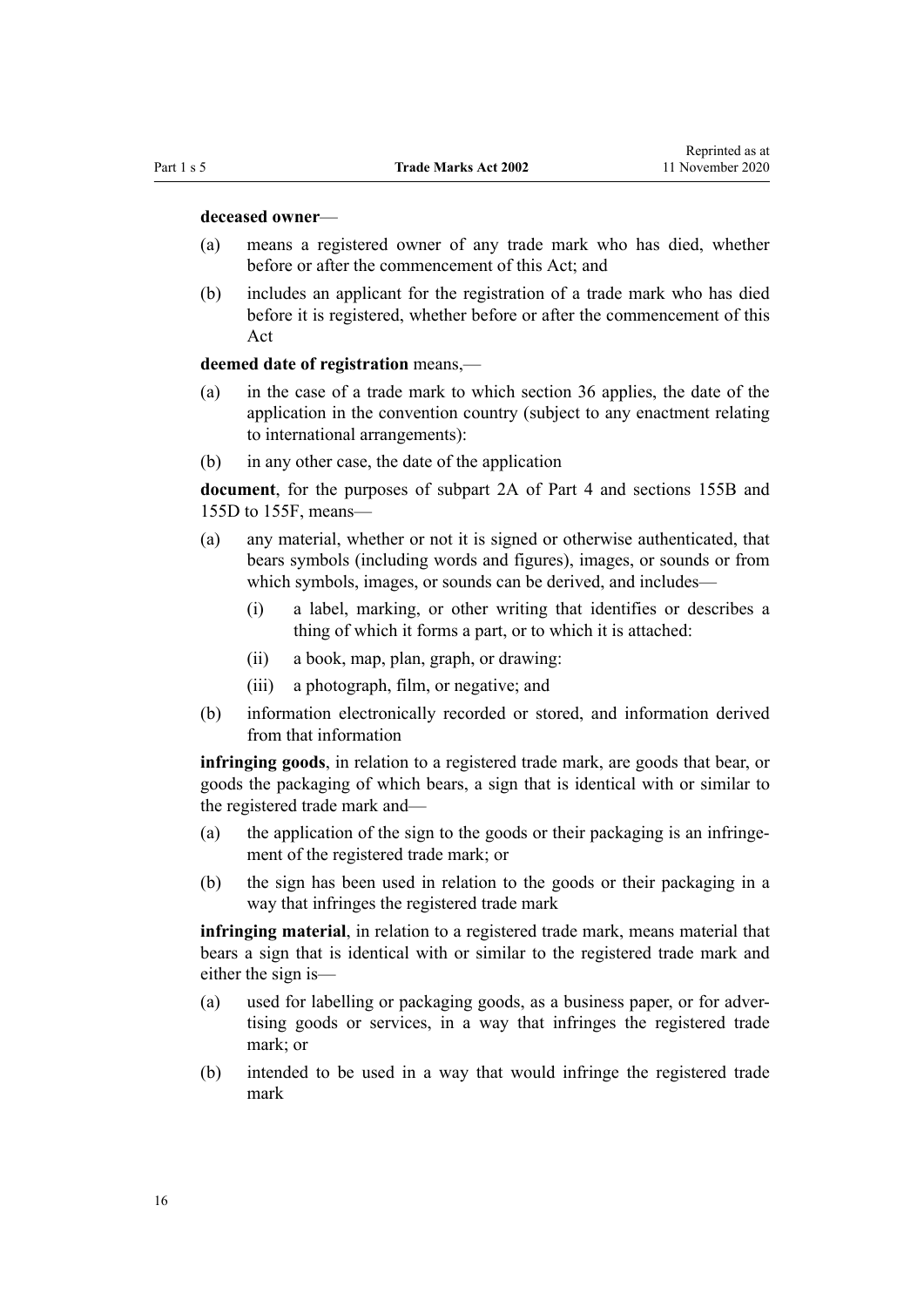**infringing object**, in relation to a registered trade mark, means an object that is—

- (a) specifically designed or adapted for making copies of a sign that is identical or similar to the registered trade mark; and
- (b) in the possession, custody, or control of a person who knows or has reason to believe that the object has been or is to be used to produce infringing goods or material

**infringing sign** has the meaning set out in [section 135](#page-81-0)

**International Bureau** means the International Bureau of the World Intellectual Property Organization

**licensee**, in relation to a trade mark, means a person whose use of the trade mark is authorised by, and subject to the control of, the owner of the trade mark

**Madrid Protocol** means the Protocol Relating to the Madrid Agreement Concerning the International Registration of Marks, adopted at Madrid on 27 June 1989, as amended from time to time

**member**,—

- (a) in relation to a collective association, means a member of the association; and
- (b) in relation to a collective trade mark, means a member of the collective association that is the owner of the collective trade mark

**Ministry** means the department of State that, with the authority of the Prime Minister, is responsible for the administration of this Act

**Nice Agreement** means the Nice Agreement Concerning the International Classification of Goods and Services for the Purposes of the Registration of Marks adopted at Nice on 15 June 1957, as amended from time to time

**Nice Classification** means the classification of goods and services for the registration of marks published from time to time under the Nice Agreement

**owner**,—

- (a) in relation to a registered trade mark that is not a certification trade mark or a collective trade mark, means the person in whose name the trade mark is registered; and
- (b) in relation to a collective trade mark that is registered, means the collective association in whose name the trade mark is registered; and
- (c) in relation to a certification trade mark that is registered, means the person who certifies the goods or services to which the certification trade mark relates; and
- (d) in relation to an unregistered trade mark, means the person who owns all of the rights in the mark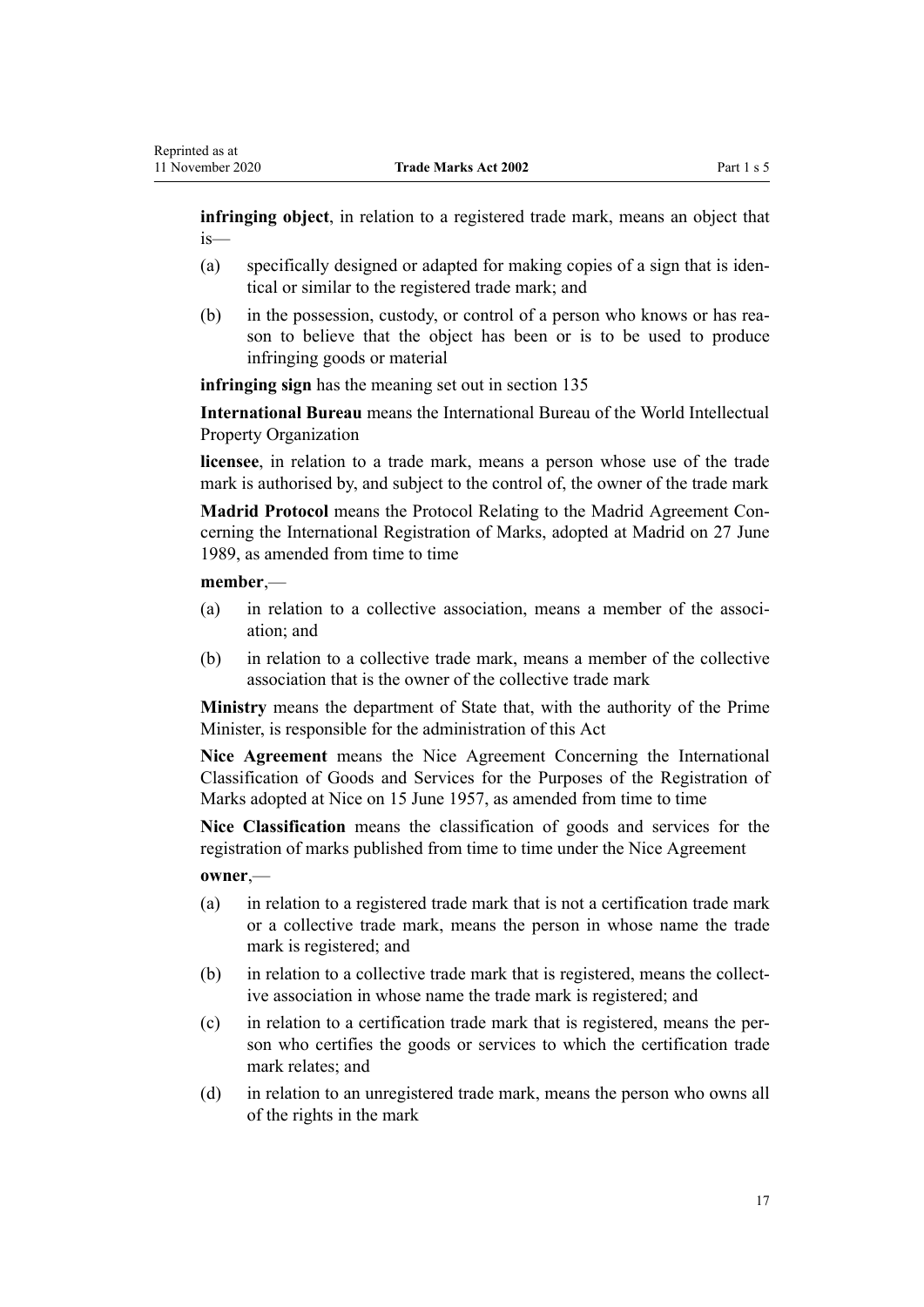**Paris Convention** means the Convention for the Protection of Industrial Property signed at Paris on 20 March 1883, as revised or amended from time to time

**protected international trade mark (New Zealand)** means a trade mark that is entitled to protection in New Zealand under the Madrid Protocol

**qualified person**, in relation to a deceased owner, means a person who satisfies the Commissioner—

- (a) that he or she has obtained or is entitled to obtain probate of the will of the deceased owner or letters of administration in his or her estate in the place where the deceased owner was domiciled at his or her death, or that he or she is the legal representative of the deceased owner in that place:
- (b) that probate of the will of the deceased owner or letters of administration in his or her estate have not been granted or resealed in New Zealand:
- (c) that the interests of the creditors of the deceased owner, and of all persons beneficially interested under his or her will or on his or her intestacy, will be adequately safeguarded if the Commissioner registers the qualified person as the owner of the trade mark

**register** means the register of trade marks kept under [section 181](#page-107-0)

**registered geographical indication** has the same meaning as in [section 7\(1\)](http://legislation.govt.nz/pdflink.aspx?id=DLM390819) of the Geographical Indications (Wine and Spirits) Registration Act 2006

**registered trade mark** means, subject to [section 60,](#page-39-0) a trade mark that is on the register

**regulations** means, except in [sections 54 to 56,](#page-36-0) [63,](#page-40-0) [79](#page-45-0), and [80,](#page-46-0) regulations in force under this Act

**series of trade marks** means a number of trade marks for the same goods or description of goods or the same services or description of services (as the case may be) that—

- (a) resemble each other in their material particulars; and
- (b) differ only in respect of 1 or more of the following matters:
	- (i) statements of the goods or services for which they are, or are proposed to be, used:
	- (ii) statements of number, price, quality, or names of places:
	- (iii) other matters of a non-distinctive character that do not substantially affect the identity of the trade marks:
	- (iv) colour

**sign** includes—

(a) a brand, colour, device, heading, label, letter, name, numeral, shape, signature, smell, sound, taste, ticket, or word; and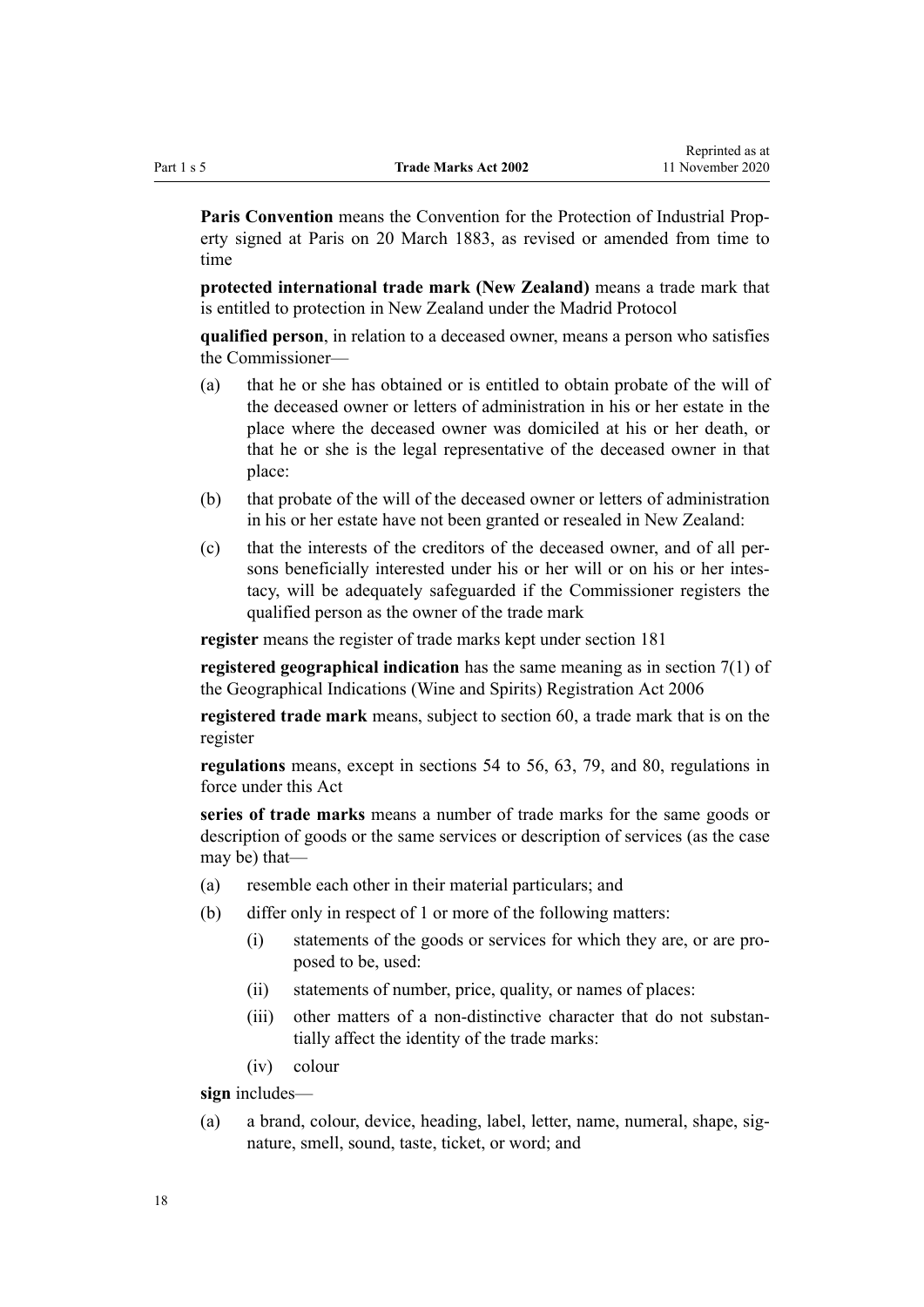#### (b) any combination of signs

**specification** means the goods or services specified on the application for the registration of the trade mark in relation to which the registered trade mark is to be used or is proposed to be used

## **trade mark**—

- (a) means any sign capable of—
	- (i) being represented graphically; and
	- (ii) distinguishing the goods or services of one person from those of another person; and
- (b) includes,—
	- (i) except in [section 85,](#page-47-0) a certification trade mark; and
	- (ii) except in [section 85,](#page-47-0) a collective trade mark

**transmission** means transmission by operation of law, devolution on the personal representative of a deceased person, and any other mode of transfer that is not assignment

**TRIPS Agreement** means the Agreement on Trade-related Aspects of Intellectual Property Rights set out in Annex 1C to the WTO Agreement, as revised or amended from time to time

**working day** means a day of the week other than—

- (a) Saturday, Sunday, Good Friday, Easter Monday, Anzac Day, the Sovereign's birthday, Labour Day, and Waitangi Day; and
- (b) the day observed in the appropriate area as the anniversary of the province of which the area forms part; and
- (c) a day in the period that commences with 25 December in any year and,—
	- (i) except in [section 171](#page-104-0), ends with 2 January in the following year; or
	- (ii) in [section 171,](#page-104-0) ends with 15 January in the following year; and
- (d) if 1 January in any year falls on a Friday, the following Monday; and
- (e) if 1 January in any year falls on a Saturday or a Sunday, the following Monday and Tuesday; and
- (f) if Waitangi Day or Anzac Day falls on a Saturday or a Sunday, the following Monday

**writing** includes the—

- (a) recording of words in a permanent and legible form; and
- (b) recording of words by electronic means that can be retrieved and read; and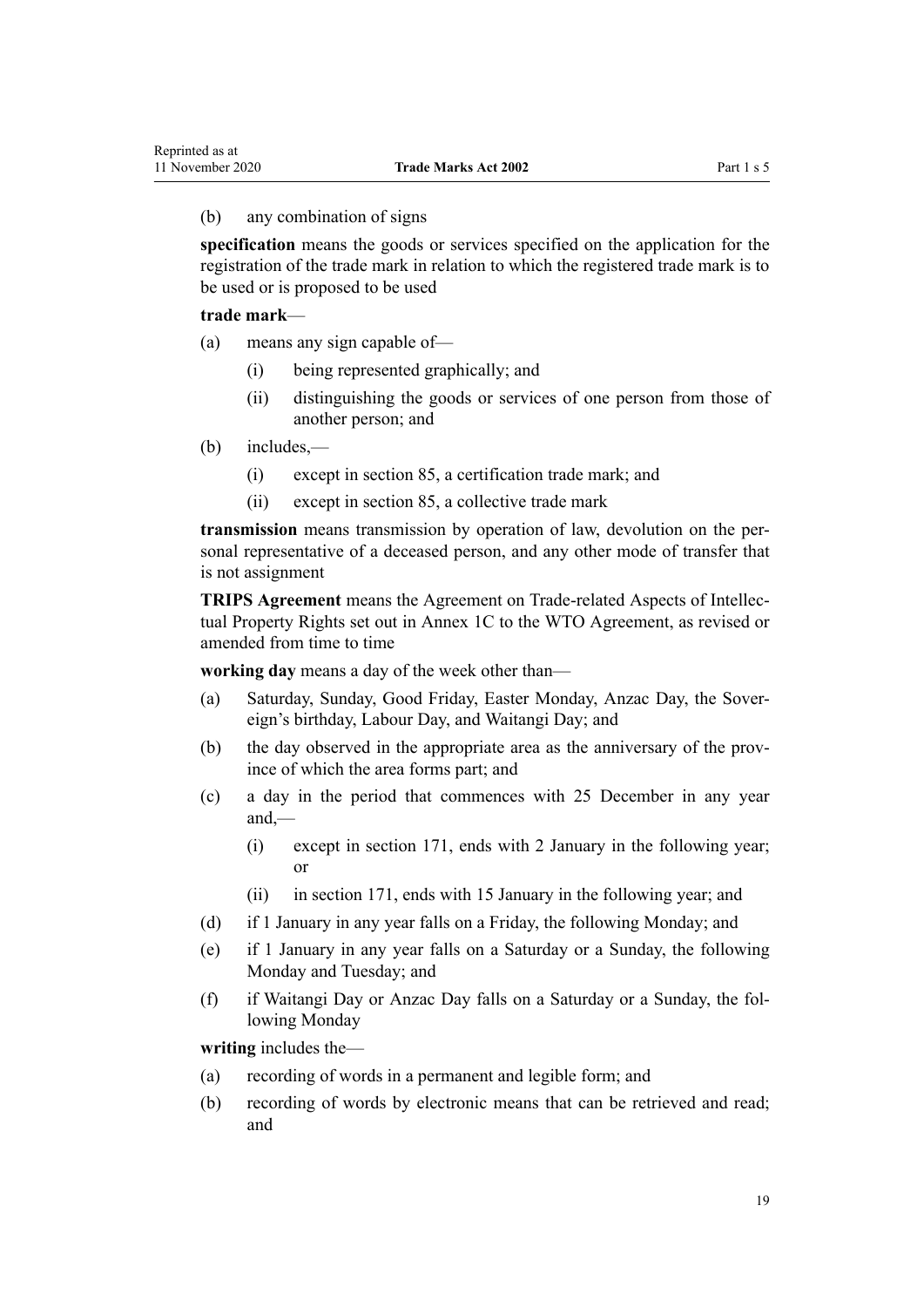(c) display of words by any form of electronic or other means of communication that is subsequently recorded by electronic means that can, by any means, be retrieved and read

**WTO Agreement** means the World Trade Organisation Agreement signed in Marrakesh in 1994, as revised or amended from time to time.

(2) In the case of an entity that is a convention country but is not a State, part of a State, or a territory for whose international relations a State is responsible, a reference in this Act to an application for protection in a country must be read as a reference to an application for protection under the rules of the entity.

Compare: 1953 No 66 s 2(1), (4)

Section 5(1) **applicant** paragraph (b): amended, on 16 September 2011, by [section 4\(2\)](http://legislation.govt.nz/pdflink.aspx?id=DLM2290008) of the Trade Marks Amendment Act 2011 (2011 No 71).

Section 5(1) **applicant** paragraph (c): inserted, on 16 September 2011, by [section 4\(3\)](http://legislation.govt.nz/pdflink.aspx?id=DLM2290008) of the Trade Marks Amendment Act 2011 (2011 No 71).

Section 5(1) **applicant** paragraph (d): inserted, on 16 September 2011, by [section 4\(3\)](http://legislation.govt.nz/pdflink.aspx?id=DLM2290008) of the Trade Marks Amendment Act 2011 (2011 No 71).

Section 5(1) **chief executive**: replaced, on 16 September 2011, by [section 4\(4\)](http://legislation.govt.nz/pdflink.aspx?id=DLM2290008) of the Trade Marks Amendment Act 2011 (2011 No 71).

Section 5(1) **court**: replaced, on 16 September 2011, by [section 4\(5\)](http://legislation.govt.nz/pdflink.aspx?id=DLM2290008) of the Trade Marks Amendment Act 2011 (2011 No 71).

Section 5(1) **court** paragraph (b): amended, on 1 March 2017, by [section 261](http://legislation.govt.nz/pdflink.aspx?id=DLM6942680) of the District Court Act 2016 (2016 No 49).

Section 5(1) **document**: inserted, on 16 September 2011, by [section 4\(1\)](http://legislation.govt.nz/pdflink.aspx?id=DLM2290008) of the Trade Marks Amendment Act 2011 (2011 No 71).

Section 5(1) **geographical indication**: repealed, on 27 July 2017, by [section 63](http://legislation.govt.nz/pdflink.aspx?id=DLM390893) of the Geographical Indications (Wine and Spirits) Registration Act 2006 (2006 No 60).

Section 5(1) **International Bureau**: inserted, on 16 September 2011, by [section 4\(1\)](http://legislation.govt.nz/pdflink.aspx?id=DLM2290008) of the Trade Marks Amendment Act 2011 (2011 No 71).

Section 5(1) **licensee**: replaced, on 16 September 2011, by [section 4\(6\)](http://legislation.govt.nz/pdflink.aspx?id=DLM2290008) of the Trade Marks Amendment Act 2011 (2011 No 71).

Section 5(1) **Madrid Protocol**: inserted, on 16 September 2011, by [section 4\(1\)](http://legislation.govt.nz/pdflink.aspx?id=DLM2290008) of the Trade Marks Amendment Act 2011 (2011 No 71).

Section 5(1) **Ministry**: inserted, on 16 September 2011, by [section 4\(1\)](http://legislation.govt.nz/pdflink.aspx?id=DLM2290008) of the Trade Marks Amendment Act 2011 (2011 No 71).

Section 5(1) **Nice Agreement**: inserted, on 16 September 2011, by [section 4\(1\)](http://legislation.govt.nz/pdflink.aspx?id=DLM2290008) of the Trade Marks Amendment Act 2011 (2011 No 71).

Section 5(1) **Nice Classification**: inserted, on 16 September 2011, by [section 4\(1\)](http://legislation.govt.nz/pdflink.aspx?id=DLM2290008) of the Trade Marks Amendment Act 2011 (2011 No 71).

Section 5(1) **owner** paragraph (d): amended, on 16 September 2011, by [section 4\(7\)](http://legislation.govt.nz/pdflink.aspx?id=DLM2290008) of the Trade Marks Amendment Act 2011 (2011 No 71).

Section 5(1) **permitted use**: repealed, on 16 September 2011, by [section 4\(8\)](http://legislation.govt.nz/pdflink.aspx?id=DLM2290008) of the Trade Marks Amendment Act 2011 (2011 No 71).

Section 5(1) **protected geographical indication**: repealed, on 27 July 2017, by [section 63](http://legislation.govt.nz/pdflink.aspx?id=DLM390893) of the Geographical Indications (Wine and Spirits) Registration Act 2006 (2006 No 60).

Section 5(1) **protected international trade mark (New Zealand)**: inserted, on 16 September 2011, by [section 4\(1\)](http://legislation.govt.nz/pdflink.aspx?id=DLM2290008) of the Trade Marks Amendment Act 2011 (2011 No 71).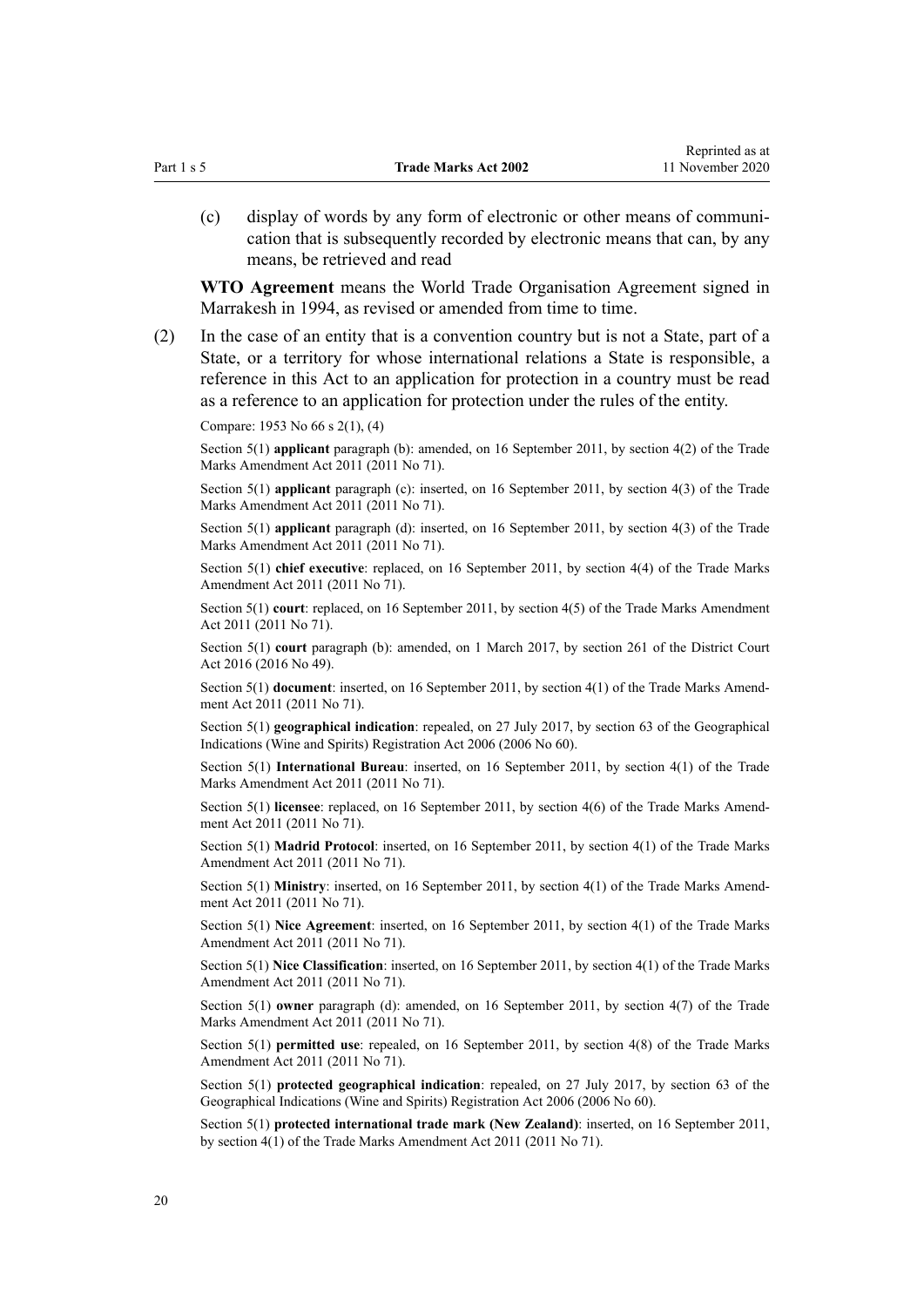<span id="page-20-0"></span>Section 5(1) **registered geographical indication**: inserted, on 27 July 2017, by [section 63](http://legislation.govt.nz/pdflink.aspx?id=DLM390893) of the Geographical Indications (Wine and Spirits) Registration Act 2006 (2006 No 60).

Section 5(1) **registered trade mark**: amended, on 13 January 2020, by [section 123](http://legislation.govt.nz/pdflink.aspx?id=LMS85747) of the Regulatory Systems (Economic Development) Amendment Act 2019 (2019 No 62).

Section 5(1) series of trade marks: replaced, on 16 September 2011, by [section 4\(9\)](http://legislation.govt.nz/pdflink.aspx?id=DLM2290008) of the Trade Marks Amendment Act 2011 (2011 No 71).

Section 5(1) **specified goods**: repealed, on 27 July 2017, by [section 63](http://legislation.govt.nz/pdflink.aspx?id=DLM390893) of the Geographical Indications (Wine and Spirits) Registration Act 2006 (2006 No 60).

Section 5(1) **trade mark** paragraph (b): replaced, on 16 September 2011, by [section 4\(10\)](http://legislation.govt.nz/pdflink.aspx?id=DLM2290008) of the Trade Marks Amendment Act 2011 (2011 No 71).

Section 5(1) **working day** paragraph (e): replaced, on 1 January 2014, by [section 8](http://legislation.govt.nz/pdflink.aspx?id=DLM4929207) of the Holidays (Full Recognition of Waitangi Day and ANZAC Day) Amendment Act 2013 (2013 No 19).

Section 5(1) **working day** paragraph (f): inserted, on 1 January 2014, by [section 8](http://legislation.govt.nz/pdflink.aspx?id=DLM4929207) of the Holidays (Full Recognition of Waitangi Day and ANZAC Day) Amendment Act 2013 (2013 No 19).

## **6 Meaning of use of sign**

In this Act, unless the context otherwise requires, every reference to—

- (a) the use of a sign in relation to goods is a reference to the use of the sign on, or in physical or other relation to, goods:
- (b) the use of a sign in relation to services is a reference to the use of the sign in relation to the provision or availability of services:
- (c) the use of a sign in relation to goods or services (as the case may be) includes a reference to the audible use of the sign in relation to goods or services.

Compare: 1953 No 66 s 2(2)

### **7 Meaning of use of trade mark**

- (1) In this Act, unless the context otherwise requires, **use**, in relation to a trade mark, includes—
	- (a) use in a form differing in elements that do not alter the distinctive character of the trade mark in the form in which it was registered; and
	- (b) applying the trade mark to goods or services or to materials for the labelling or packaging of goods or services in New Zealand solely for export purposes; and
	- (c) the application in New Zealand of a trade mark to goods or services to be exported from New Zealand, and any other act done in New Zealand in relation to those goods or services that, if done in relation to goods or services to be sold or otherwise traded in New Zealand, would constitute use of a trade mark in relation to those goods or services for which the use is material under this Act or at common law; and
	- (d) the use of the trade mark by—
		- (i) the owner; or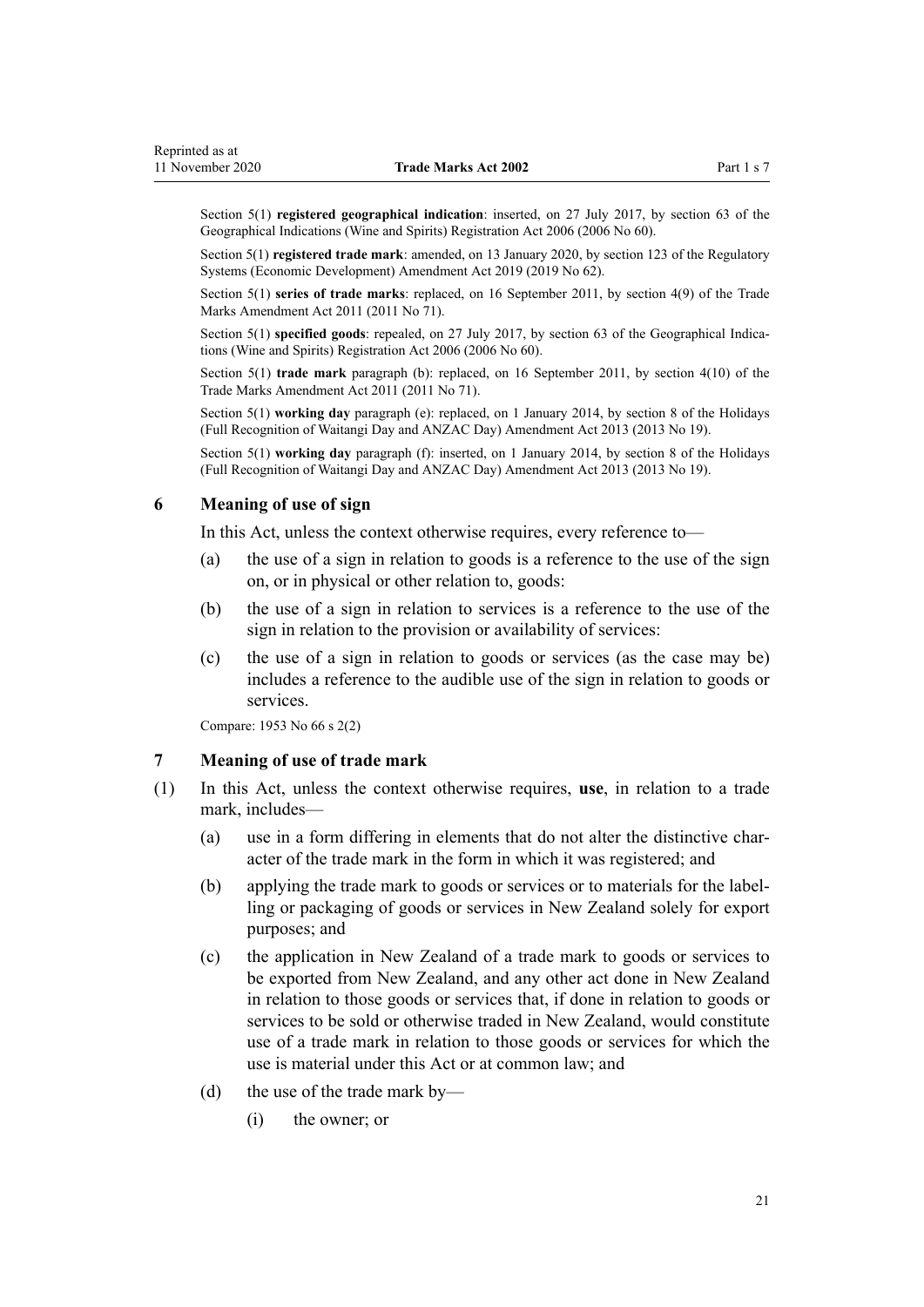- (ii) if the owner is a collective association, a member of the collective association.
- <span id="page-21-0"></span>(2) References in this Act to use of a trade mark by the owner includes use by a person other than the owner if that use is authorised by, and subject to, the control of the owner.
- (3) The use of the whole of a registered trade mark is also a use of any registered component part of a trade mark registered in the name of the same owner. Compare: 1953 No 66 s 2(3)

## **7A Transitional, savings, and related provisions**

The transitional, savings, and related provisions set out in [Schedule 1AA](#page-120-0) have effect according to their terms.

Section 7A: inserted, on 13 January 2020, by [section 124](http://legislation.govt.nz/pdflink.aspx?id=LMS85749) of the Regulatory Systems (Economic Development) Amendment Act 2019 (2019 No 62).

## **8 Act binds the Crown**

This Act binds the Crown.

# **Part 2 Registrability of trade marks**

Subpart 1—Preliminary

## *Nature of registered trade mark*

#### **9 Nature of registered trade mark**

- (1) A registered trade mark is personal property.
- (2) Equities in respect of a registered trade mark may be enforced in the same way as equities in respect of any other personal property. Compare: 1953 No 66 s 80(1)

## *Rights that attach to registered trade marks*

#### **10 Rights that attach to registered trade marks**

- (1) The owner of a registered trade mark has, in relation to all or any of the goods or services in respect of which the trade mark is registered, the rights and remedies provided by this Act and, in particular, has the exclusive right to—
	- (a) use the registered trade mark; and
	- (b) authorise other persons to use the registered trade mark; and
	- (c) assign or transmit the registered trade mark (either in connection with the goodwill of a business or not); and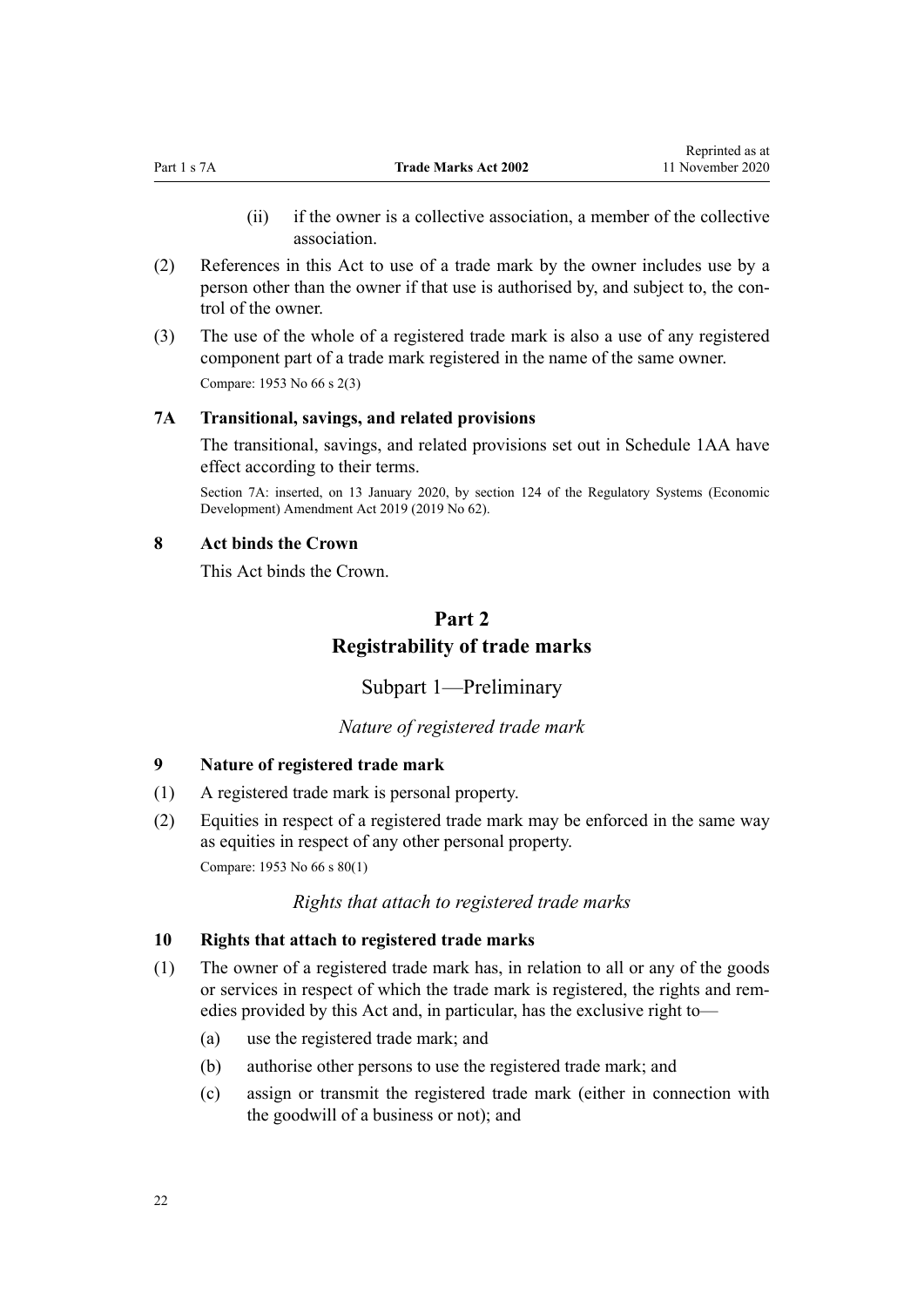- <span id="page-22-0"></span>(d) give valid receipts for any consideration for any such assignment or transmission.
- (2) For the purposes of subsection (1)(a), a member of a collective association that owns a collective trade mark that is registered in respect of goods or services—
	- (a) has, along with the collective association, the exclusive right to use the trade mark in respect of those goods or services; and
	- (b) does not have the right to exclude any other members from using the trade mark in respect of goods produced or services provided by the other members.

Compare: 1953 No 66 ss 37(1), (12), 46D, 46I

# **11 Additional matters that relate to rights attaching to registered trade marks** Subject to [section 100](#page-53-0), the rights referred to in [section 10—](#page-21-0)

- (a) are subject to any conditions entered on the register in relation to the registered trade mark; and
- (ab) are subject to any lawful use of a registered geographical indication; and
- (b) accrue from the deemed date of registration of the trade mark; and
- (c) are conferred in respect of each of the registered trade mark's component parts that are registered as separate trade marks; and
- (d) are to be exercised by joint owners, if any, of the registered trade mark as if they were the rights of a single person.

Compare: 1953 No 66 ss 28(1), 79(1)

Section 11(ab): inserted, on 27 July 2017, by [section 63](http://legislation.govt.nz/pdflink.aspx?id=DLM390893) of the Geographical Indications (Wine and Spirits) Registration Act 2006 (2006 No 60).

## *Rights that attach to application*

## **12 Rights that attach to application**

- (1) An applicant may assign or transmit the applicant's application (whether made before or after the commencement of this Act).
- (2) An application for registration of a trade mark is personal property.
- (3) Equities in respect of an application for registration of a trade mark may be enforced in the same way as equities in respect of any other personal property.

## *Registrability of trade marks: general*

## **13 When trade mark registrable**

- (1) If all the requirements set out in subsection (2) are met, a trade mark is registrable under this Act in respect of the following:
	- (a) particular goods or services within 1 or more classes:
	- (b) particular goods and services within 1 or more classes.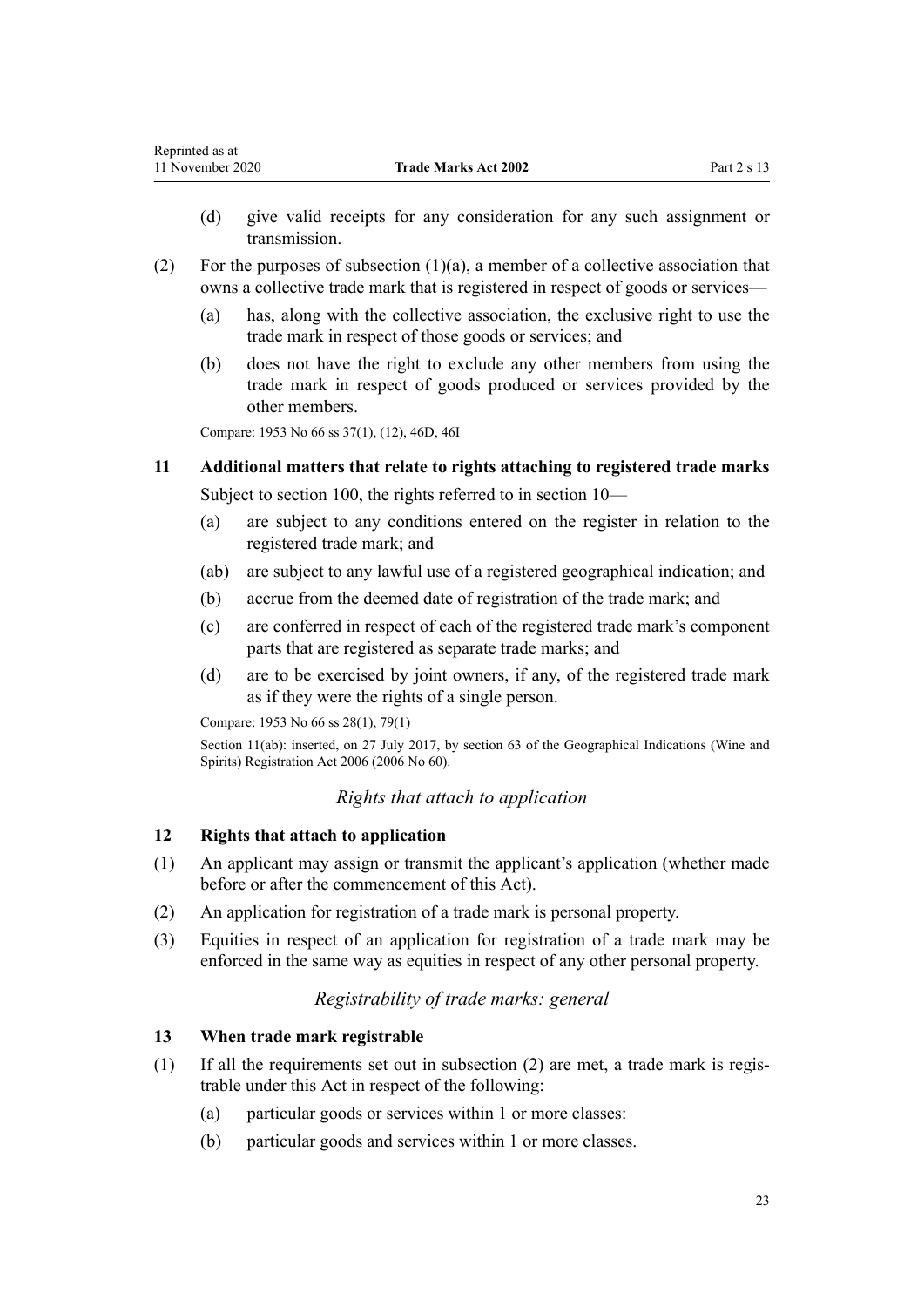- <span id="page-23-0"></span>(2) The following requirements must be met:
	- (a) an application for the registration of the trade mark must be made in accordance with this Act:
	- (b) all prescribed fees, if any, must be paid in respect of the application:
	- (c) the Commissioner must be satisfied that there are no absolute or relative grounds set out in this Part that would prevent the registration of the trade mark.

## **13A Trade mark not registrable if related certification trade mark owned**

If a person owns a certification trade mark in respect of goods or services, a trade mark in respect of goods or services of the kind certified must not be registered in the name of that person.

Section 13A: inserted, on 13 January 2020, by [section 125](http://legislation.govt.nz/pdflink.aspx?id=LMS85751) of the Regulatory Systems (Economic Development) Amendment Act 2019 (2019 No 62).

## **14 Additional provisions that relate to registrability of certification trade marks**

A certification trade mark in respect of goods or services—

- (a) may be registered in the name, as owner, of the person who certifies the goods or services; but
- (b) may not be registered in the name of a person who owns a trade mark in respect of, or otherwise carries on trade in, goods or in services of the kind certified.

Section 14(b): amended, on 13 January 2020, by [section 126](http://legislation.govt.nz/pdflink.aspx?id=LMS85752) of the Regulatory Systems (Economic Development) Amendment Act 2019 (2019 No 62).

## **15 Additional provisions that relate to registrability of collective trade marks**

A collective trade mark may be registered in the name of a collective association, as owner, in respect of goods produced by its members, services provided by its members, or both.

Compare: 1953 No 66 s 46A

## **16 Commissioner's preliminary advice regarding distinctive character of trade mark**

- (1) The Commissioner must, if required by a person who proposes to apply for the registration of a trade mark, advise the person whether, in the Commissioner's opinion, the trade mark has a distinctive character.
- (2) A person who is advised under subsection (1) that a trade mark has a distinctive character is entitled to be repaid any fee that the person paid on the filing of the application if,—
	- (a) within 3 months after the Commissioner gave that advice, the person applies for the registration of the trade mark; and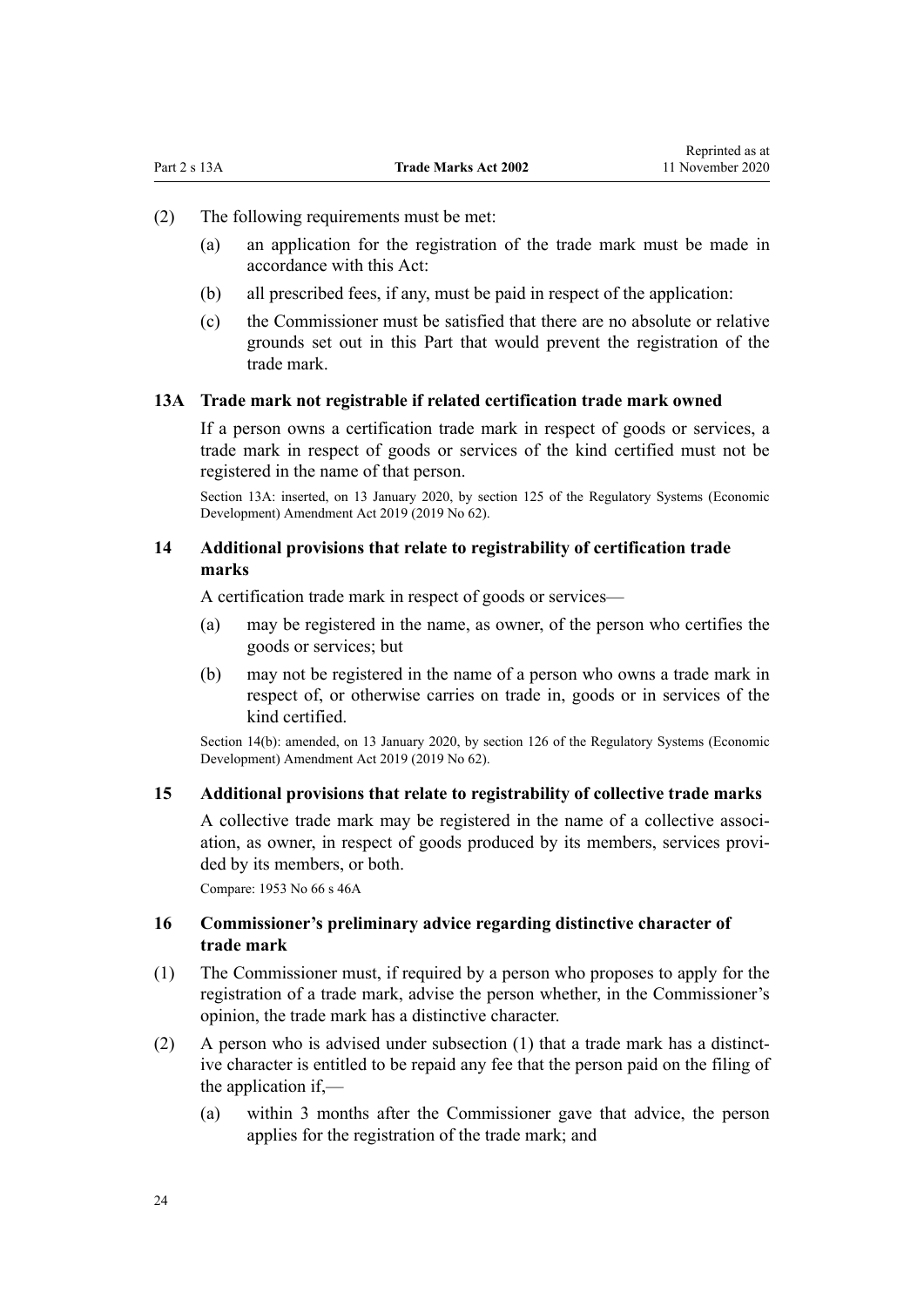- <span id="page-24-0"></span>(b) the Commissioner rejects the application on the basis that the trade mark has no distinctive character.
- (3) A person entitled to a refund under subsection (2) must withdraw the application before the payment of that refund.

Compare: 1953 No 66 s 55

Subpart 2—Absolute grounds for not registering trade mark

## **17 Absolute grounds for not registering trade mark: general**

- (1) The Commissioner must not register as a trade mark or part of a trade mark any matter—
	- (a) the use of which would be likely to deceive or cause confusion; or
	- (b) the use of which is contrary to New Zealand law or would otherwise be disentitled to protection in any court; or
	- (c) the use or registration of which would, in the opinion of the Commissioner, be likely to offend a significant section of the community, including Māori.
- (2) The Commissioner must not register a trade mark if the application is made in bad faith.
- (3) Despite subsection (1)(b), the Commissioner may register a trade mark even if use of the trade mark is restricted or prohibited under the [Smokefree Environ](http://legislation.govt.nz/pdflink.aspx?id=DLM223190)[ments and Regulated Products Act 1990](http://legislation.govt.nz/pdflink.aspx?id=DLM223190).

Compare: 1953 No 66 s 16

Section 17: replaced, on 15 December 2005, by [section 3](http://legislation.govt.nz/pdflink.aspx?id=DLM362636) of the Trade Marks Amendment Act 2005 (2005 No 116).

Section 17(3): amended, on 11 November 2020, by [section 30](http://legislation.govt.nz/pdflink.aspx?id=LMS314081) of the Smokefree Environments and Regulated Products (Vaping) Amendment Act 2020 (2020 No 62).

## *Registrability of non-distinctive trade marks*

## **18 Non-distinctive trade mark not registrable**

- (1) The Commissioner must not register—
	- (a) a sign that is not a trade mark:
	- (b) a trade mark that has no distinctive character:
	- (c) a trade mark that consists only of signs or indications that may serve, in trade, to designate the kind, quality, quantity, intended purpose, value, geographical origin, time of production of goods or of rendering of services, or other characteristics of goods or services:
	- (d) a trade mark that consists only of signs or indications that have become customary in the current language or in the bona fide and established practices of trade.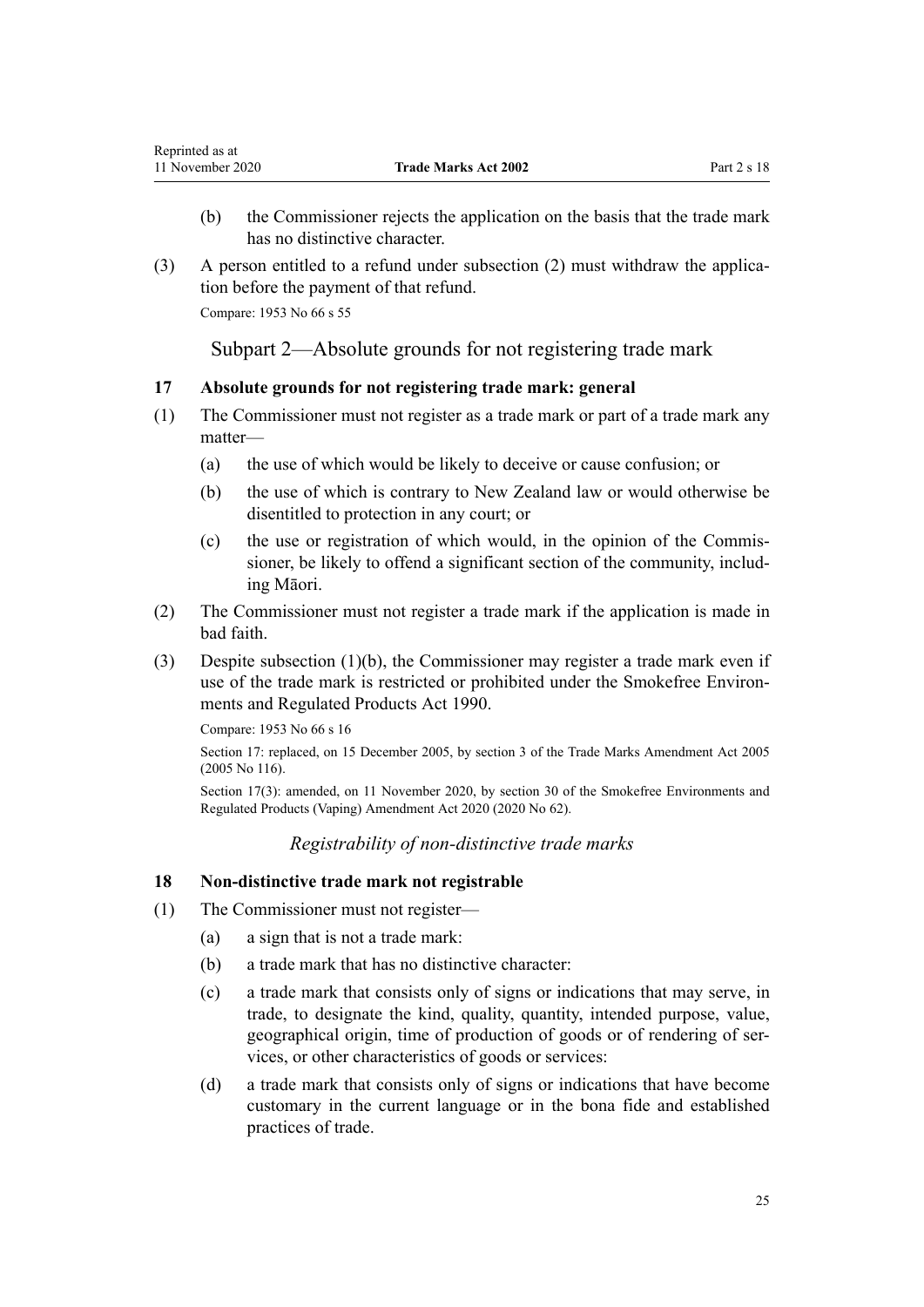<span id="page-25-0"></span>(2) The Commissioner must not refuse to register a trade mark under subsection  $(1)(b)$ ,  $(c)$ , or  $(d)$  if, before the date of application for registration, as a result of either the use made of it or of any other circumstances, the trade mark has acquired a distinctive character.

Compare: Trade Marks Act 1998 s 7(1)–(3) (Singapore)

Section 18(1)(c): amended, on 15 December 2005, by [section 4](http://legislation.govt.nz/pdflink.aspx?id=DLM362638) of the Trade Marks Amendment Act 2005 (2005 No 116).

## **19 Relevance of colour to distinctive character of trade mark**

- (1) In determining the distinctive character of a trade mark, the Commissioner or the court, as the case may be, must consider whether or not the trade mark is, or is to be, limited in whole or in part to 1 or more specified colours.
- (2) A trade mark that is, or is to be, registered without limitation of colour is, or will be, registered for all colours.

Compare: 1953 No 66 s 25

## **20 Trade mark that contains geographical indication must not be registered in certain circumstances**

- (1) The Commissioner must not register a trade mark if—
	- (a) a registered geographical indication for a wine or spirit exists under the [Geographical Indications \(Wine and Spirits\) Registration Act 2006](http://legislation.govt.nz/pdflink.aspx?id=DLM390755) and—
		- (i) the trade mark contains the registered geographical indication for a wine or spirit; and
		- (ii) the trade mark relates to a wine or spirit that does not originate in the place of geographical origin to which the registered geographical indication relates; and
		- (iii) the use of the trade mark is likely to deceive or confuse; or
	- (b) an application for registration of a geographical indication for a wine or spirit has been made in good faith under the [Geographical Indications](http://legislation.govt.nz/pdflink.aspx?id=DLM390755) [\(Wine and Spirits\) Registration Act 2006](http://legislation.govt.nz/pdflink.aspx?id=DLM390755) and—
		- (i) the trade mark contains the geographical indication that is the subject of the application for registration; and
		- (ii) the trade mark relates to a wine or spirit that does not originate in the place of geographical origin to which the geographical indication relates; and
		- (iii) the use of the trade mark is likely to deceive or confuse; and
		- (iv) if registered, the deemed date of registration of the geographical indication is earlier than the deemed date of registration of the trade mark (if registered).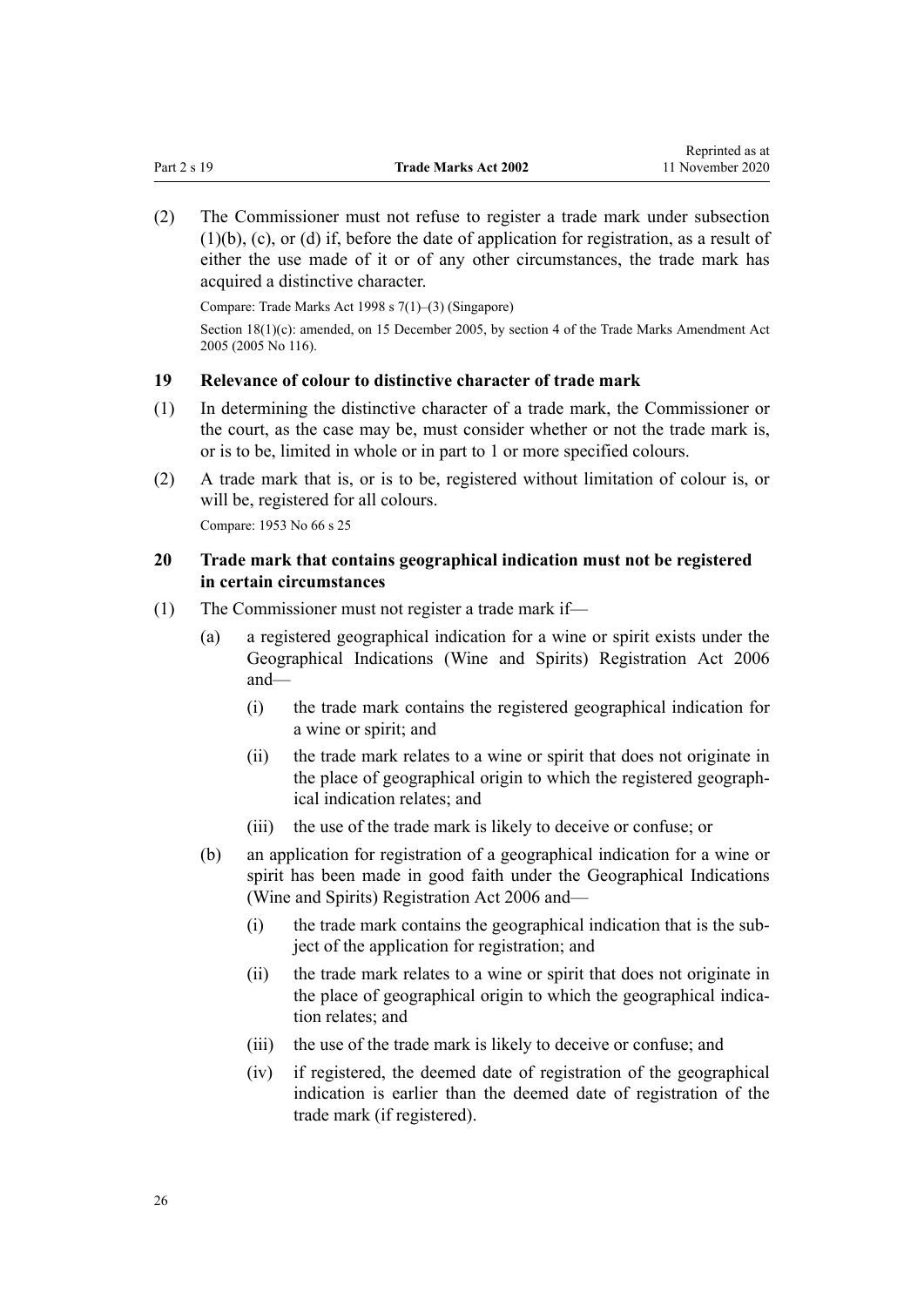<span id="page-26-0"></span>(2) This section does not apply if the Commissioner or the court, as the case may be, considers that a case of honest concurrent use exists that, in the opinion of the Commissioner or the court, makes it proper for the trade mark to be registered, subject to any conditions that the Commissioner or the court may impose.

Compare: 2006 No 60 [ss 14–17](http://legislation.govt.nz/pdflink.aspx?id=DLM390831)

Section 20: replaced, on 27 July 2017, by [section 63](http://legislation.govt.nz/pdflink.aspx?id=DLM390893) of the Geographical Indications (Wine and Spirits) Registration Act 2006 (2006 No 60).

## **21 Trade mark that contains commonly used chemical names must not be registered**

- (1) The Commissioner must not register, in respect of a chemical substance or preparation, a trade mark that contains the commonly used and accepted name of any single chemical element or single chemical compound.
- (2) Subsection (1) does not apply to a word that is used to denote only a brand or make of the element or compound made by the owner or a licensee of the trade mark, together with a suitable name or description open to the public use.

Compare: 1953 No 66 s 24(3)

Subpart 3—Relative grounds for not registering trade mark

*Registrability of trade mark that contains certain words*

## **22 Registrability of trade mark that contains certain words**

The Commissioner may register a trade mark that contains the words "copyright", "layout design", "patent", "patented", "plant variety right", "registered", "registered design", or "trade mark", or any abbreviations of those words, or any similar words.

Compare: 1953 No 66 s 18(1)(a)

*Registrability of trade mark that contains person's name*

## **23 Registrability of trade mark that contains person's name**

If a person applies for registration of a sign as a trade mark and the sign contains the name or representation of a person, the Commissioner may require the written consent of—

- (a) that person unless the person died 10 years or more before the making of the application; or
- (b) the person's legal representative if—
	- (i) the person died within 10 years before the making of the application; or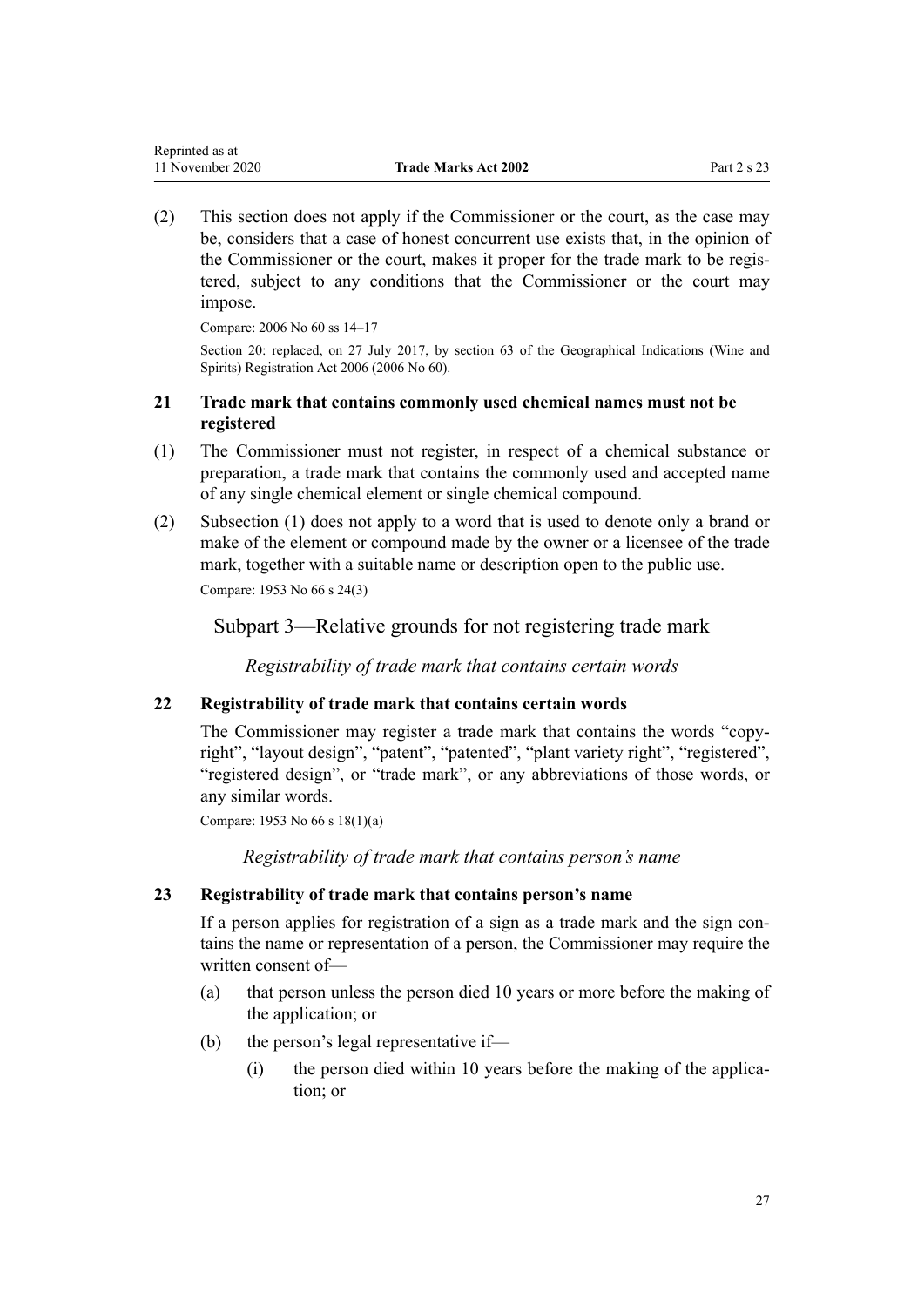<span id="page-27-0"></span>(ii) the Commissioner thinks the person's consent cannot for any other reason be obtained.

Compare: 1953 No 66 s 19(2)

## **24 Registrability of trade mark that contains representations of Royal Family**

The Commissioner must not register a trade mark that contains a representation of Her Majesty or any member of the Royal Family, or an imitation of any such representation, unless the applicant has obtained the consent of Her Majesty or the relevant member of the Royal Family to the registration of the trade mark.

Compare: 1953 No 66 s 18(1)(b)

*Registrability of identical or similar trade marks*

#### **25 Registrability of identical or similar trade mark**

- (1) The Commissioner must not register a trade mark (**trade mark A**) in respect of any goods or services if—
	- (a) it is identical to a trade mark (**trade mark B**) belonging to a different owner and that is registered, or has priority under [section 34](#page-31-0) or [section](#page-32-0)  $36 -$ 
		- (i) in respect of the same goods or services; or
		- (ii) in respect of goods or services that are similar to those goods and services, and its use is likely to deceive or confuse; or
	- (b) it is similar to a trade mark (**trade mark C**) that belongs to a different owner and that is registered, or has priority under [section 34](#page-31-0) or [section](#page-32-0) [36,](#page-32-0) in respect of the same goods or services or goods or services that are similar to those goods or services, and its use is likely to deceive or confuse; or
	- (c) it is, or an essential element of it is, identical or similar to, or a translation of, a trade mark that is well known in New Zealand (**trade mark D**), whether through advertising or otherwise, in respect of those goods or services or similar goods or services or any other goods or services if the use of trade mark A would be taken as indicating a connection in the course of trade between those other goods or services and the owner of trade mark D, and would be likely to prejudice the interests of the owner.
- (2) Section 26 overrides subsection (1).

#### Compare: 1953 No 66 s 17(1), (2)

Section 25(1)(a): replaced, on 15 December 2005, by [section 5\(1\)](http://legislation.govt.nz/pdflink.aspx?id=DLM362639) of the Trade Marks Amendment Act 2005 (2005 No 116).

Section 25(1)(b): amended, on 15 December 2005, by [section 5\(2\)](http://legislation.govt.nz/pdflink.aspx?id=DLM362639) of the Trade Marks Amendment Act 2005 (2005 No 116).

## **26 Exceptions**

The Commissioner must register trade mark A if—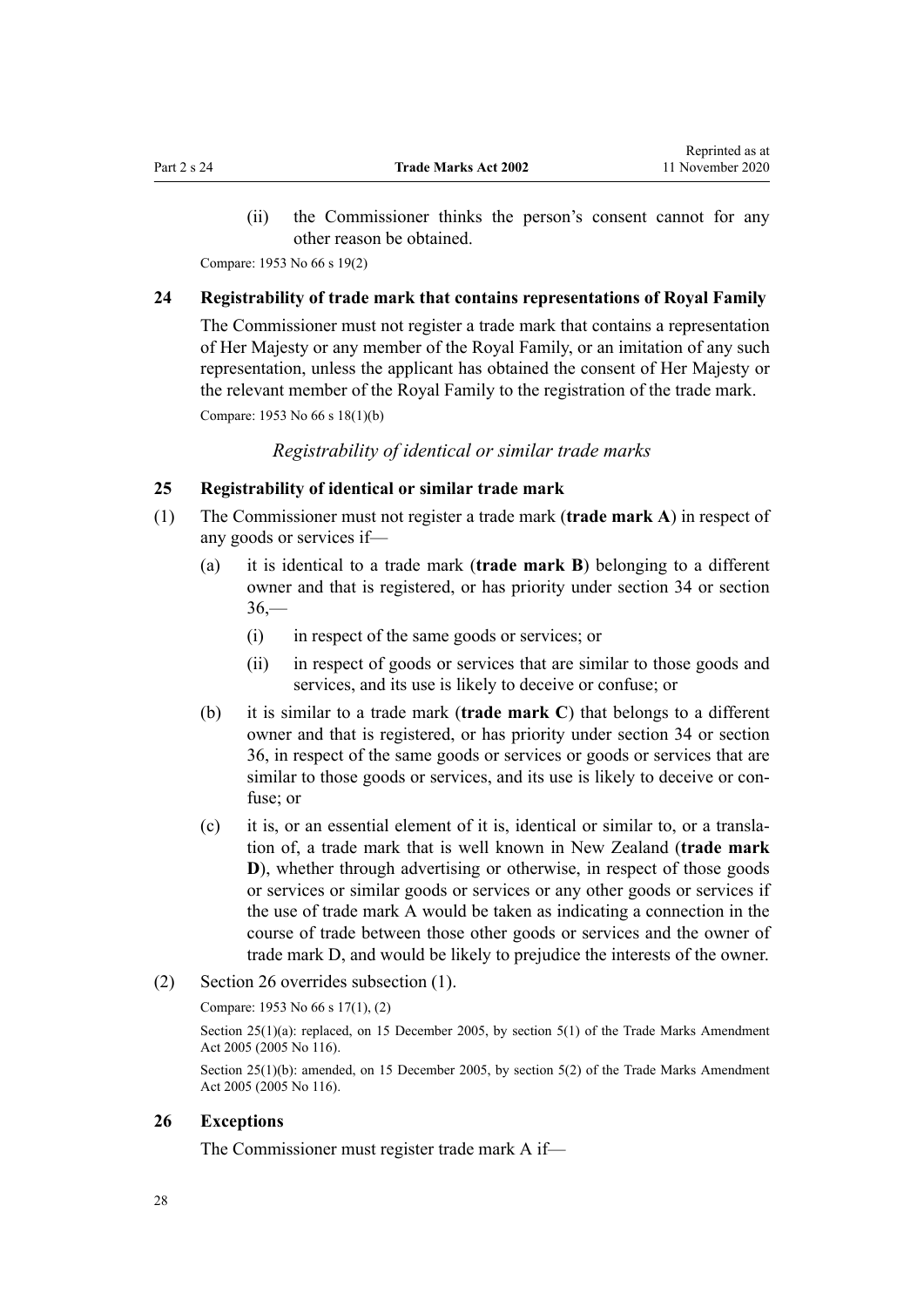- <span id="page-28-0"></span>(a) the owner of trade mark B, trade mark C, or trade mark D (as the case may require) consents to the registration of trade mark A; or
- (b) the Commissioner or the court, as the case may be, considers that a case of honest concurrent use exists, or other special circumstances exist, that, in the opinion of the court or the Commissioner, makes it proper for the trade mark to be registered subject to any conditions that the court or the Commissioner may impose.

Compare: 1953 No 66 s 17(5)

## *Registrability of trade mark that contains flags*

## **27 Registrability of trade mark that contains representation of flag, etc, generally**

- (1) If a person applies for registration of a sign as a trade mark and the sign includes a representation of the flag, armorial bearing, insignia, orders of chivalry, or decorations of any entity, the Commissioner may require that the applicant obtain the written consent of the person who appears to the Commissioner to be entitled to consent to the registration and use of the sign as a trade mark.
- (2) Subsection (1) does not apply if section 28 or [section 29](#page-29-0) applies.

Compare: 1953 No 66 s 19(1)

## **28 Registrability of trade mark that contains flag, State emblems, etc, of convention country**

The Commissioner must not, without the authorisation of the competent authorities of the country concerned, register a trade mark that contains a representation of—

- (a) the flag of a convention country unless the Commissioner considers that the use of the flag in the manner proposed is permitted without that authorisation; or
- (b) the armorial bearings or any other State emblem of a convention country that is protected under the Paris Convention or the TRIPS Agreement; or
- (c) an official sign or hallmark—
	- (i) adopted by a convention country; and
	- (ii) that indicates control and warranty in relation to goods or services of the same, or similar, kind as those goods or services in relation to which the trade mark is to be registered; and
	- (iii) that is protected under the Paris Convention or the TRIPS Agreement.

Compare: Trade Marks Act 1998 s 56 (Singapore)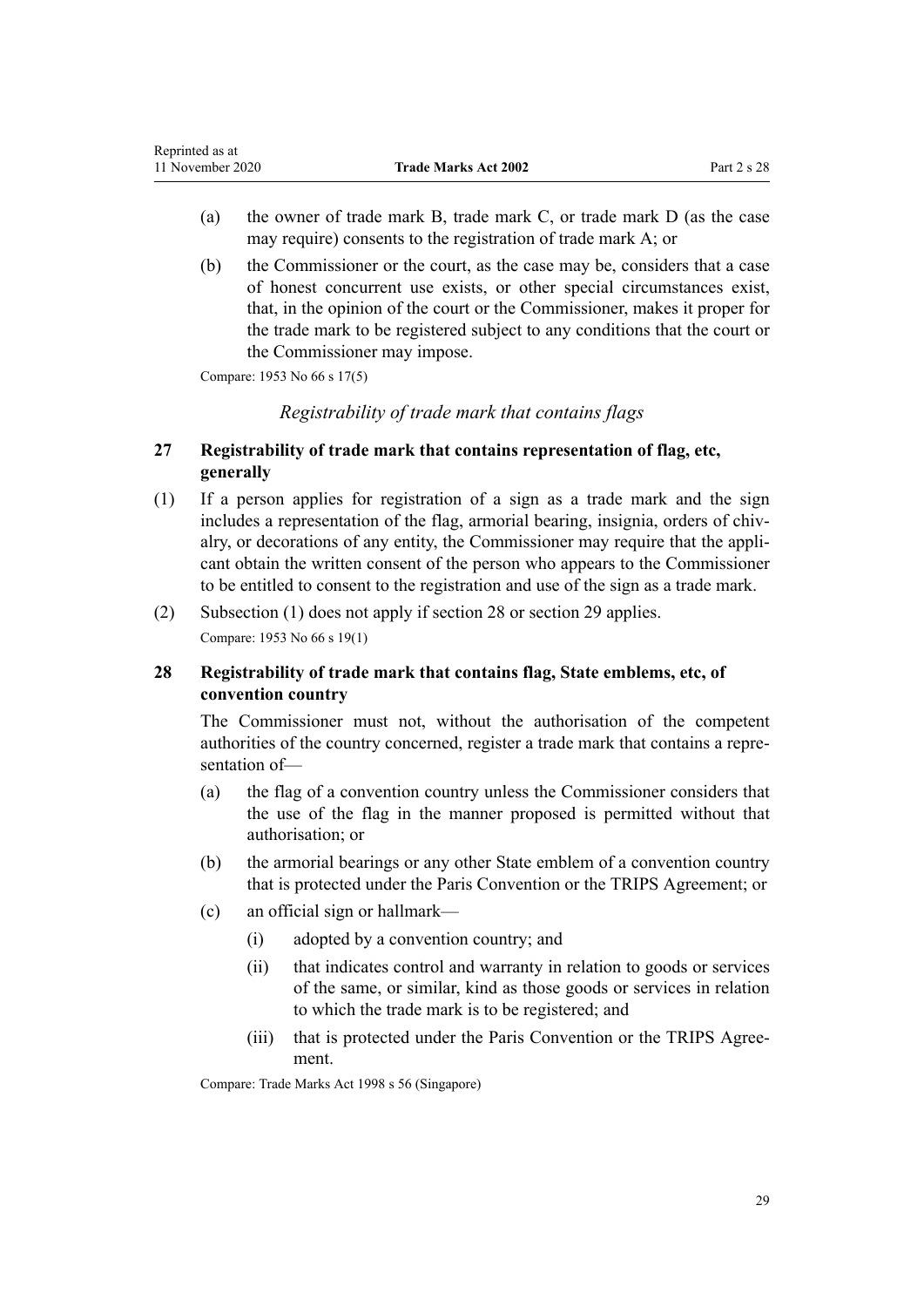## <span id="page-29-0"></span>**29 Registrability of trade mark that contains armorial bearings, etc, of certain international organisations**

- (1) The Commissioner must not, without the authorisation of the international organisation concerned, register a trade mark that contains a representation of the armorial bearing, flag, or other emblem, or the abbreviation or name, of an international intergovernmental organisation of which 1 or more convention countries are members if the armorial bearing, flag, or other emblem, or the abbreviation or name, of the international organisation concerned is protected under the Paris Convention or the TRIPS Agreement.
- (2) Despite subsection (1), the Commissioner may register a trade mark if the Commissioner considers that the use of the armorial bearing, flag, or other emblem, or the abbreviation or name, of the international organisation concerned in the manner proposed—
	- (a) is not likely to suggest to the public that a connection exists between the organisation and the trade mark; or
	- (b) is not likely to mislead the public as to the existence of a connection between the user and the organisation.

Compare: Trade Marks Act 1998 s 57 (Singapore)

## **30 When emblems, etc, are protected under Paris Convention or TRIPS Agreement**

For the purposes of [sections 28](#page-28-0) and 29, the State emblems (other than the national flag) of, or the official signs or hallmarks adopted by, a convention country, or the emblems, abbreviations, or names, of an international organisation, as the case may be, are protected under the Paris Convention or the TRIPS Agreement only if, or to the extent that,—

- (a) the country or the organisation concerned has notified New Zealand in accordance with Article 6*ter* (3) of the Paris Convention, or under that Article as applied by the TRIPS Agreement, that it desires to protect the State emblem, official sign, or hallmark, or the emblem, abbreviation, or name, as the case may be; and
- (b) the notification remains in force; and
- (c) New Zealand has not objected to it in accordance with Article 6*ter* (4) of the Paris Convention, or under that Article as applied by the TRIPS Agreement, or any such objection has been withdrawn.

Compare: Trade Marks Act 1998 s 58 (Singapore)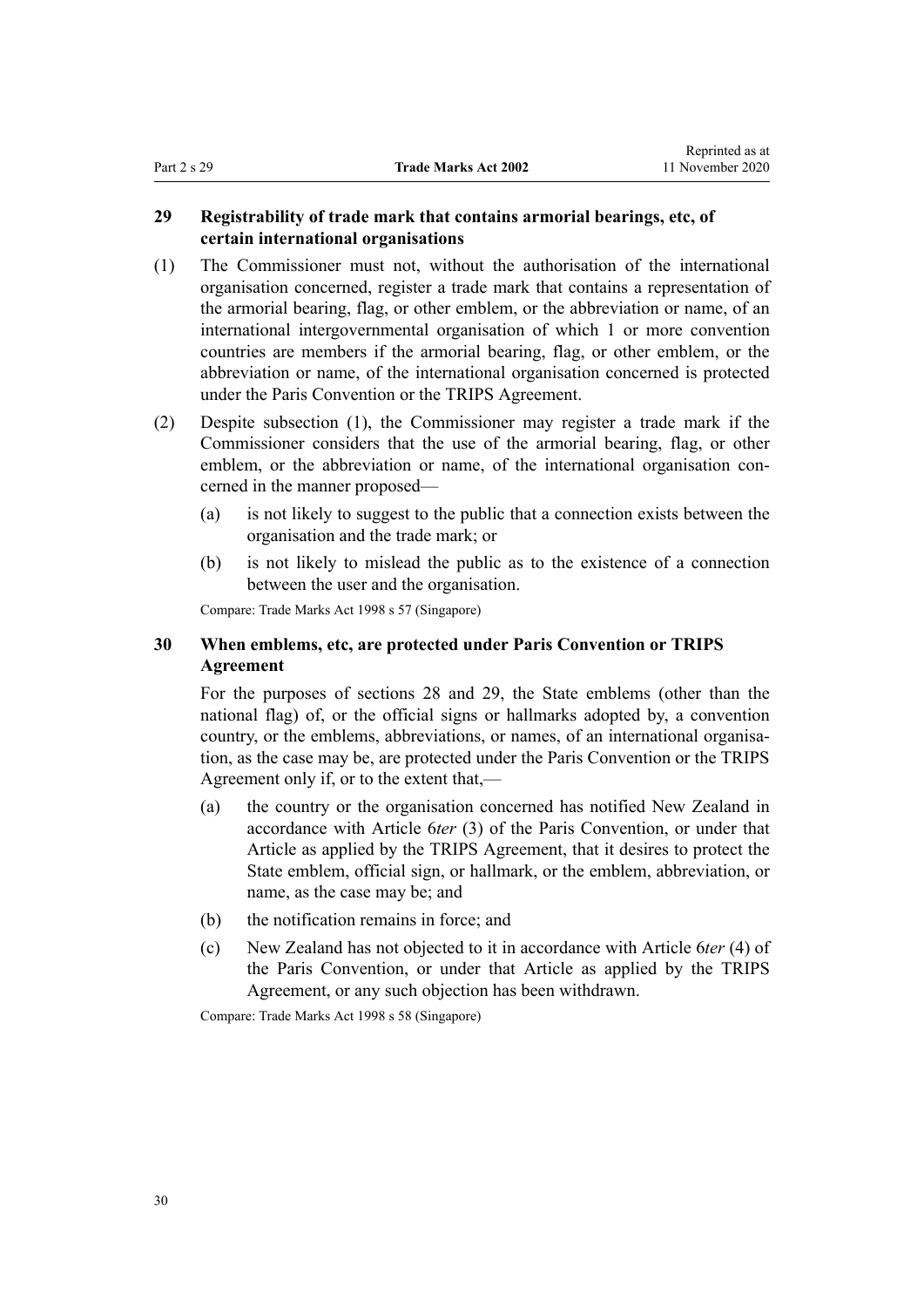<span id="page-30-0"></span>**Part 3 Process for obtaining registration of trade mark and other matters**



Subpart 1—Preliminary

## **31 Classification of trade marks**

(1) Goods and services must be classified, for the purpose of registration of a trade mark, according to the edition of the Nice Classification in effect at the time of application for registration of the trade mark.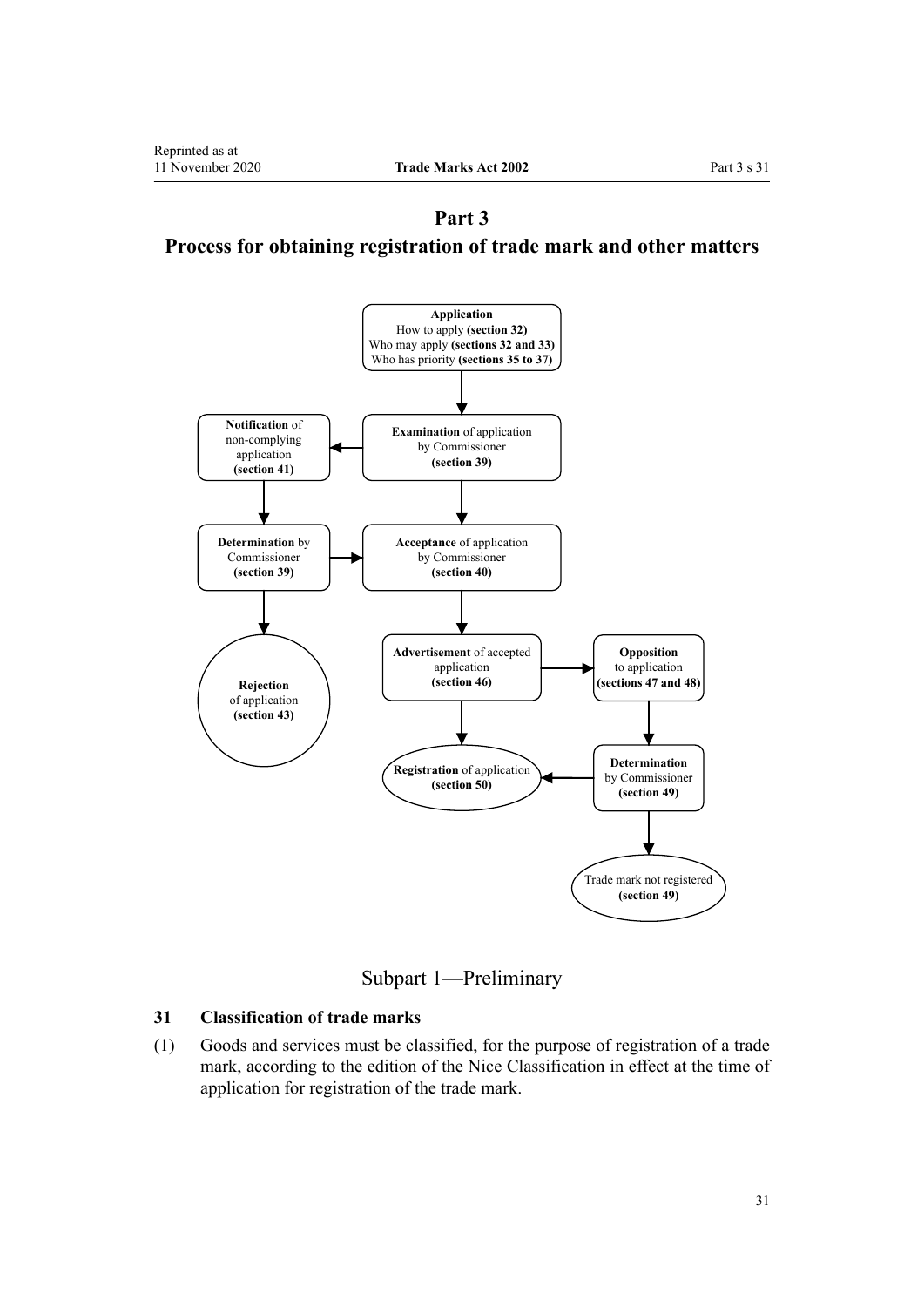<span id="page-31-0"></span>(2) Any question arising as to the class within which any goods or services fall must be determined by the Commissioner, whose decision is final.

Compare: Trade Marks Act 1998 s 6 (Singapore)

Section 31(1): replaced, on 16 September 2011, by [section 5](http://legislation.govt.nz/pdflink.aspx?id=DLM2290037) of the Trade Marks Amendment Act 2011 (2011 No 71).

## Subpart 2—Applications

## *General*

## **32 Application: how made**

- (1) A person claiming to be the owner of a trade mark or series of trade marks may, on payment of the prescribed fee (if any), apply in the prescribed manner (if any) for the registration of the trade mark or series of trade marks used or proposed to be used in respect of the following:
	- (a) particular goods or services within 1 or more classes:
	- (b) particular goods and services within 1 or more classes.
- (2) The Commissioner must not register a trade mark in respect of all of the goods and services included in a class, or a large variety of goods or services, unless the specification is justified by the use or intended use of the sign.

Compare: 1953 No 66 ss 7, 20; Trade Marks Act 1998 ss 5, 17(1) (Singapore)

Section 32(1): replaced, on 15 December 2005, by [section 6](http://legislation.govt.nz/pdflink.aspx?id=DLM362640) of the Trade Marks Amendment Act 2005 (2005 No 116).

## **33 Joint applications**

Two or more persons may make a joint application if either or any of those persons is entitled to use the trade mark only on behalf of both or all of them, or in relation to goods or services with which both or all of them are connected in the course of trade.

Compare: 1953 No 66 s 79(1)

## *Priority of applications*

## **34 Priority of applications for registration of identical or similar trade marks**

- (1) If different persons separately apply for the registration of trade marks that are identical or similar to each other and that are in respect of identical or similar goods or services, the first application received by the Commissioner has priority over all the other applications and may proceed.
- (2) If different persons separately apply for the registration of trade marks that are identical or similar to each other and that are in respect of identical or similar goods or services and their applications are received at the same time by the Commissioner,—
	- (a) each application has equal priority and may proceed; and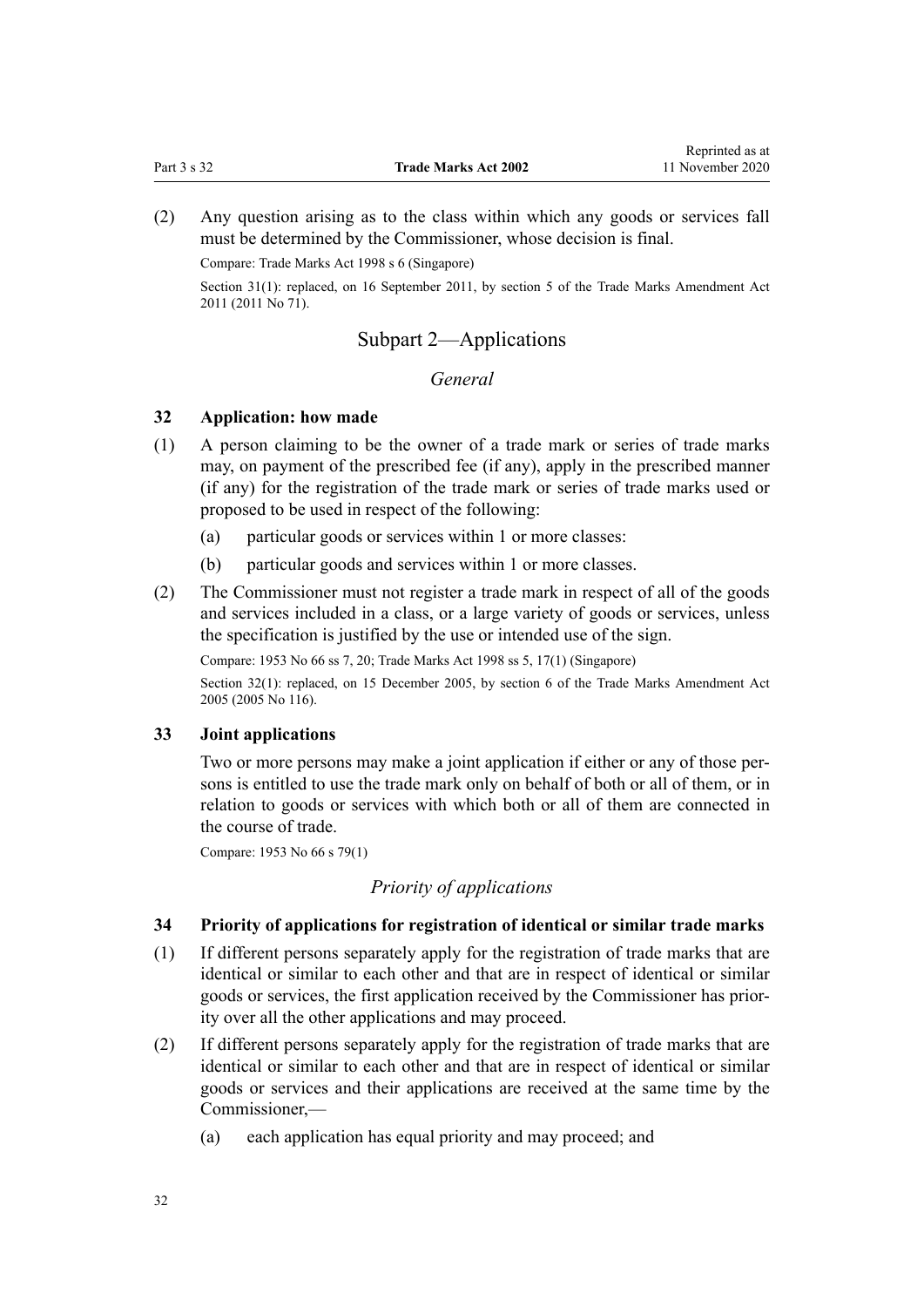- (b) the Commissioner must notify each applicant of each other's application.
- <span id="page-32-0"></span>(3) For the purposes of subsection (2), 2 or more applications that are received on the same day are to be treated as if they had been received at the same time.
- (4) Section 36 overrides this section.

## **35 Commissioner's requirements in relation to applications without priority**

The Commissioner must—

- (a) inform each applicant whose application does not have priority over all other applications under [section 34\(1\)](#page-31-0) or under section 36, or does not have equal priority under [section 34\(2\)](#page-31-0), of the applicant's order of priority; and
- (b) determine, according to its order of priority, each application.

Section 35(a): amended, on 15 December 2005, by [section 7](http://legislation.govt.nz/pdflink.aspx?id=DLM362641) of the Trade Marks Amendment Act 2005 (2005 No 116).

## **36 Priority of application to which convention country application relates**

- (1) A person who has applied for the registration of a trade mark in a convention country (whether before or after it became a convention country), or his or her legal representative or assignee, is entitled to registration of his or her trade mark in priority to other applicants, and the registration has the same date as the date of the application in the convention country if the application is made within 6 months after the date of the convention country application.
- (2) Subsection (1) applies only in respect of the first application for the trade mark that is made in a convention country by a person and does not apply to any subsequent applications for the trade mark by that person.
- (3) The use of the trade mark in New Zealand during the 6-month period referred to in subsection (1) does not affect the priority of the application for the registration of the trade mark to which the convention country application relates.

Compare: 1953 No 66 s 73(1), (2); Trade Marks Act 1998 s 10 (Singapore)

## *Amendment of application*

## **37 Withdrawal, etc, of application**

- (1) An applicant may, at any time, withdraw an application or limit the specification.
- (2) An application may also be altered, at the request of the applicant, by correcting only—
	- (a) the name or address of the applicant; or
	- (b) an error or omission if, in the Commissioner's opinion, the correction of the error or omission does not materially alter the meaning or scope of the application.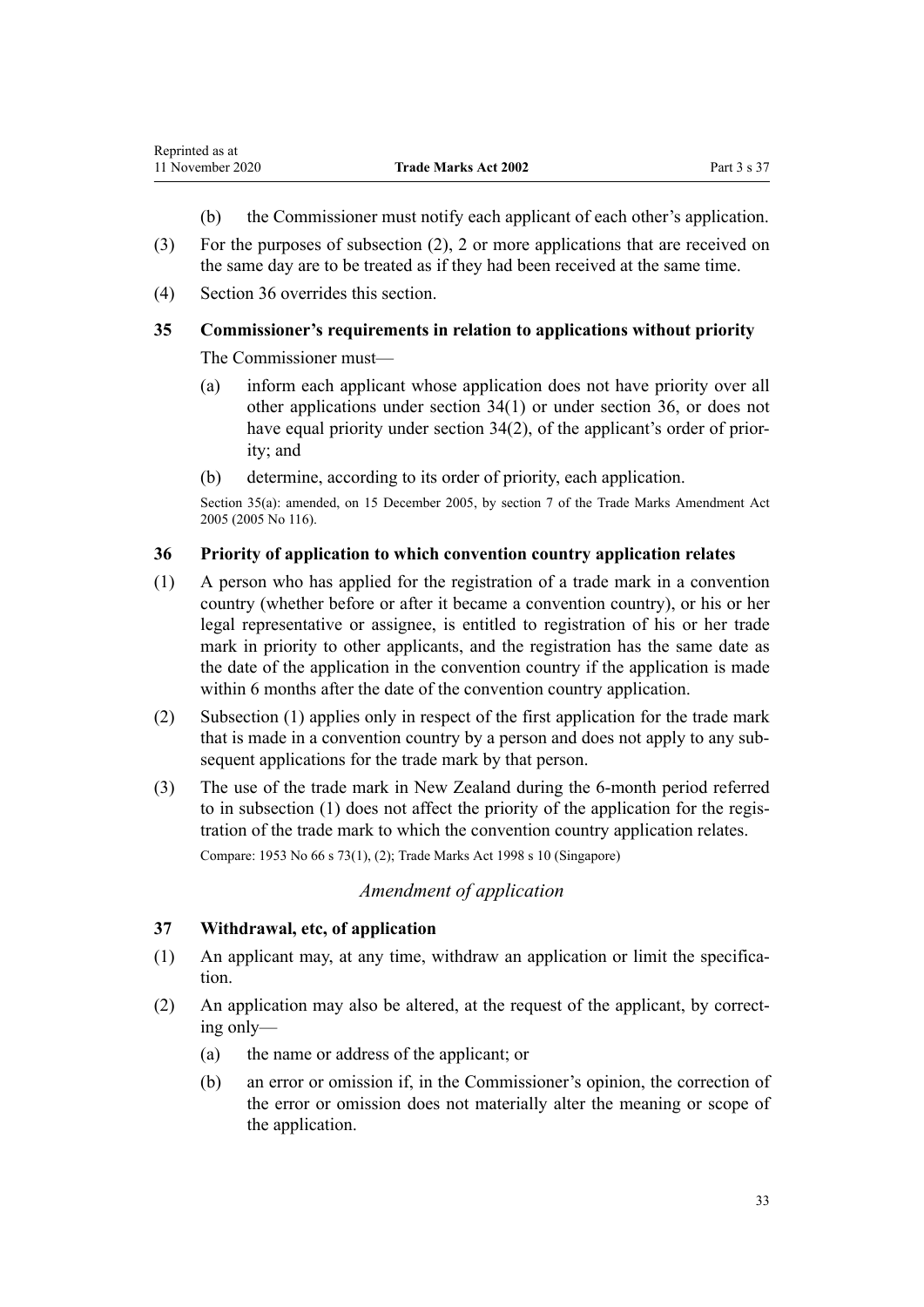<span id="page-33-0"></span>Section 37(2)(b): replaced, on 15 December 2005, by [section 8](http://legislation.govt.nz/pdflink.aspx?id=DLM362642) of the Trade Marks Amendment Act 2005 (2005 No 116).

#### **38 When Commissioner or court may amend application**

- (1) The Commissioner or the court, as the case may be, may at any time (whether before or after acceptance) correct any error in connection with the application.
- (2) Section  $37(2)(b)$  overrides subsection (1).

Compare: 1953 No 66 s 26(7)

## *Acceptance or rejection of application*

## **39 Examination of application**

The Commissioner must examine an application in order to determine whether it complies with the requirements of this Act.

Compare: Trade Marks Act 1998 s 12(1) (Singapore)

## **40 Acceptance of application**

The Commissioner must, subject to any conditions the Commissioner thinks fit, accept an application that complies with the requirements of this Act.

## **41 Applicant must be notified of non-complying application**

If the Commissioner considers that an application does not comply with the requirements of this Act, the Commissioner must—

- (a) inform the applicant; and
- (b) give the applicant an opportunity to respond, or to amend the application by correcting only those matters set out in [section 37](#page-32-0), within the time specified by the Commissioner.

#### **42 Revocation of acceptance of application**

- (1) The Commissioner may revoke the acceptance of an application before the trade mark to which the application relates is registered if the Commissioner is satisfied that—
	- (a) the application was accepted because of an error or omission made by the Commissioner; or
	- (b) another application that relates to the trade mark has priority under [sec](#page-32-0)[tion 36](#page-32-0).
- (2) If the Commissioner revokes the acceptance of an application,—
	- (a) the application is to be treated as if it had not been accepted; and
	- (b) section 39 again applies to the application.

Compare: Trade Marks Act 1998 s 16(1)(a), (2) (Singapore)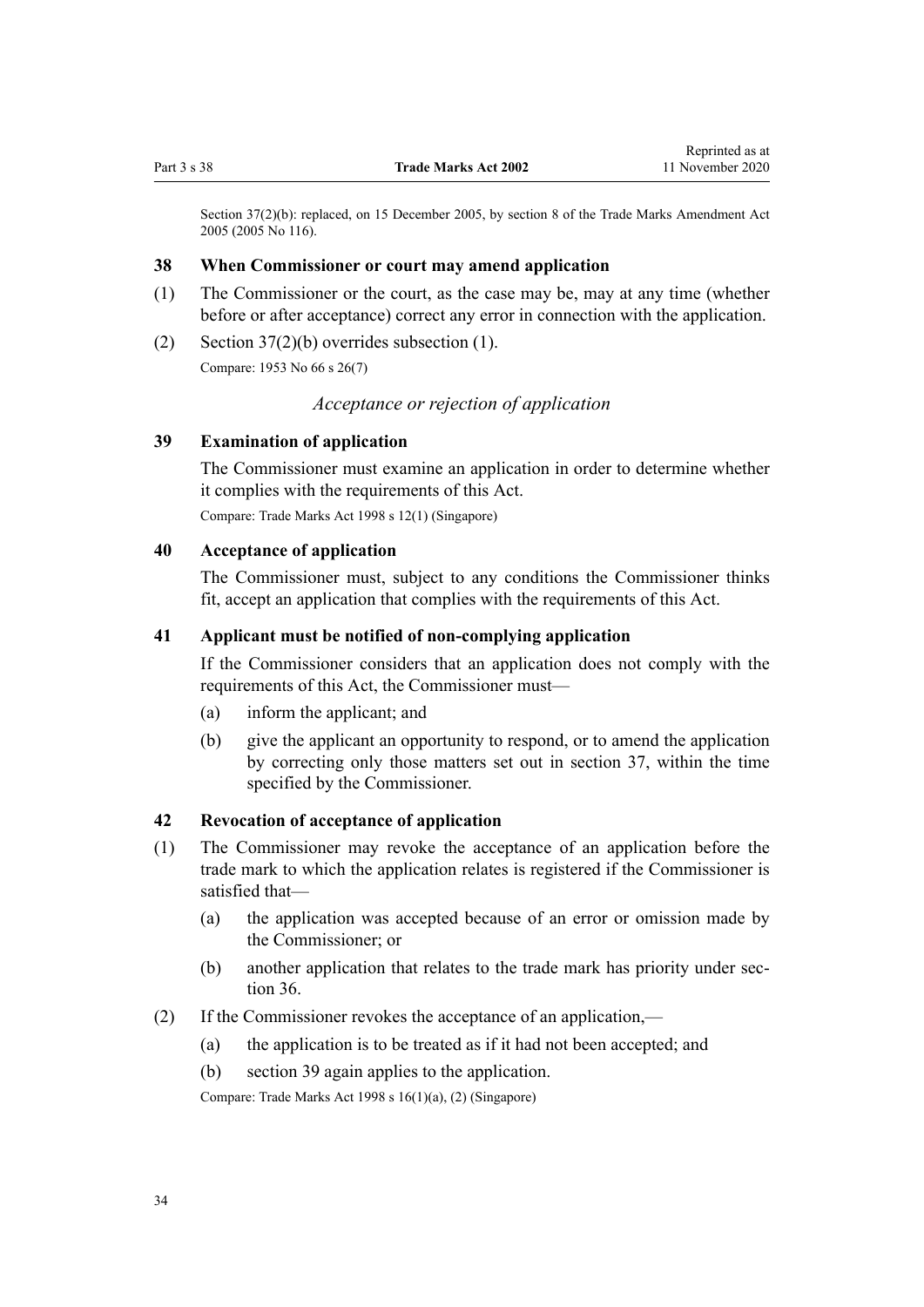## <span id="page-34-0"></span>**43 Rejection of application**

The Commissioner must reject an application if, within the time specified by the Commissioner, the applicant does not satisfy the Commissioner that the applicant has complied with the requirements in this Act for registering a trade mark.

Compare: 1953 No 66 s 26; Trade Marks Act 1998 s 12 (Singapore)

#### **44 Abandonment of application**

- (1) If, within the time specified by the Commissioner, the Commissioner does not receive a response from the applicant to a notification under [section 41,](#page-33-0) the Commissioner must treat the application as abandoned.
- (2) The Commissioner must not treat an application as abandoned under subsection (1) if the application is awaiting the outcome of—
	- (a) opposition proceedings in respect of a prior application; or
	- (b) cancellation, revocation, or invalidity proceedings in respect of a prior registration.

Section 44(1): amended, on 25 February 2012, by [section 4](http://legislation.govt.nz/pdflink.aspx?id=DLM4015207) of the Trade Marks Amendment Act 2012 (2012 No 20).

## **45 Applicant must be notified of grounds, etc, of conditional acceptance or rejection of application**

The Commissioner must, if required to do so by an applicant, state in writing the grounds for the Commissioner's decision and the materials used in arriving at the decision.

Compare: 1953 No 66 s 26(4)

*Advertisement of accepted application*

## **46 Advertisement of accepted application**

The Commissioner must ensure that an application that has been accepted is advertised in the prescribed manner, if any.

Compare: Trade Marks Act 1998 s 13(1) (Singapore)

## Subpart 3—Opposition to application

#### **47 Opposition to accepted application**

- (1) A person may, within the prescribed time and in the prescribed manner, give the Commissioner written notice of opposition to an application.
- (2) The notice of opposition must include a statement of the grounds of opposition and any prescribed matters.
- (3) The Commissioner must send a copy of the notice to the applicant. Compare: 1953 No 66 s 27(2), (3); Trade Marks Act 1998 s 13(2), (3) (Singapore)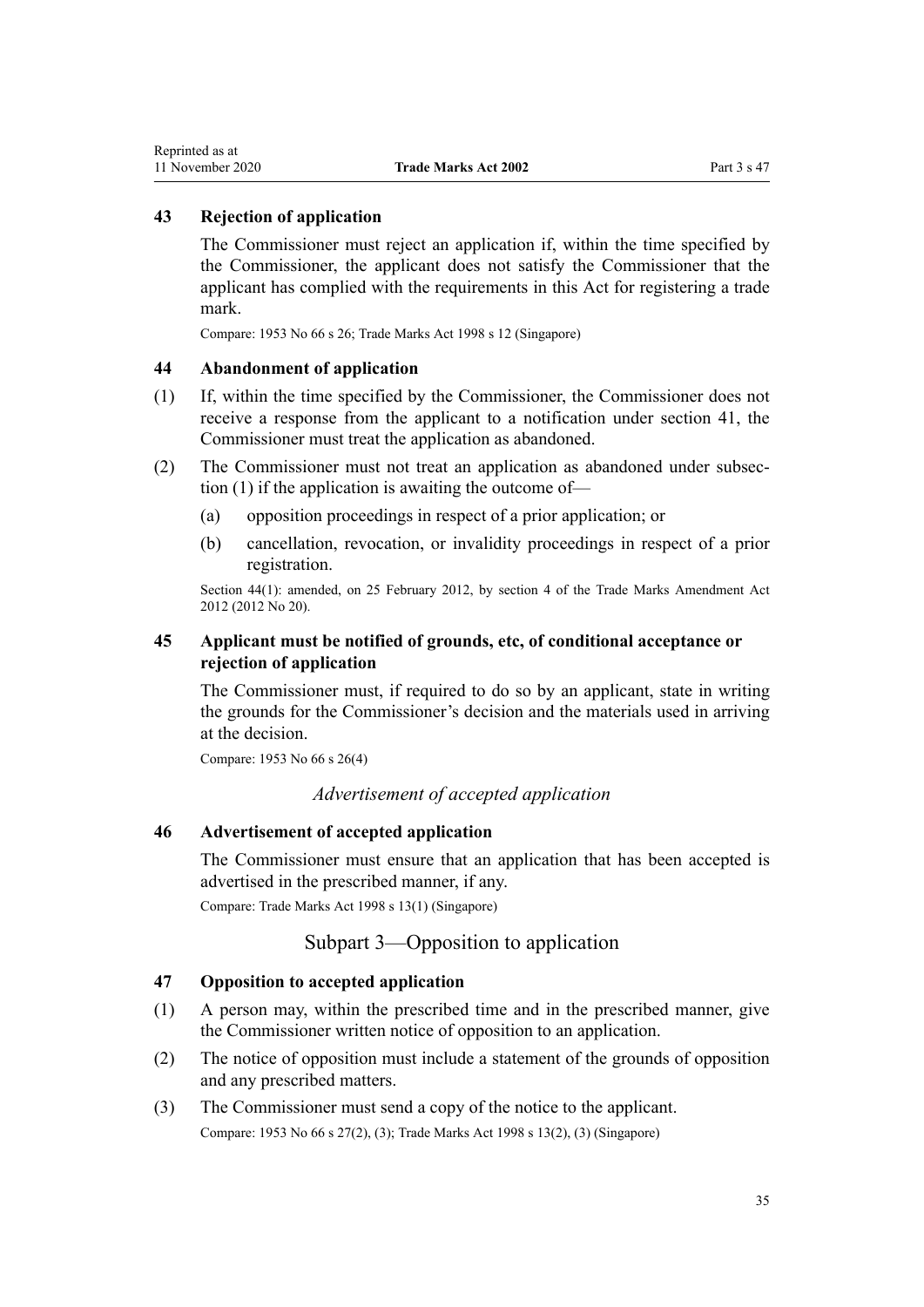## <span id="page-35-0"></span>**48 Applicant's counter-statement**

- (1) An applicant to whom a notice of opposition has been sent must, within the prescribed time, send to the Commissioner a counter-statement of the grounds on which the applicant relies for his or her application.
- (2) If an applicant does not send a counter-statement to the Commissioner within the prescribed time, the applicant is deemed to have abandoned the application.
- (3) If an applicant sends a counter-statement to the Commissioner, the Commissioner must send a copy of the counter-statement to every person who gave notice of opposition.

Compare: 1953 No 66 s 27(4)

## **49 Commissioner's determination on opposition**

The Commissioner must—

- (a) hear the parties, if so required; and
- (b) consider the evidence; and
- (c) determine whether, and subject to what conditions, if any, the trade mark is to be registered.

Compare: 1953 No 66 s 27(5)

## Subpart 4—Registration of trade mark

## **50 When trade mark must be registered**

- (1) Subject to subsection (2), the Commissioner must register a trade mark if the Commissioner has accepted the application for its registration and—
	- (a) either—
		- (i) no notice of opposition is given in accordance with [section 47](#page-34-0); or
		- (ii) all opposition proceedings are withdrawn or decided in favour of allowing registration of the trade mark; and
	- (b) the Commissioner does not intend to revoke the acceptance of the application.
- (2) The Commissioner must not register a trade mark until 6 months after the date of application for registration.

Compare: Trade Marks Act 1998 s 15(1) (Singapore)

## **51 Commissioner's requirements on registration**

On the registration of a trade mark, the Commissioner must—

- (a) enter, on the register, the actual date of registration and the deemed date of registration; and
- (b) issue to the applicant a certificate of registration; and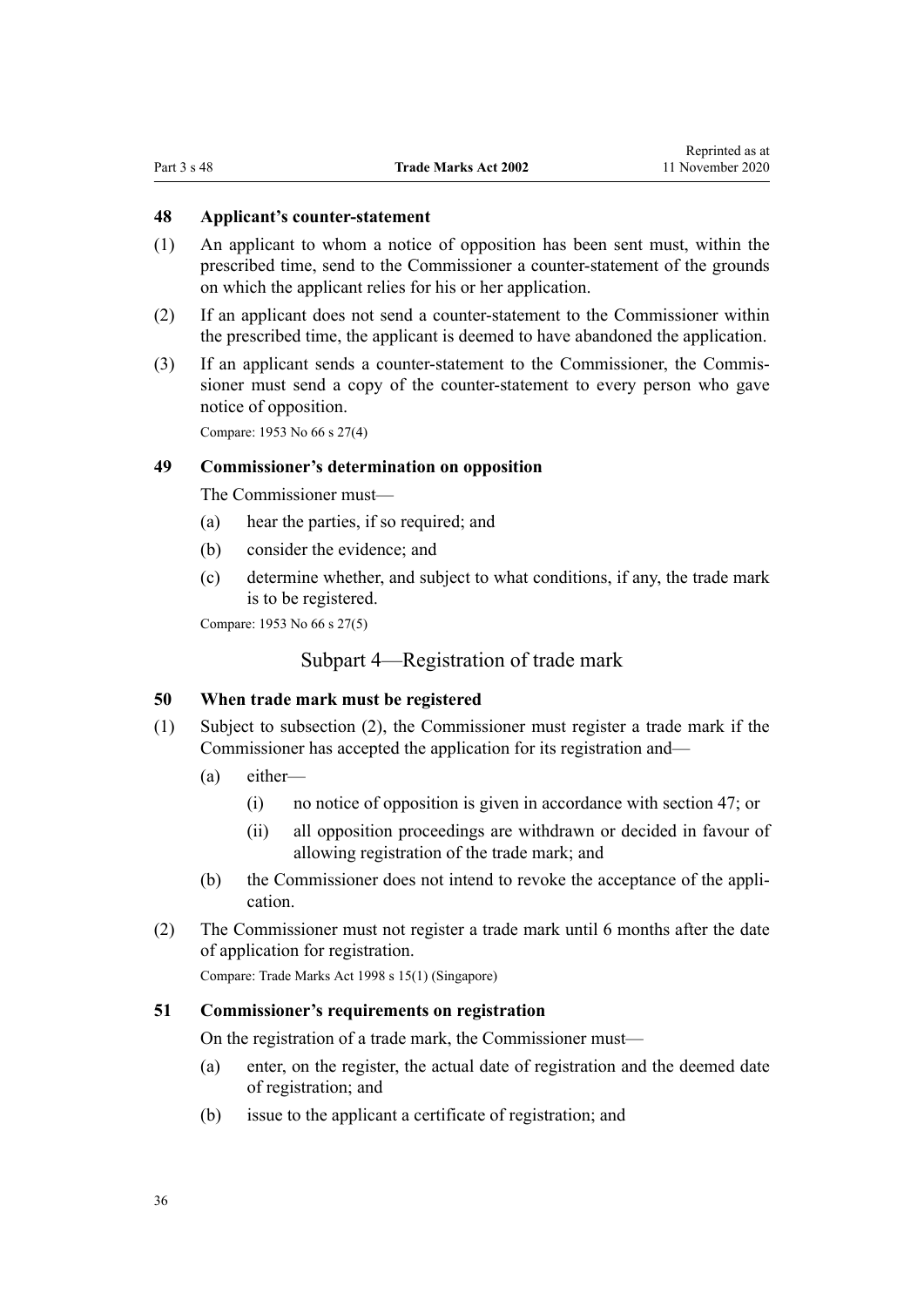(c) in the case of an application for the registration of a series of trade marks, register the trade marks as a series in 1 registration.

# **52 Commissioner may dispense with production of probate or letters of administration in certain cases**

- (1) On application in the prescribed manner and payment of any prescribed fees, the Commissioner may, without requiring the production of probate or letters of administration,—
	- (a) if the owner of a registered trade mark has died, whether before or after the commencement of this Act, register a qualified person as the owner of the trade mark:
	- (b) if an applicant has died before the registration of the trade mark, whether before or after the commencement of this Act, allow a qualified person to complete the application and may register that person as the owner of the trade mark.
- (2) Every qualified person who is registered under this section as the owner of a trade mark must hold it subject to all existing interests and equities affecting it.
- (3) Nothing in [section 70](http://legislation.govt.nz/pdflink.aspx?id=DLM393092) or [section 73](http://legislation.govt.nz/pdflink.aspx?id=DLM393097) of the Administration Act 1969 limits this section.

Compare: 1953 No 66 s 58

# **53 Replacement of certificate of registration**

The Commissioner must issue a new certificate of registration to replace an existing certificate if—

- (a) an application for a new certificate of registration has been made in the prescribed manner; and
- (b) the prescribed fee, if any, has been paid.

Section 53: replaced, on 13 January 2020, by [section 127](http://legislation.govt.nz/pdflink.aspx?id=LMS85754) of the Regulatory Systems (Economic Development) Amendment Act 2019 (2019 No 62).

Subpart 5—Additional matters that relate to certification trade marks

# **54 When regulations that govern use of certification trade mark must be provided**

Before the Commissioner makes a decision on an application for the registration of a certification trade mark, the applicant must provide the Commissioner with draft regulations that govern the use of the certification trade mark for the Commissioner's approval.

Compare: 1953 No 66 s 49(2)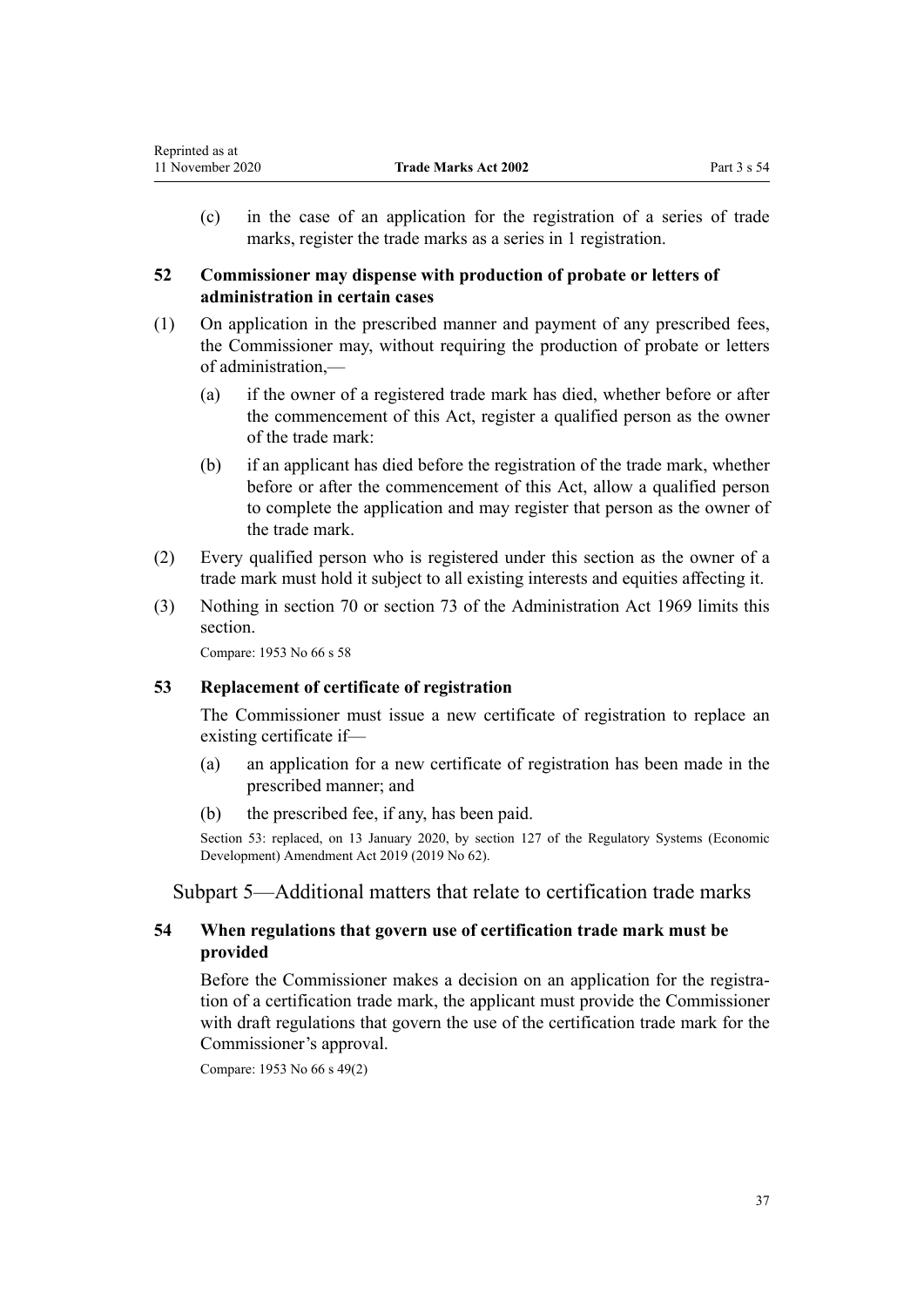#### **55 Consideration of application for registration of certification trade mark**

- (1) When the Commissioner or the court deals with an application for the registration of a certification trade mark, the Commissioner or the court, as the case may be, must consider—
	- (a) the matters that are relevant to an application under [section 32](#page-31-0); and
	- (b) whether or not the certification trade mark should indicate that it is such a trade mark; and
	- (c) whether the applicant is competent to certify the goods or services in respect of which the certification trade mark is to be registered; and
	- (d) whether the draft regulations are satisfactory in terms of subsection (2); and
	- (e) whether in all the circumstances the registration applied for would be in the public interest.
- (2) For the purposes of subsection  $(1)(d)$ , regulations—
	- (a) must contain provisions that relate to when the owner is—
		- (i) to certify goods or services; and
		- (ii) to authorise the use of the trade mark; and
	- (b) must contain, or may contain, any other provisions that the Commissioner requires or permits (as the case may be) to be inserted in them (for example, a right of appeal to the Commissioner against the owner's refusal to certify goods or services or to authorise the use of the trade mark in accordance with the regulations).

Compare: 1953 No 66 s 49(5)

# **56 Approved regulations must be deposited at Intellectual Property Office of New Zealand**

After the Commissioner has approved the draft regulations, the approved regulations that govern the use of the registered certification trade mark must be deposited at the Intellectual Property Office of New Zealand for inspection.

```
Compare: 1953 No 66 s 48
```
Section 56: replaced, on 13 September 2014, by [section 249](http://legislation.govt.nz/pdflink.aspx?id=DLM1419624) of the Patents Act 2013 (2013 No 68).

# Subpart 6—When registration of trade mark ceases

# *Duration of registration*

## **57 Duration of registration**

(1) The duration of the registration of a trade mark under this Act is effective for a period of 10 years commencing on the deemed date of registration unless the trade mark ceases to be registered before the expiration of that period.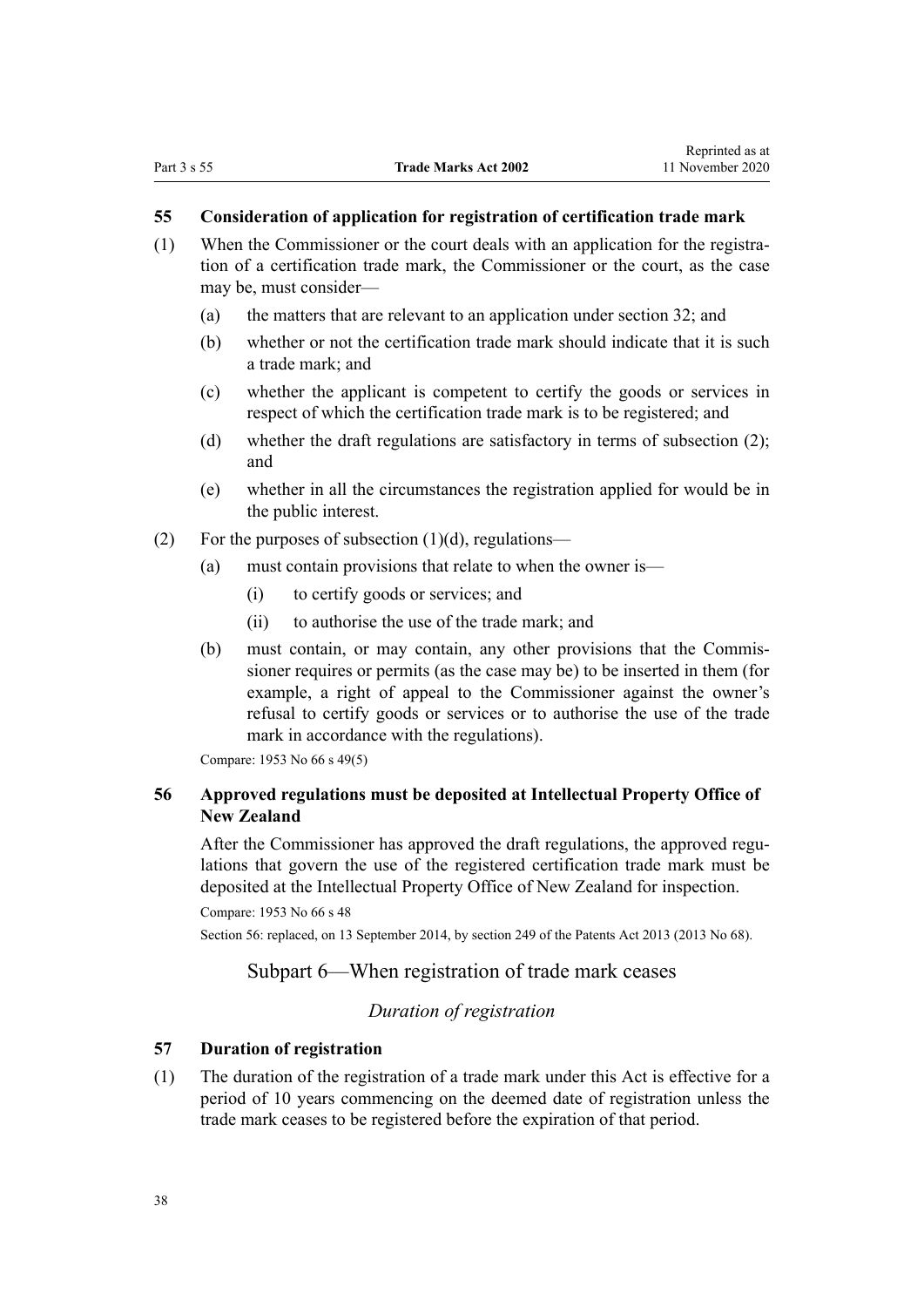<span id="page-38-0"></span>(2) This section does not apply to a trade mark first registered under the Trade Marks Act 1953.

Compare: Trade Marks Act 1998 s 18 (Singapore)

# *Renewal of registration*

## **58 Renewal of registration**

The registration of a trade mark may be renewed in accordance with section 59 for further periods of 10 years.

## **59 Procedure for renewal of registration**

- (1) On application by the owner of a registered trade mark, the Commissioner must renew the registration of the trade mark from the date on which the registration expires (the **expiry date**).
- (2) An application for renewal must be made to the Commissioner—
	- (a) not more than 12 months before, and not more than 6 months after, the expiry date; and
	- (b) in the prescribed manner.
- (3) If the owner has not applied for renewal, the Commissioner must send to the owner a notice setting out—
	- (a) the date on which the registration of the trade mark will expire; and
	- (b) the conditions (as to the payment of fees or otherwise) on which the registration will be renewed (the **renewal conditions**); and
	- $\text{(c)}$  that,—
		- (i) if the registration is not renewed before the expiry date, the register will be changed to record that the trade mark's status is registered-past expiry date; and
		- (ii) if the registration has still not been renewed 6 months after the expiry date, the trade mark will be removed from the register.
- (4) The notice must be sent in the prescribed manner before the expiry date.
- (5) If the registration of a trade mark is not renewed before its expiry date, the Commissioner must record on the register that its status is registered-past expiry date (until the registration is renewed or it is removed from the register).
- (6) The Commissioner must remove the trade mark from the register if—
	- (a) notice has been sent under subsection (3); and
	- (b) 6 months have elapsed since the expiry date; and
	- (c) the renewal conditions have not been met.

Section 59: replaced, on 13 January 2020, by [section 128](http://legislation.govt.nz/pdflink.aspx?id=LMS85760) of the Regulatory Systems (Economic Development) Amendment Act 2019 (2019 No 62).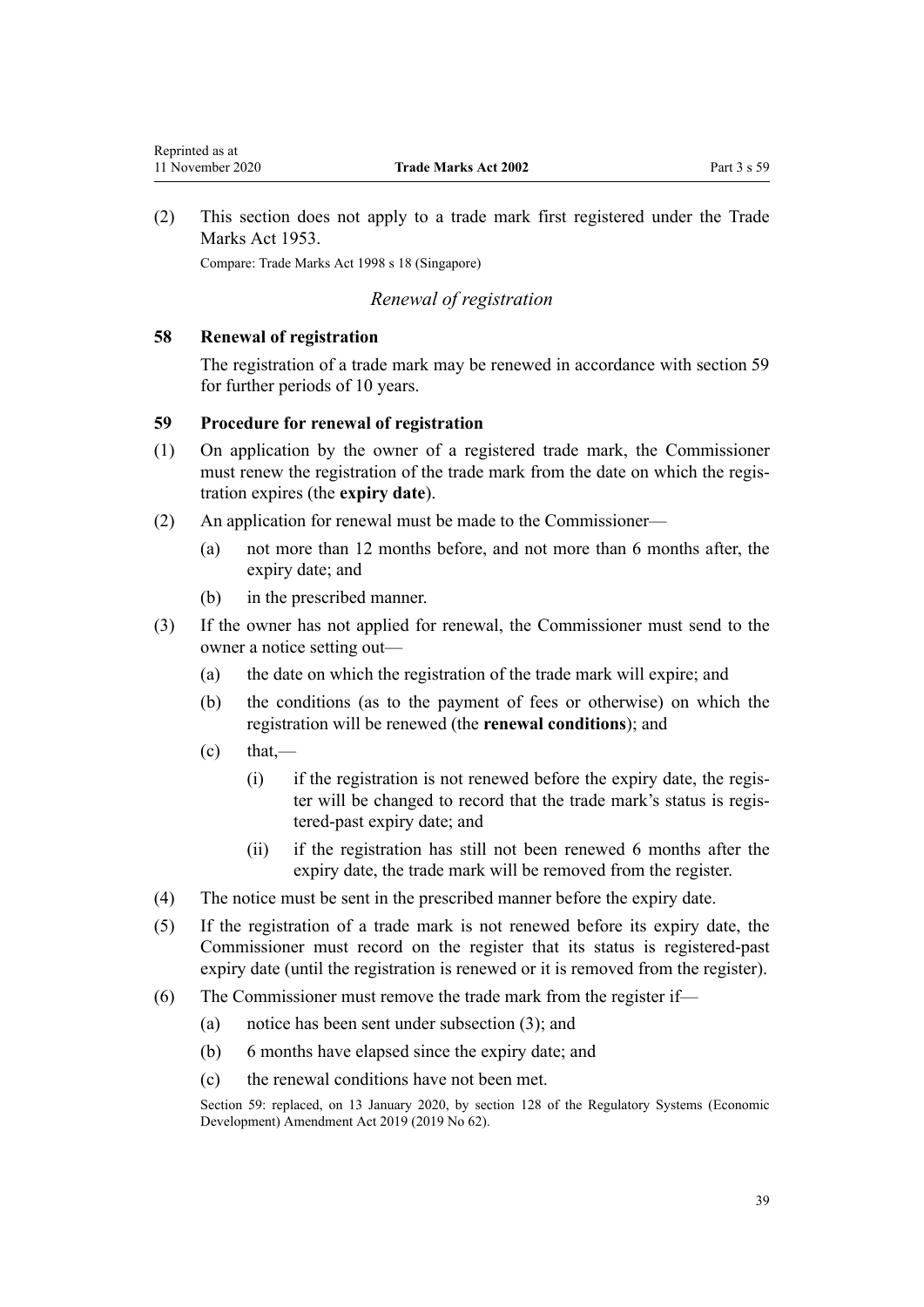## **60 Effect of registered-past expiry date status**

- (1) A trade mark has the status of **registered-past expiry date** if—
	- (a) the trade mark's registration expiry date (referred to in [section 59\)](#page-38-0) has passed; but
	- (b) the trade mark has not yet been removed from the register.
- (2) While the trade mark's status is registered-past expiry date, the trade mark—
	- (a) is not a registered trade mark for the purposes of [subparts 1 to 3](#page-48-0) of Part 4; but
	- (b) is a registered trade mark for all other purposes.
- (3) If the trade mark's registration is renewed before it is removed from the register under [section 59\(6\),](#page-38-0)—
	- (a) the renewed registration takes effect from the expiry date (*see* [section](#page-38-0) [59\(1\)](#page-38-0)); and
	- (b) the trade mark is taken to have remained a registered trade mark for all purposes from that date as if its status had not changed.

Section 60: replaced, on 13 January 2020, by [section 128](http://legislation.govt.nz/pdflink.aspx?id=LMS85760) of the Regulatory Systems (Economic Development) Amendment Act 2019 (2019 No 62).

#### **60A Status of geographical indication removed from register for non-payment of renewal fee**

#### *[Repealed]*

Section 60A: repealed, on 13 January 2020, by [section 128](http://legislation.govt.nz/pdflink.aspx?id=LMS85760) of the Regulatory Systems (Economic Development) Amendment Act 2019 (2019 No 62).

*Voluntary cancellation of registration of trade mark*

#### **61 Voluntary cancellation of registration of trade mark**

The registration of a trade mark may be cancelled by the owner in relation to all or any of the goods or services in respect of which it is registered.

Compare: Trade Marks Act 1998 s 21(1) (Singapore)

*Mandatory cancellation or alteration of registration of trade mark*

# **62 Cancellation or alteration of registration of trade mark for breach of condition**

The Commissioner or the court, as the case may be, may, on the application of an aggrieved person or on the Commissioner's own motion, make an order that cancels or alters the registration of a trade mark on the ground of failure to comply with a condition entered on the register in relation to the trade mark. Compare: 1953 No 66 s 42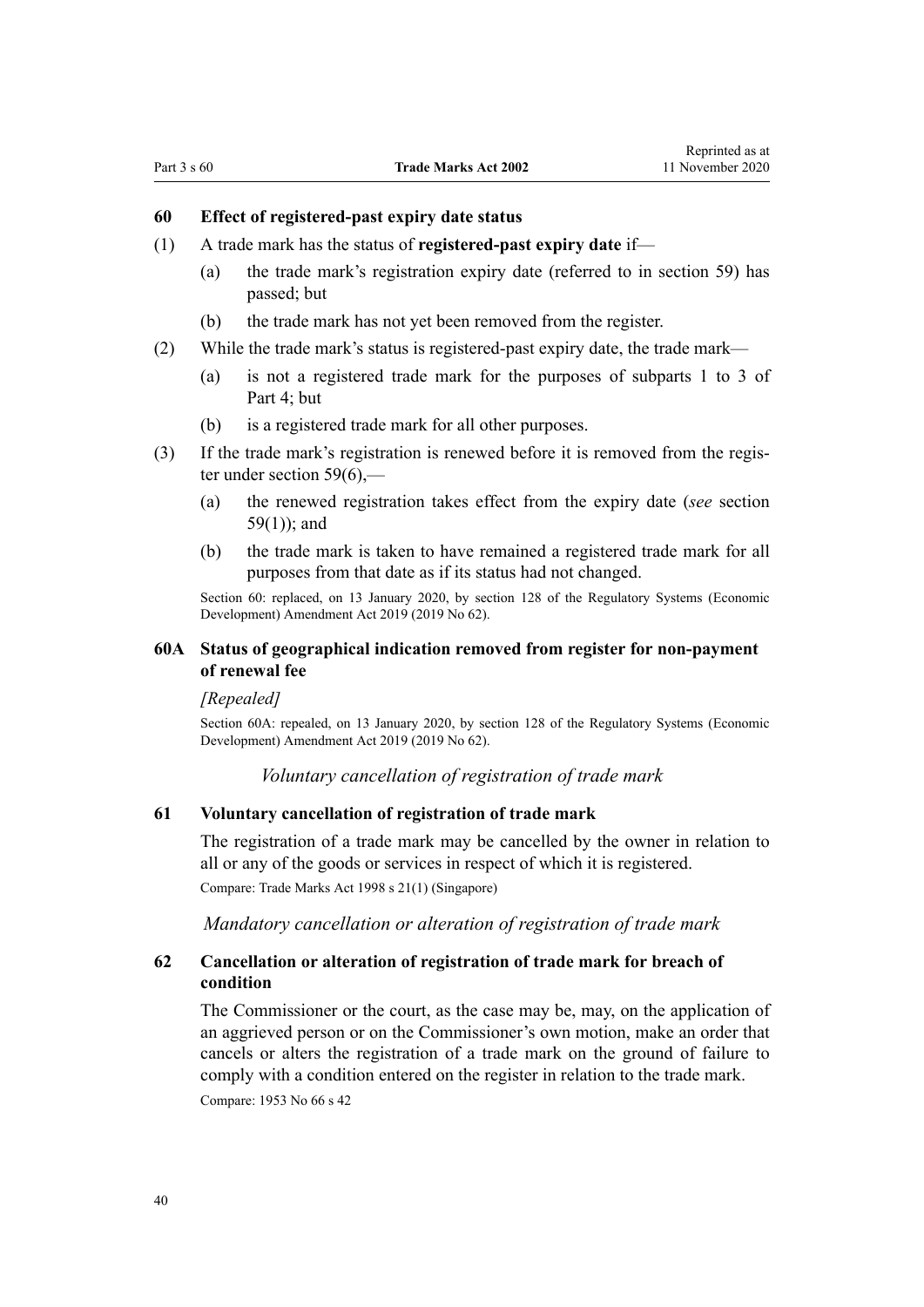#### <span id="page-40-0"></span>**63 Cancellation or alteration of registration of certification trade mark**

The Commissioner may, on the application of an aggrieved person or on the Commissioner's own motion, require that any entry in the register that relates to a certification trade mark be cancelled or altered, or that the deposited regulations be altered, on any of the following grounds:

- (a) that the owner is no longer competent to certify any goods or services in respect of which the certification trade mark is registered:
- (b) that the owner has not complied with the deposited regulations:
- (c) that it is not in the public interest for the trade mark to be registered:
- (d) that it is in the public interest to alter the regulations.

Compare: 1953 No 66 s 52(1)

## **64 Cancellation or alteration of registration of collective trade mark**

The Commissioner may, on the application of an aggrieved person or on the Commissioner's own motion, require an entry in the register that relates to a collective trade mark to be cancelled or altered on any of the following grounds:

- (a) that the collective association concerned is an unlawful association under any enactment; or
- (b) that the collective association concerned no longer exists; or
- (c) that it is not in the public interest for the trade mark to be registered.

Compare: 1953 No 66 s 46L

# *Revocation of registration of trade mark*

## **65 Application for revocation of registration of trade mark**

- (1) An aggrieved person may apply to the Commissioner or the court for the revocation of the registration of a trade mark on any of the grounds set out in section 66.
- (2) The Commissioner or the court may refuse any application for the revocation of the registration of a trade mark that is vexatious.

Compare: Trade Marks Act 1998 s 22(6) (Singapore)

Section 65(1): amended, on 13 January 2020, by [section 129](http://legislation.govt.nz/pdflink.aspx?id=LMS85761) of the Regulatory Systems (Economic Development) Amendment Act 2019 (2019 No 62).

#### **66 Grounds for revoking registration of trade mark**

- (1) The grounds for revoking the registration of a trade mark are as follows:
	- (a) that at no time during a continuous period of 3 years or more was the trade mark put to genuine use in the course of trade in New Zealand, by the owner for the time being, in relation to goods or services in respect of which it is registered: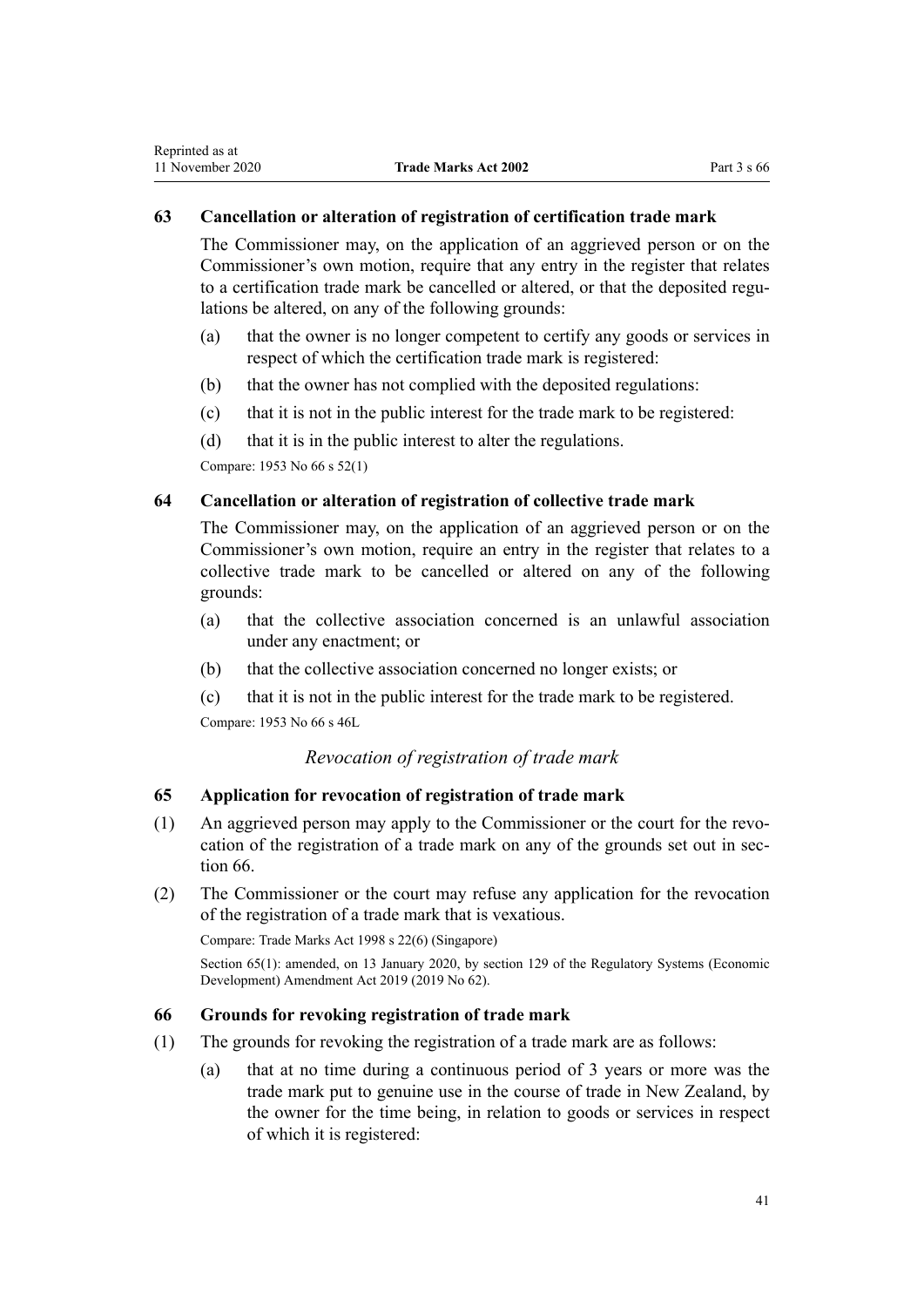- (b) *[Repealed]*
- (c) that, in consequence of acts or inactivity of the owner, the trade mark has become a common name in general public use for a product or service in respect of which it is registered:
- $(d)$  that—
	- (i) the article or substance was formerly manufactured under a patent or the service was formerly a patented process; and
	- (ii) a period of 2 years or more has elapsed since the expiry of the patent; and
	- (iii) the word is or the words are the only practicable name or description of the article, substance, or service:
- (e) that, in consequence of the trade mark's use by the owner or with the owner's consent in relation to the goods or services in respect of which the trade mark is registered, the trade mark is likely to deceive or confuse the public, for instance as to the nature, quality, or geographical origin of those goods or services.
- (1A) For the purposes of subsection (1)(a), **continuous period** means a period that commences from a date after the actual date of registration and continues uninterrupted up to the date 1 month before the application for revocation.
- (2) However, there are not grounds for revoking the registration of a trade mark for its non-use if its non-use is due to special circumstances that are outside the control of the owner of the trade mark.
- (3) Subsection (1)(a) does not apply if the owner commences or resumes genuine use of the trade mark in the course of trade in New Zealand after the expiry of the 3-year period and before the application for revocation is made.
- (4) Any commencement or resumption of use referred to in subsection (3) after the expiry of the 3-year period but within the period of 1 month before the making of the application for revocation must be disregarded unless preparation for the commencement or resumption began before the owner became aware that the application may be made.

Compare: 1953 No 66 s 35; Trade Marks Act 1998 s 22(1), (5) (Singapore)

Section 66(1): amended, on 13 January 2020, by [section 130\(1\)](http://legislation.govt.nz/pdflink.aspx?id=LMS85762) of the Regulatory Systems (Economic Development) Amendment Act 2019 (2019 No 62).

Section 66(1)(a): replaced, on 16 September 2011, by [section 7\(1\)](http://legislation.govt.nz/pdflink.aspx?id=DLM2290040) of the Trade Marks Amendment Act 2011 (2011 No 71).

Section  $66(1)(b)$ : repealed, on 16 September 2011, by [section 7\(1\)](http://legislation.govt.nz/pdflink.aspx?id=DLM2290040) of the Trade Marks Amendment Act 2011 (2011 No 71).

Section 66(1A): inserted, on 16 September 2011, by [section 7\(2\)](http://legislation.govt.nz/pdflink.aspx?id=DLM2290040) of the Trade Marks Amendment Act 2011 (2011 No 71).

Section 66(2): amended, on 13 January 2020, by [section 130\(2\)](http://legislation.govt.nz/pdflink.aspx?id=LMS85762) of the Regulatory Systems (Economic Development) Amendment Act 2019 (2019 No 62).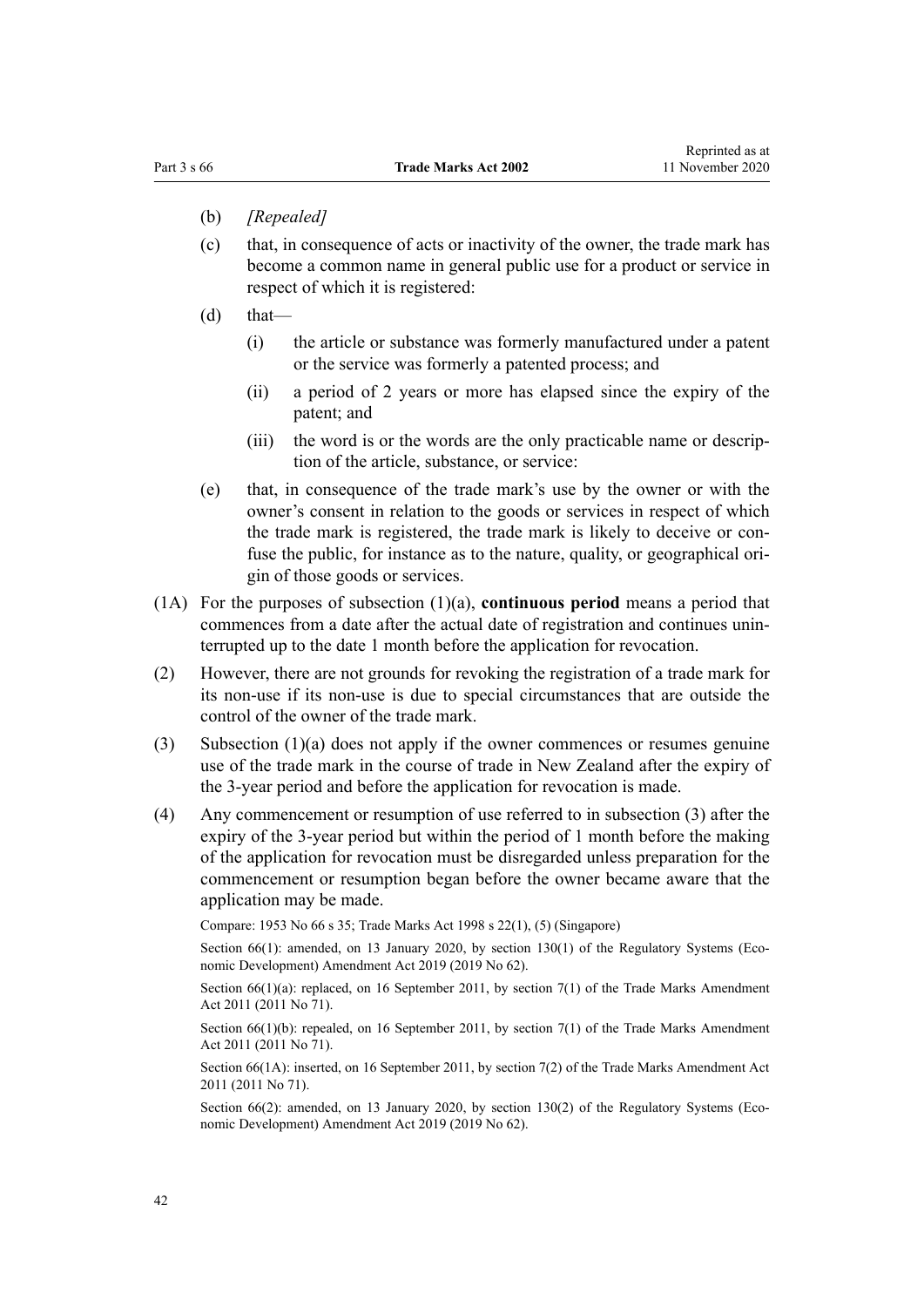Section 66(3): replaced, on 13 January 2020, by [section 130\(3\)](http://legislation.govt.nz/pdflink.aspx?id=LMS85762) of the Regulatory Systems (Economic Development) Amendment Act 2019 (2019 No 62).

#### **67 Onus of proof for revocation of registration of trade mark for non-use**

If an owner or a licensee intends to oppose an application for the revocation of the registration of a trade mark under section  $66(1)(a)$ , the owner or the licensee must, within the period specified by the Commissioner or the court,—

- (a) provide proof of the use of the trade mark if the ground in [section](#page-40-0)  $66(1)(a)$  forms the basis for the application; or
- (b) raise the special circumstances that justify the non-use of the trade mark if [section 66\(2\)](#page-40-0) applies.

Section 67: amended, on 16 September 2011, by [section 8\(1\)](http://legislation.govt.nz/pdflink.aspx?id=DLM2290042) of the Trade Marks Amendment Act 2011 (2011 No 71).

Section 67(a): replaced, on 16 September 2011, by [section 8\(2\)](http://legislation.govt.nz/pdflink.aspx?id=DLM2290042) of the Trade Marks Amendment Act 2011 (2011 No 71).

## **68 Revocation of registration of trade mark**

- (1) If the Commissioner or the court is satisfied that grounds for revocation of the registration of the trade mark exist, the Commissioner or the court must,—
	- (a) if the grounds exist in respect of all of the goods or services in respect of which the trade mark is registered, revoke the registration of the trade mark; or
	- (b) if the grounds exist in respect of only some of the goods or services in respect of which the trade mark is registered, revoke the registration of the trade mark in so far as it relates to those goods or services.
- (2) If the registration of a trade mark is revoked to any extent, the rights of the owner, to that extent, cease on—
	- (a) the date of the application for revocation of the registration of the trade mark; or
	- (b) if the Commissioner or the court is satisfied that the grounds for revocation of the registration of the trade mark existed at an earlier date, that date.

Compare: Trade Marks Act 1998 s 22(7), (8) (Singapore)

Section 68(1): replaced, on 13 January 2020, by [section 131](http://legislation.govt.nz/pdflink.aspx?id=LMS85763) of the Regulatory Systems (Economic Development) Amendment Act 2019 (2019 No 62).

#### *Disclaimer of use of trade mark*

# **69 Voluntary disclaimer of trade mark by owner**

The owner of a trade mark may disclaim any right to the exclusive use of any part of the trade mark.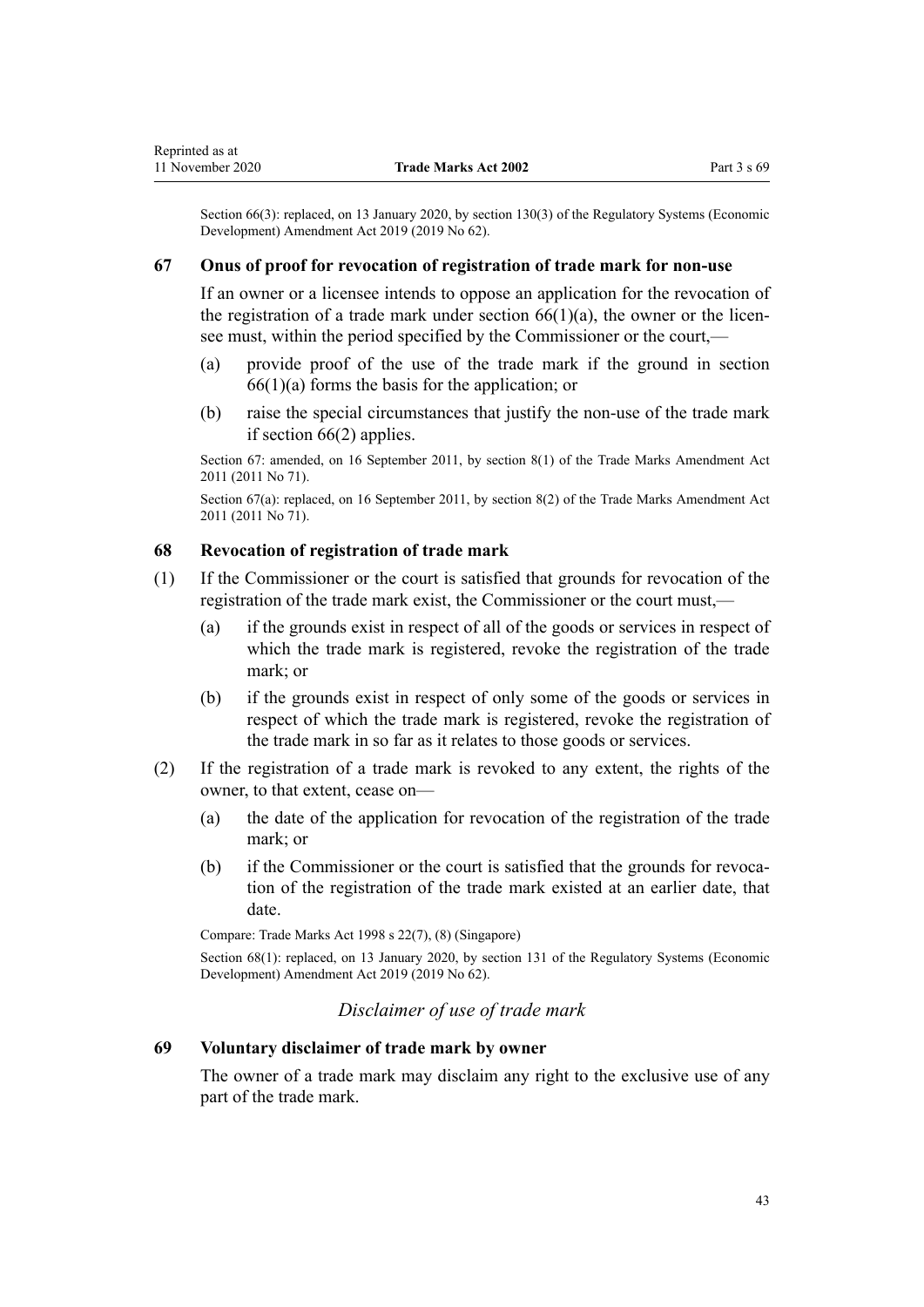## **70 Disclaimer of trade mark as condition of not revoking its registration**

If the grounds specified in section  $66(1)(c)$  or (d) exist, the Commissioner or the court may, as a condition of the registration of a trade mark not being revoked, require the owner of the trade mark to disclaim any right to the exclusive use of a word or words in relation to any goods or services.

## **71 Disclaimer of trade mark for public interest reasons**

If, in determining whether a trade mark is to be registered or is to remain on the register, the Commissioner or the court considers that there are public interest reasons for doing so, the Commissioner or the court may require, as a condition of its being on the register, that the owner—

- (a) disclaims any right to the exclusive use of any part of the trade mark; or
- (b) makes any other disclaimer that the Commissioner or the court considers necessary for the purpose of defining the owner's rights under the registration.

#### **72 Rights affected by disclaimer**

A disclaimer on the register affects only those rights of the owner of a trade mark that arise out of the registration of the trade mark in respect of which the disclaimer is made.

#### *Invalidity of registration of trade marks*

#### **73 Invalidity of registration of trade mark**

- (1) The Commissioner or the court may, on the application of an aggrieved person (which includes a person who is culturally aggrieved), declare that the registration of a trade mark is invalid to the extent that the trade mark was not registrable under [Part 2](#page-21-0) at the deemed date of its registration.
- (2) Despite subsection (1), the registration of a trade mark that has acquired a distinctive character after its registration must not be declared invalid even though the trade mark was not registrable under section  $18(1)(b)$ , (c), or (d) at the deemed date of its registration.
- (3) The Commissioner or the court, as the case may be, may refuse any application for a declaration of invalidity that is vexatious.

#### **74 Effect of declaration of invalidity**

- (1) If the registration of a trade mark is declared invalid to any extent,—
	- (a) the trade mark is, to that extent, to be treated as if it had not been registered; and
	- (b) the Commissioner may alter the register accordingly.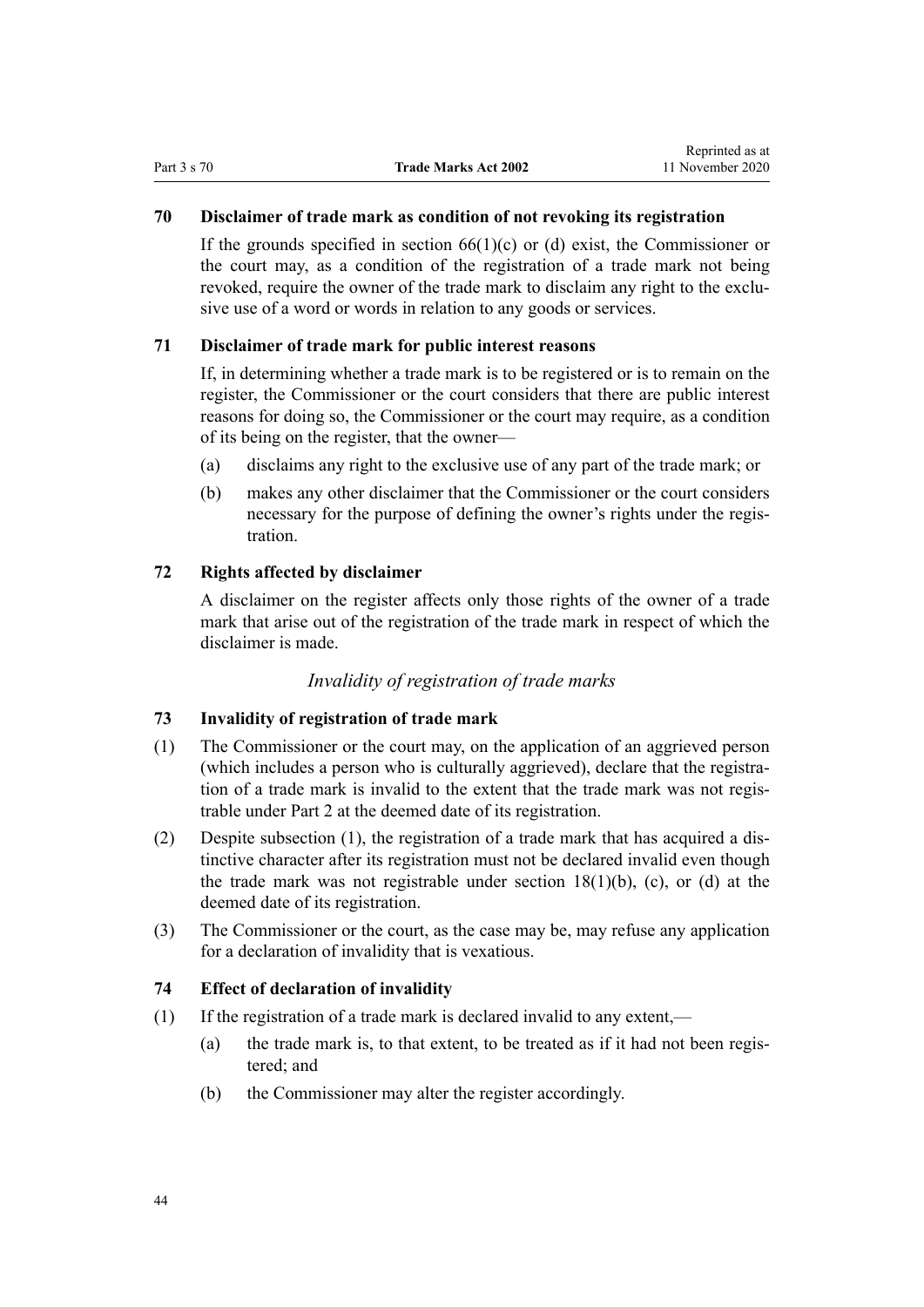# **75 Presumption of validity of registration of trade mark**

The registration of a trade mark is, after the expiration of 7 years from the deemed date of registration, deemed to be valid unless—

- (a) the registration was obtained by fraud; or
- (b) the trade mark should not have been registered on any of the grounds set out in section  $17(1)$  or  $(2)$ ; or
- (c) the registration may be revoked on any of the grounds set out in [section](#page-40-0) [66.](#page-40-0)

Section 75(b): amended, on 15 December 2005, by [section 10](http://legislation.govt.nz/pdflink.aspx?id=DLM362644) of the Trade Marks Amendment Act 2005 (2005 No 116).

# *Rectification of register*

# **76 Rectification or correction of register**

affected.

- (1) A person who has an interest may apply for the rectification of an error or omission in the register.
- (2) An application for rectification of the register may be made either to the Commissioner or to the court.
- (3) An application for rectification of the register may not be made in respect of a matter that affects the validity of the registration of a trade mark.
- (4) The effect of the rectification of the register is that the error or omission concerned is to be treated as if it had never existed unless the Commissioner or the court directs otherwise.

Compare: Trade Marks Act 1998 s 67 (Singapore)

# Subpart 7—Other matters

*Alteration in relation to registered trade mark*

#### **77 Alteration of registered trade mark not permitted**

The owner of a registered trade mark may not alter the registered trade mark after its actual date of registration.

# **78 Alteration of register**

After the actual date of registration of a trade mark, the Commissioner may,—

(a) at the request of the owner of the trade mark, allow the owner's name or address to be altered on the register: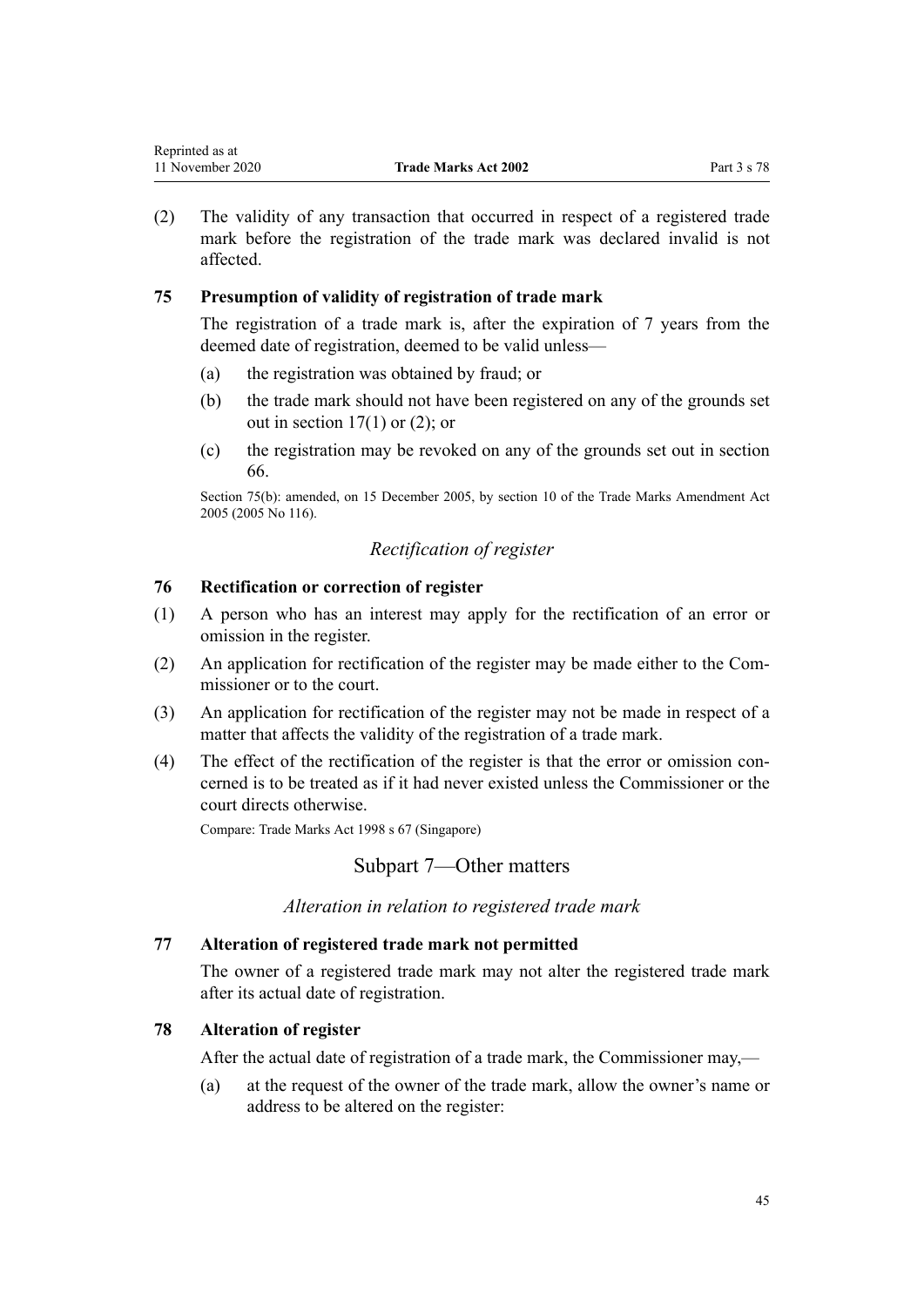- (b) at the request of the owner, strike out any goods or services, or classes of goods or services, from those in respect of which the trade mark is registered:
- (c) at the request of the owner,—
	- (i) enter a memorandum that relates to the trade mark, provided that the memorandum does not in any way extend the rights given by the existing registration of the trade mark; or
	- (ii) alter a memorandum, provided that the alteration does not in any way extend the rights given by the existing registration of the trade mark; or
	- (iii) remove a memorandum, provided that the removal does not in any way extend the rights given by the existing registration of the trade mark.

Section 78(a): replaced, on 16 September 2011, by [section 9\(1\)](http://legislation.govt.nz/pdflink.aspx?id=DLM2290043) of the Trade Marks Amendment Act 2011 (2011 No 71).

Section 78(c): replaced, on 16 September 2011, by [section 9\(2\)](http://legislation.govt.nz/pdflink.aspx?id=DLM2290043) of the Trade Marks Amendment Act 2011 (2011 No 71).

#### **78A Alteration of register concerning certain inconsistent information**

- (1) This section applies if information in the register relating to a person is inconsistent with primary business data of that person in the New Zealand Business Number Register.
- (2) If this section applies, the Commissioner may, in the prescribed manner (if any), alter the information in the register so that it is consistent with the primary business data in the New Zealand Business Number Register.
- (3) In this section, **primary business data** has the same meaning as in [section](http://legislation.govt.nz/pdflink.aspx?id=DLM6431573) [20\(2\)](http://legislation.govt.nz/pdflink.aspx?id=DLM6431573) of the New Zealand Business Number Act 2016.

Section 78A: inserted, on 13 May 2016, by [section 41](http://legislation.govt.nz/pdflink.aspx?id=DLM6431601) of the New Zealand Business Number Act 2016 (2016 No 16).

*Alteration of certification trade mark regulations*

## **79 Alteration of certification trade mark regulations**

- (1) The Commissioner may, on the application of the owner of a registered certification trade mark, alter the regulations that govern the use of the certification trade mark.
- (2) The owner of a registered certification trade mark who has applied under subsection (1) must provide the Commissioner with a draft of the altered regulations for the Commissioner's approval.

Compare: 1953 No 66 s 51(1)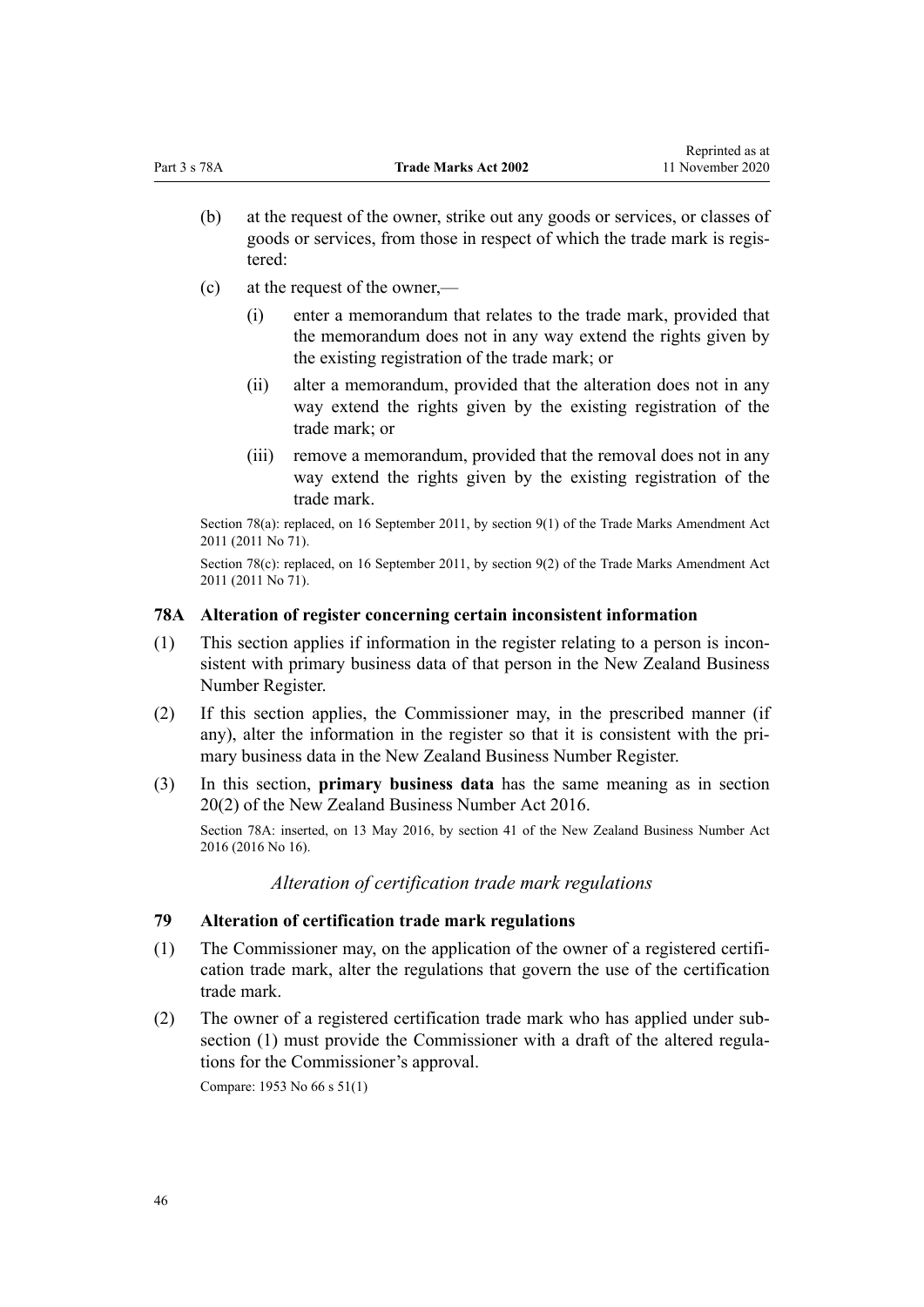# **80 Advertisement of application for alteration of regulations**

- (1) The Commissioner must ensure that an application for an alteration of the regulations that relate to a registered certification trade mark is advertised in the prescribed manner, if any.
- (2) The Commissioner must not, without giving the parties an opportunity to be heard, decide the application if, within the specified time, any person notifies the Commissioner that the person opposes the alteration of the regulations.

Compare: 1953 No 66 s 51(2)

#### *Assignment or transmission*

# **81 Commissioner's certificate that relates to certain assignments or transmissions**

## *[Repealed]*

Section 81: repealed, on 16 September 2011, by [section 10](http://legislation.govt.nz/pdflink.aspx?id=DLM2290044) of the Trade Marks Amendment Act 2011 (2011 No 71).

## **82 Registration of title to trade mark**

- (1) A trade mark is assignable and transmittable in respect of all or some of the goods or services for which it is registered.
- (2) If title to a trade mark is assigned or transmitted after the date the trade mark is registered, either of the following persons may apply to the Commissioner to register the new owner's title:
	- (a) the person registered as the owner of the trade mark:
	- (b) the person to whom the trade mark has been assigned or transmitted.
- (3) On proof of the new owner's title, the Commissioner—
	- (a) must register the new owner as the owner of the trade mark in relation to the goods or services in respect of which the assignment or transmission has effect; and
	- (b) may issue a replacement certificate of registration in the name of the new owner; and
	- (c) must cause any assignment, transmission, or other document produced in evidence of title, or a copy of any of those documents, to be filed for public record.
- (4) If title to a trade mark is assigned or transmitted before the actual date of registration, either of the following persons may apply to the Commissioner to change the name of the applicant on the application:
	- (a) the applicant for registration of the trade mark:
	- (b) the person to whom the trade mark has been assigned or transmitted.
- (5) On proof of the new owner's title, the Commissioner must—
	- (a) change the name of the applicant on the application; and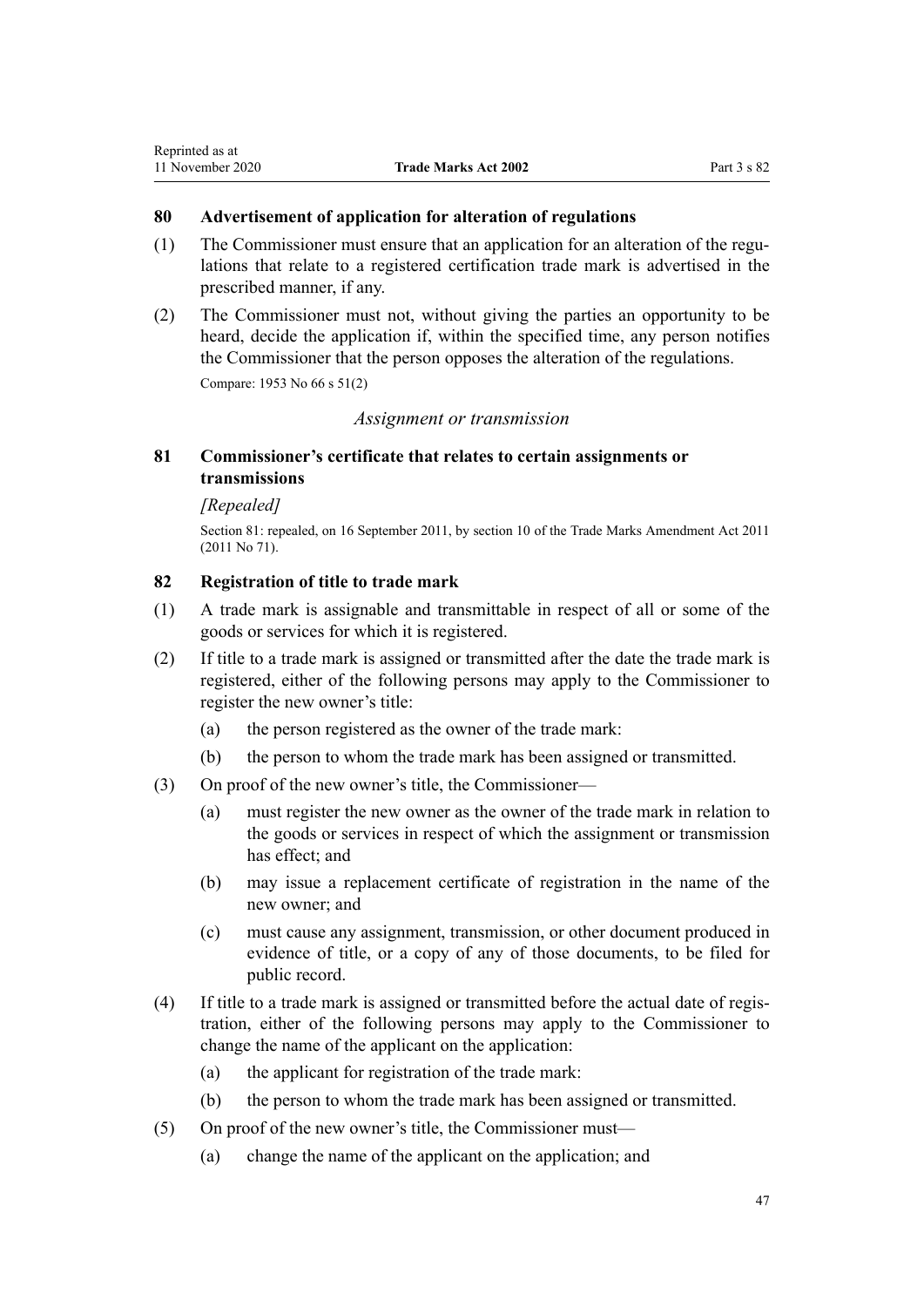(b) cause any assignment, transmission, or other document produced in evidence of title, or a copy of any of those documents, to be filed for public record.

Compare: 1953 No 66 s 34(1)

Section 82(2): replaced, on 29 April 2013, by [section 11](http://legislation.govt.nz/pdflink.aspx?id=DLM2290045) of the Trade Marks Amendment Act 2011 (2011 No 71).

Section 82(3): replaced, on 29 April 2013, by [section 11](http://legislation.govt.nz/pdflink.aspx?id=DLM2290045) of the Trade Marks Amendment Act 2011 (2011 No 71).

Section 82(4): replaced, on 29 April 2013, by [section 11](http://legislation.govt.nz/pdflink.aspx?id=DLM2290045) of the Trade Marks Amendment Act 2011 (2011 No 71).

Section 82(5): inserted, on 29 April 2013, by [section 11](http://legislation.govt.nz/pdflink.aspx?id=DLM2290045) of the Trade Marks Amendment Act 2011 (2011 No 71).

#### *Licensees*

## *[Repealed]*

Heading: repealed, on 16 September 2011, by [section 12\(1\)](http://legislation.govt.nz/pdflink.aspx?id=DLM2290046) of the Trade Marks Amendment Act 2011 (2011 No 71).

#### **83 Application for registration of licensee**

#### *[Repealed]*

Section 83: repealed, on 16 September 2011, by [section 12\(1\)](http://legislation.govt.nz/pdflink.aspx?id=DLM2290046) of the Trade Marks Amendment Act 2011 (2011 No 71).

#### **84 Registration of licensee**

#### *[Repealed]*

Section 84: repealed, on 16 September 2011, by [section 12\(1\)](http://legislation.govt.nz/pdflink.aspx?id=DLM2290046) of the Trade Marks Amendment Act 2011 (2011 No 71).

#### **85 Assigning or transmitting right to use trade mark**

Nothing in this Act prevents a licensee from assigning or transmitting the right to use a trade mark.

Compare: 1953 No 66 s 37(12)

#### **86 Alteration of registration of licensee**

#### *[Repealed]*

Section 86: repealed, on 16 September 2011, by [section 12\(1\)](http://legislation.govt.nz/pdflink.aspx?id=DLM2290046) of the Trade Marks Amendment Act 2011 (2011 No 71).

#### **87 Cancellation of registration of licensee**

#### *[Repealed]*

Section 87: repealed, on 16 September 2011, by [section 12\(1\)](http://legislation.govt.nz/pdflink.aspx?id=DLM2290046) of the Trade Marks Amendment Act 2011 (2011 No 71).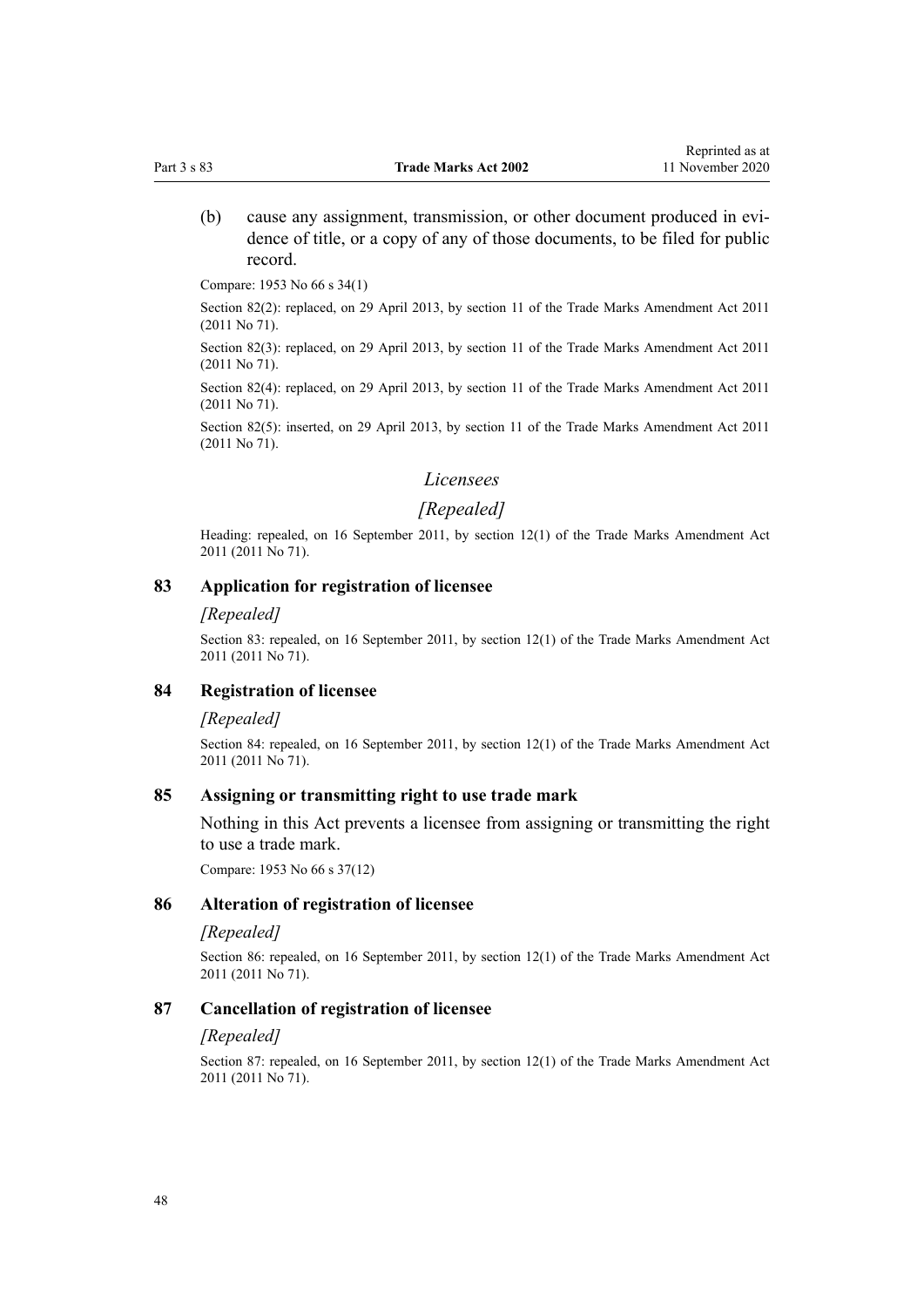# **Part 4**

# **Legal proceedings**

# <span id="page-48-0"></span>Subpart 1—Civil proceedings for infringement

# *How Act affects other rights*

## **88 How Act affects other rights**

Nothing in this Act affects—

- (a) the law relating to passing off; or
- (b) rights under the [Fair Trading Act 1986](http://legislation.govt.nz/pdflink.aspx?id=DLM96438); or
- (c) rights under the [Geographical Indications \(Wine and Spirits\) Registra](http://legislation.govt.nz/pdflink.aspx?id=DLM390755)[tion Act 2006](http://legislation.govt.nz/pdflink.aspx?id=DLM390755).

Compare: 1953 No 66 s 6; Trade Marks Act 1998 s 4(2) (Singapore)

Section 88(c): amended, on 27 July 2017, by [section 63](http://legislation.govt.nz/pdflink.aspx?id=DLM390893) of the Geographical Indications (Wine and Spirits) Registration Act 2006 (2006 No 60).

#### *Acts amounting to infringement*

#### **89 Infringement where identical or similar sign used in course of trade**

- (1) A person infringes a registered trade mark if the person does not have the right to use the registered trade mark and uses in the course of trade a sign—
	- (a) identical with the registered trade mark in relation to any goods or services in respect of which the trade mark is registered; or
	- (b) identical with the registered trade mark in relation to any goods or services that are similar to any goods or services in respect of which the trade mark is registered, if that use would be likely to deceive or confuse; or
	- (c) similar to the registered trade mark in relation to any goods or services that are identical with or similar to any goods or services in respect of which the trade mark is registered, if that use would be likely to deceive or confuse; or
	- (d) identical with or similar to the registered trade mark in relation to any goods or services that are not similar to the goods or services in respect of which the trade mark is registered where the trade mark is well known in New Zealand and the use of the sign takes unfair advantage of, or is detrimental to, the distinctive character or the repute of the mark.
- (2) Subsection (1) applies only if the sign is used in such a manner as to render the use of the sign as likely to be taken as being use as a trade mark.
- (3) [Sections 92 to 98](#page-50-0) override this section.

Compare: 1953 No 66 s 8(1A)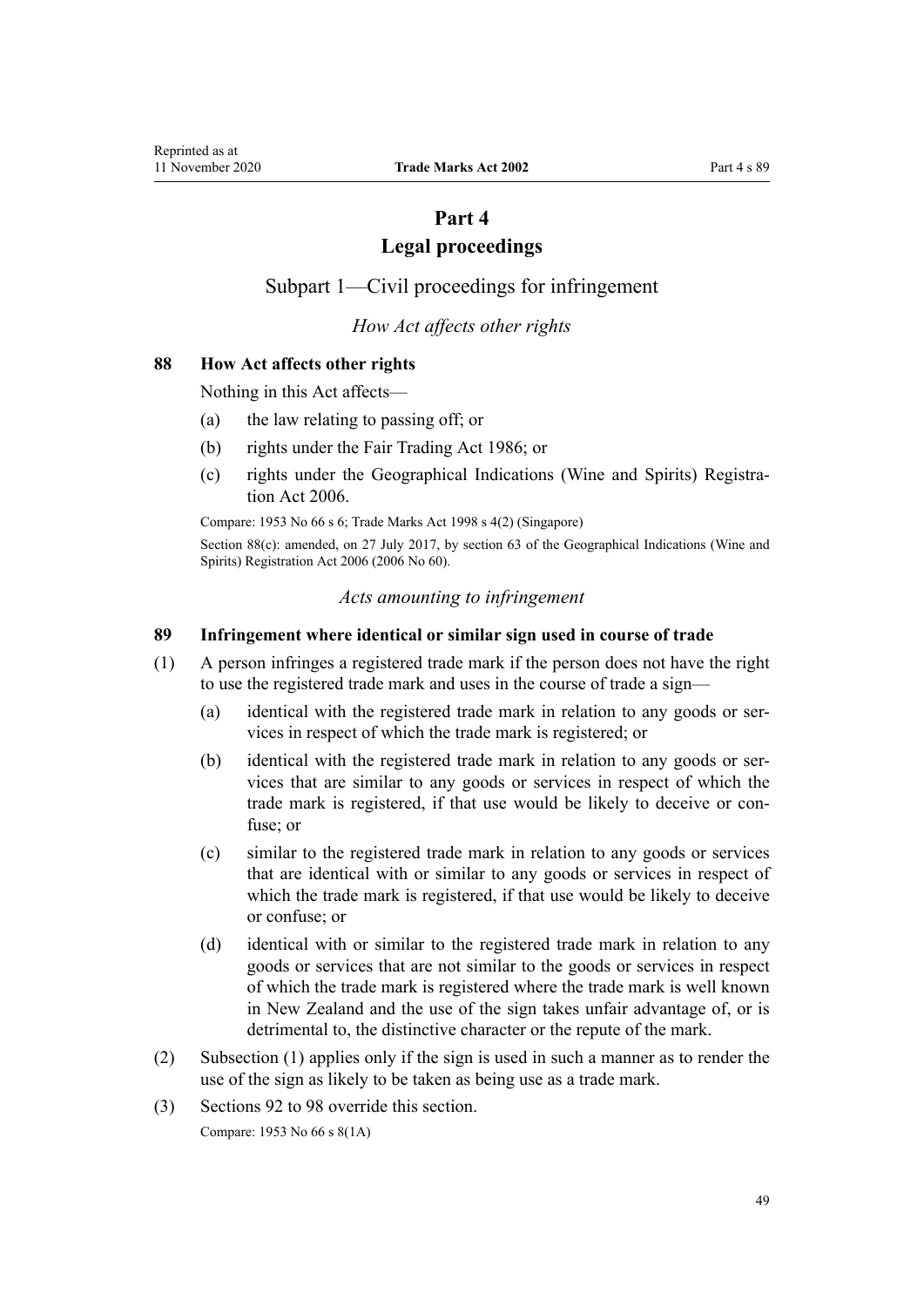Section 89(1)(c): amended, on 15 December 2005, by [section 13](http://legislation.govt.nz/pdflink.aspx?id=DLM362647) of the Trade Marks Amendment Act 2005 (2005 No 116).

## **90 Infringement where non-compliance with certain contractual requirements**

- (1) A registered trade mark is infringed if—
	- (a) a purchaser or owner of goods and the owner or licensee of the registered trade mark have entered into a written contract that requires the purchaser or owner of the goods not to do, in relation to the goods, any of the acts listed in subsection (2); and
	- (b) the owner, for the time being, of the goods—
		- (i) has notice of the contractual requirement; and
		- (ii) does or authorises, in the course of trade, or with a view to dealing with the goods in the course of trade, any of those listed acts; and
		- (iii) did not purchase the goods for value and in good faith before receiving notice of the contractual requirement; and
		- (iv) is not a successor in title to an owner to whom subparagraph (iii) applies.
- (2) The acts referred to in subsection (1) are—
	- (a) the application of the trade mark on the goods after their condition, getup, or packaging has been altered in any manner specified in the contract:
	- (b) if the trade mark is on the goods,—
		- (i) the alteration, part removal, or part obliteration of the trade mark:
		- (ii) the application of any other trade mark to the goods:
		- (iii) the addition to the goods of any written material that is likely to damage the reputation of the trade mark:
	- (c) if the trade mark is on the goods, and there is something else on the goods that indicates a connection in the course of trade between the owner or licensee and the goods, the removal or obliteration, whether wholly or partly, of the trade mark.

Compare: 1953 No 66 s 10

#### **91 No defence that infringement arose from use of company name**

In an action for infringement of a trade mark, it is not a defence that the infringement arose from the use of the name under which a company has been registered.

Compare: 1953 No 66 s 13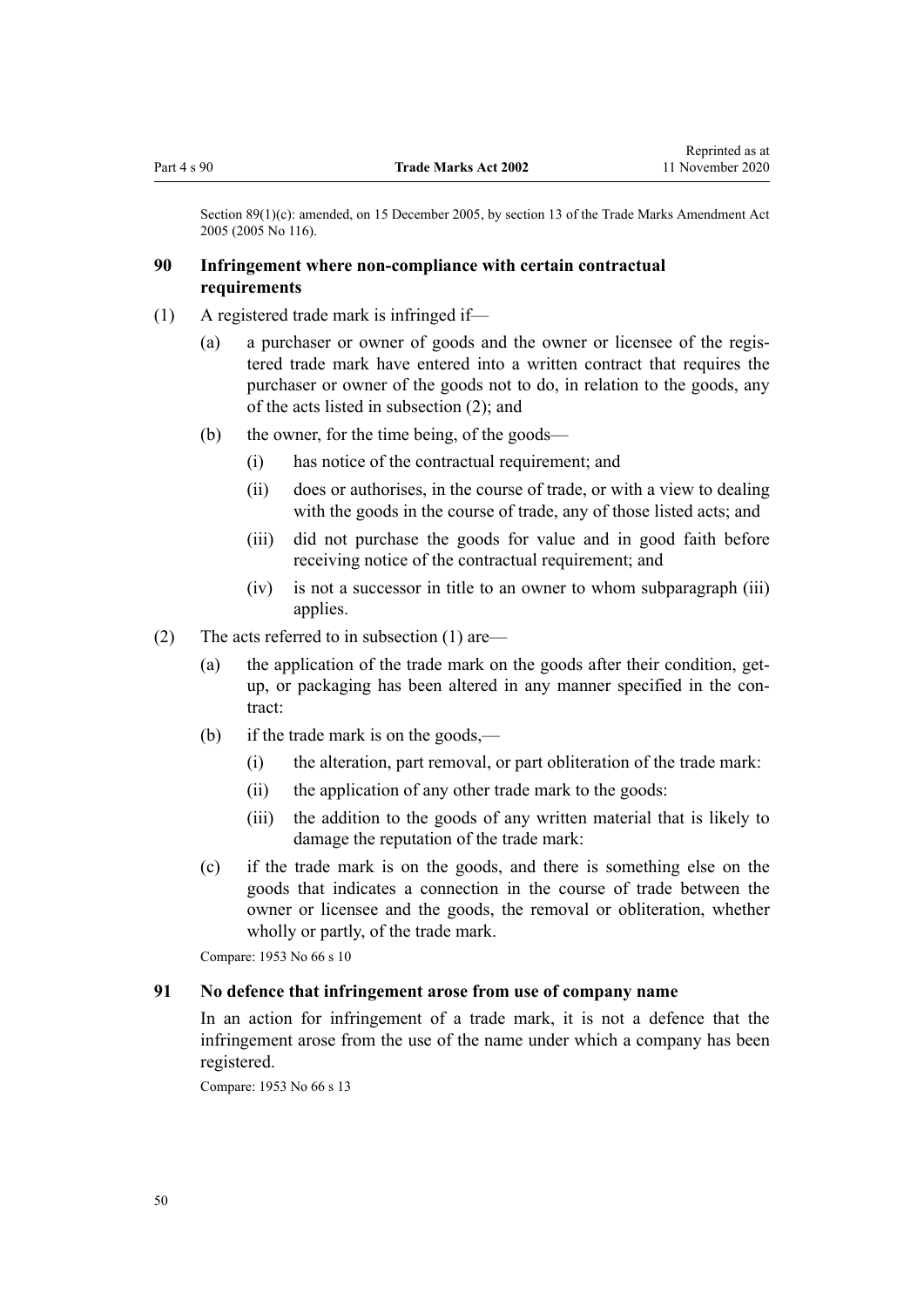#### *Acts not amounting to infringement*

## <span id="page-50-0"></span>**92 No infringement where trade mark used in circumstances not covered by registration**

A registered trade mark is not infringed by the use of a trade mark in any way or in any circumstances to which, having regard to any conditions entered on the register in relation to the trade mark, the registration does not extend. Compare: 1953 No 66 s 8(2)

# **93 No infringement where more than 1 identical or similar registered trade marks used**

A registered trade mark is not infringed by the use of another registered trade mark in relation to any goods or services for which that other trade mark is registered.

Compare: 1953 No 66 s 8(4)

## **94 No infringement for comparative advertising of registered trade mark**

A registered trade mark is not infringed by the use of the registered trade mark for the purposes of comparative advertising, but any such use otherwise than in accordance with honest practices in industrial or commercial matters must be treated as infringing the registered trade mark if the use, without due cause, takes unfair advantage of, or is detrimental to, the distinctive character or the repute of the trade mark.

## **95 No infringement for honest practices**

A person does not infringe a registered trade mark if, in accordance with honest practices in industrial or commercial matters, the person uses—

- (a) the person's name or the name of the person's place of business; or
- (b) the name of the person's predecessor in business or the name of the person's predecessor's place of business; or
- (c) a sign to indicate—
	- (i) the kind, quality, quantity, intended purpose, value, geographical origin, or other characteristic of goods or services; or
	- (ii) the time of production of goods or of the rendering of services; or
- (d) the trade mark where reasonably necessary to indicate the intended purpose of the goods (in particular as accessories or spare parts) or services.

Compare: 1953 No 66 s 12; Trade Marks Act 1998 s 28(1) (Singapore)

Section 95(c)(ii): amended, on 16 September 2011, by [section 13\(1\)](http://legislation.govt.nz/pdflink.aspx?id=DLM2290047) of the Trade Marks Amendment Act 2011 (2011 No 71).

Section 95(d): inserted, on 16 September 2011, by [section 13\(2\)](http://legislation.govt.nz/pdflink.aspx?id=DLM2290047) of the Trade Marks Amendment Act 2011 (2011 No 71).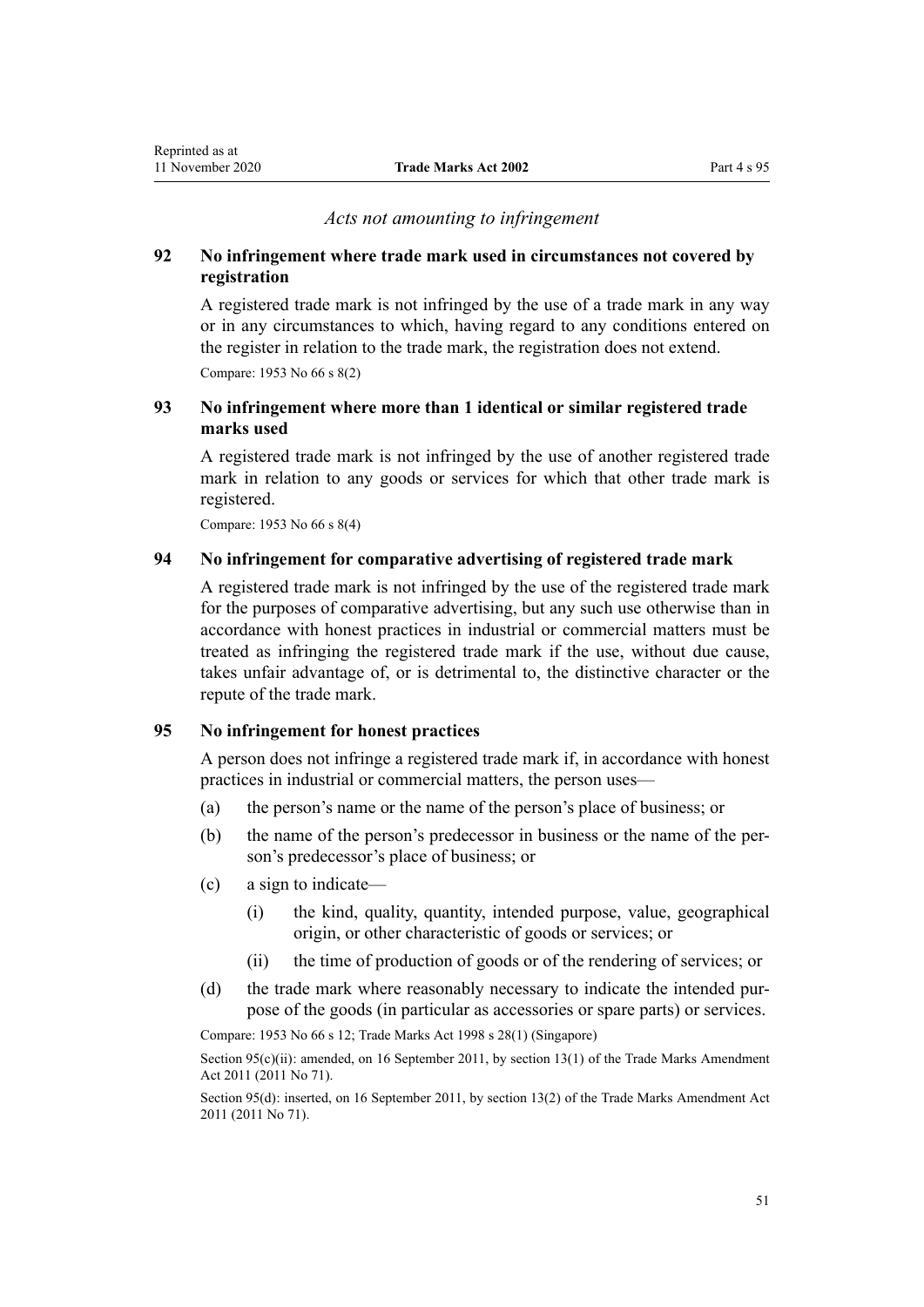#### <span id="page-51-0"></span>**96 No infringement for certain continuous use of unregistered trade mark**

- (1) A registered trade mark (**trade mark A**) is not infringed by the use of an unregistered trade mark (**trade mark B**) if—
	- (a) trade mark B is identical with or similar to trade mark A and is used in relation to any goods or services that are identical with or similar to any goods or services in respect of which trade mark A is registered; and
	- (b) trade mark B was used in relation to those goods or services in the course of trade by the owner or a predecessor in title of the owner before whichever is the earlier of the following dates:
		- (i) the date of application in New Zealand for the registration of trade mark A; or
		- (ii) the date that the owner, or a predecessor in title, first used trade mark A; and
	- (c) trade mark B has been used continuously in relation to those goods and services in the course of trade by the owner's predecessors in title (if any) and the owner since that date.
- (2) Nothing in this Act entitles the owner of a registered trade mark to—
	- (a) interfere with or restrain the use by any person of a trade mark identical or similar to it in relation to goods or services in relation to which that person or the owner's predecessor in title had continuously used that trade mark from a date prior to the commencement of the Trade Marks Amendment Act 1994 if, before that date, the use of that trade mark by that person did not infringe the right to the use of the first-mentioned trade mark given by the registration; or
	- (b) object (if use is proved) to that person being put on the register for that identical or similar trade mark in respect of those goods or services or similar goods or services.

Compare: 1953 No 66 s 11; Trade Marks Act 1998 s 28(2) (Singapore) Section 96(1)(b): replaced, on 16 September 2011, by [section 14](http://legislation.govt.nz/pdflink.aspx?id=DLM2353604) of the Trade Marks Amendment Act 2011 (2011 No 71).

Section 96(1)(c): inserted, on 16 September 2011, by [section 14](http://legislation.govt.nz/pdflink.aspx?id=DLM2353604) of the Trade Marks Amendment Act 2011 (2011 No 71).

#### **97 No infringement for use in relation to certain identical or similar goods**

A trade mark registered in respect of goods is not infringed by its use in relation to identical or similar goods connected in the course of trade with the owner or licensee if, as to those goods or a bulk of which they form part,—

- (a) the owner or licensee has applied the trade mark and has not later removed or obliterated it; or
- (b) the owner or licensee has consented to the use of the trade mark.

Section 97: replaced, on 16 September 2011, by [section 15](http://legislation.govt.nz/pdflink.aspx?id=DLM2290048) of the Trade Marks Amendment Act 2011 (2011 No 71).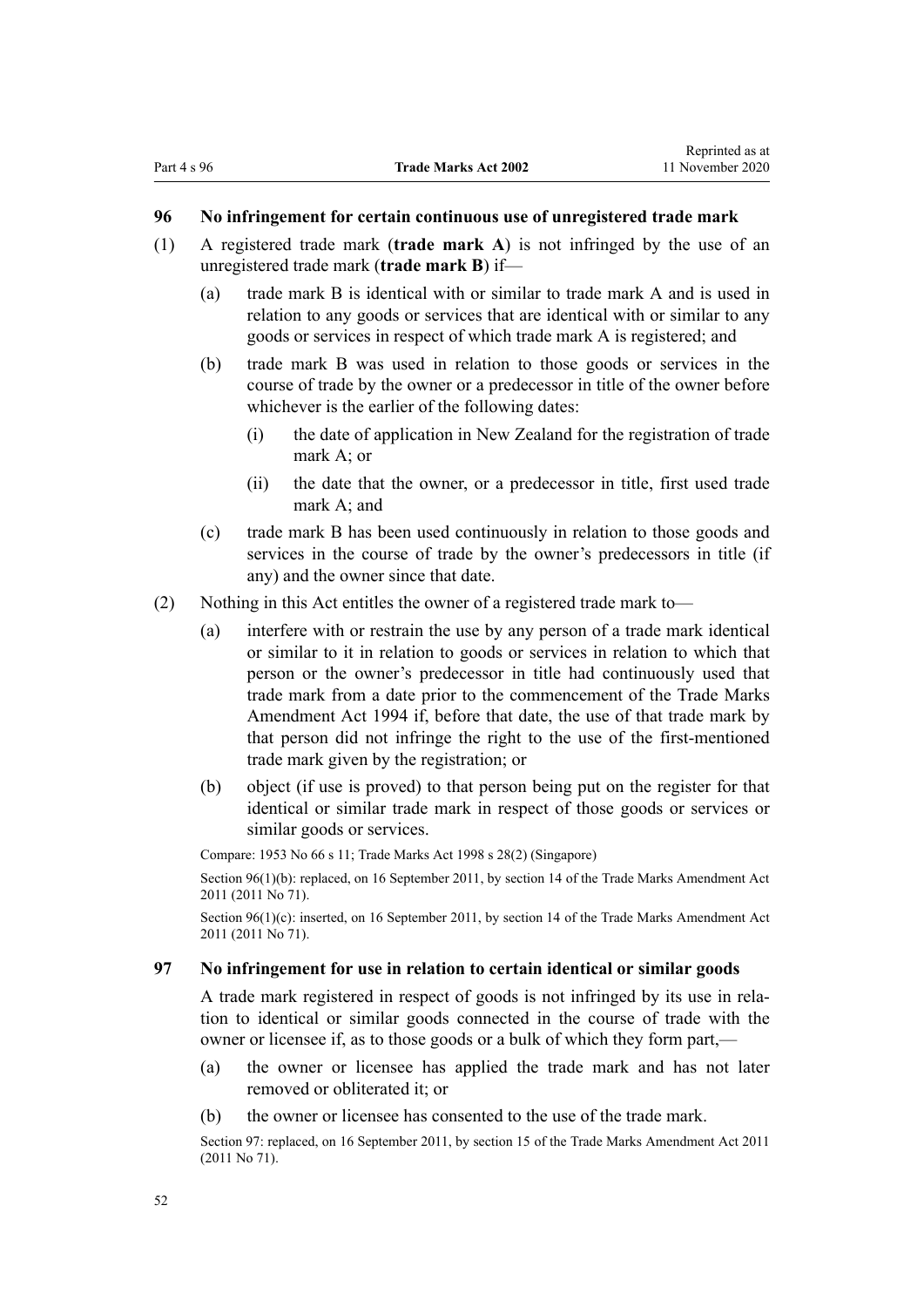## **97A Exhaustion of rights conferred by registered trade mark**

- (1) A registered trade mark is not infringed by the use of the trade mark (including use for the purpose of advertising) in relation to goods that have been put on the market anywhere in the world under that trade mark under any 1 or more of the following circumstances:
	- (a) by the owner:
	- (b) with the owner's express or implied consent:
	- (c) by an associated person of the owner.
- (2) For the purposes of subsection (1)(c), a person is **an associated person of the owner** if—
	- (a) they are in the same group of companies; or
	- (b) they are both bodies corporate and they consist of substantially the same members or are directly or indirectly under the control of the same persons; or
	- (c) either of them has effective control of the other's use of the trade mark; or
	- (d) a third person has effective control of the use of the trade mark by each of them.
- (3) For the purposes of subsection  $(2)$ ,—
	- (a) **group of companies** includes a holding company and its subsidiaries within the meaning of [section 5](http://legislation.govt.nz/pdflink.aspx?id=DLM319999) of the Companies Act 1993; and
	- (b) a person has **effective control** of the use of a trade mark if that person may authorise the use of the trade mark or has significant influence over how it is used, regardless of how that authorisation or influence arises (for example, whether directly or indirectly and whether by way of proprietary interest, contract, arrangement, understanding, a combination of those things, or otherwise).

Section 97A: replaced, on 16 September 2011, by [section 16](http://legislation.govt.nz/pdflink.aspx?id=DLM2290050) of the Trade Marks Amendment Act 2011 (2011 No 71).

#### **98 When owner or licensee consents to use of registered trade mark**

- (1) For the purposes of [section 97\(a\),](#page-51-0) the owner or licensee is deemed to have consented to the use of a trade mark if a person with whom the owner or licensee has an arrangement that relates to the use of the trade mark by the owner or licensee has consented to its use (whether or not that consent is subject to any conditions).
- (2) Subsection (1) applies only to the use of a trade mark in relation to a medicine that is imported by the Crown under [section 32A](http://legislation.govt.nz/pdflink.aspx?id=DLM55435) of the Medicines Act 1981. Compare: 1953 No 66 s 8(3A)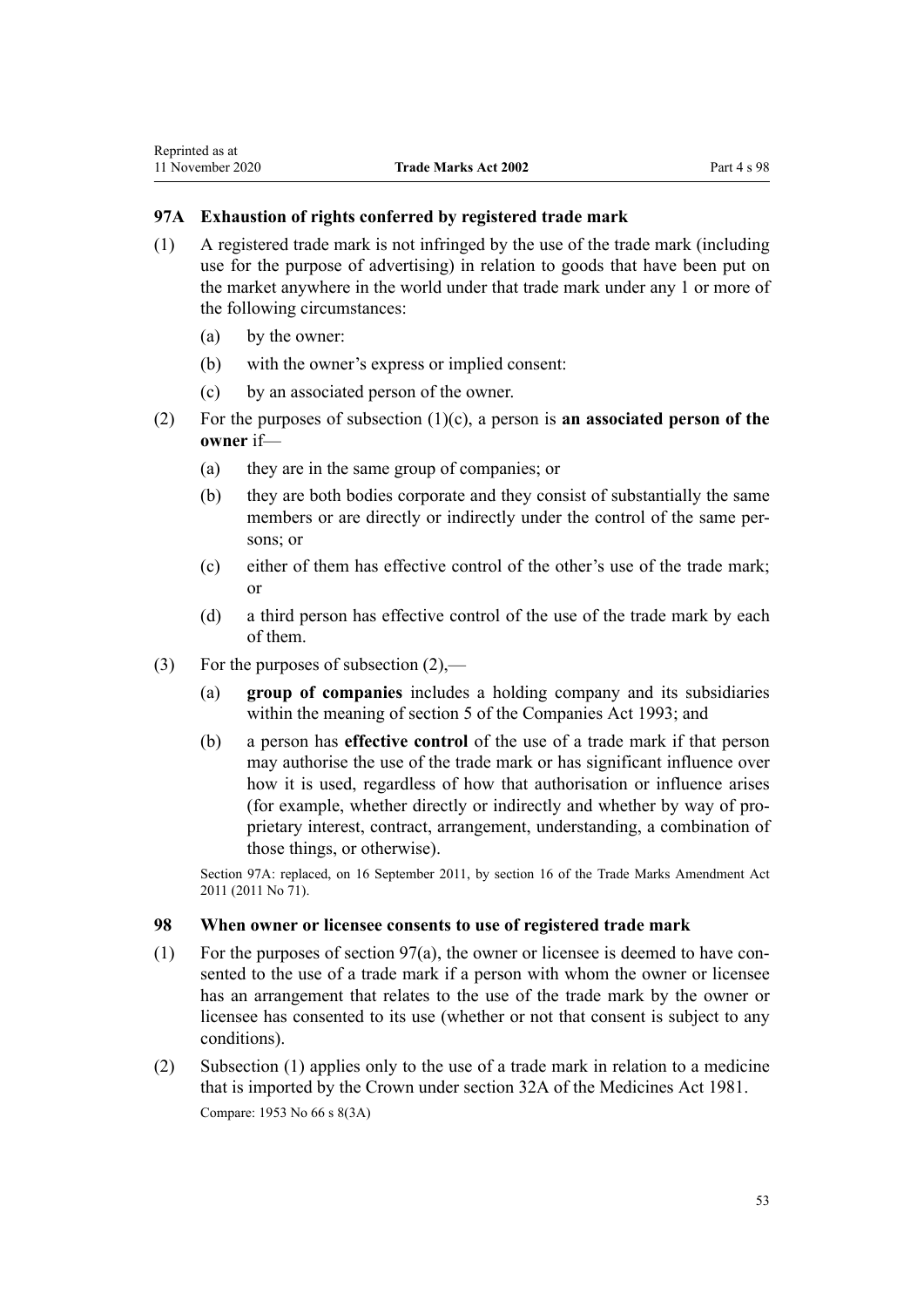## <span id="page-53-0"></span>**98A No infringement through use of registered geographical indication**

A registered trade mark is not infringed by the lawful use of a registered geographical indication registered under the [Geographical Indications \(Wine and](http://legislation.govt.nz/pdflink.aspx?id=DLM390755) [Spirits\) Registration Act 2006.](http://legislation.govt.nz/pdflink.aspx?id=DLM390755)

Section 98A: inserted, on 27 July 2017, by [section 63](http://legislation.govt.nz/pdflink.aspx?id=DLM390893) of the Geographical Indications (Wine and Spirits) Registration Act 2006 (2006 No 60).

*When infringement proceedings may be brought*

## **99 No proceedings for infringement of unregistered trade mark**

No person may bring proceedings to prevent, or to recover damages for, the infringement of an unregistered trade mark.

Compare: 1953 No 66 s 6; Trade Marks Act 1998 s 4(2) (Singapore)

## **100 Time for bringing proceedings for infringement of registered trade mark**

The owner of a registered trade mark may bring proceedings for infringement of the registered trade mark if,—

- (a) in the case of a registered trade mark the application for registration of which has priority under [section 36,](#page-32-0) the infringement occurred on or after the date of application in New Zealand for registration of the trade mark; or
- (b) in the case of every other registered trade mark, the infringement occurred on or after the deemed date of registration of the trade mark.

*Who may apply for relief for infringement of registered trade mark*

#### **101 Who may apply for relief for infringement of registered trade mark**

The owner of a registered trade mark, or, in the case of a collective trade mark, 1 or more members of a collective association acting on its behalf, may apply to the court for relief if the trade mark is infringed.

#### **102 Licensee may request owner of registered trade mark to bring proceedings**

Subject to agreement between the parties, a licensee of a registered trade mark may request the owner of the registered trade mark to take proceedings to prevent infringement of the registered trade mark.

Compare: 1953 No 66 s 37(3)

## **103 Consequences of owner of registered trade mark not bringing proceedings**

If the owner of a registered trade mark refuses or neglects to bring proceedings within 2 months after the licensee requested the owner to bring the proceedings, the licensee may commence proceedings for infringement in the licensee's own name as if the licensee were the owner.

Compare: 1953 No 66 s 37(3)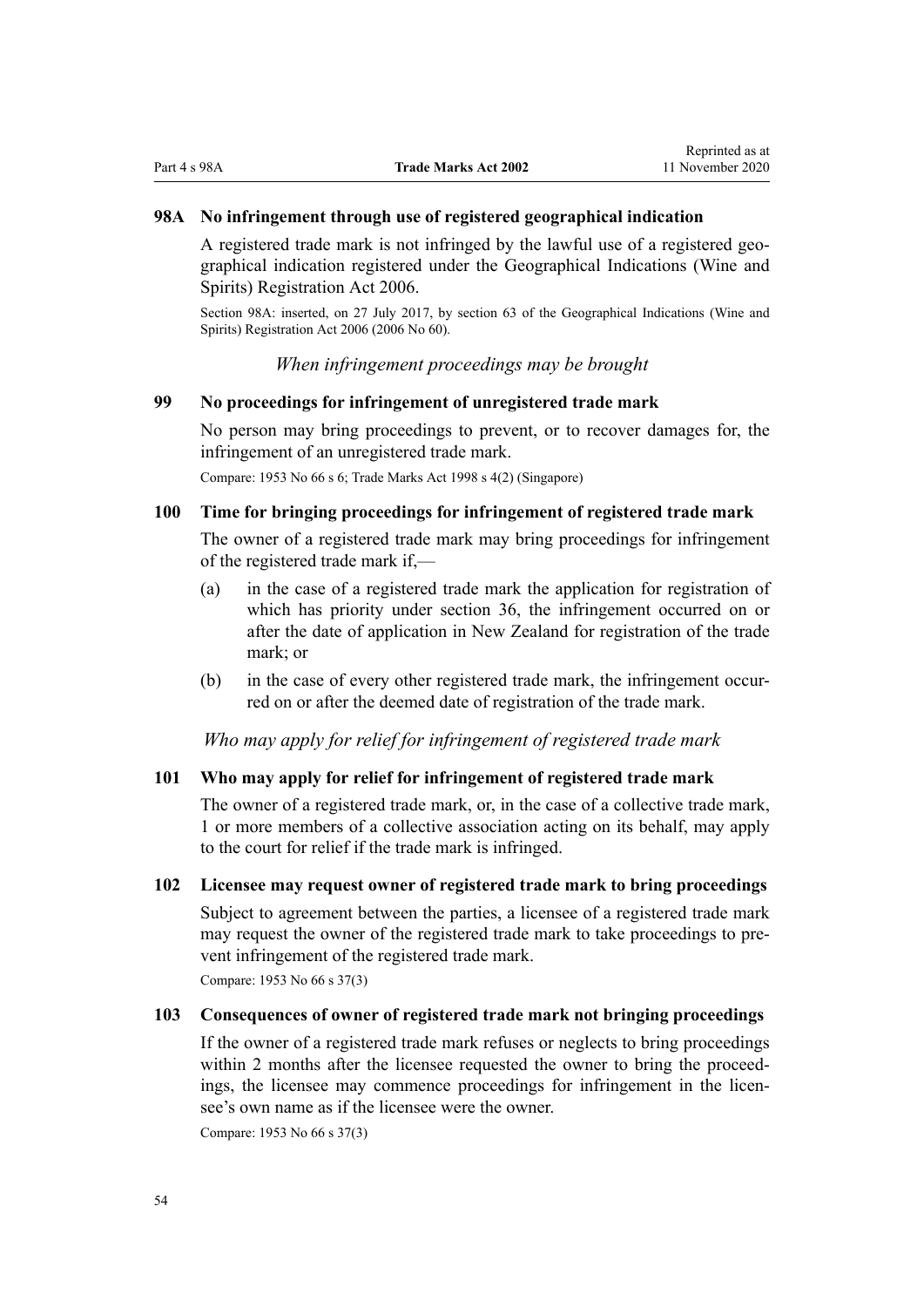## **104 Consequences of licensee commencing proceedings**

If the licensee commences proceedings under [section 103,](#page-53-0)—

- (a) the owner becomes a defendant in the proceedings; but
- (b) the owner is not liable for any costs unless the owner defends the proceedings.

Compare: 1953 No 66 s 37(3)

# *Unjustified proceedings*

#### **105 Unjustified proceedings**

- (1) If a person brings proceedings alleging an infringement of a registered trade mark, the court may, on the application of any person against whom the proceedings are brought,—
	- (a) make a declaration that the bringing of proceedings is unjustified:
	- (b) make an order for the payment of damages for any loss suffered by the person against whom the proceedings are brought.
- (2) The court must not grant relief under this section if the person who brings the proceedings proves that the acts in respect of which proceedings are brought constituted, or would have constituted if they had been done, an infringement of the trade mark concerned.
- (3) Nothing in this section makes a barrister or solicitor of the High Court of New Zealand liable to any proceedings under this section in respect of any act done in his or her professional capacity on behalf of a client.

Compare: 1994 No 143 [s 130](http://legislation.govt.nz/pdflink.aspx?id=DLM346600)

# *Types of relief available for infringement*

## **106 Types of relief available for infringement of registered trade mark**

- (1) If an application is made to the court for relief, the relief that the court may grant includes—
	- (a) an injunction on any terms that the court thinks fit:
	- (b) either damages or an account of profits.
- (2) If an application is made to the court for relief, the court may grant such additional damages as the justice of the case requires, having regard to all the circumstances and, in particular, to—
	- (a) the flagrancy of the infringement; and
	- (b) any benefit accruing to the defendant by reason of the infringement.

Compare: Trade Marks Act 1998 s 31(2) (Singapore)

Section 106(2): inserted, on 30 December 2018, by [section 93](http://legislation.govt.nz/pdflink.aspx?id=DLM6838428) of the Comprehensive and Progressive Agreement for Trans-Pacific Partnership Amendment Act 2018 (2016 No 90).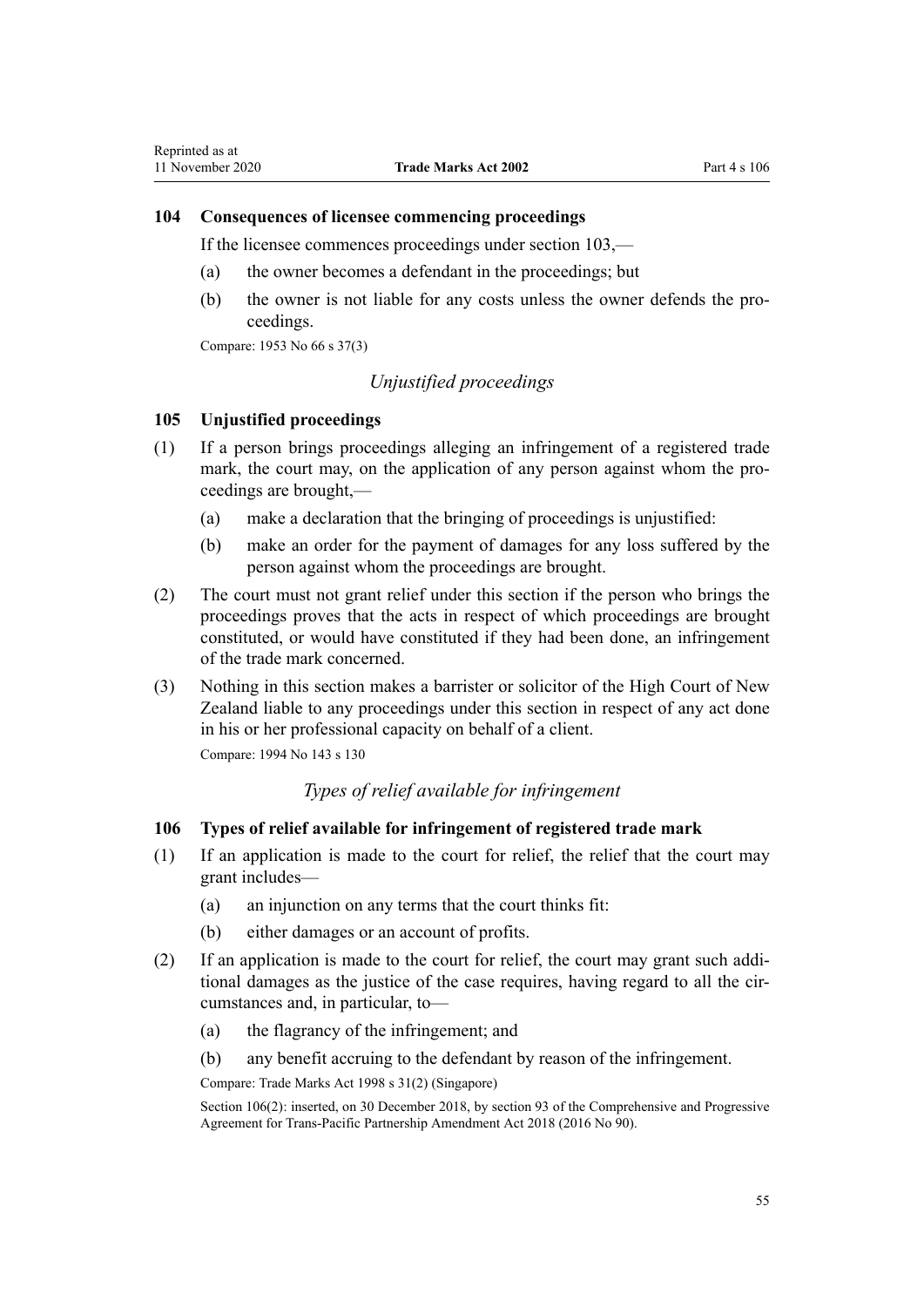#### **107 Damages for infringement of collective trade mark**

In claiming damages for infringement of a collective trade mark, the collective association that owns the collective trade mark (or the member or members taking action on behalf of that collective association) may take into account any damage or loss of profits sustained or incurred by any members as a result of the infringement.

Compare: 1953 No 66 s 46H(2)

## **108 Order for erasure, etc, of offending sign**

- (1) If a person has infringed the exclusive right to use a registered trade mark, the court may make an order that requires the person—
	- (a) to erase, remove, or obliterate the offending sign from any infringing goods, infringing material, or infringing object in the person's possession, custody, or control; or
	- (b) if it is not reasonably practicable to erase, remove, or obliterate the offending sign, to destroy the infringing goods, infringing material, or infringing object.
- (2) If an order under subsection (1) is not complied with, or it appears to the court likely that the order would not be complied with, the court may order that the infringing goods, infringing material, or infringing object be delivered to any person whom the court may direct—
	- (a) to erase, remove, or obliterate the offending sign from the infringing goods, infringing material, or infringing object; or
	- (b) if it is not reasonably practicable to erase, remove, or obliterate, the offending sign, to destroy the infringing goods, infringing material, or infringing object.
- (3) Despite subsections (1) and (2), if any infringing goods are counterfeit goods (as defined in [section 135\)](#page-81-0), the court must, unless the court is satisfied that there are exceptional circumstances, make an order that requires the person who has infringed to—
	- (a) destroy the goods; or
	- (b) deliver the goods to any person the court may direct (being a person who will destroy the goods).

Compare: Trade Marks Act 1998 s 32 (Singapore)

Section 108(3): inserted, on 30 December 2018, by [section 94](http://legislation.govt.nz/pdflink.aspx?id=DLM6838429) of the Comprehensive and Progressive Agreement for Trans-Pacific Partnership Amendment Act 2018 (2016 No 90).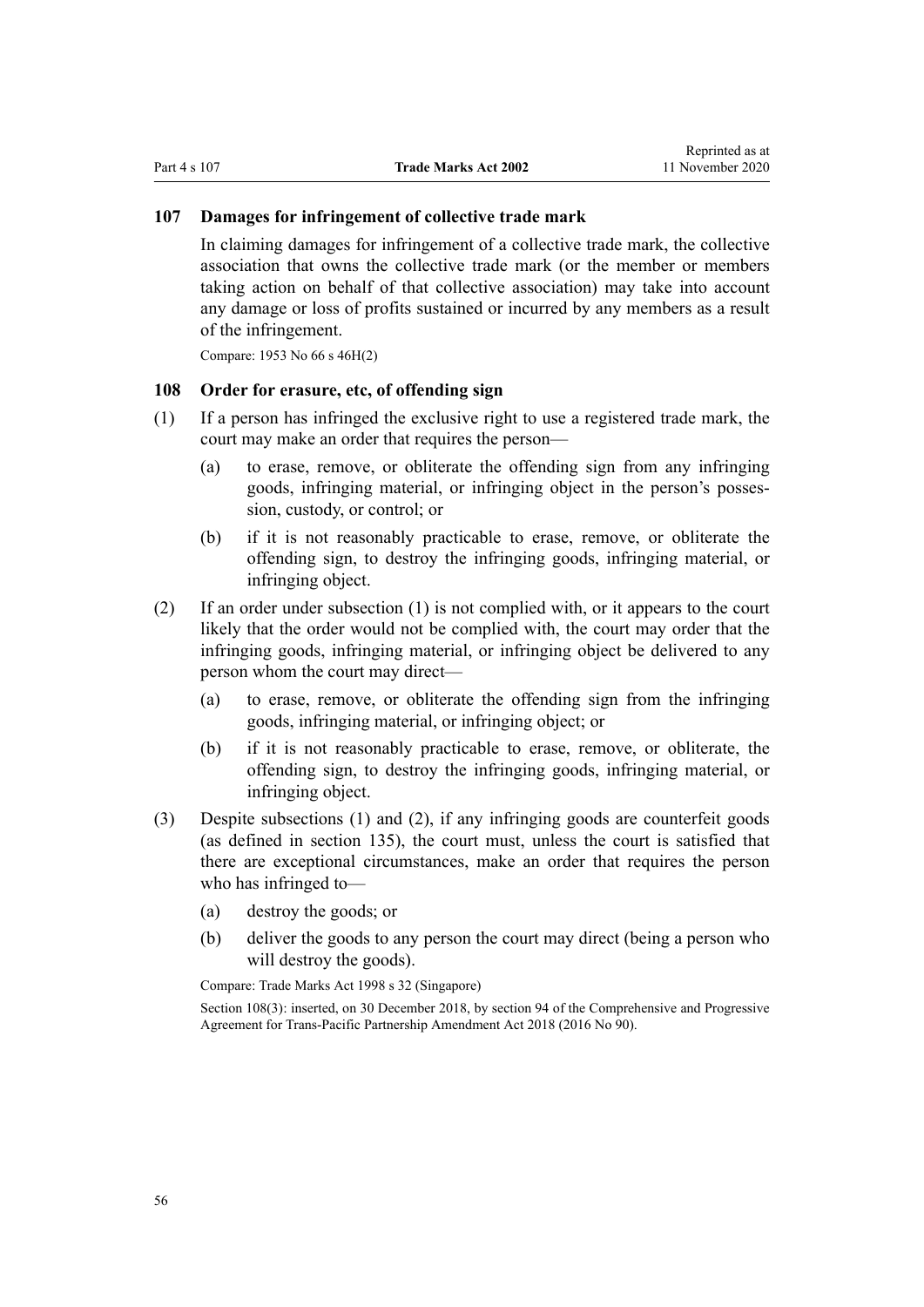# *Orders for delivery up in civil proceedings*

## <span id="page-56-0"></span>**109 Order for delivery up of infringing goods, infringing material, or infringing object**

- (1) The court may order any infringing goods, infringing material, or infringing object in the possession of any person or before the court to be delivered up to the owner of the registered trade mark or any other person that the court thinks fit.
- (2) No order may be made under this section unless—
	- (a) the court makes an order under section 110; or
	- (b) it appears to the court that there are grounds for making an order under that section.
- (3) A person to whom any infringing goods, infringing material, or infringing object is delivered up under an order made under this section must, if an order under section 110 is not made, retain them pending—
	- (a) the making of an order under that section; or
	- (b) the decision not to make an order under that section.
- (4) Nothing in this section affects any other power of the court. Compare: Trade Marks Act 1998 s 33 (Singapore)

# **110 Order for disposal of infringing goods, infringing material, or infringing object**

An application may be made to the court for an order that the infringing goods, infringing material, or infringing object delivered up under an order made under section 109 must be—

- (a) forfeited to the owner of the registered trade mark or any other person that the court thinks fit; or
- (b) destroyed or otherwise dealt with as the court thinks fit.

## **111 Matters to be considered by court**

In considering what order, if any, should be made under section 110, the court must consider—

- (a) whether other remedies available for infringement of the exclusive right to use the registered trade mark would be adequate to compensate, or protect the interests of,—
	- (i) the owner of the registered trade mark:
	- (ii) the licensee (if any) of the registered trade mark; and
- (b) the need to ensure that no infringing goods, infringing material, or infringing object is disposed of in a manner that would adversely affect—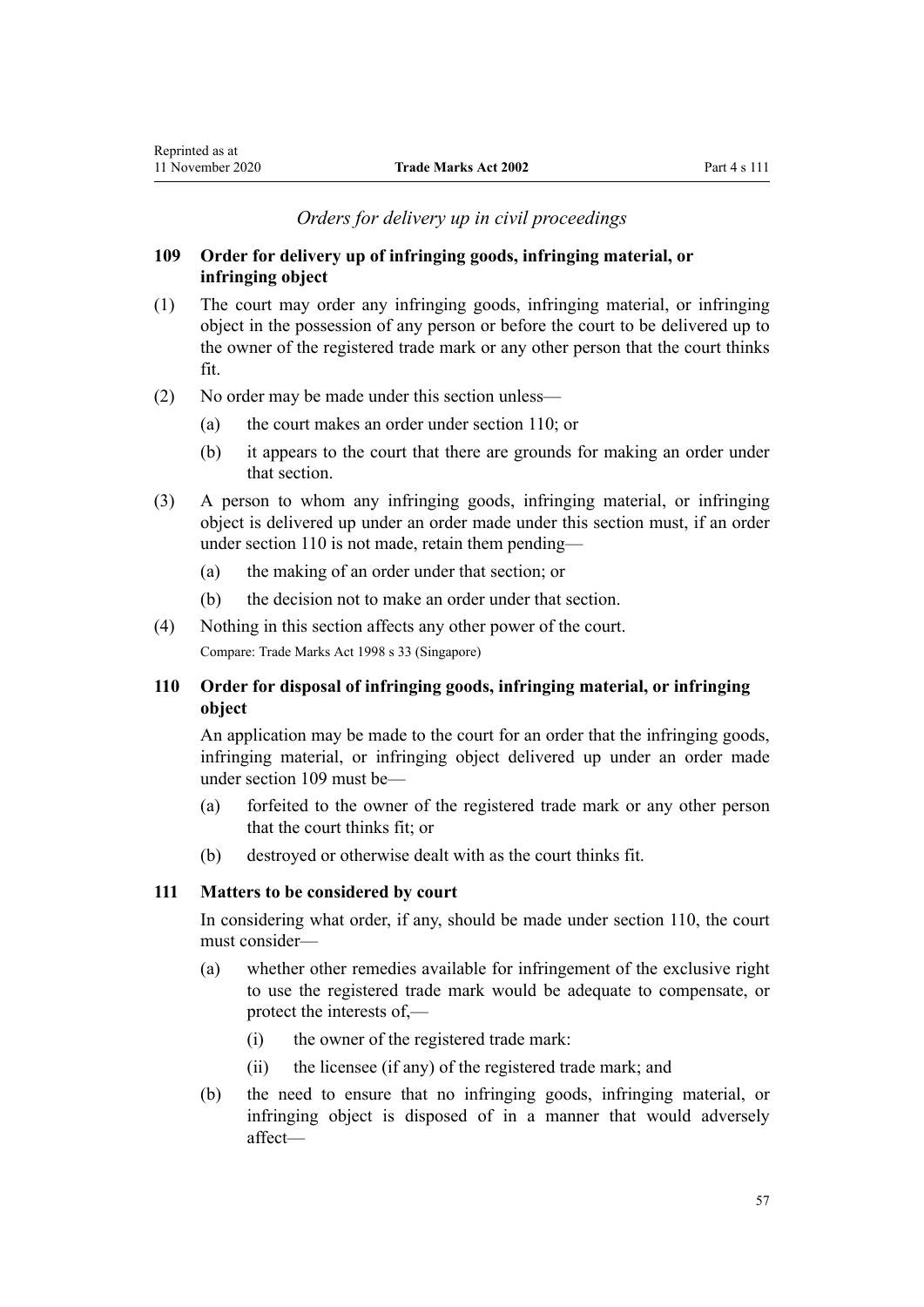- (i) the owner of the registered trade mark:
- (ii) the licensee (if any) of the registered trade mark.

#### **112 Directions for service**

The court must issue directions for the service of notice on every person who has an interest in the infringing goods, infringing material, or infringing object to which an application under [section 110](#page-56-0) relates.

# **113 Rights of persons with interest in infringing goods, infringing material, or infringing object**

Every person who has an interest in the infringing goods, infringing material, or infringing object to which an application under [section 110](#page-56-0) relates is entitled to—

- (a) appear in proceedings for an order under that section, whether or not the person is served with notice; and
- (b) appeal against any order made, whether or not the person appears in the proceedings.

## **114 When order under section 110 takes effect**

An order made under [section 110](#page-56-0) takes effect either—

- (a) at the end of the period within which notice of an appeal may be given; or
- (b) on the final determination or abandonment of the proceedings on appeal.

# **115 Miscellaneous court order if more than 1 person interested in infringing goods, infringing material, or infringing object**

If more than 1 person is interested in the infringing goods, infringing material, or infringing object to which an application under [section 110](#page-56-0) relates, the court may—

- (a) direct that the infringing goods, infringing material, or infringing object be sold, or otherwise dealt with, and the proceeds divided; and
- (b) make any other order that it thinks fit.

## **116 Position where no order made under section 110**

If the court decides that no order should be made under [section 110](#page-56-0), the person in whose possession, custody, or control the infringing goods, infringing material, or infringing objects were before being delivered up is entitled to their return.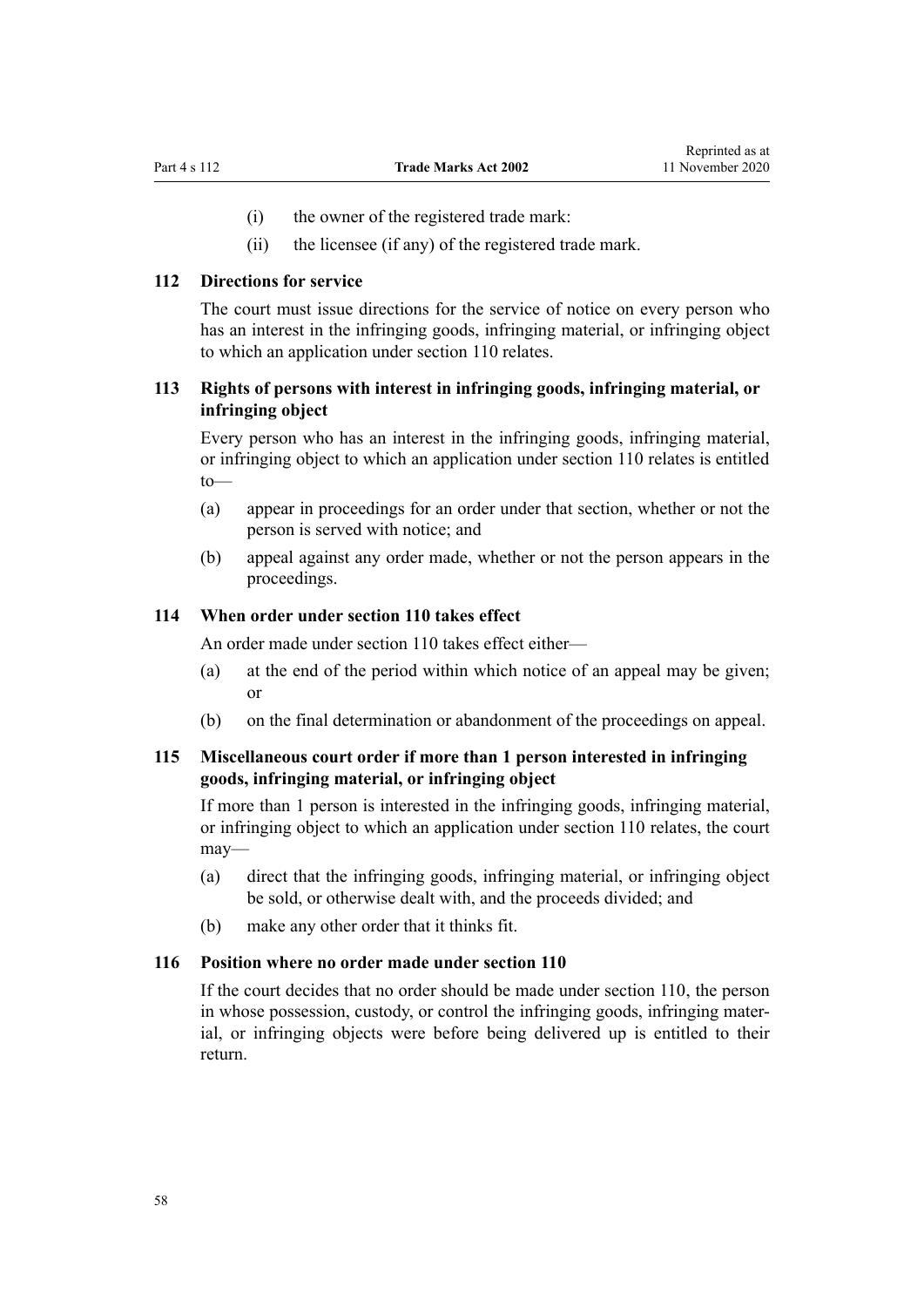# Subpart 2—Criminal proceedings

#### *Preliminary*

#### <span id="page-58-0"></span>**117 When criminal proceedings may be commenced**

(1) No proceeding may be commenced for any offence against any of sections 120 to 124 that was committed before the actual date of registration of the trade mark concerned.

#### (2) *[Repealed]*

Section 117(2): repealed, on 1 July 2013, by [section 413](http://legislation.govt.nz/pdflink.aspx?id=DLM3360714) of the Criminal Procedure Act 2011 (2011) No 81).

## **118 Application of Sentencing Act 2002**

If a person is convicted of an offence against any of sections 120 to 124 in circumstances where that offence involves the making of profit or gain,—

- (a) that offence is deemed to have caused a loss of property for the purposes of [section 32\(1\)\(a\) and \(c\)](http://legislation.govt.nz/pdflink.aspx?id=DLM135596) of the Sentencing Act 2002; and
- (b) the provisions of that Act that relate to the imposition of the sentence of reparation apply accordingly.

Compare: 1994 No 143 [s 131\(6\)](http://legislation.govt.nz/pdflink.aspx?id=DLM346602)

Section 118 heading: amended, on 16 September 2011, by [section 17\(1\)](http://legislation.govt.nz/pdflink.aspx?id=DLM2290054) of the Trade Marks Amendment Act 2011 (2011 No 71).

Section 118(a): amended, on 16 September 2011, by [section 17\(2\)](http://legislation.govt.nz/pdflink.aspx?id=DLM2290054) of the Trade Marks Amendment Act 2011 (2011 No 71).

#### **119 Liability of officers of body corporate**

If a body corporate is convicted of an offence against any of sections 120 to 124, every director and every person concerned in the management of the body corporate is guilty of the offence if it is proved—

- (a) that the act that constituted the offence took place with his or her authority, permission, or consent; and
- (b) that he or she—
	- (i) knew, or could reasonably be expected to have known, that the offence was to be or was being committed; and
	- (ii) failed to take all reasonable steps to prevent or stop it.

Compare: 1994 No 143 [s 133](http://legislation.govt.nz/pdflink.aspx?id=DLM346611)

## *Offences and penalties*

## **120 Offence to counterfeit registered trade mark**

(1) Every person commits an offence who, with the intention of obtaining a gain for himself or herself or any other person or of causing loss to any person, counterfeits a registered trade mark.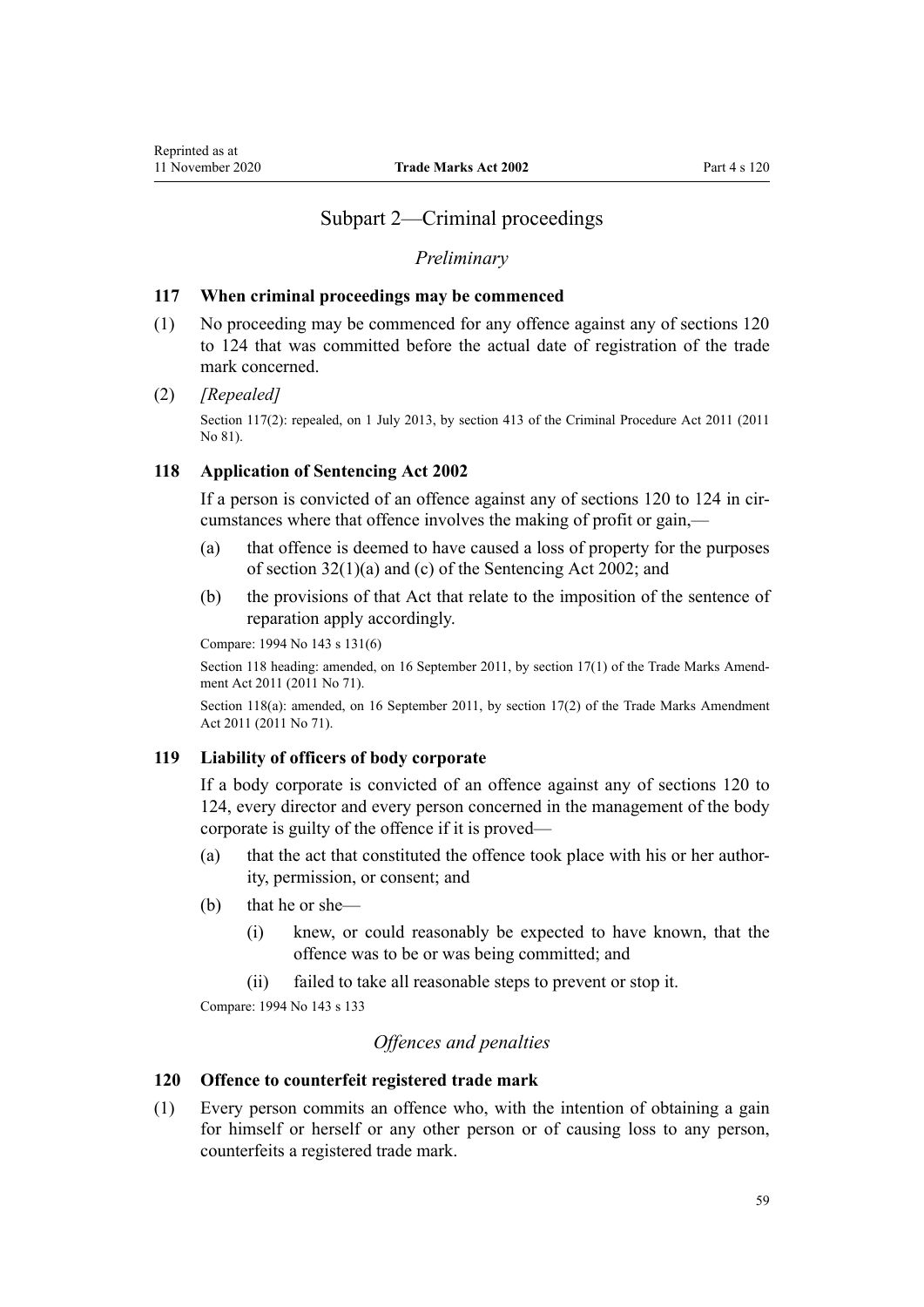<span id="page-59-0"></span>

| 11 November 2020<br>Part 4 s 121<br><b>Trade Marks Act 2002</b> |  |
|-----------------------------------------------------------------|--|

Reprinted as at

- (2) For the purposes of subsection (1), a person counterfeits a registered trade mark if, without the consent of the owner of the registered trade mark, the person knowingly—
	- (a) makes a sign that is identical to, or similar to, the registered trade mark so as to be likely to deceive; or
	- (b) falsifies a genuine registered trade mark, whether by alteration, addition, effacement, partial removal, or otherwise.

Compare: Trade Marks Act 1998 s 46 (Singapore)

## **121 Offence to falsely apply registered trade mark to goods or services**

- (1) Every person commits an offence who falsely applies a registered trade mark to goods or services.
- (2) For the purposes of this section and [section 124,](#page-60-0) a person falsely applies a registered trade mark to goods or services if,—
	- (a) without the consent of the owner of the registered trade mark, the person knowingly applies the trade mark or a sign that the person knows is likely to be mistaken for that trade mark to the goods or services; and
	- (b) in the case of an application to goods, the person knows the goods are not the genuine goods of the owner or licensee of the registered trade mark.
- (3) For the purposes of this section and [section 124,](#page-60-0) a trade mark is applied to goods or services if—
	- (a) the trade mark is used in a sign or an advertisement including a televised advertisement or an invoice, wine list, catalogue, business letter, business paper, price list, or other commercial document; and
	- (b) the goods are delivered, or services provided, as the case may be, to a person in accordance with a request or order made by reference to the trade mark as so used.
- (4) For the purposes of this section and [section 124](#page-60-0), a sign is applied to goods or services if the sign—
	- (a) is applied to the goods themselves; or
	- (b) is applied to a covering, label, reel, or thing in or with which the goods are sold or exposed or had in possession for a purpose of trade or manufacture; or
	- (c) is used in a manner likely to lead a person to believe that it refers to, describes, or designates the goods or services.
- (5) For the purposes of subsection  $(4)(b)$ ,—

**covering** includes a stopper, glass, bottle, vessel, box, capsule, case, frame, or wrapper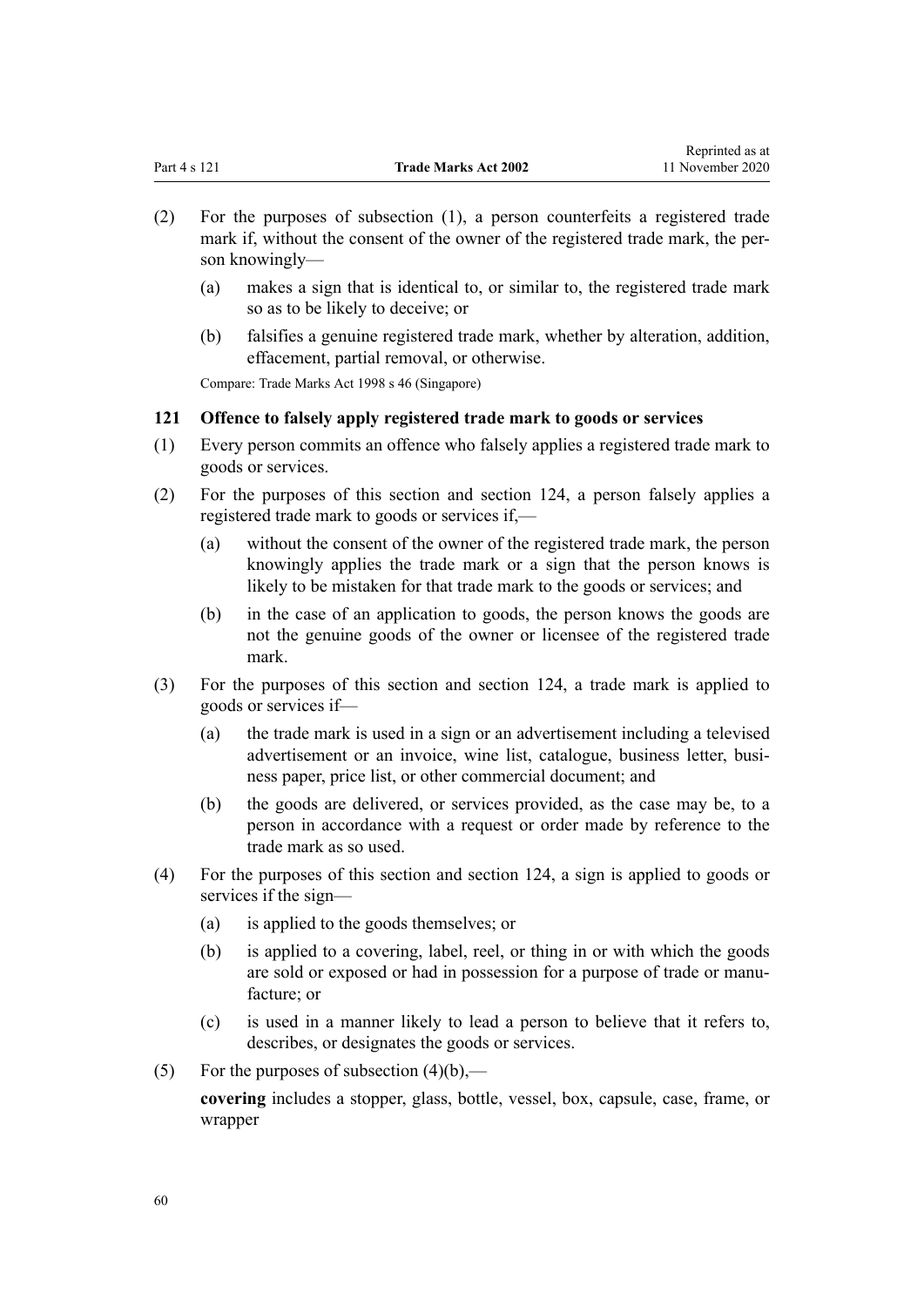<span id="page-60-0"></span>**label** includes a band or ticket.

Compare: Trade Marks Act 1998 s 47 (Singapore)

#### **122 Offence to make object for making copies of registered trade mark, etc**

Every person commits an offence who makes an object specifically designed or adapted for making copies of a registered trade mark or a sign that is likely to be mistaken for a trade mark with intent that the object be used for, or in the course of, committing an offence against [section 120](#page-58-0) or [section 121](#page-59-0).

# **123 Offence to possess object for making copies of registered trade mark, etc**

Every person commits an offence who, without lawful authority or excuse,—

- (a) has in the person's possession, custody, or control, an object specifically designed or adapted for making copies of a registered trade mark or a sign that is likely to be mistaken for that trade mark; and
- (b) intends the object to be used for, or in the course of, committing an offence against [section 120](#page-58-0) or [section 121.](#page-59-0)

## **124 Offence to import or sell, etc, goods with falsely applied registered trade mark**

Every person commits an offence who—

- (a) imports into New Zealand for the purpose of trade or manufacture any goods to which that person knows a registered trade mark is falsely applied; or
- (b) sells or exposes for sale any goods to which that person knows a registered trade mark is falsely applied; or
- (c) has in the person's possession for the purpose of trade or manufacture any goods to which that person knows a registered trade mark is falsely applied.

Compare: Trade Marks Act 1998 s 49 (Singapore)

#### **125 Penalties for offences**

Every person who is convicted of an offence against—

- (a) [section 120](#page-58-0) or [section 121](#page-59-0) or section 122 or section 123 is liable on conviction to—
	- (i) a fine not exceeding \$10,000 for each of the goods or services to which the offence relates, but not exceeding \$150,000 in respect of the same transaction; or
	- (ii) imprisonment for a term not exceeding 5 years; or
- (b) section 124 is liable on conviction to—
	- (i) a fine not exceeding \$150,000; or
	- (ii) imprisonment for a term not exceeding 5 years.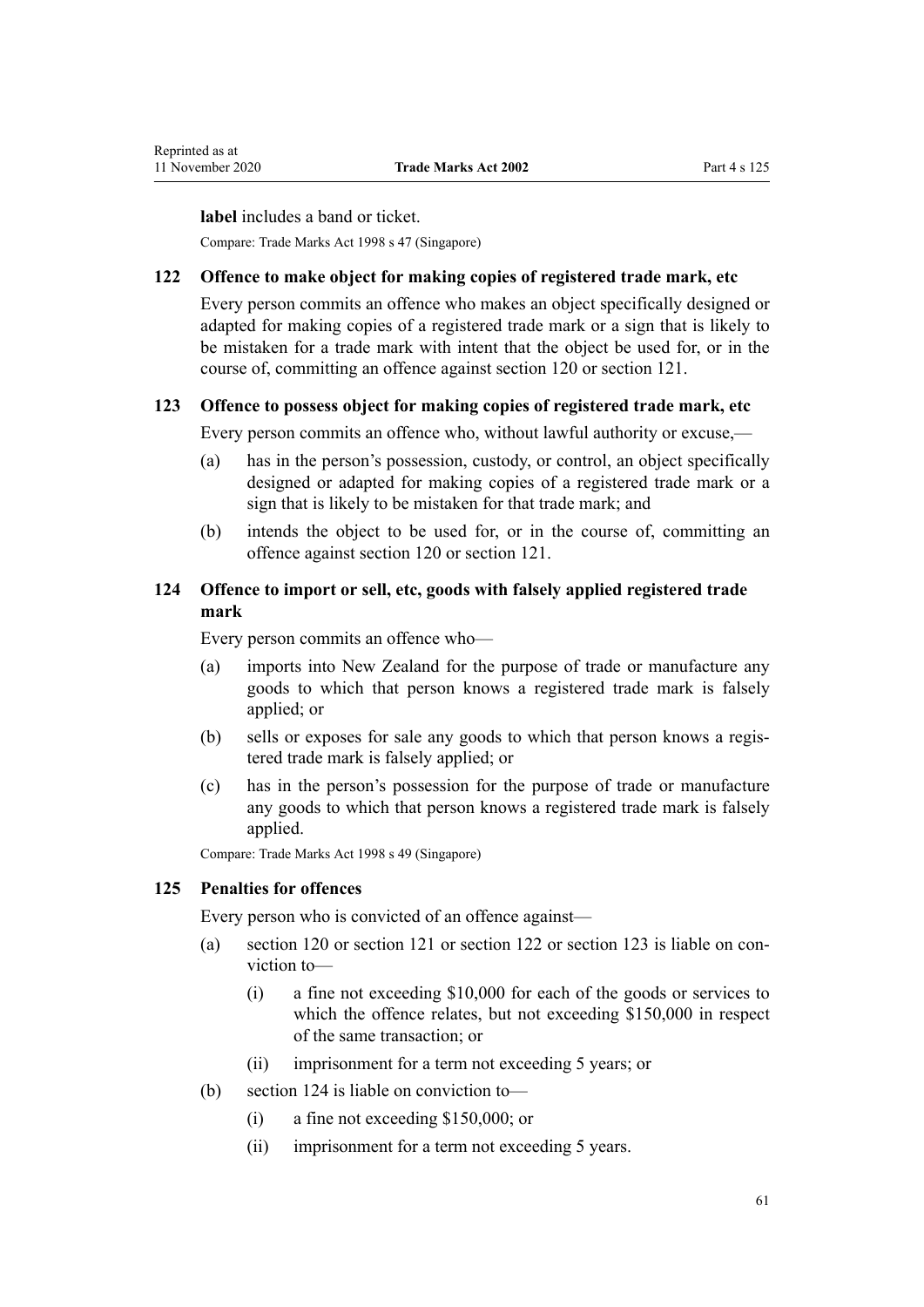# *Orders for delivery up in criminal proceedings*

#### <span id="page-61-0"></span>**126 Order for delivery up in criminal proceedings**

The court before which proceedings are brought against a person for an offence against any of [sections 122 to 124](#page-60-0) may order that goods or an object be delivered up to the owner of the registered trade mark or to any other person that the court may direct if it is satisfied that, at the time of the defendant's arrest or charge,—

- (a) the defendant had in the defendant's possession, custody, or control in the course of trade, goods to which—
	- (i) the registered trade mark that has been counterfeited has been applied; or
	- (ii) a trade mark or sign that is similar to the registered trade mark so as to be likely to deceive or confuse has been falsely applied; or
- (b) the defendant had in the defendant's possession, custody, or control an object specifically designed or adapted for counterfeiting a particular trade mark, knowing that the object had been or was to be used to counterfeit trade marks for use in the course of trade.

Compare: 1994 No 143 [s 132\(1\)](http://legislation.govt.nz/pdflink.aspx?id=DLM346610)

#### **127 When order for delivery up may be made**

- (1) An order may—
	- (a) be made under section 126 by the court of its own motion or on the application of the prosecution; and
	- (b) be made whether or not the person is convicted of the offence; but
	- (c) not be made if it appears to the court unlikely that an order will be made under section 128.
- (2) A person to whom goods or an object is delivered up under an order made under section 126 must retain the goods or object pending the making of an order or the decision not to make an order under section 128.

Compare: 1994 No 143 [s 132\(2\), \(4\)](http://legislation.govt.nz/pdflink.aspx?id=DLM346610)

## **128 Order for disposal of goods or other object ordered to be delivered up**

An application may be made to the court for an order that the goods or object delivered up under an order made under section 126 must be—

- (a) forfeited to the owner of the registered trade mark; or
- (b) destroyed or otherwise dealt with as the court thinks fit.

Compare: 1994 No 143 [s 134\(1\)](http://legislation.govt.nz/pdflink.aspx?id=DLM346615)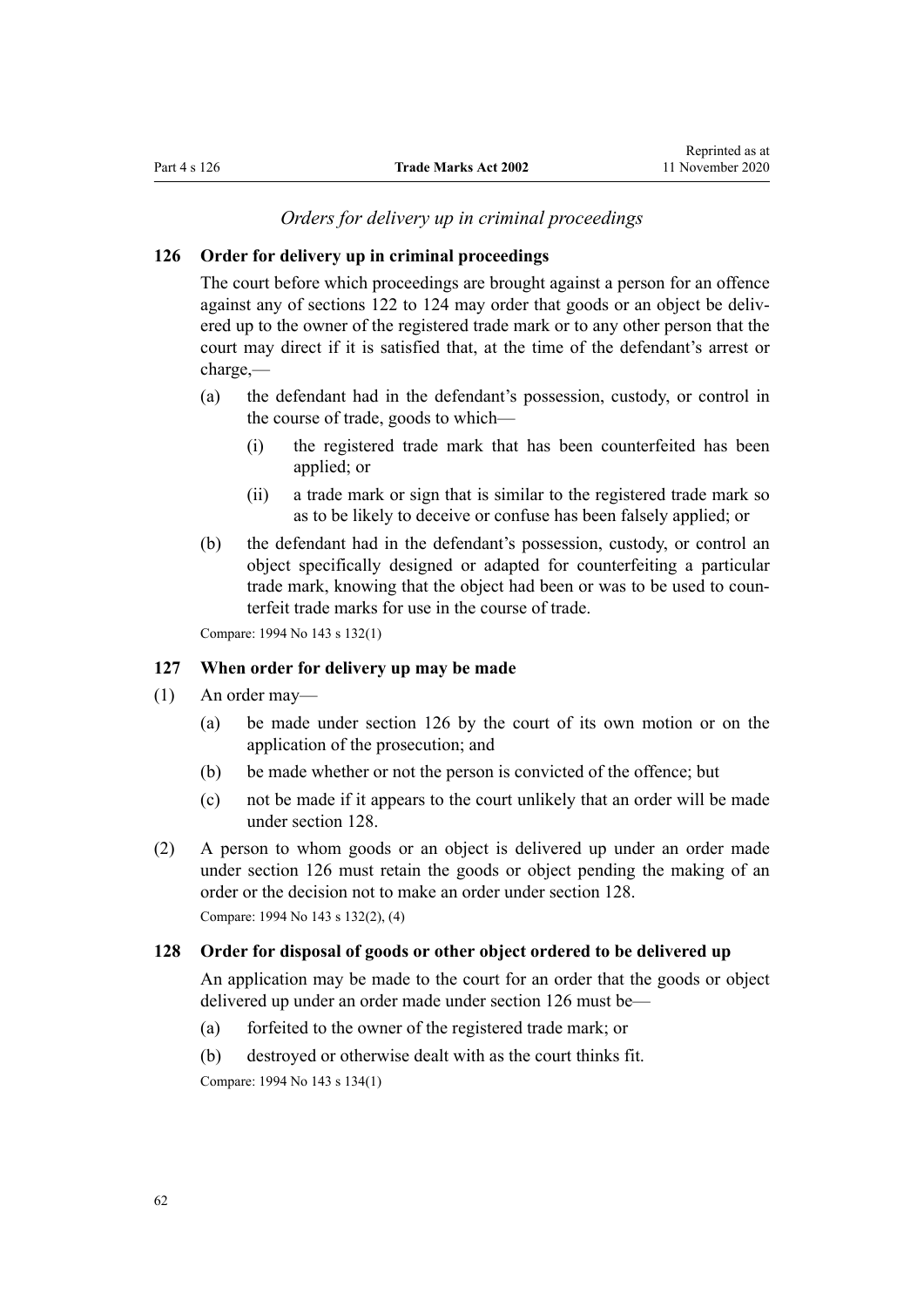#### **129 Matters to be considered by court**

In considering what order, if any, should be made under [section 128](#page-61-0), the court must consider—

- (a) whether other remedies available in proceedings for counterfeiting or falsely using a registered trade mark would be adequate to compensate, or protect the interests of, the owner of the registered trade mark; and
- (b) the need to ensure that no infringing goods are disposed of in a manner that would adversely affect the owner of the registered trade mark.

Compare: 1994 No 143 [s 134\(2\)](http://legislation.govt.nz/pdflink.aspx?id=DLM346615)

#### **130 Directions for service**

The court must issue directions for the service of notice on every person who has an interest in the goods or other object to which an application under [sec](#page-61-0)[tion 128](#page-61-0) relates.

Compare: 1994 No 143 [s 134\(3\)](http://legislation.govt.nz/pdflink.aspx?id=DLM346615)

## **131 Rights of persons with interest in goods or other object**

Every person who has an interest in the goods or other object to which an application under [section 128](#page-61-0) relates is entitled to—

- (a) appear in proceedings for an order under that section, whether or not that person is served with notice; and
- (b) appeal against any order made, whether or not that person appears in the proceedings.

Compare: 1994 No 143 [s 134\(4\)](http://legislation.govt.nz/pdflink.aspx?id=DLM346615)

## **132 When order under section 128 takes effect**

An order made under [section 128](#page-61-0) takes effect either—

- (a) at the end of the period within which notice of an appeal may be given; or
- (b) on the final determination or abandonment of the proceedings on appeal (if notice of the appeal is given before the end of that period).

# **133 Miscellaneous court orders if more than 1 person interested in goods or other object**

If more than 1 person is interested in the goods or other object to which an application under [section 128](#page-61-0) relates, the court may—

- (a) direct that the goods or object be sold, or otherwise dealt with, and the proceeds divided; and
- (b) make any other order as it thinks fit.

Compare: 1994 No 143 [s 134\(5\)](http://legislation.govt.nz/pdflink.aspx?id=DLM346615)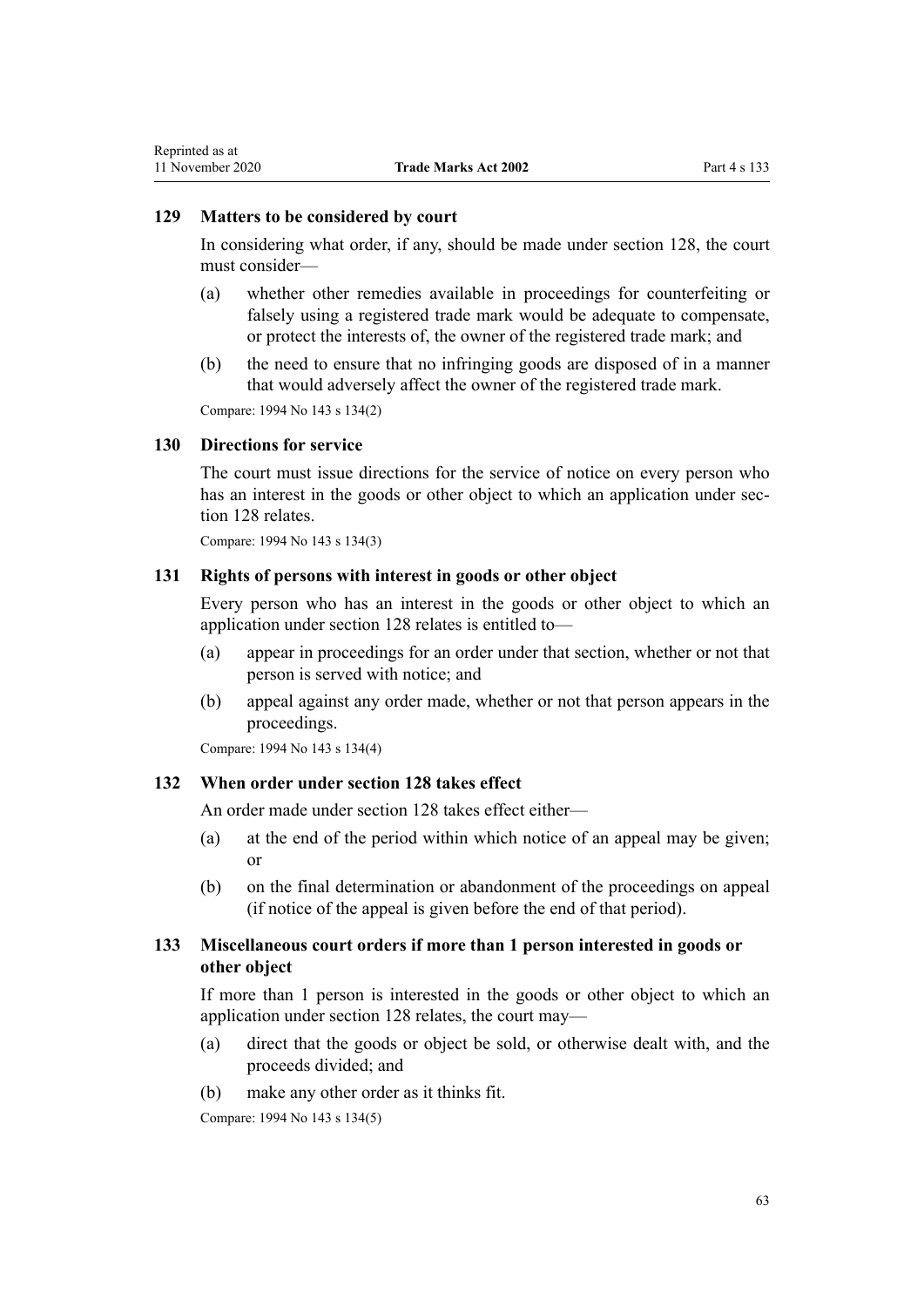#### **134 Position where no order made under section 128**

If the court decides that no order should be made under [section 128](#page-61-0), the person in whose possession, custody, or control the goods or other object was before being delivered up is entitled to its return.

Compare: 1994 No 143 [s 134\(6\)](http://legislation.govt.nz/pdflink.aspx?id=DLM346615)

## Subpart 2A—Enforcement officers

Subpart 2A: inserted, on 7 October 2011, by [section 18](http://legislation.govt.nz/pdflink.aspx?id=DLM2290055) of the Trade Marks Amendment Act 2011 (2011 No 71).

#### *Appointment and functions of enforcement officers*

Heading: inserted, on 7 October 2011, by [section 18](http://legislation.govt.nz/pdflink.aspx?id=DLM2290055) of the Trade Marks Amendment Act 2011 (2011 No 71).

#### **134A Chief executive may appoint enforcement officers**

The chief executive may appoint enforcement officers, on a permanent or temporary basis, to perform the functions set out in [section 134C](#page-64-0) and exercise the powers conferred on an enforcement officer by this Act.

Section 134A: inserted, on 7 October 2011, by [section 18](http://legislation.govt.nz/pdflink.aspx?id=DLM2290055) of the Trade Marks Amendment Act 2011 (2011 No 71).

#### **134B Authority to act as enforcement officer**

- (1) The chief executive must issue a warrant of appointment to every person appointed as an enforcement officer.
- (2) A warrant of appointment must—
	- (a) be in the prescribed form; and
	- (b) bear the photograph and signature of the holder; and
	- (c) contain a statement of the power conferred by [section 134D](#page-64-0); and
	- (d) contain any other prescribed particulars.
- (3) A warrant of appointment is, in the absence of evidence to the contrary, sufficient proof that the holder of the warrant may exercise the powers conferred on an enforcement officer.
- (4) A person who ceases to be an enforcement officer must return the person's warrant of appointment.
- (5) A person who fails to comply with subsection (4) commits an offence and is liable on conviction to a fine not exceeding \$1,000.

Section 134B: inserted, on 7 October 2011, by [section 18](http://legislation.govt.nz/pdflink.aspx?id=DLM2290055) of the Trade Marks Amendment Act 2011 (2011 No 71).

Section 134B(5): amended, on 4 October 2013, by [regulation 3\(1\)](http://legislation.govt.nz/pdflink.aspx?id=DLM5642106) of the Criminal Procedure (Consequential Amendments) Regulations 2013 (SR 2013/409).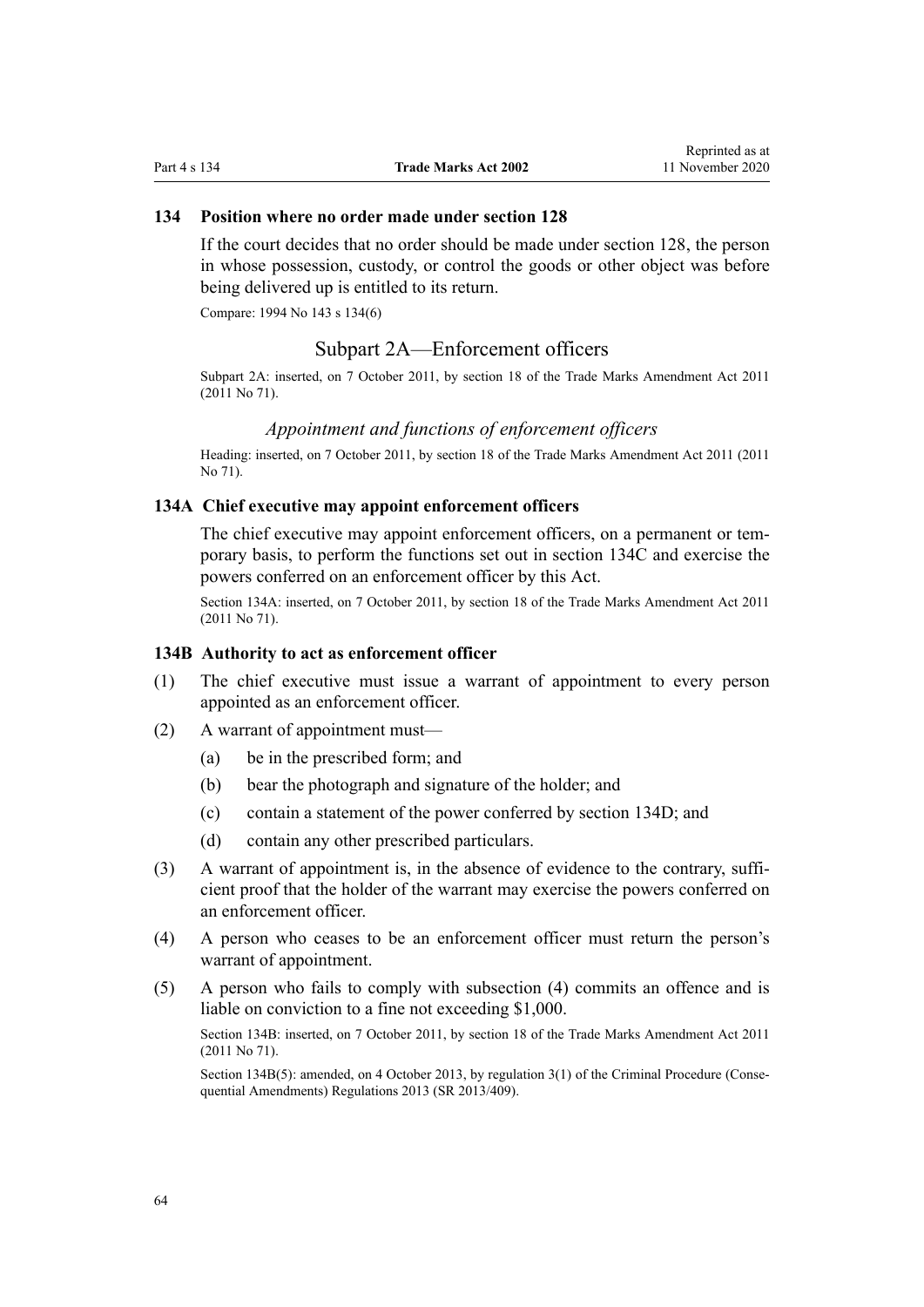# <span id="page-64-0"></span>**134C Functions of enforcement officer**

An enforcement officer must, to the extent that is reasonably practicable, promote compliance with this Act by carrying out the following functions:

- (a) gathering information relating to offences under this Act:
- (b) investigating offences under this Act:
- (c) reporting to the chief executive on any matters relating to the enforcement officer's functions.

Section 134C: inserted, on 7 October 2011, by [section 18](http://legislation.govt.nz/pdflink.aspx?id=DLM2290055) of the Trade Marks Amendment Act 2011 (2011 No 71).

*Enforcement officer's power of entry and examination without warrant*

Heading: inserted, on 7 October 2011, by [section 18](http://legislation.govt.nz/pdflink.aspx?id=DLM2290055) of the Trade Marks Amendment Act 2011 (2011 No 71).

## **134D Enforcement officer's power of entry and examination without warrant**

- (1) For the purpose of carrying out his or her functions, an enforcement officer may enter and examine any place (**place A**) where goods are being offered for sale, exposed for sale, or publicly displayed if—
	- (a) place A is in a public place and the entry is made when place A is open to the public; or
	- (b) place A is a place of business and the entry is made—
		- (i) when it is open for carrying on business; and
		- (ii) only to those parts of it that are open to the public; or
	- (c) the occupier of place A consents to the entry and examination after the enforcement officer has informed the occupier—
		- (i) of the purpose of the entry and examination; and
		- (ii) that the occupier may refuse to give consent to the entry and examination; and
		- (iii) that the occupier may revoke his or her consent at any time; and
		- (iv) that any thing seized during the examination may be used in evidence in proceedings.
- (2) In subsection  $(1)$ ,—

# **place A**—

- (a) includes (without limitation)—
	- (i) a structure or tent, whether fully or partly erected; and
	- (ii) a stand or stall; and
	- (iii) a vehicle; and
	- (iv) a caravan, trailer, or other conveyance; but
- (b) does not include a private dwellinghouse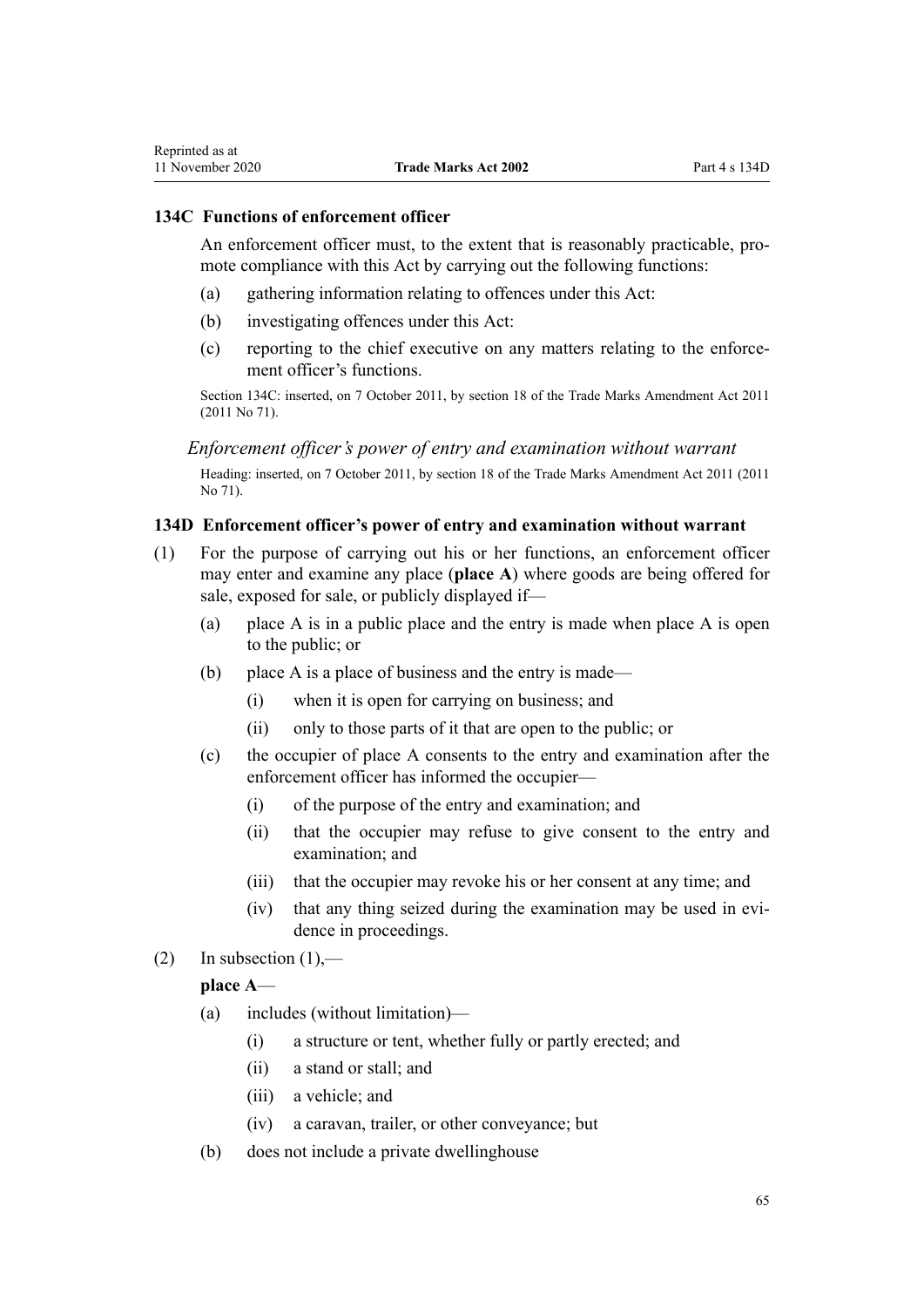**public place** means any place that is open to or being used by the public, with or without payment by the public of a charge.

(3) For the purposes of this section, any person who appears to be under 14 years of age may not be treated as the occupier.

Section 134D: inserted, on 7 October 2011, by [section 18](http://legislation.govt.nz/pdflink.aspx?id=DLM2290055) of the Trade Marks Amendment Act 2011 (2011 No 71).

## **134E What enforcement officer and person assisting may do when exercising power of entry and examination without warrant**

- (1) The power of entry and examination conferred by [section 134D](#page-64-0) authorises an enforcement officer to do any of the following:
	- (a) examine the place and all things, including any document:
	- (b) seize any thing that he or she has reasonable grounds to believe is evidence of, or of significant relevance to the investigation of, an offence under this Act:
	- (c) bring and use in or on the place equipment for the purposes of carrying out the examination:
	- (d) take photographs or sound or video recordings of the place, and of any thing found in that place, if the enforcement officer has reasonable grounds to believe that the photographs or sound or video recordings may be relevant in any proceedings (including future proceedings) related to the entry and examination:
	- (e) take any person to the place to assist him or her with the examination.
- (2) A person who assists an enforcement officer exercising the power of entry and examination may, under the direction of the enforcement officer,—
	- (a) exercise any of the powers described in subsection  $(1)(a)$ ,  $(c)$ , and  $(d)$ ; and
	- (b) seize any thing that the enforcement officer determines may lawfully be seized.
- (3) If an enforcement officer enters and examines a place under section  $134D(1)(c)$ and the occupier revokes his or her consent, the officer and any person assisting the enforcement officer must immediately stop the examination and leave the place.
- (4) Subsection (3) is subject to subsection (5).
- (5) The enforcement officer may, before leaving the place, seize any thing already identified by him or her before the revocation of consent as a thing that he or she has reasonable grounds to believe is evidence of, or of significant relevance to the investigation of, an offence under this Act.
- (6) If a constable assists an enforcement officer, nothing in this section prevents that constable from exercising any power ordinarily exercisable by him or her.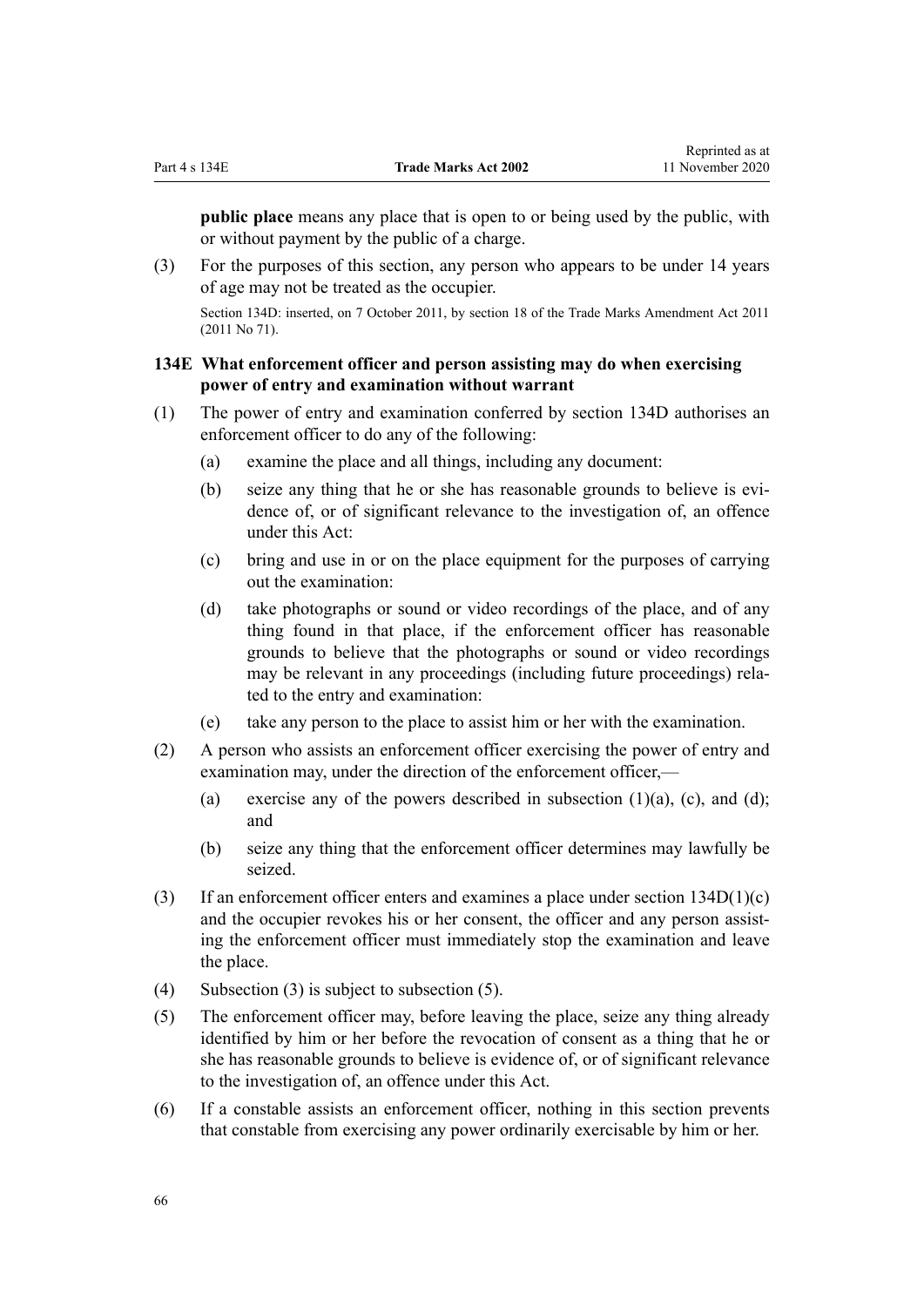<span id="page-66-0"></span>(7) [Sections 134P to 134S](#page-72-0) contain further provisions that apply to an enforcement officer's power of entry and examination.

Section 134E: inserted, on 7 October 2011, by [section 18](http://legislation.govt.nz/pdflink.aspx?id=DLM2290055) of the Trade Marks Amendment Act 2011 (2011 No 71).

#### *Entry and search under search warrant*

Heading: inserted, on 7 October 2011, by [section 18](http://legislation.govt.nz/pdflink.aspx?id=DLM2290055) of the Trade Marks Amendment Act 2011 (2011 No 71).

## **134F Enforcement officer or constable may apply for search warrant**

- (1) An enforcement officer or a constable may apply for a search warrant to search a place or thing.
- (2) Any District Court Judge, Justice of the Peace, Community Magistrate, or any Registrar of the District Court (not being a constable) (the **issuing officer**) may, on an application by an enforcement officer or a constable, issue a search warrant to search a place or thing if the issuing officer is satisfied that there are reasonable grounds for believing that—
	- (a) an offence under this Act has been, or is being, committed at the place or involving the thing; or
	- (b) there is at, in, on, over, or under the place or thing, any thing that is—
		- (i) evidence of an offence under this Act; or
		- (ii) intended to be used for the purpose of committing an offence under this Act.
- (3) Sections 134G to 134S apply in respect of every search warrant applied for and issued under this section.

Section 134F: inserted, on 7 October 2011, by [section 18](http://legislation.govt.nz/pdflink.aspx?id=DLM2290055) of the Trade Marks Amendment Act 2011 (2011 No 71).

Section 134F(2): amended, on 1 March 2017, by [section 261](http://legislation.govt.nz/pdflink.aspx?id=DLM6942680) of the District Court Act 2016 (2016 No 49).

#### **134G Application for search warrant**

- (1) An application for a search warrant must contain, in reasonable detail, the following particulars:
	- (a) the name of the applicant:
	- (b) the provision of this Act authorising the making of the application:
	- (c) the grounds on which the application is made:
	- (d) the address or other description of the place or thing proposed to be searched:
	- (e) a description of the item or items believed to be at, in, on, over, or under the place or thing that are sought by the applicant:
	- (f) the period for which the warrant is sought: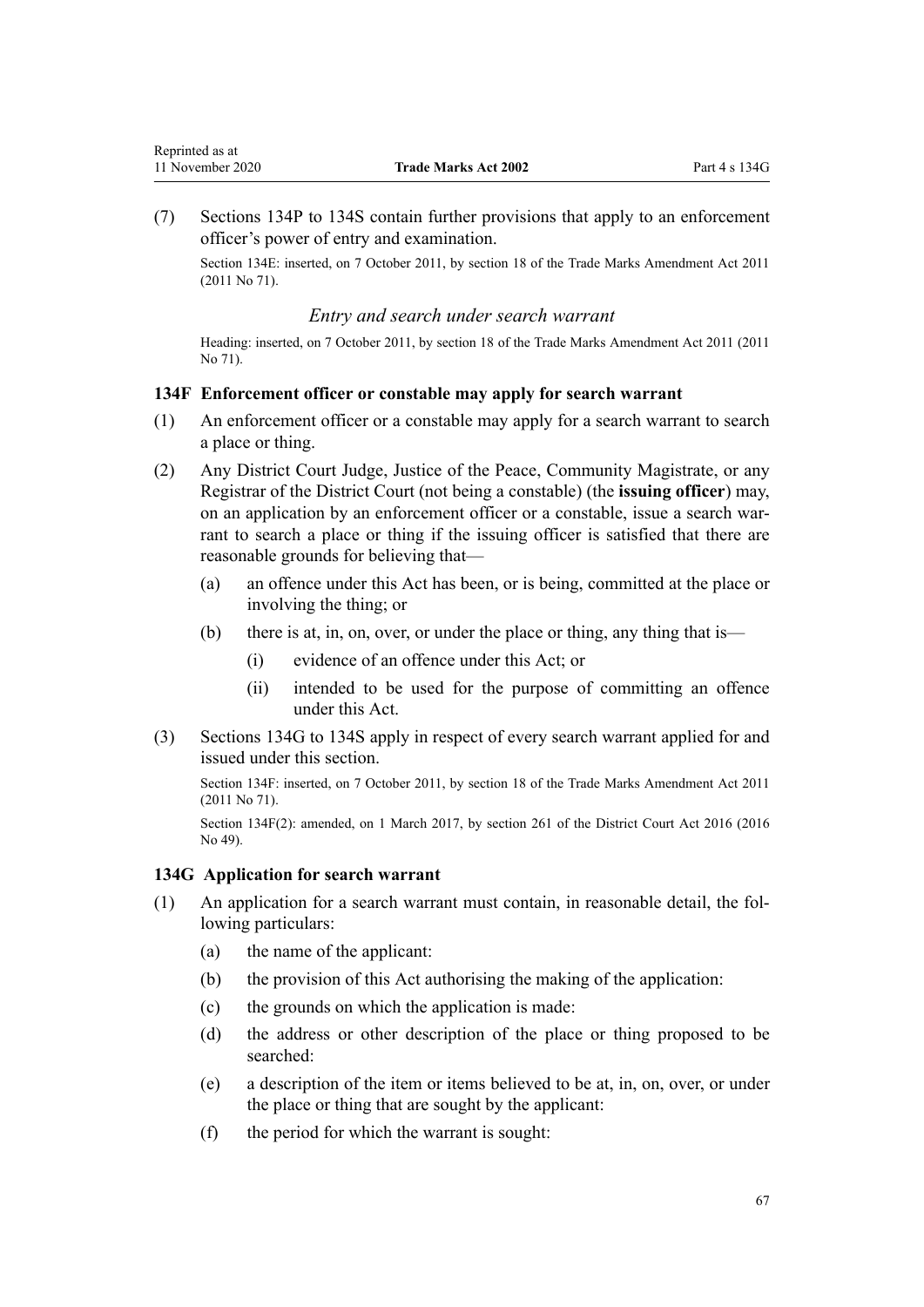- (g) if the applicant wants to be able to execute the warrant on more than 1 occasion, the grounds on which execution on more than 1 occasion is believed to be necessary.
- (2) The issuing officer may require the applicant to supply further information concerning the grounds on which the search warrant is sought.
- (3) The applicant must disclose in the application—
	- (a) details of any other application for a search warrant that the applicant knows to have been made within the previous 3 months in respect of the place or thing proposed to be searched:
	- (b) the result of that application or those applications.
- (4) The applicant must, before making an application for a search warrant, make reasonable inquiries within the agency in which the applicant is employed or engaged for the purpose of complying with subsection (3).
- (5) The issuing officer may authorise the search warrant to be executed on more than 1 occasion during the period in which the warrant is in force if he or she is satisfied that this is required for the purposes for which the warrant is being issued.

Section 134G: inserted, on 7 October 2011, by [section 18](http://legislation.govt.nz/pdflink.aspx?id=DLM2290055) of the Trade Marks Amendment Act 2011 (2011 No 71).

# **134H Mode of application for search warrant**

- (1) Unless subsection (3) applies, an application for a search warrant—
	- (a) must be in writing; and
	- (b) must be in the prescribed form (if any); and
	- (c) may be transmitted to the issuing officer electronically.
- (2) The applicant must appear in person before the issuing officer, unless subsection (3) applies.
- (3) An issuing officer may allow an application for a search warrant to be made verbally (for example, by telephone call) and excuse the applicant from making a personal appearance if the issuing officer is satisfied that—
	- (a) the delay that would be caused by requiring an applicant to appear in person would compromise the effectiveness of the search; and
	- (b) the question of whether the warrant should be issued can properly be determined on the basis of a verbal communication (including the information described in paragraph (c)); and
	- (c) the information required by section  $134G(1)$  to (3) has been supplied to the issuing officer.
- (4) An issuing officer who allows an application for a search warrant to be made verbally must record the grounds for the application as soon as practicable.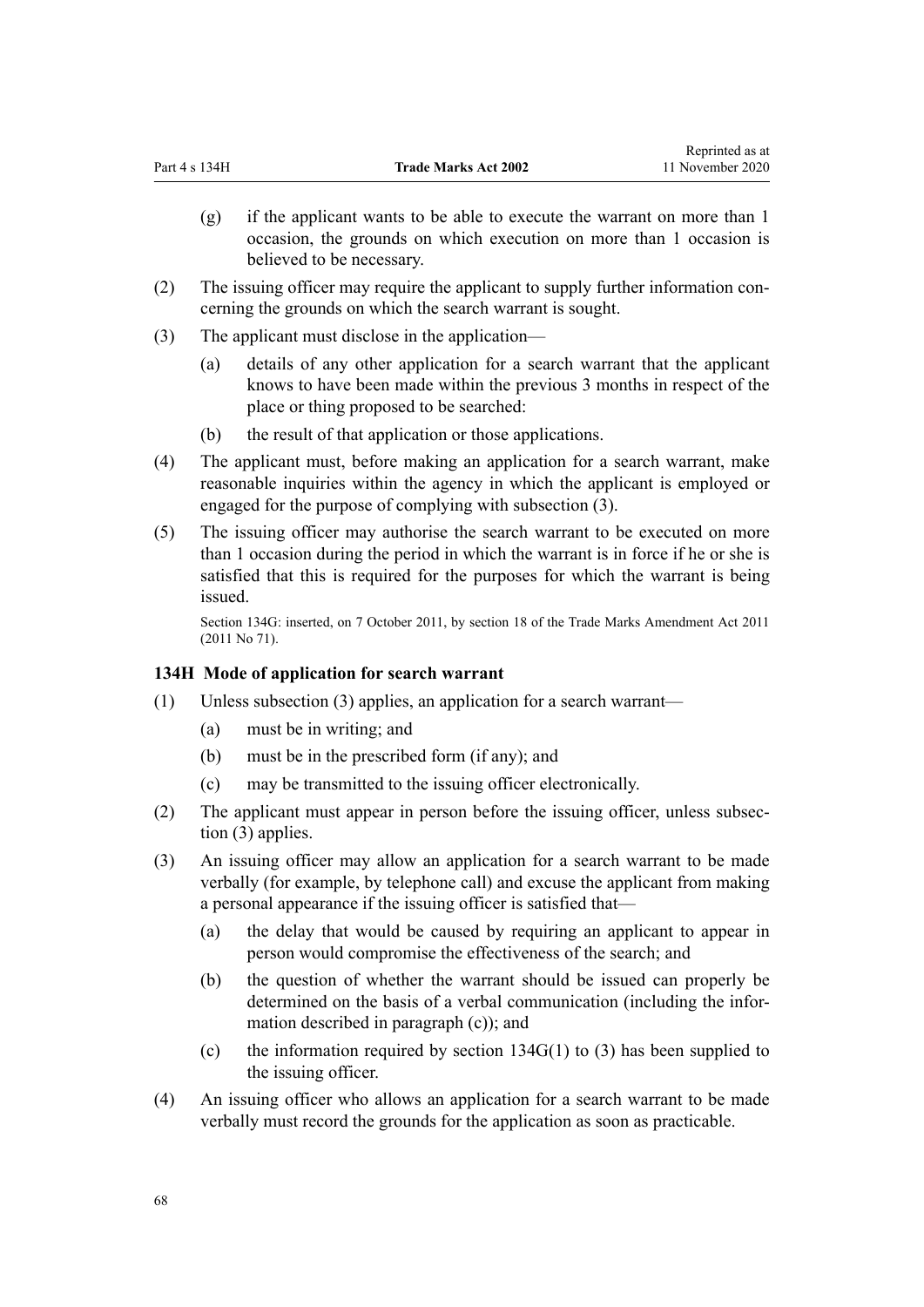<span id="page-68-0"></span>Section 134H: inserted, on 7 October 2011, by [section 18](http://legislation.govt.nz/pdflink.aspx?id=DLM2290055) of the Trade Marks Amendment Act 2011 (2011 No 71).

## **134I Form and content of search warrant**

- (1) Every search warrant issued must be in the prescribed form.
- (2) Every search warrant issued must be directed generally to every enforcement officer and every constable.
- (3) A search warrant—
	- (a) may be executed by any of the persons to whom it is directed:
	- (b) may be subject to any conditions specified in the warrant that the issuing officer considers reasonable:
	- (c) may be executed only once, unless execution on more than 1 occasion is authorised.
- (4) Every search warrant must contain, in reasonable detail, the following particulars:
	- (a) the name of the issuing officer and the date of issue:
	- (b) the provision of this Act authorising the issue of the warrant:
	- (c) that the person executing the warrant may use any assistance that is reasonable in the circumstances:
	- (d) that the person executing the warrant may use any force that is reasonable in the circumstances to enter or break open or access any place being searched, or any area within that place, or any thing being searched or thing found:
	- (e) the address or description of the place or thing that may be searched:
	- (f) a description of what may be seized:
	- (g) the period during which the warrant may be executed, being—
		- (i) a period specified by the issuing officer not exceeding 14 days from the date of issue; or
		- (ii) if the issuing officer is satisfied that a period of longer than 14 days is necessary for execution, a period specified by the issuing officer not exceeding 30 days from the date of issue:
	- (h) any conditions specified by the issuing officer under subsection  $(3)(b)$ :
	- (i) if the warrant may be executed on more than 1 occasion, the number of times that the warrant may be executed.

Section 134I: inserted, on 7 October 2011, by [section 18](http://legislation.govt.nz/pdflink.aspx?id=DLM2290055) of the Trade Marks Amendment Act 2011 (2011 No 71).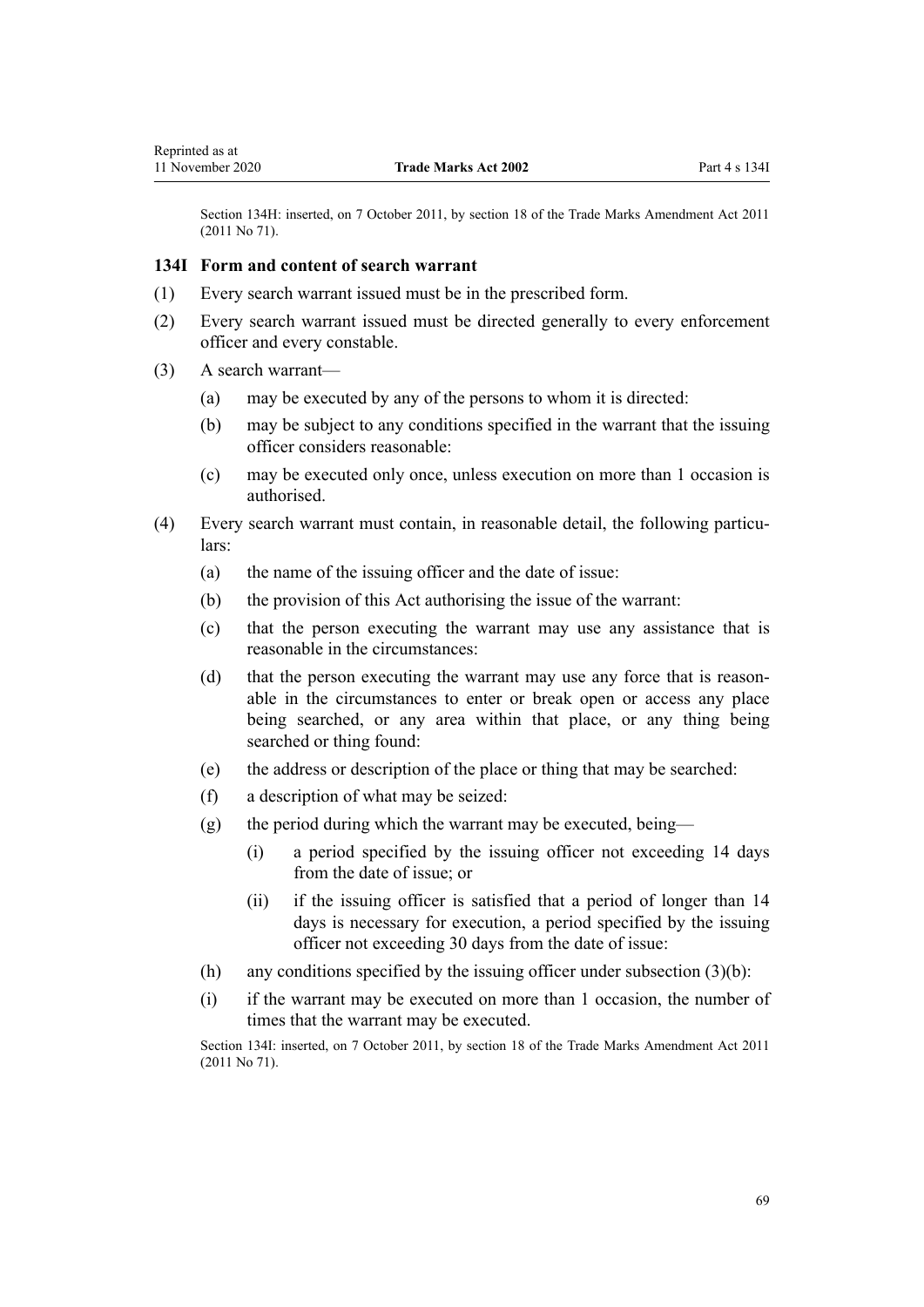#### **134J Transmission of search warrant**

If it is not possible for the person charged with executing the warrant to have it in his or her possession at the time of execution, 1 of the following documents (which is deemed for all purposes to constitute the warrant) may be executed:

- (a) a fax or other electronic copy of a warrant issued by the issuing officer:
- (b) a copy of the text of a warrant, made at the direction of the issuing officer, and endorsed to that effect by the person who made the copy.

Section 134J: inserted, on 7 October 2011, by [section 18](http://legislation.govt.nz/pdflink.aspx?id=DLM2290055) of the Trade Marks Amendment Act 2011 (2011 No 71).

#### **134K Retention of documents**

- (1) A copy of every written application for a search warrant or, in the case of a verbal application, the written record of the application made by the issuing officer must be retained at the office of the District Court at which, or the office of the District Court that is closest to the place at which, the application was made,  $until$ —
	- (a) in a case where a search warrant is issued, the completion of any proceedings in respect of which the search warrant may be in issue; and
	- (b) in any other case, the expiry of 2 years after the documents were first retained by that office of the District Court.
- (2) An applicant to whom a search warrant is issued must retain the warrant, a copy of the application (if made in written form), and all documents tendered by the applicant in support of the application until,—
	- (a) in the case of a warrant that is executed, the completion of any proceedings in respect of which the validity of the warrant may be in issue; and
	- (b) in any other case, the destruction or transfer of the warrant and other documents is required by the [Public Records Act 2005](http://legislation.govt.nz/pdflink.aspx?id=DLM345528) or any other enactment or rule of law.

Section 134K: inserted, on 7 October 2011, by [section 18](http://legislation.govt.nz/pdflink.aspx?id=DLM2290055) of the Trade Marks Amendment Act 2011 (2011 No 71).

Section 134K(1): amended, on 1 March 2017, by [section 261](http://legislation.govt.nz/pdflink.aspx?id=DLM6942680) of the District Court Act 2016 (2016 No 49).

Section 134K(1)(b): amended, on 1 March 2017, by [section 261](http://legislation.govt.nz/pdflink.aspx?id=DLM6942680) of the District Court Act 2016 (2016) No 49).

#### **134L When search warrant is executed**

A search warrant is executed when the person executing the warrant—

- (a) has seized all the items specified in the warrant; or
- (b) leaves the place or thing being searched and does not return within 4 hours.

Section 134L: inserted, on 7 October 2011, by [section 18](http://legislation.govt.nz/pdflink.aspx?id=DLM2290055) of the Trade Marks Amendment Act 2011 (2011 No 71).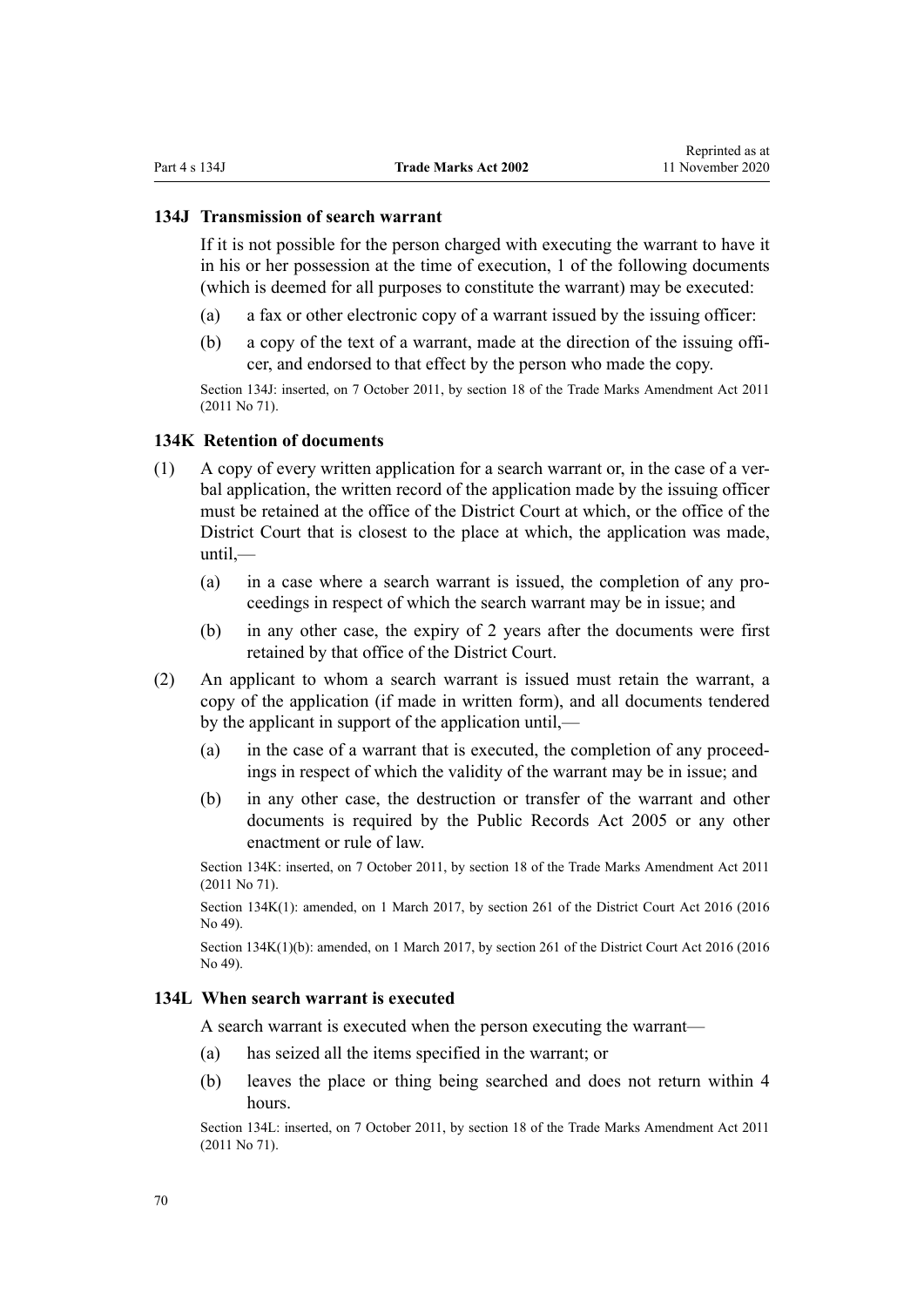## **134M Powers of entry and search under warrant**

- (1) Every search warrant authorises the person executing it to do any of the following:
	- (a) to enter and search the place or thing that the person is authorised to enter and search, and any item or items found in that place, at any time that is reasonable in the circumstances:
	- (b) to request any person to assist with the entry and search (including, without limitation, a member of a hapū or an iwi if the place to be entered is of cultural or spiritual significance to that hapū or iwi):
	- (c) to use any force that is reasonable for the purposes of the entry and search:
	- (d) to seize any thing authorised to be seized:
	- (e) to bring and use in or on the place or thing searched any equipment, to use any equipment found on the place or thing, and to extract any electricity from the place or thing to operate the equipment that it is reasonable to use in the circumstances, for the purposes of carrying out the entry and search:
	- (f) to copy any document, or part of a document, that may lawfully be seized:
	- (g) to take photographs or sound or video recordings of the place or thing searched, and of any thing found in that place, if the person exercising the power has reasonable grounds to believe that the photographs or sound or video recordings may be relevant in any proceedings related to the entry and search.
- (2) The person executing the warrant may, in a manner and for the duration that is reasonable for the purposes of carrying out the search,—
	- (a) secure the place or thing searched, any area within that place or thing, or any thing found within that place or thing; and
	- (b) exclude any person from the place or thing searched, or from any area within the place or thing, or give any other reasonable direction to such a person, if the person carrying out the search has reasonable grounds to believe that the person will obstruct or hinder the exercise of the power.
- (3) The powers conferred by this section are subject to any conditions imposed under [section 134I\(3\)\(b\).](#page-68-0)
- (4) [Section 198B](http://legislation.govt.nz/pdflink.aspx?id=DLM314016) of the Summary Proceedings Act 1957 applies with all necessary modifications as if for each reference to a constable there were substituted a reference to the person authorised to execute the search warrant.

Section 134M: inserted, on 7 October 2011, by [section 18](http://legislation.govt.nz/pdflink.aspx?id=DLM2290055) of the Trade Marks Amendment Act 2011 (2011 No 71).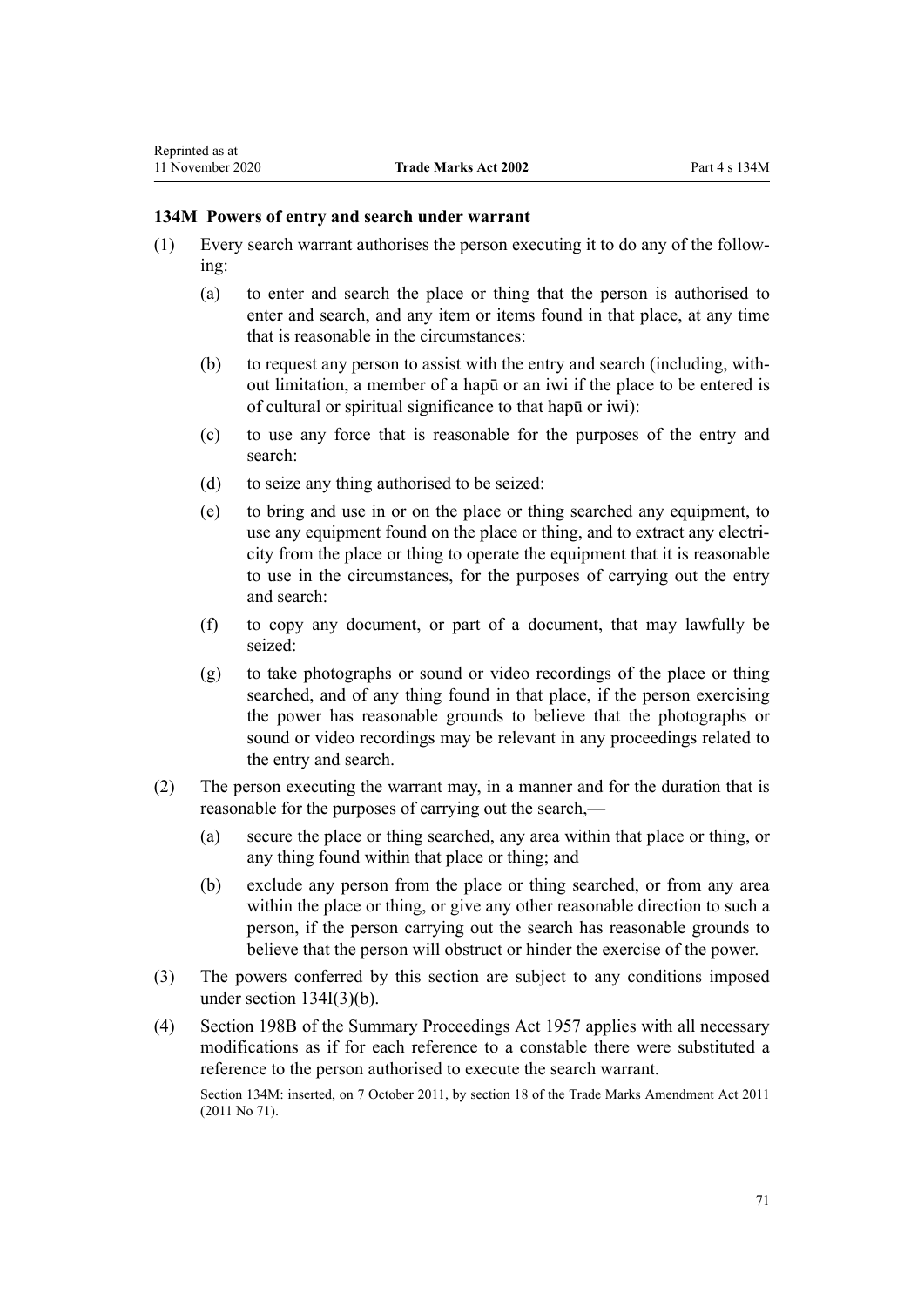#### **134N Powers of persons called to assist**

- (1) Every person called on to assist a person executing a warrant is subject to the control of the person executing the warrant.
- (2) Every person called on to assist a person executing a warrant may do any of the following:
	- (a) enter the place or thing to be searched:
	- (b) while in the company and under the direction of the person executing the warrant, use reasonable force in respect of any property for the purposes of carrying out the entry and search:
	- (c) search areas within the place or thing that the person executing the warrant determines may lawfully be searched:
	- (d) seize any thing that the person executing the warrant determines may lawfully be seized:
	- (e) take photographs and sound and video recordings of the place or thing and things found in the place or thing if the person executing the warrant determines that those things may lawfully be done:
	- (f) bring in or on to the place or thing and use any equipment, make use of any equipment found on the place or thing, or extract electricity from the place or thing for the purposes of operating the equipment that the person executing the warrant determines may lawfully be used:
	- (g) copy any document, or part of a document, that the person executing the warrant determines may lawfully be copied.
- (3) If a constable is assisting another person executing the warrant, that constable may exercise any power ordinarily exercisable by him or her.
- (4) The person executing the warrant must—
	- (a) accompany any assistant on the first occasion when the assistant enters the place or thing to be searched; and
	- (b) provide such other supervision of any assistant as is reasonable in the circumstances.

Section 134N: inserted, on 7 October 2011, by [section 18](http://legislation.govt.nz/pdflink.aspx?id=DLM2290055) of the Trade Marks Amendment Act 2011 (2011 No 71).

# *General provisions that apply to powers of entry and search, and entry and examination*

Heading: inserted, on 7 October 2011, by [section 18](http://legislation.govt.nz/pdflink.aspx?id=DLM2290055) of the Trade Marks Amendment Act 2011 (2011 No 71).

#### **134O Application of sections 134P to 134S**

(1) [Sections 134P to 134S](#page-72-0) apply in respect of every search warrant issued under this Act.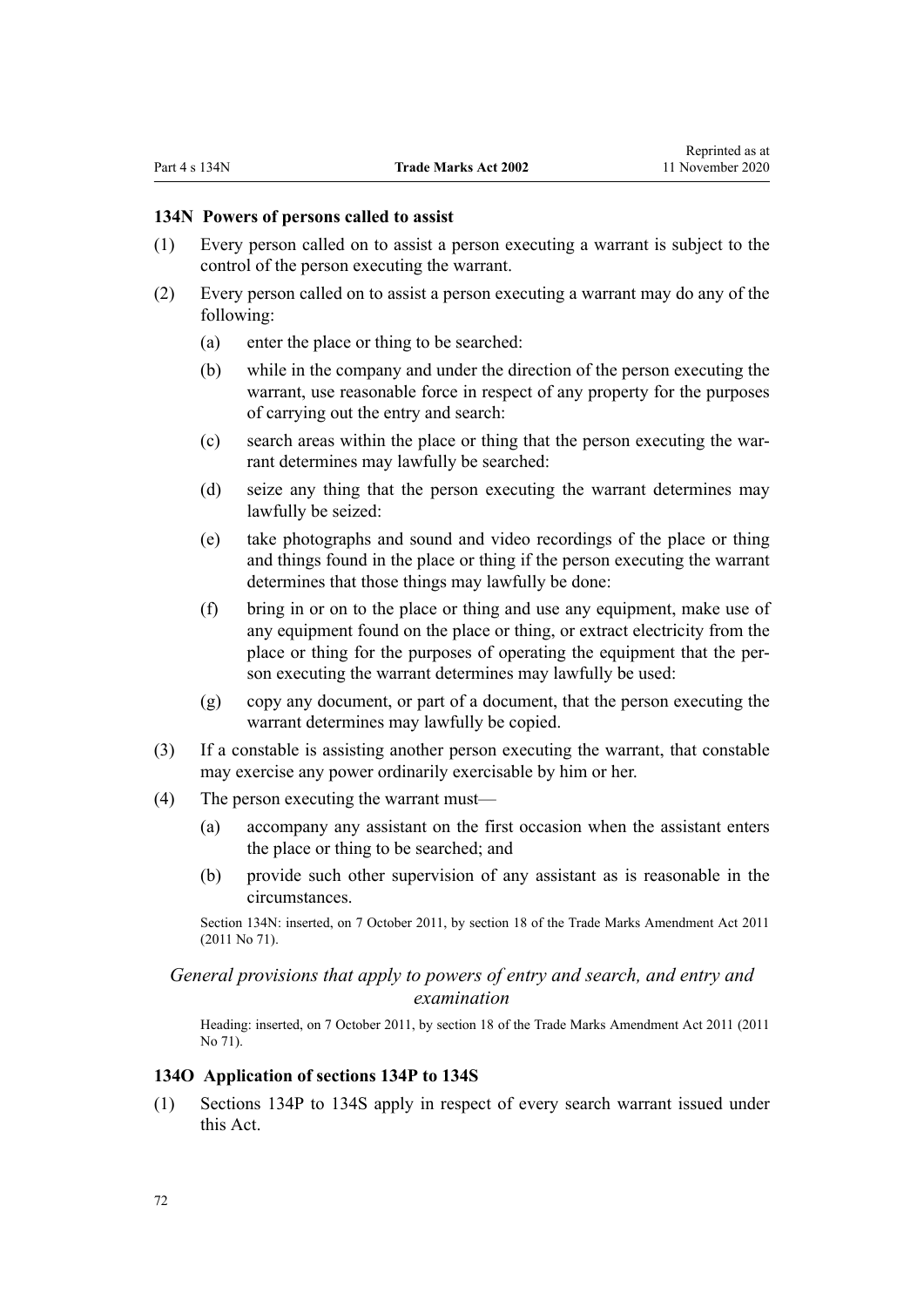- (2) Sections 134P(1) and [134Q to 134S](#page-73-0) apply in respect of the power of entry and examination conferred by [section 134D](#page-64-0).
- $(3)$  In sections 134P to 134S.—

<span id="page-72-0"></span>Reprinted as at

- (a) **power of entry and search** means the power of entry and search under a search warrant issued under this Act; and
- (b) **power of entry and examination** means the power of entry and examination under [section 134D](#page-64-0).

Section 134O: inserted, on 7 October 2011, by [section 18](http://legislation.govt.nz/pdflink.aspx?id=DLM2290055) of the Trade Marks Amendment Act 2011 (2011 No 71).

# **134P Powers and duties of person exercising power of entry and search or power of entry and examination**

- (1) A person exercising a power of entry and search or a power of entry and examination must,—
	- (a) before initial entry into or onto the place or thing to be searched or examined,—
		- (i) announce his or her intention to enter and search or to enter and examine the place or thing under a statutory power; and
		- (ii) identify himself or herself; and
	- (b) before or on initial entry into or onto the place or thing to be searched or examined,—
		- (i) give the occupier of the place or thing a copy of the search warrant or, in the case of an examination, a copy of [section 134D](#page-64-0) (the **authority**) that authorises him or her to conduct the entry and search or entry and examination; and
		- (ii) produce to the occupier of the place or thing evidence of his or her identity (which may include details of a unique identifier instead of a name).
- (2) The person exercising a power of entry and search is not required to comply with subsection (1) if he or she believes on reasonable grounds that—
	- (a) no person is lawfully present in or on the place or thing to be searched; or
	- (b) compliance with subsection (1) would—
		- (i) endanger the safety of any person; or
		- (ii) prejudice the successful exercise of the power of entry and search; or
		- (iii) prejudice ongoing investigations under this Act.
- (3) The person exercising a power of entry and search may use reasonable force in order to effect entry into or onto the place or thing if—
	- (a) subsection (2) applies; or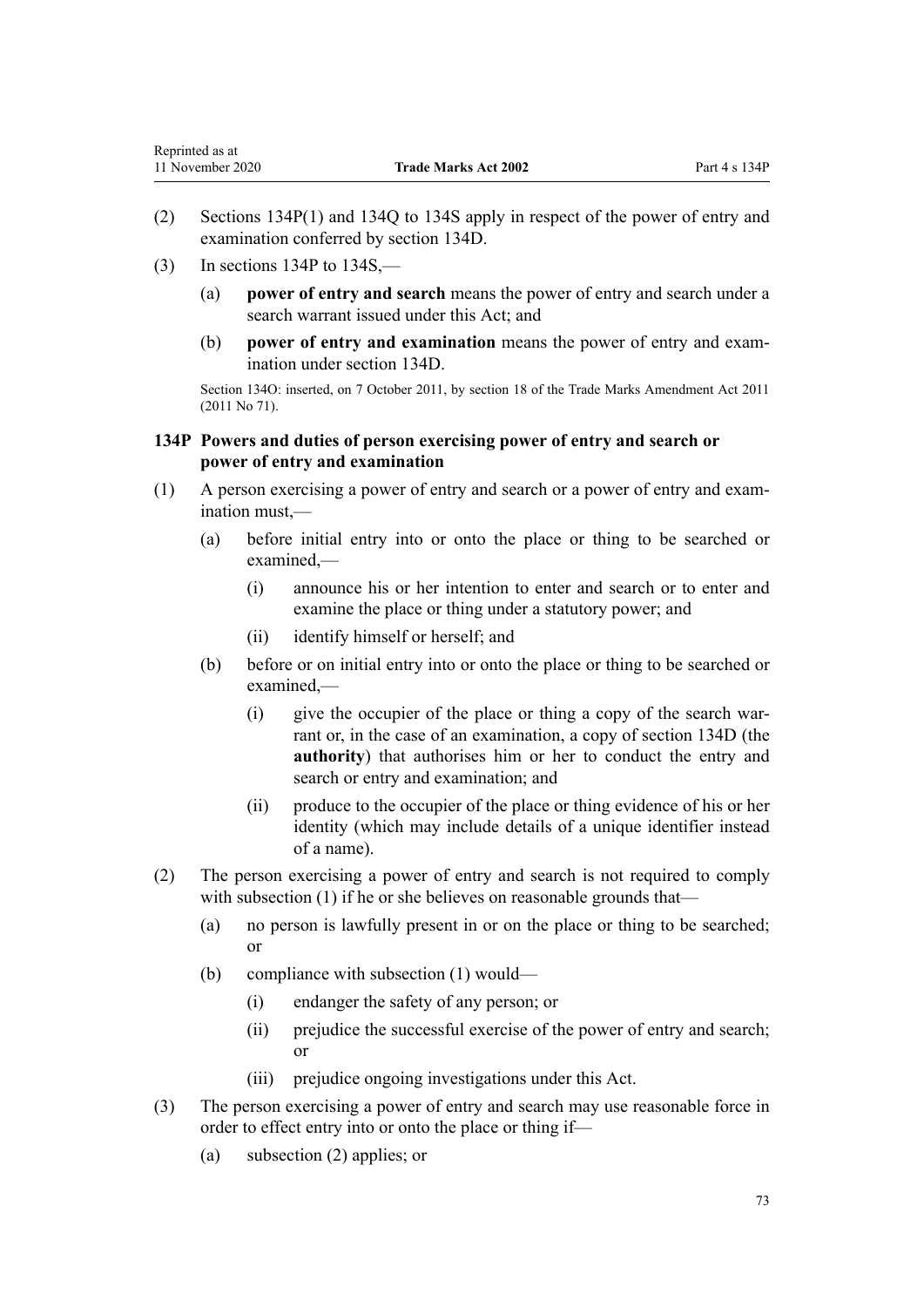- <span id="page-73-0"></span>(b) following a request, the person present refuses entry or does not allow entry within a reasonable time.
- (4) If the occupier is not present at any time during the exercise of a power of entry and search, the person carrying out the search must,—
	- (a) on completion of the search, leave a copy of the authority referred to in subsection  $(1)(b)(i)$  and the notice referred to in subsection  $(5)$  in a prominent position at the place or on the thing; or
	- (b) if this is not reasonably practicable, provide the copy of the authority referred to in subsection  $(1)(b)(i)$  and the notice referred to in subsection (5) to the occupier no later than 7 days after the execution of the warrant.
- (5) The notice required by subsection (4) is a written notice containing the following particulars:
	- (a) the date and time of the commencement and completion of the search:
	- (b) the name or unique identifier of the person who had overall responsibility for that search:
	- (c) the address of the office to which inquiries should be made:
	- (d) if nothing is seized, the fact that nothing was seized:
	- (e) if any thing was seized, the fact that seizure occurred and, if an inventory is not provided at the same time under section 134Q, that an inventory of the things seized will be provided to the occupier or person in charge of the place or thing no later than 7 days after the seizure.
- (6) For the purposes of this section and section 134Q, any person who appears to be under 14 years of age may not be treated as the occupier.
- (7) Subsections (4) and (5) are subject to [sections 134R](#page-74-0) and [134S](#page-75-0).

Section 134P: inserted, on 7 October 2011, by [section 18](http://legislation.govt.nz/pdflink.aspx?id=DLM2290055) of the Trade Marks Amendment Act 2011 (2011 No 71).

### **134Q Inventory of things seized**

- (1) A person who exercises a power of entry and search or a power of entry and examination must, at the time he or she seizes any thing, or as soon as practicable after the seizure of any thing, and in any case not later than 7 days after that seizure, provide to the occupier, and to every other person whom the person who carried out the search or examination has reason to believe is the owner of the thing that was seized,—
	- (a) written notice specifying what was seized; and
	- (b) a copy of the authority referred to in section  $134P(1)(b)(i)$ .
- (2) A written notice referred to in subsection  $(1)(a)$ 
	- (a) must contain information about the extent to which a person from whom a thing was seized or the owner of the thing has a right—
		- (i) to have access to the thing; and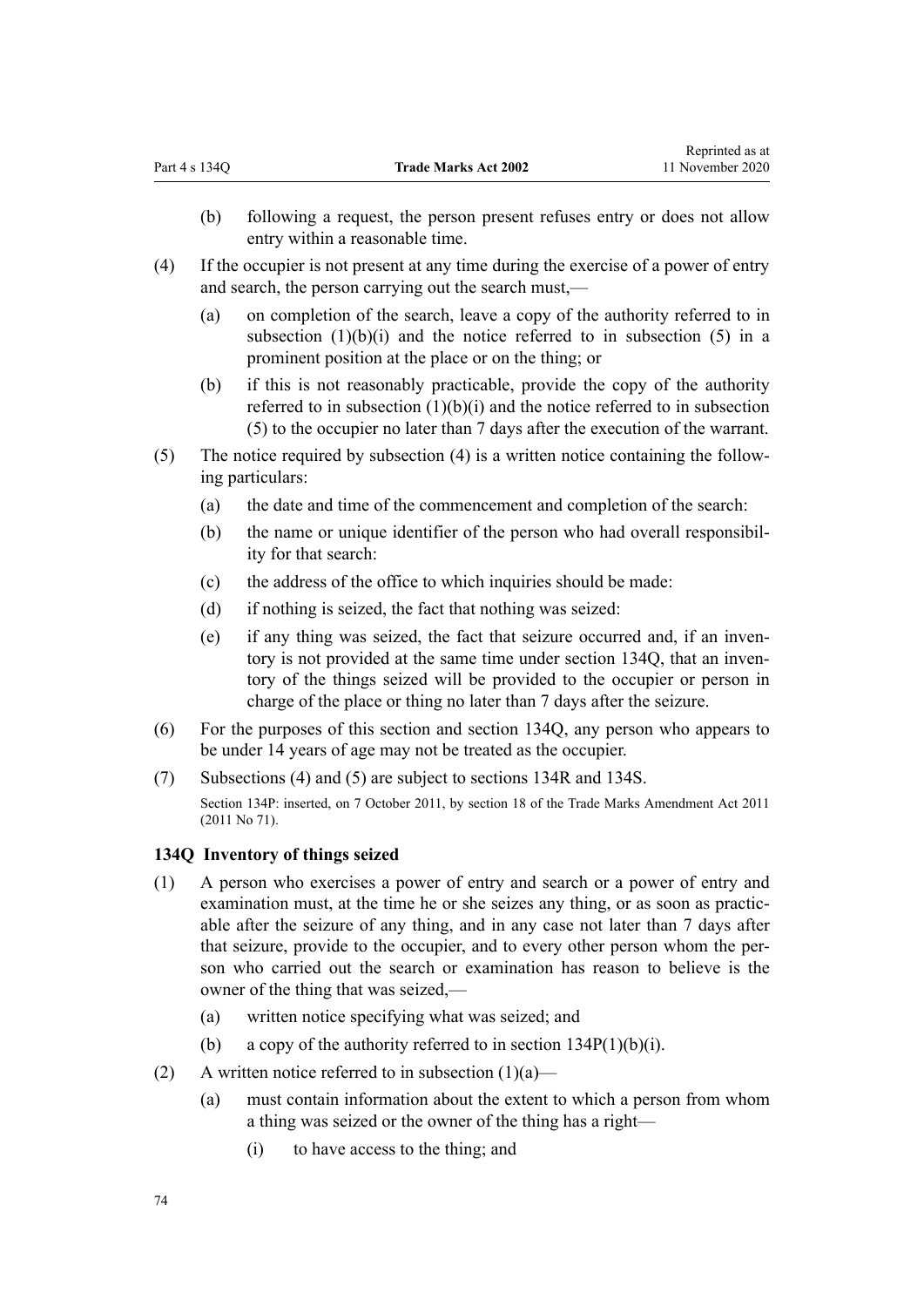- <span id="page-74-0"></span>(ii) to have access to any document relating to the application for a search warrant or the exercise of the power of entry and examination that led to the seizure; and
- (b) must contain information about the right to bring a claim that any privileged or confidential information has been seized; but
- (c) need not be provided to the occupier if the person who carries out the search or examination is satisfied that none of the things seized are owned by the occupier.
- (3) If the occupier is not present at the time of seizure, the written notice referred to in sub[section](#page-72-0)  $(1)(a)$  and a copy of the authority referred to in section [134P\(1\)\(b\)\(i\)](#page-72-0) may be provided to the occupier by leaving the notice in a prominent position at the place or on the thing.
- (4) A person who exercises a power of entry and search or a power of entry and examination must make reasonable inquiries for the purposes of complying with subsections (1) and (2).
- (5) Subsection (1) is subject to subsections (2) and (3).
- (6) This section is subject to sections 134R and [134S.](#page-75-0)

Section 134Q: inserted, on 7 October 2011, by [section 18](http://legislation.govt.nz/pdflink.aspx?id=DLM2290055) of the Trade Marks Amendment Act 2011 (2011 No 71).

# **134R Compliance with certain provisions may be deferred in certain circumstances**

- (1) A person exercising a power of entry and search or a power of entry and examination may apply to a District Court Judge for an order postponing the obligation to comply with [section 134P\(4\) or \(5\)](#page-72-0) (in the case of a power of entry and search) or [134Q](#page-73-0) on the grounds that compliance would—
	- (a) endanger the safety of any person; or
	- (b) prejudice ongoing investigations under this Act or exercises of the power of entry and search or the power of entry and examination on subsequent occasions.
- (2) An application may be made under subsection  $(1)$ ,—
	- (a) in the case of a search warrant, at the time of the initial application or until the expiry of 7 days after the warrant is finally executed; and
	- (b) in the case of the power of entry and examination, until the expiry of 7 days after the power of entry and examination is exercised.
- (3) On an application under subsection (1), the District Court Judge may make an order postponing for a specified period not exceeding 12 months the obligation to comply with [section 134P\(4\) or \(5\)](#page-72-0) or [134Q](#page-73-0), if the Judge is satisfied on either ground set out in subsection (1).

Section 134R: inserted, on 7 October 2011, by [section 18](http://legislation.govt.nz/pdflink.aspx?id=DLM2290055) of the Trade Marks Amendment Act 2011 (2011 No 71).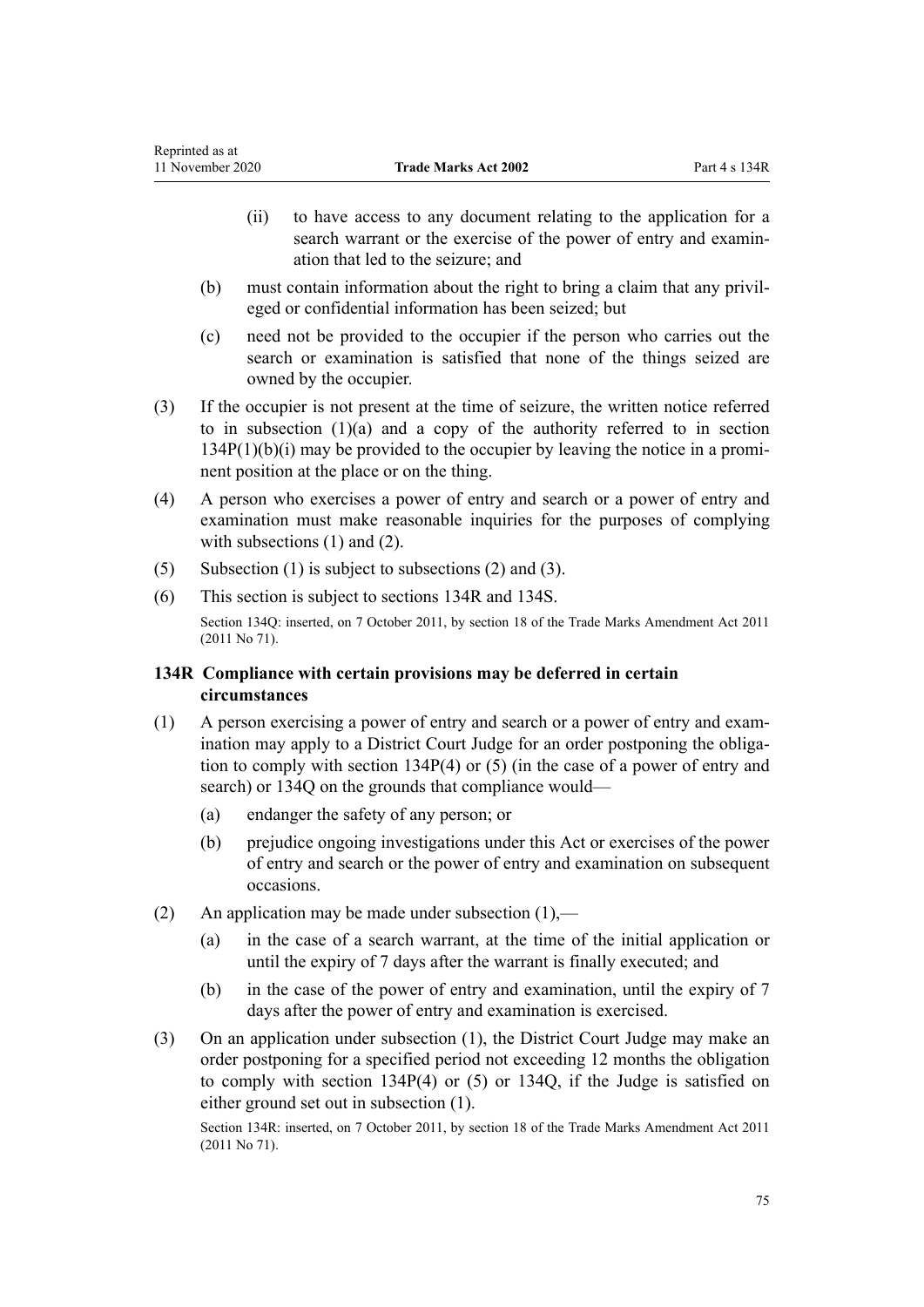# <span id="page-75-0"></span>**134S Further extension to, or dispensation from, obligation to comply with certain provisions**

- (1) A person who has obtained an order under [section 134R\(3\)](#page-74-0) may, before the expiry of that order, apply to a District Court Judge for a further order for postponement of, or dispensation from, the obligation to comply with [section](#page-72-0) [134P\(4\) or \(5\)](#page-72-0) or [134Q](#page-73-0) on the grounds set out i[n section 134R\(1\).](#page-74-0)
- (2) An application for a further postponement may only be made on 1 occasion.
- (3) On an application under subsection (1), the District Court Judge may postpone for a further specified period not exceeding 12 months, or order a permanent dispensation from, the obligation to comply with [section 134P\(4\) or \(5\)](#page-72-0) or [134Q,](#page-73-0) if the Judge is satisfied on either ground set out in [section 134R\(1\)](#page-74-0).
- (4) A District Court Judge may not grant, under subsection (3), any postponement of, or dispensation from, an obligation in respect of any thing that has been seized, unless the thing seized is a copy of any information taken or made.

Section 134S: inserted, on 7 October 2011, by [section 18](http://legislation.govt.nz/pdflink.aspx?id=DLM2290055) of the Trade Marks Amendment Act 2011 (2011 No 71).

## *Provisions relating to things seized*

Heading: inserted, on 7 October 2011, by [section 18](http://legislation.govt.nz/pdflink.aspx?id=DLM2290055) of the Trade Marks Amendment Act 2011 (2011 No 71).

## **134T Period things seized may be retained**

- (1) A thing seized under this Act may be retained by the Commissioner of Police or by the chief executive while it is required for the purposes of investigating or prosecuting an offence under this Act.
- (2) Subsection (1) is subject to—
	- (a) any order of the court under [section 134U;](#page-76-0) and
	- (b) [section 134W.](#page-77-0)
- (3) If a thing seized is no longer required for the purposes of investigating or prosecuting an offence under this Act, the Commissioner of Police or the chief executive must return it to the person he or she believes is entitled to it.
- (4) The Commissioner of Police or chief executive may apply to the court for an order for directions as to the disposal of the thing if—
	- (a) the person who is entitled to it cannot be found; or
	- (b) the Commissioner of Police or chief executive is in doubt about who is entitled to it.
- (5) On an application under subsection (4), the court may make such order concerning the disposal of the thing that it thinks appropriate in the circumstances. Section 134T: inserted, on 7 October 2011, by [section 18](http://legislation.govt.nz/pdflink.aspx?id=DLM2290055) of the Trade Marks Amendment Act 2011 (2011 No 71).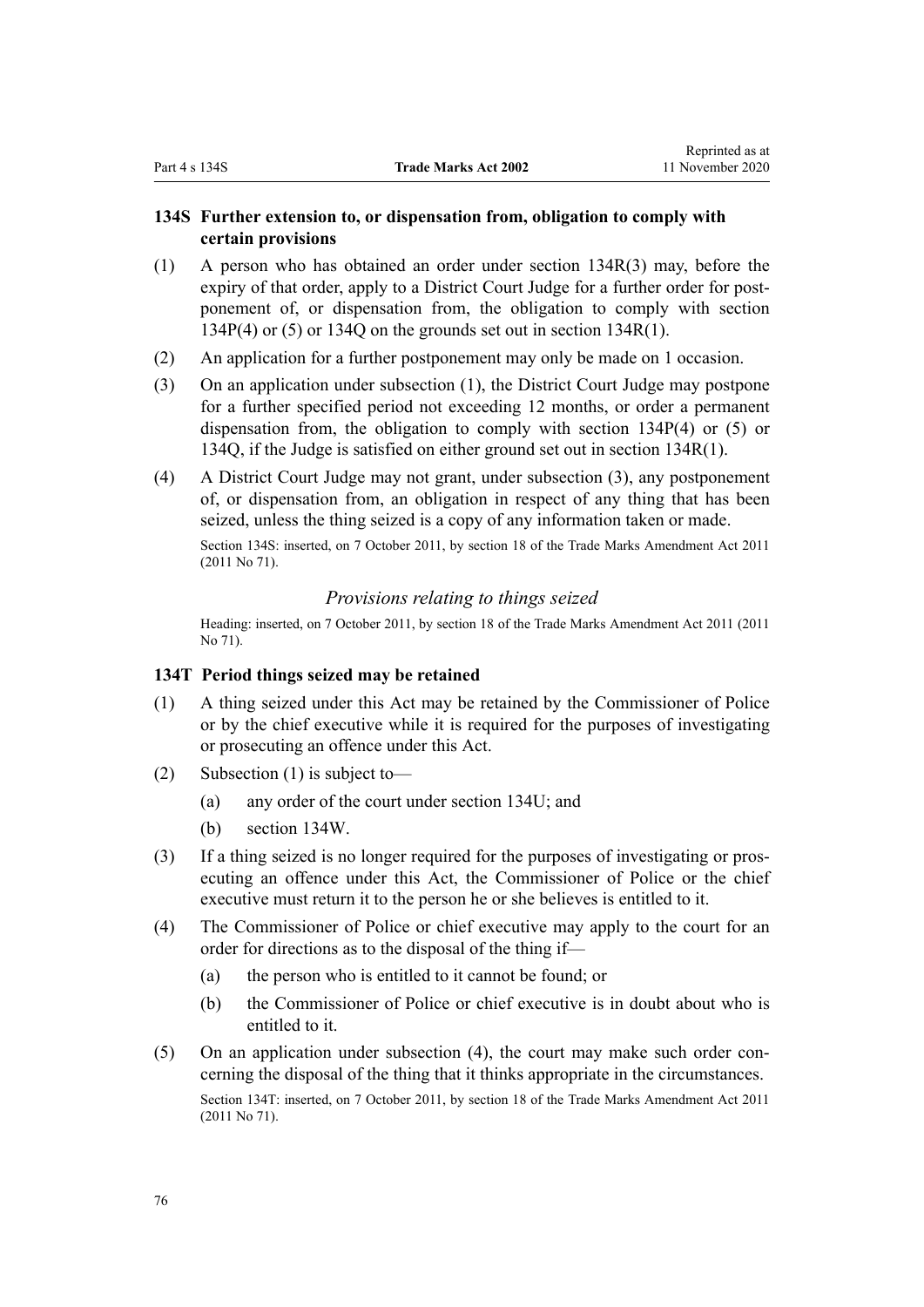# <span id="page-76-0"></span>**134U Application for order to return things seized**

- (1) A person who claims to be entitled to a thing seized may apply to the court for an order that the thing be delivered to him or her.
- (2) On an application under subsection (1), the court may make an order for delivery of the thing to the applicant if it is satisfied—
	- (a) that the applicant is the person entitled to it; and
	- (b) that it would be contrary to the interests of justice for the thing to be retained, having regard to—
		- (i) the gravity of the alleged offence in respect of which the thing is being retained; and
		- (ii) any loss or damage to the applicant caused, or likely to be caused, by retention of the thing; and
		- (iii) the likely evidential value of the thing, having regard to any other evidence held by the Commissioner of Police or the chief executive, as the case may be; and
		- (iv) whether the evidential value of the thing can be adequately preserved by means other than its retention.

Section 134U: inserted, on 7 October 2011, by [section 18](http://legislation.govt.nz/pdflink.aspx?id=DLM2290055) of the Trade Marks Amendment Act 2011 (2011 No 71).

### **134V Disposal of things seized**

- (1) In any proceedings for an offence relating to a thing seized, the court may, either at the trial or on an application, order—
	- (a) that the thing be delivered to the person who appears to the court to be entitled to it; or
	- (b) that the thing be destroyed or otherwise disposed of in the manner that the court thinks appropriate; or
	- (c) if a person is convicted of an offence to which the thing relates,—
		- (i) that the thing be forfeited to the trade mark owner; or
		- (ii) that the thing be destroyed or otherwise disposed of as the court directs at the expense of the convicted person.
- (2) In considering what order, if any, should be made under subsection  $(1)(c)(ii)$ , the court must consider the need to ensure that no infringing goods are disposed of in a manner that would adversely affect the owner of the registered trade mark.
- (3) If the court makes an order under subsection  $(1)(c)$ , it may order that the convicted person pay any reasonable costs incurred by the Commissioner of Police or chief executive in retaining the thing for the purpose of the proceedings.
- (4) If no order for delivery, forfeiture, destruction, or other disposal is made in respect of a thing seized and retained for the purpose of proceedings, it must,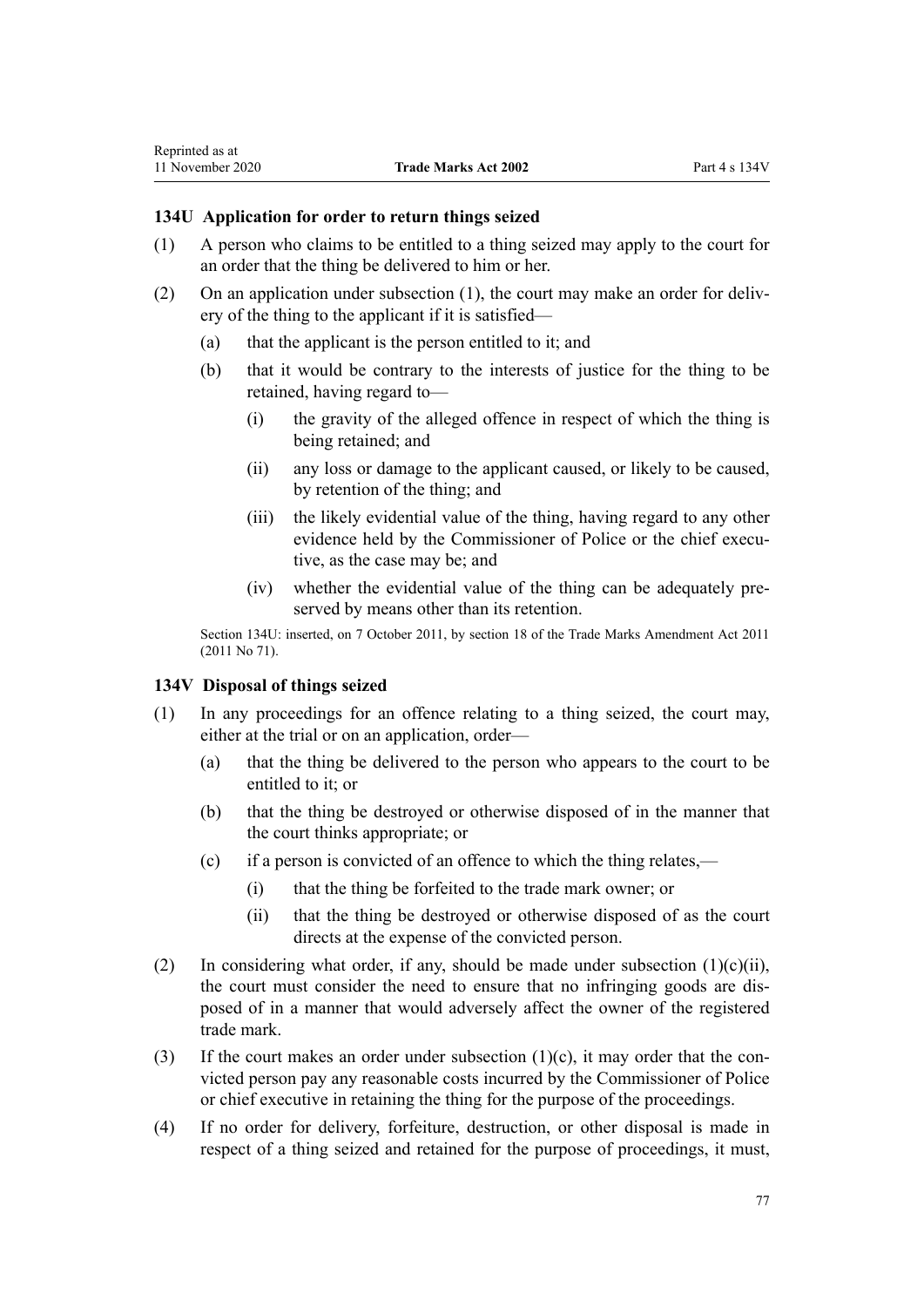<span id="page-77-0"></span>on completion of the proceedings, be returned by the Commissioner of Police or the chief executive to the person entitled to it.

- (5) The Commissioner of Police or chief executive may apply to the court for an order for directions as to the disposal of the thing if—
	- (a) the person who is entitled to it cannot be found; or
	- (b) the Commissioner of Police or chief executive is in doubt about who is entitled to it.
- (6) On an application under subsection (5), the court may make any order concerning the disposal of the thing that it thinks appropriate in the circumstances.

Section 134V: inserted, on 7 October 2011, by [section 18](http://legislation.govt.nz/pdflink.aspx?id=DLM2290055) of the Trade Marks Amendment Act 2011 (2011 No 71).

# **134W Disposal of perishable things**

If, in the opinion of the Commissioner of Police or chief executive, a thing seized may rot, spoil, deteriorate, or otherwise perish, he or she may dispose of it in the way and at the price (if any) or the cost he or she may determine.

Section 134W: inserted, on 7 October 2011, by [section 18](http://legislation.govt.nz/pdflink.aspx?id=DLM2290055) of the Trade Marks Amendment Act 2011 (2011 No 71).

# *Other powers of enforcement officers*

Heading: inserted, on 7 October 2011, by [section 18](http://legislation.govt.nz/pdflink.aspx?id=DLM2290055) of the Trade Marks Amendment Act 2011 (2011 No 71).

## **134X Enforcement officer may apply for production order**

- (1) If an enforcement officer believes on reasonable grounds that a person has in his or her possession, custody, or control, 1 or more documents that are evidence of, or may be of significant relevance to the investigation of, an offence against any of [sections 120 to 124](#page-58-0), the enforcement officer may apply to a District Court Judge for an order requiring the person to produce the documents for inspection by an enforcement officer.
- (2) An application by an enforcement officer for an order under subsection (1) must—
	- (a) be in writing; and
	- (b) be in the prescribed form (if any); and
	- (c) be made on oath; and
	- (d) set out, in reasonable detail, the grounds for the application; and
	- (e) provide details of the documents in respect of which the order is sought.

Section 134X: inserted, on 7 October 2011, by [section 18](http://legislation.govt.nz/pdflink.aspx?id=DLM2290055) of the Trade Marks Amendment Act 2011 (2011 No 71).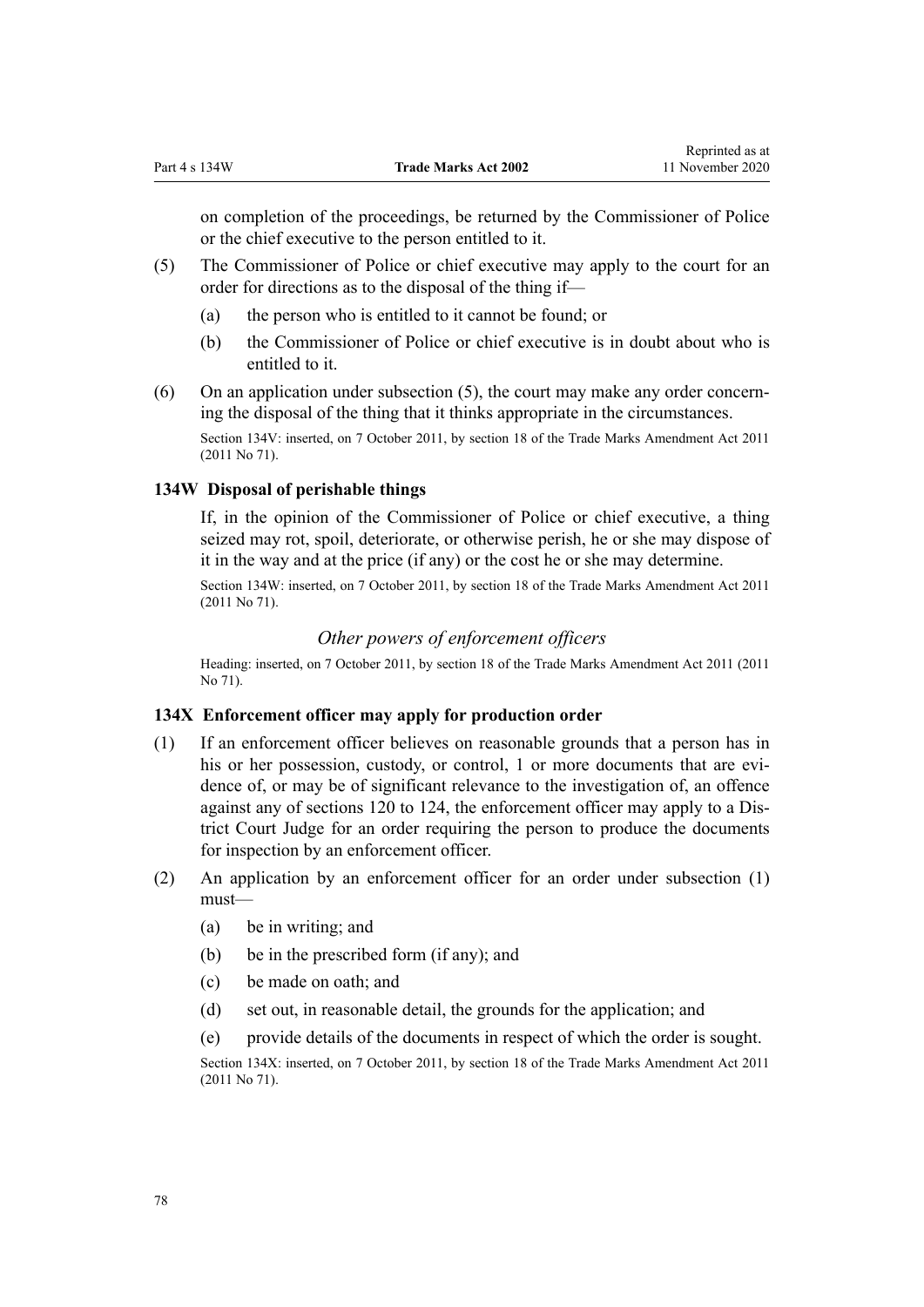# <span id="page-78-0"></span>**134Y Judge may order documents to be produced**

- (1) If an application is made under [section 134X](#page-77-0) and the District Court Judge is satisfied that there are reasonable grounds to believe that the person in respect of whom the order is sought has in that person's possession, custody, or control, 1 or more documents that are evidence of, or may be of significant relevance to the investigation of, an offence against any of [sections 120 to 124](#page-58-0), the District Court Judge may order the person to produce those documents for inspection by an enforcement officer.
- (2) An order under subsection (1)—
	- (a) must be in the prescribed form (if any); and
	- (b) must specify—
		- (i) when the documents are to be produced for inspection; and
		- (ii) the place where the documents are to be produced for inspection; and
		- (iii) the enforcement officer to whom the documents are to be produced for inspection; and
	- (c) may be subject to any further terms and conditions the District Court Judge thinks fit.

Section 134Y: inserted, on 7 October 2011, by [section 18](http://legislation.govt.nz/pdflink.aspx?id=DLM2290055) of the Trade Marks Amendment Act 2011 (2011 No 71).

## **134Z Powers of enforcement officer to whom documents produced**

An enforcement officer to whom any document is produced for inspection under an order under section 134Y may do 1 or more of the following:

- (a) inspect the document:
- (b) take extracts from the document:
- (c) make copies of the document.

Section 134Z: inserted, on 7 October 2011, by [section 18](http://legislation.govt.nz/pdflink.aspx?id=DLM2290055) of the Trade Marks Amendment Act 2011 (2011 No 71).

# **134ZA Offence of failing to comply with order to produce documents**

- (1) No person may, without reasonable excuse, fail to comply with an order under section 134Y.
- (2) Every person who breaches subsection (1) commits an offence and is liable on conviction,—
	- (a) in the case of an individual, to imprisonment for a term not exceeding 6 months or a fine not exceeding \$10,000; and
	- (b) in the case of a body corporate, to a fine not exceeding \$50,000.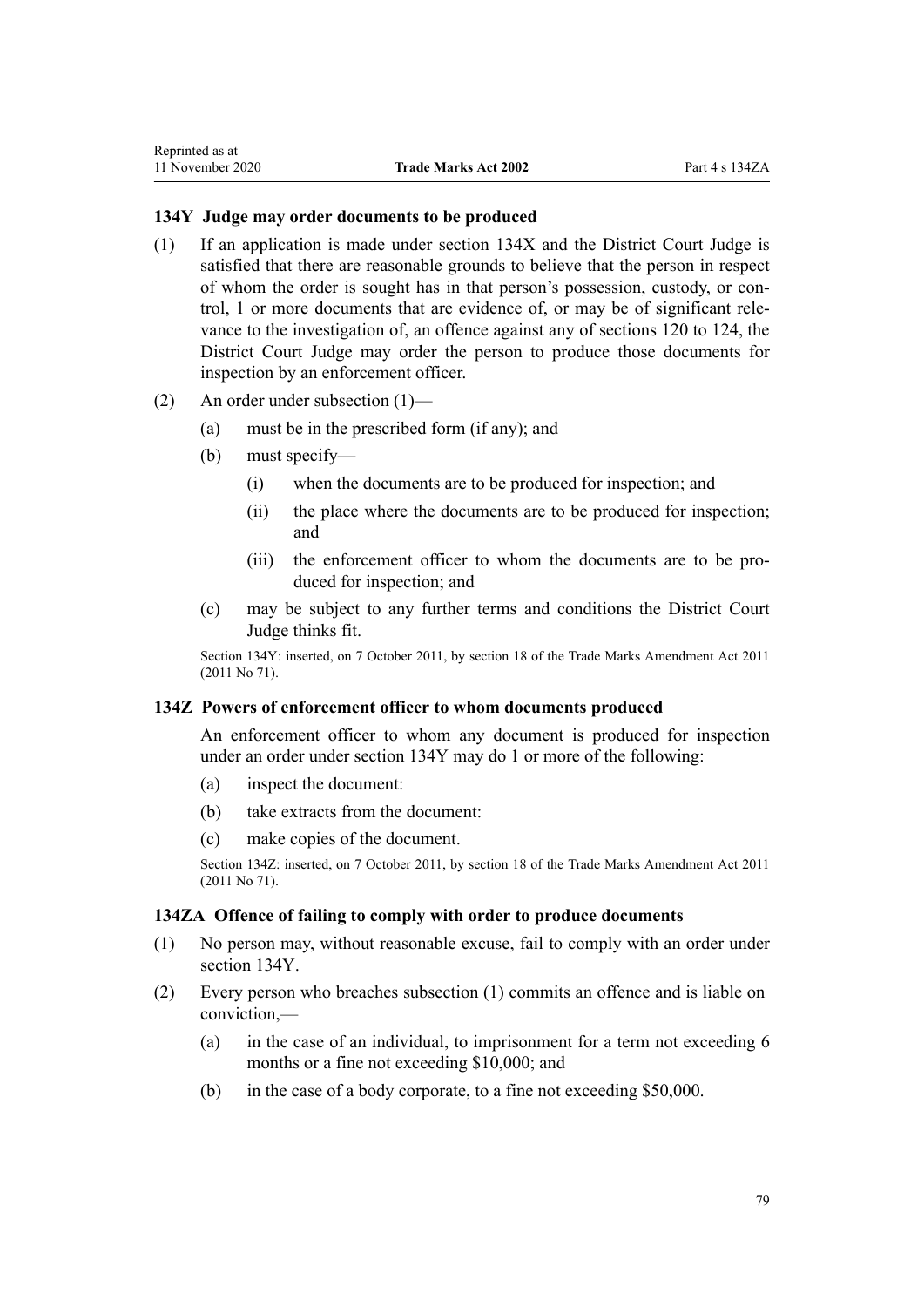Section 134ZA: inserted, on 7 October 2011, by [section 18](http://legislation.govt.nz/pdflink.aspx?id=DLM2290055) of the Trade Marks Amendment Act 2011 (2011 No 71).

Section 134ZA(2): amended, on 4 October 2013, by [regulation 3\(1\)](http://legislation.govt.nz/pdflink.aspx?id=DLM5642106) of the Criminal Procedure (Consequential Amendments) Regulations 2013 (SR 2013/409).

### *Powers of Police*

Heading: inserted, on 7 October 2011, by [section 18](http://legislation.govt.nz/pdflink.aspx?id=DLM2290055) of the Trade Marks Amendment Act 2011 (2011 No 71).

### **134ZB Powers of Police**

Every constable has all, and may exercise any, of the powers of an enforcement officer under this subpart.

Section 134ZB: inserted, on 7 October 2011, by [section 18](http://legislation.govt.nz/pdflink.aspx?id=DLM2290055) of the Trade Marks Amendment Act 2011 (2011 No 71).

### *Miscellaneous*

Heading: inserted, on 7 October 2011, by [section 18](http://legislation.govt.nz/pdflink.aspx?id=DLM2290055) of the Trade Marks Amendment Act 2011 (2011 No 71).

# **134ZC Privilege against self-incrimination**

- (1) An order under [section 134Y](#page-78-0) does not affect the privilege against self-incrimination that an individual may have under [section 60](http://legislation.govt.nz/pdflink.aspx?id=DLM393672) of the Evidence Act 2006.
- (2) Any assertion of a privilege against self-incrimination must be based on [section](http://legislation.govt.nz/pdflink.aspx?id=DLM393672) [60](http://legislation.govt.nz/pdflink.aspx?id=DLM393672) of the Evidence Act 2006.
- (3) If any individual refuses to produce a document on the ground that it is a privileged communication under [section 60](http://legislation.govt.nz/pdflink.aspx?id=DLM393672) of the Evidence Act 2006, an enforcement officer or a constable may apply to a District Court Judge for an order determining whether the claim of privilege is valid; and, in respect of any such application, the individual must offer sufficient evidence to enable the District Court Judge to assess whether self-incrimination would be reasonably likely if the individual produced the document.
- (4) To avoid doubt, nothing in this section affects the application of [section 65](http://legislation.govt.nz/pdflink.aspx?id=DLM393677) of the Evidence Act 2006 (which relates to waiver of privilege) in respect of the privilege against self-incrimination that a person may have under [section 60](http://legislation.govt.nz/pdflink.aspx?id=DLM393672) of that Act.
- (5) [Section 63](http://legislation.govt.nz/pdflink.aspx?id=DLM393675) of the Evidence Act 2006 does not apply to an order made under [section 134Y](#page-78-0).

Section 134ZC: inserted, on 7 October 2011, by [section 18](http://legislation.govt.nz/pdflink.aspx?id=DLM2290055) of the Trade Marks Amendment Act 2011 (2011 No 71).

# **134ZD Other privileges**

(1) If, in a criminal proceeding, a person could assert a privilege under [section 54](http://legislation.govt.nz/pdflink.aspx?id=DLM393659) or [56](http://legislation.govt.nz/pdflink.aspx?id=DLM393663) of the Evidence Act 2006 in respect of a communication or information, that person has the same privilege for the purposes of an examination under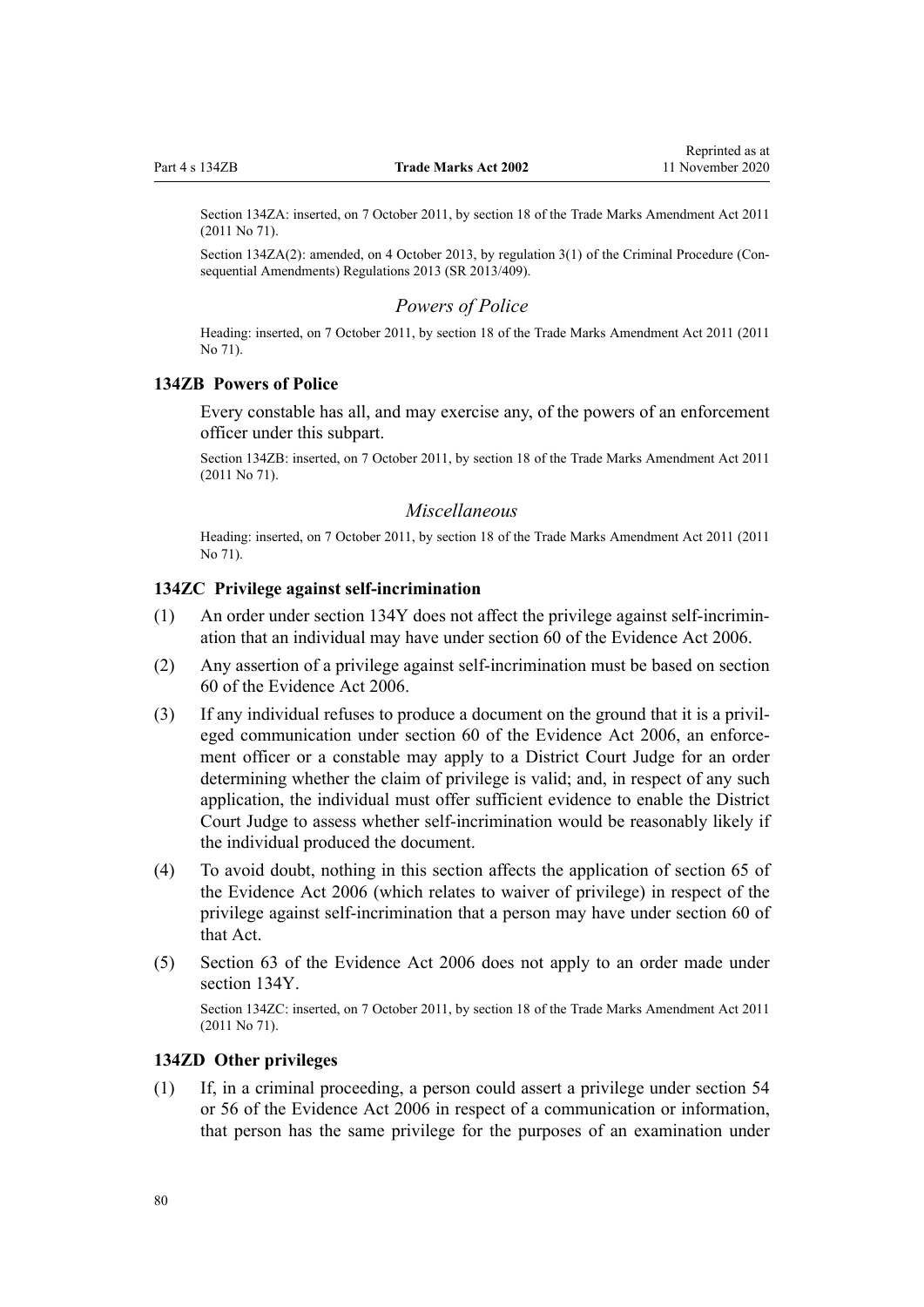[section 134D](#page-64-0), a search warrant issued under [section 134F](#page-66-0), and an order made under [section 134Y](#page-78-0).

- (2) Subsection (3) applies to documents that are books of account or accounting records referred to in [section 55\(1\)](http://legislation.govt.nz/pdflink.aspx?id=DLM393662) of the Evidence Act 2006.
- (3) The application, by subsection (1), of [section 54](http://legislation.govt.nz/pdflink.aspx?id=DLM393659) of the Evidence Act 2006 (which relates to the privilege for communications with legal advisers) does not prevent, limit, or affect—
	- (a) the issue or execution of a search warrant under [section 134F;](#page-66-0) or
	- (b) the making of an order under [section 134Y;](#page-78-0) or
	- (c) the admissibility, in a criminal proceeding under this Act, of any evidence that relates to the contents of a document to which this subsection applies obtained as a result of a search warrant issued under [section](#page-66-0) [134F](#page-66-0) or an order made under [section 134Y.](#page-78-0)
- (4) A person who has a privilege under this section has the right—
	- (a) to prevent the examination under [section 134D,](#page-64-0) or the search under a warrant issued under [section 134F](#page-66-0), or to refuse production under an order made under [section 134Y,](#page-78-0) of any communication or information to which the privilege would apply if it were sought to be disclosed in a criminal proceeding; and
	- (b) to require the return of any such communication or information if it is seized by a person exercising the power of examination under [section](#page-64-0) [134D](#page-64-0) or search under a warrant issued under [section 134F](#page-66-0) pending determination of the claim to privilege.
- (5) If a person asserts a claim to privilege under this section in respect of any communication or information, an enforcement officer or a constable may apply to a District Court Judge for an order determining whether or not the claim to privilege is valid; and, for the purpose of determining any such application, the District Court Judge may require the communication or information to be produced to him or her.
- (6) A District Court Judge may, on the application of an enforcement officer or a constable, disallow a privilege claimed under this section if the Judge is satisfied that the claim to privilege would, under [section 67\(1\)](http://legislation.govt.nz/pdflink.aspx?id=DLM393679) of the Evidence Act 2006, be disallowed in a proceeding.
- (7) [Section 65](http://legislation.govt.nz/pdflink.aspx?id=DLM393677) of the Evidence Act 2006 (which relates to waiver of privilege) applies in respect of any privilege under this section. Section 134ZD: inserted, on 7 October 2011, by [section 18](http://legislation.govt.nz/pdflink.aspx?id=DLM2290055) of the Trade Marks Amendment Act 2011 (2011 No 71).

## **134ZE Disclosure of information**

(1) The chief executive (or any employee of the Ministry authorised in that behalf), the chief executive of the New Zealand Customs Service (or any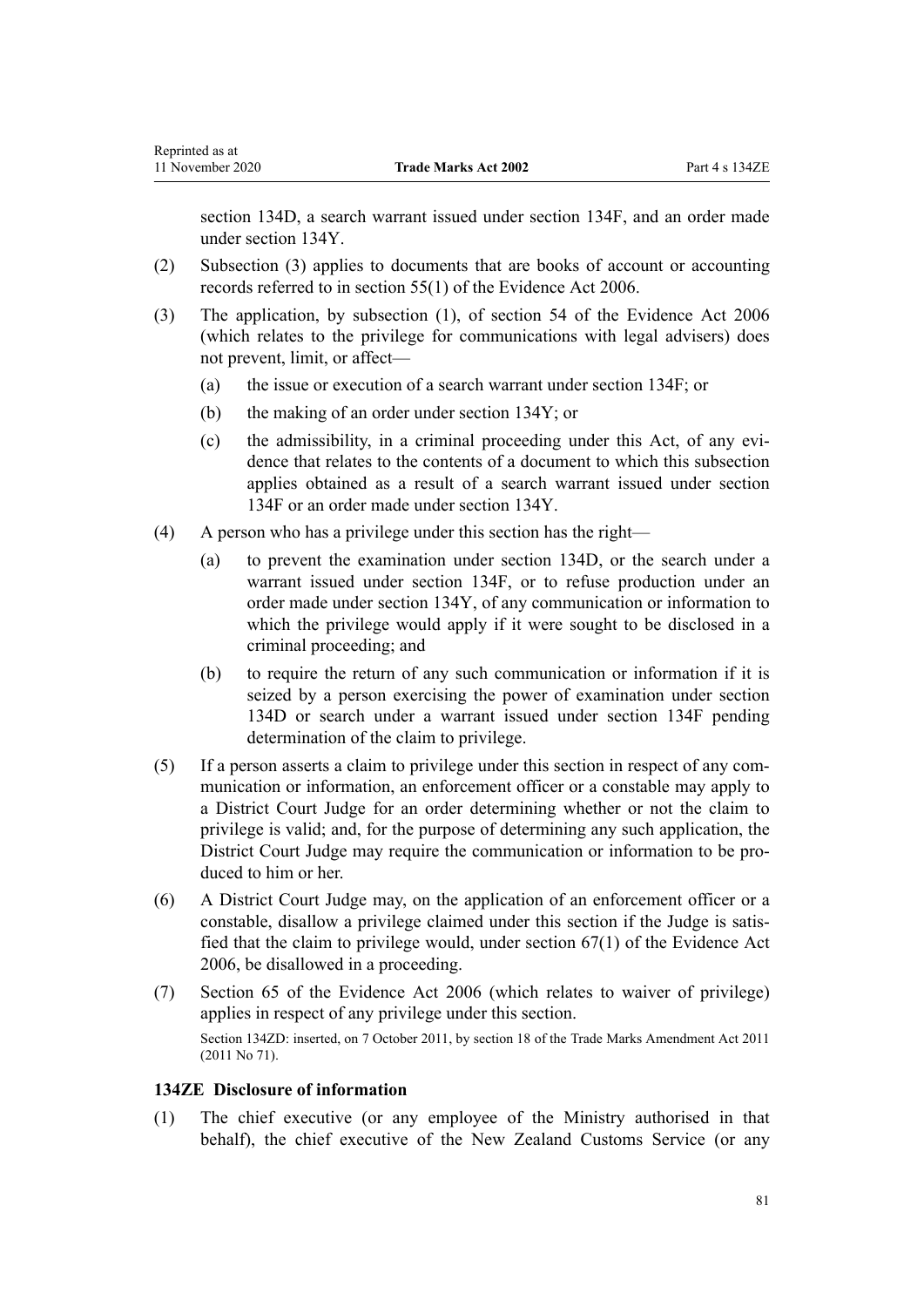employee of the New Zealand Customs Service authorised in that behalf), and the Commissioner of Police (or any constable authorised in that behalf) may disclose information to each other, on request, for the purpose of investigating and prosecuting offences under this Act.

- (2) Information obtained under subsection (1) must not be disclosed except—
	- (a) to the persons authorised under that subsection; or
	- (b) for the purpose of any proceedings that have been commenced or that are reasonably in contemplation and that are connected with a matter in relation to which those persons perform their duties.
- (3) No obligation as to secrecy or other restriction on the disclosure of information imposed by any enactment or otherwise prevents a disclosure under this section.

Section 134ZE: inserted, on 7 October 2011, by [section 18](http://legislation.govt.nz/pdflink.aspx?id=DLM2290055) of the Trade Marks Amendment Act 2011 (2011 No 71).

## **134ZF No liability if functions performed or powers exercised in good faith**

- (1) This section applies to—
	- (a) an enforcement officer:
	- (b) a person who assists an enforcement officer or a constable under this subpart:
	- (c) a constable who exercises any power of an enforcement officer under this subpart.
- (2) No person to whom this section applies is liable for any act done or omitted to be done by the person in the performance or intended performance of his or her functions or the exercise or intended exercise of his or her powers under this Act if the person acted—
	- (a) in good faith; and
	- (b) in a reasonable manner; and
	- (c) in the reasonably held belief that the prerequisites for the performance of any function or the exercise of any power had been satisfied.

Section 134ZF: inserted, on 7 October 2011, by [section 18](http://legislation.govt.nz/pdflink.aspx?id=DLM2290055) of the Trade Marks Amendment Act 2011 (2011 No 71).

# Subpart 3—Border protection measures

#### *Interpretation*

# **135 Interpretation**

In this subpart and [section 204](#page-118-0), unless the context otherwise requires,—

**accepted notice** means a notice given under [section 137](#page-84-0) that has been accepted by the chief executive under [section 139](#page-85-0)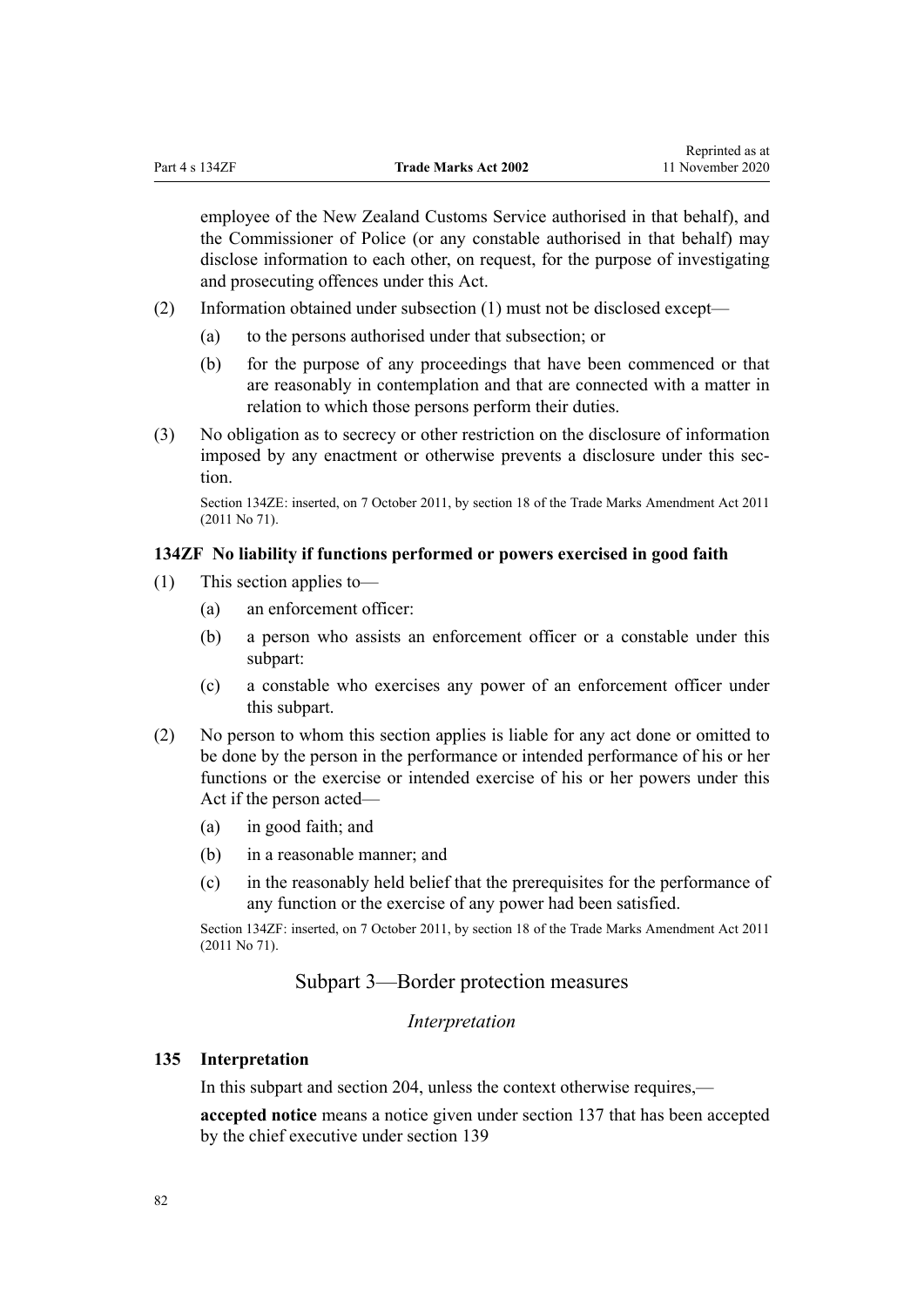**chief executive** has the same meaning as in [section 5\(1\)](http://legislation.govt.nz/pdflink.aspx?id=DLM7038971) of the Customs and Excise Act 2018

**claimant** means a person who gives a notice under [section 137](#page-84-0)

**control of the Customs** is to be read in accordance with the definition of subject to the control of Customs in [section 6](http://legislation.govt.nz/pdflink.aspx?id=DLM7039191) of the Customs and Excise Act 2018

**counterfeit goods** means, in relation to a registered trade mark, infringing goods that bear a sign—

- (a) that is identical with the registered trade mark and that is used in relation to any goods in respect of which the trade mark is registered; or
- (b) that is similar to the registered trade mark and that is used in relation to any goods in respect of which the trade mark is registered, if use of the sign would be likely to deceive

**Customs** means the New Zealand Customs Service

**Customs officer** has the same meaning as in [section 5\(1\)](http://legislation.govt.nz/pdflink.aspx?id=DLM7038971) of the Customs and Excise Act 2018

**exporter** has the same meaning as in [section 2\(1\)](http://legislation.govt.nz/pdflink.aspx?id=DLM377342) of the Customs and Excise Act 1996

**importer** has the same meaning as in [section 2\(1\)](http://legislation.govt.nz/pdflink.aspx?id=DLM377342) of the Customs and Excise Act 1996

**infringing sign** means a sign that is—

- (a) identical with a trade mark in respect of which a notice has been given under [section 137](#page-84-0) and is used on or in physical relation to goods that are identical with goods in respect of which the trade mark is registered; or
- (b) identical with such a trade mark and is used on or in physical relation to goods that are similar to goods in respect of which the trade mark is registered, if that use would be likely to deceive or confuse; or
- (c) similar to such a trade mark and is used on or in physical relation to goods that are identical with or similar to goods in respect of which the trade mark is registered, if such use would be likely to deceive or confuse

**specified goods** means goods imported, or to be exported, other than for private and domestic use.

Section 135 **accepted notice**: inserted, on 16 September 2011, by [section 19](http://legislation.govt.nz/pdflink.aspx?id=DLM2290099) of the Trade Marks Amendment Act 2011 (2011 No 71).

Section 135 **chief executive**: amended, on 1 October 2018, by [section 443\(3\)](http://legislation.govt.nz/pdflink.aspx?id=DLM7039957) of the Customs and Excise Act 2018 (2018 No 4).

Section 135 **control of the Customs**: amended, on 1 October 2018, by [section 443\(3\)](http://legislation.govt.nz/pdflink.aspx?id=DLM7039957) of the Customs and Excise Act 2018 (2018 No 4).

Section 135 **counterfeit goods**: inserted, on 30 December 2018, by [section 95](http://legislation.govt.nz/pdflink.aspx?id=DLM6838430) of the Comprehensive and Progressive Agreement for Trans-Pacific Partnership Amendment Act 2018 (2016 No 90).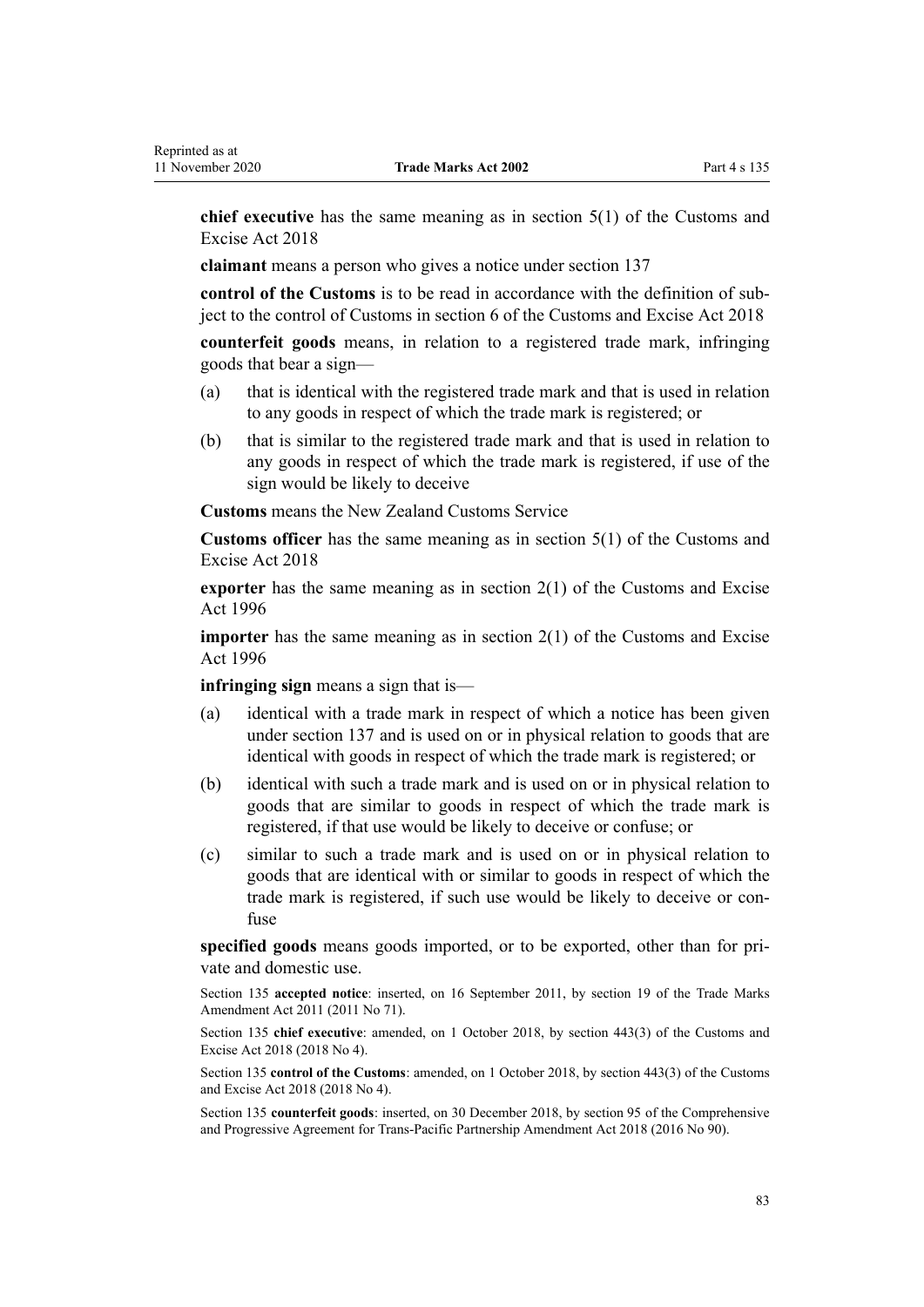<span id="page-83-0"></span>Section 135 **Customs**: inserted, on 16 September 2011, by [section 19](http://legislation.govt.nz/pdflink.aspx?id=DLM2290099) of the Trade Marks Amendment Act 2011 (2011 No 71).

Section 135 **Customs officer**: amended, on 1 October 2018, by [section 443\(3\)](http://legislation.govt.nz/pdflink.aspx?id=DLM7039957) of the Customs and Excise Act 2018 (2018 No 4).

Section 135 **exporter**: inserted, on 30 December 2018, by [section 95](http://legislation.govt.nz/pdflink.aspx?id=DLM6838430) of the Comprehensive and Progressive Agreement for Trans-Pacific Partnership Amendment Act 2018 (2016 No 90).

Section 135 **importer**: inserted, on 30 December 2018, by [section 95](http://legislation.govt.nz/pdflink.aspx?id=DLM6838430) of the Comprehensive and Progressive Agreement for Trans-Pacific Partnership Amendment Act 2018 (2016 No 90).

Section 135 **specified goods**: inserted, on 30 December 2018, by [section 95](http://legislation.govt.nz/pdflink.aspx?id=DLM6838430) of the Comprehensive and Progressive Agreement for Trans-Pacific Partnership Amendment Act 2018 (2016 No 90).

# *Detention of goods suspected of bearing infringing sign*

Heading: inserted, on 30 December 2018, by [section 96](http://legislation.govt.nz/pdflink.aspx?id=DLM6838439) of the Comprehensive and Progressive Agreement for Trans-Pacific Partnership Amendment Act 2018 (2016 No 90).

# **135A Detention of goods suspected of bearing infringing sign**

- (1) Any goods in the control of the Customs may be detained in the custody of the chief executive or a Customs officer if a Customs officer has reasonable cause to suspect that the goods are goods on or in physical relation to which an infringing sign is used.
- (2) The chief executive must, as soon as is reasonably practicable after the goods are detained, take reasonable steps to notify the detention to—
	- (a) the owner of the trade mark (to enable that person to consider whether to give a notice under [section 137\)](#page-84-0); and
	- (b) the importer or exporter from whom the goods have been detained, if that person is identified but was not present when the detention took place.
- (3) The detention of any goods under subsection (1) is not rendered illegal by a failure to serve notice under subsection (2)(a) or (b).

Section 135A: inserted, on 30 December 2018, by [section 96](http://legislation.govt.nz/pdflink.aspx?id=DLM6838439) of the Comprehensive and Progressive Agreement for Trans-Pacific Partnership Amendment Act 2018 (2016 No 90).

#### **135B Release of goods**

- (1) The goods are no longer detained under section 135A(1) if—
	- (a) no notice under [section 137](#page-84-0) is given in respect of the goods within 3 working days after the date on which notice was given under section  $135A(2)(a)$ ; or
	- (b) a notice under [section 137](#page-84-0) is given in respect of the goods within 3 working days after the date on which notice was given under section  $135A(2)(a)$  and—
		- (i) the notice given under [section 137](#page-84-0) is subsequently accepted under [section 139](#page-85-0) and the goods are subsequently detained under [section](#page-89-0) [149](#page-89-0); or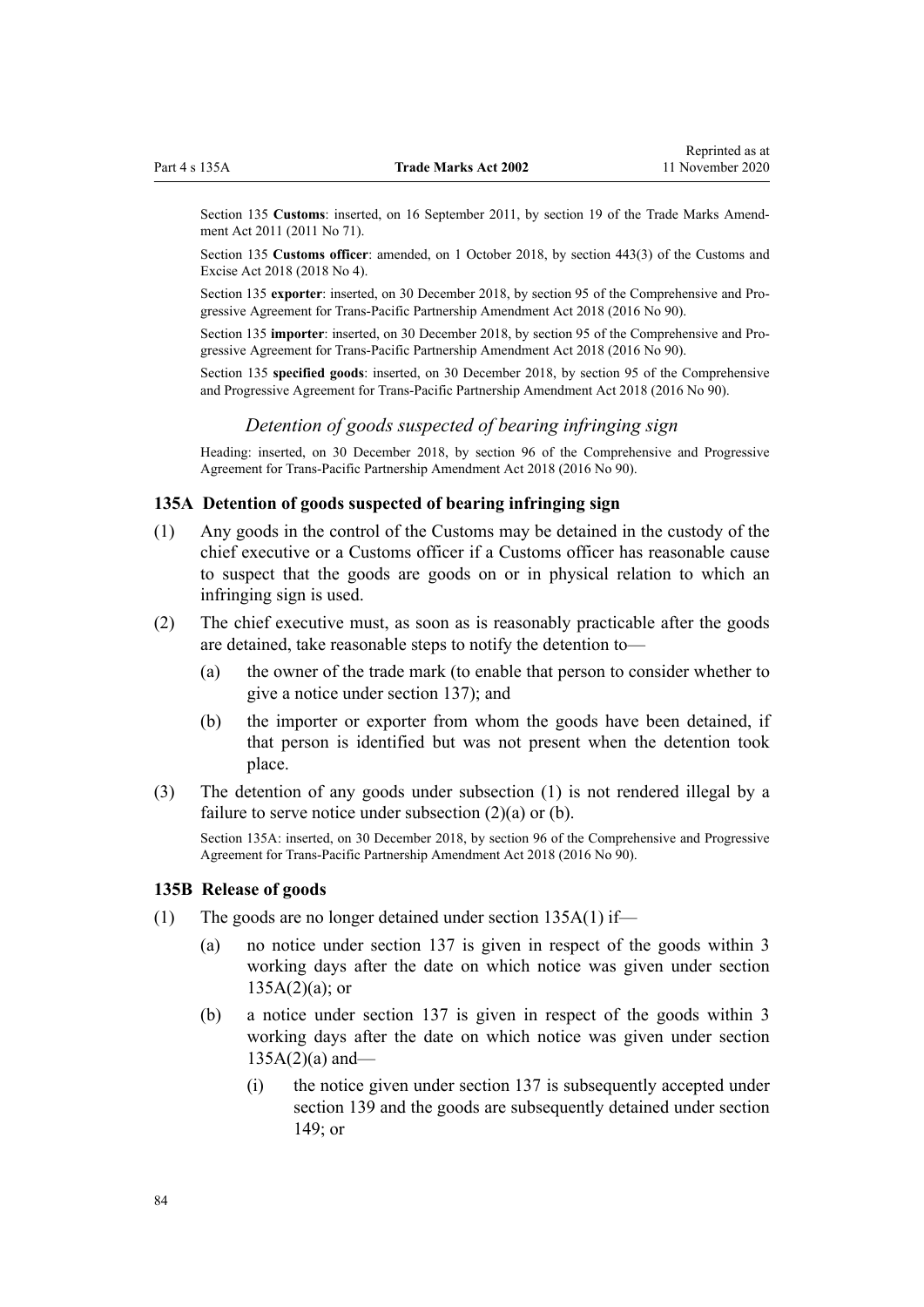- <span id="page-84-0"></span>(ii) the notice given under section 137 is subsequently declined under [section 139;](#page-85-0) or
- (c) the chief executive considers that it is not reasonably practicable for notice to be given under [section 135A\(2\)\(a\)](#page-83-0); or
- (d) the chief executive considers that there is no longer a reason to detain the goods.
- (2) The chief executive must release any goods no longer detained under [section](#page-83-0) [135A\(1\)](#page-83-0) to the person entitled to them.
- (3) However, the chief executive may release goods under subsection (2) only if the goods are not detained under [section 149](#page-89-0) and if—
	- (a) every legal requirement as to the importation or exportation of the goods is satisfied; and
	- (b) every requirement made under any regulations that require the deposit of a security is satisfied; and
	- (c) the release of the goods is not contrary to law.

Section 135B: inserted, on 30 December 2018, by [section 96](http://legislation.govt.nz/pdflink.aspx?id=DLM6838439) of the Comprehensive and Progressive Agreement for Trans-Pacific Partnership Amendment Act 2018 (2016 No 90).

# *Notice of infringing sign*

# **136 Application of sections 137 to 141**

Nothing in sections 137 to 141 applies in relation to any infringing sign that has been applied to goods that are put on the market anywhere in the world under any 1 or more of the circumstances referred to in section  $97A(1)(a)$  to [\(c\).](#page-52-0)

Section 136: replaced, on 16 September 2011, by [section 20](http://legislation.govt.nz/pdflink.aspx?id=DLM2353611) of the Trade Marks Amendment Act 2011 (2011 No 71).

#### **137 Notice may be given to chief executive**

A person who is the owner of a registered trade mark may give a notice in writing to the chief executive that—

- (a) claims that he or she is the owner of a trade mark that is registered in respect of the goods specified in the notice; and
- (b) requests the chief executive to detain any goods, on or in physical relation to which an infringing sign is used, that are, or at any time come into, the control of the Customs.

Compare: 1953 No 66 s 54B(1)

#### **138 Contents of notice**

- (1) A notice under section 137 must—
	- (a) contain particulars in support of the request as may be prescribed; and
	- (b) specify the period for which the notice is to be in force.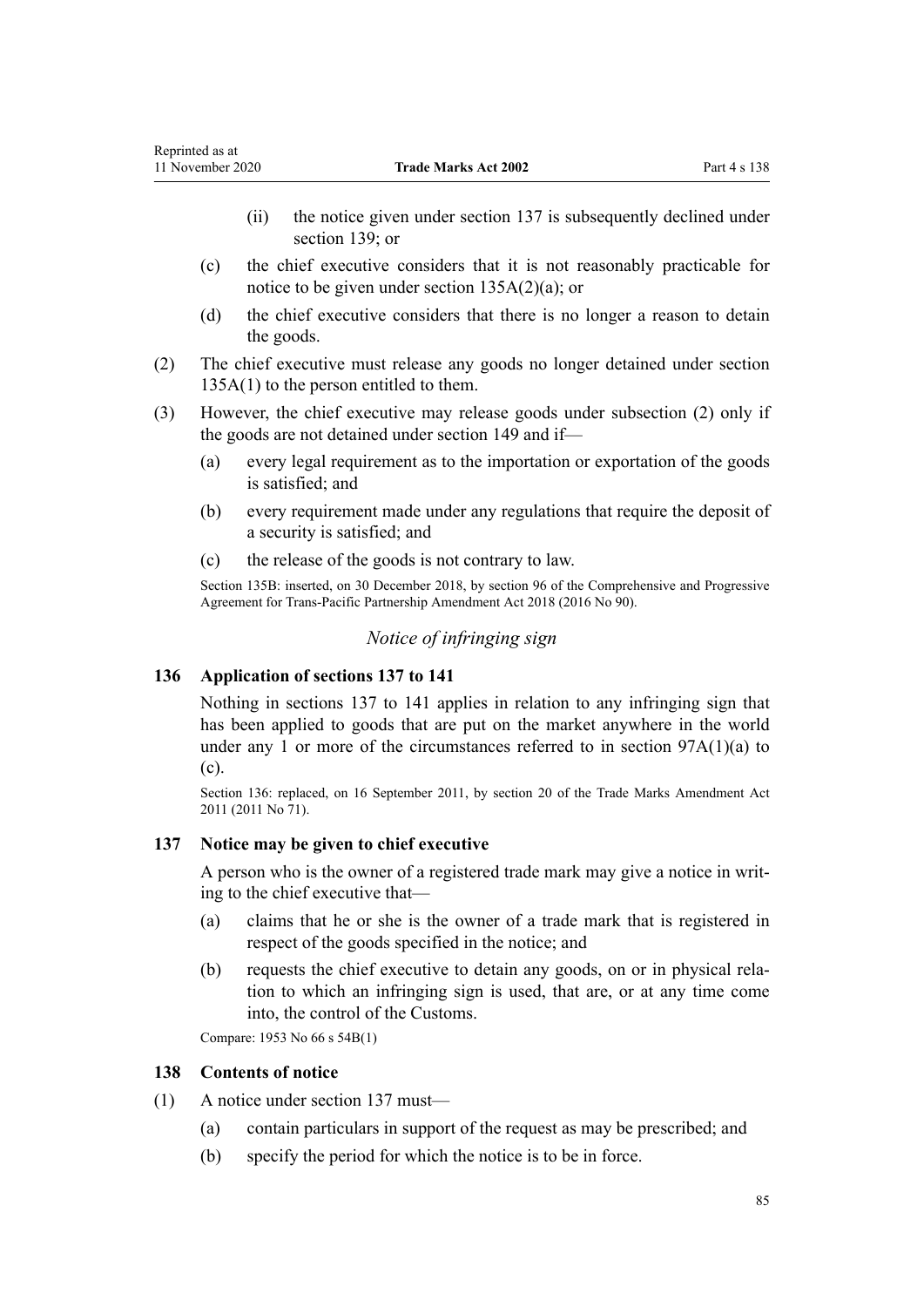- <span id="page-85-0"></span>(2) The period referred to in subsection  $(1)(b)$  must be—
	- (a) not longer than 5 years from the date of the notice; or
	- (b) if the registration of the trade mark to which the notice relates will expire within the period of 5 years from the date of the notice, not longer than the period for which the current registration will last.

Compare: 1953 No 66 s 54B(2)

### **139 Chief executive must accept or decline notice**

The chief executive must, in relation to any notice given under [section 137](#page-84-0),—

- (a) either—
	- (i) accept the notice if the claimant and the notice given by the claimant comply with the requirements of this section and any regulations; or
	- (ii) decline the notice if the claimant or the notice given by the claimant does not comply with the requirements of this section and any regulations; and
- (b) within a reasonable period of receiving the notice, advise the claimant whether the notice has been accepted or declined.

Compare: 1953 No 66 s 54B(3)

### **139A Chief executive may suspend accepted notice**

- (1) The chief executive may suspend an accepted notice if the chief executive is satisfied that—
	- (a) the information held in respect of the accepted notice is not correct or is no longer current; or
	- (b) there has been a failure to comply with a requirement concerning the giving of security or indemnity or both; or
	- (c) there has been a failure to comply with an obligation under an indemnity given for an amount in respect of the accepted notice.
- (2) Before suspending an accepted notice, the chief executive must—
	- (a) give written advice of the chief executive's intention to suspend the accepted notice to—
		- (i) the person who gave the notice under [section 137;](#page-84-0) or
		- (ii) if the chief executive has received notification of an assignment or transmission of the trade mark to which the notice relates, the person notified as the current owner of the trade mark; and
	- (b) include in or with the advice a statement of the chief executive's reasons; and
	- (c) give the person to whom the advice is given not less than 20 working days to respond; and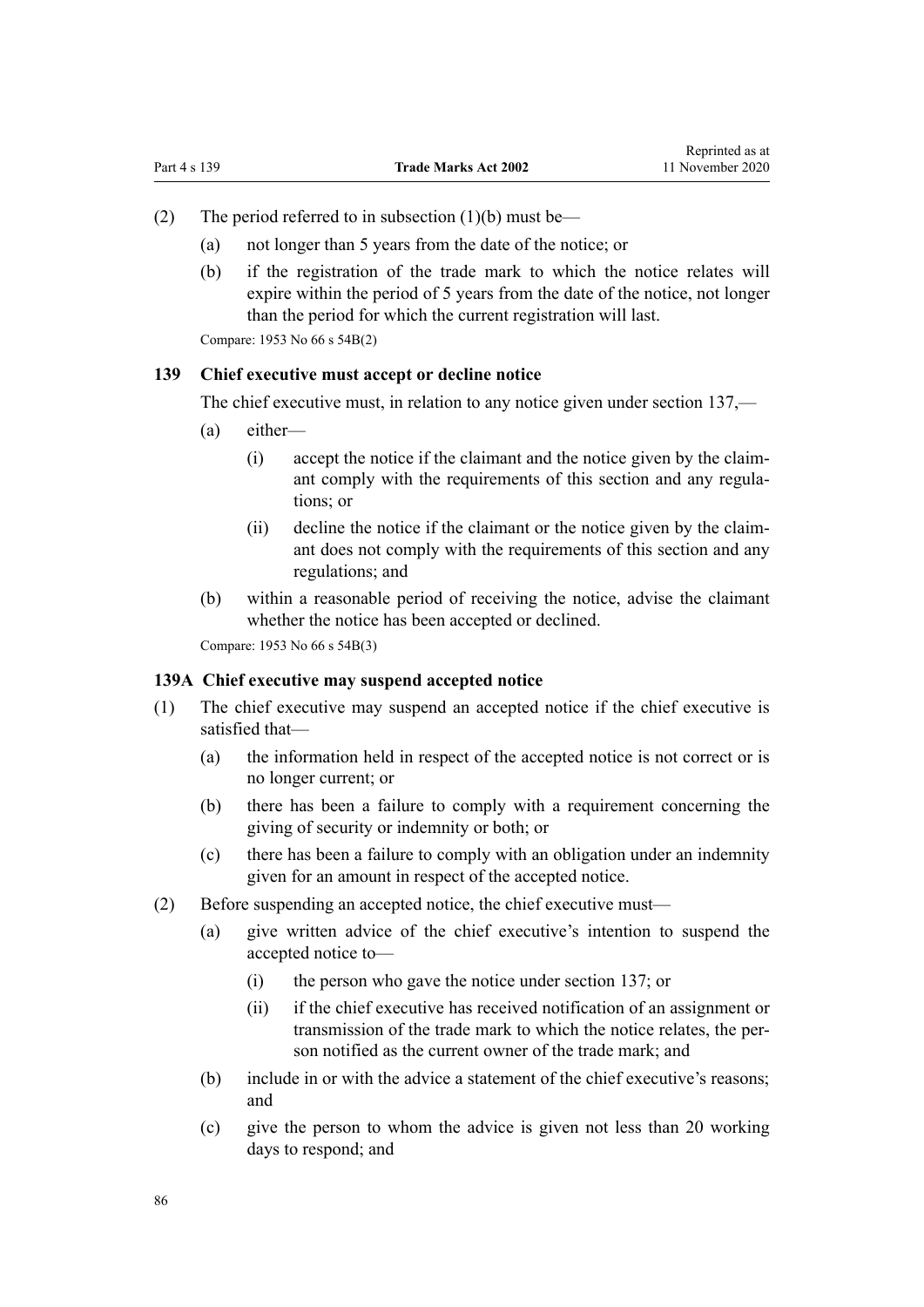- (d) consider any response made by that person to the chief executive within the time allowed.
- (3) The written advice under subsection (2) may be given—
	- (a) by delivering it to that person; or
	- (b) by posting it to the most recent address for that person that has been notified to the chief executive; or
	- (c) by emailing it to the person at an email address that is used by the person.
- (4) In the absence of proof to the contrary, written advice that is emailed to a person must be treated as received by the person on the second working day after the date on which it is emailed, and, in proving that the advice was emailed, it is sufficient to prove that the advice was properly addressed and sent to the email address.

Section 139A: inserted, on 16 September 2011, by [section 21](http://legislation.govt.nz/pdflink.aspx?id=DLM2290104) of the Trade Marks Amendment Act 2011 (2011 No 71).

Section 139A(3)(b): amended, on 16 December 2017, by [section 77\(1\)](http://legislation.govt.nz/pdflink.aspx?id=DLM6962240) of the Electronic Interactions Reform Act 2017 (2017 No 50).

Section 139A(3)(c): inserted, on 16 December 2017, by [section 77\(2\)](http://legislation.govt.nz/pdflink.aspx?id=DLM6962240) of the Electronic Interactions Reform Act 2017 (2017 No 50).

Section 139A(4): inserted, on 16 December 2017, by [section 77\(3\)](http://legislation.govt.nz/pdflink.aspx?id=DLM6962240) of the Electronic Interactions Reform Act 2017 (2017 No 50).

#### **139B Notice of suspension**

- (1) If the chief executive decides to suspend an accepted notice, the chief executive must give written notice of the suspension to the person referred to in [sec](#page-85-0)[tion 139A\(2\)\(a\).](#page-85-0)
- (2) The notice of suspension may be given—
	- (a) by delivering it to that person; or
	- (b) by posting it to the most recent address for that person that has been notified to the chief executive; or
	- (c) by emailing it to the person at an email address that is used by the person.
- (3) In the absence of proof to the contrary, a notice of suspension that is emailed to a person must be treated as received by the person on the second working day after the date on which it is emailed, and, in proving that the notice was emailed, it is sufficient to prove that the notice was properly addressed and sent to the email address.

Section 139B: inserted, on 16 September 2011, by [section 21](http://legislation.govt.nz/pdflink.aspx?id=DLM2290104) of the Trade Marks Amendment Act 2011 (2011 No 71).

Section 139B(2)(b): amended, on 16 December 2017, by [section 78\(1\)](http://legislation.govt.nz/pdflink.aspx?id=DLM6962241) of the Electronic Interactions Reform Act 2017 (2017 No 50).

Section  $139B(2)(c)$ : inserted, on 16 December 2017, by [section 78\(2\)](http://legislation.govt.nz/pdflink.aspx?id=DLM6962241) of the Electronic Interactions Reform Act 2017 (2017 No 50).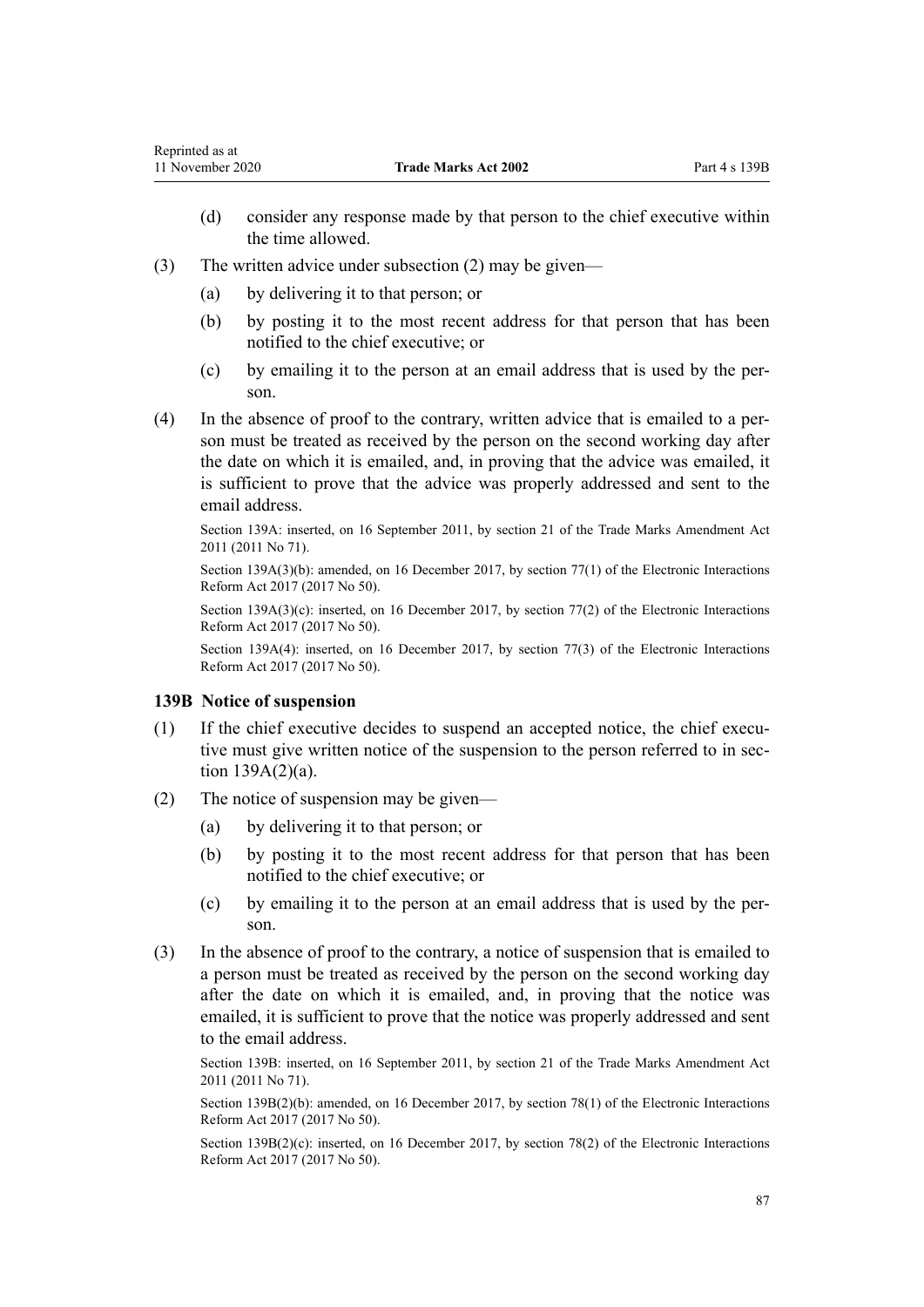<span id="page-87-0"></span>Section 139B(3): inserted, on 16 December 2017, by [section 78\(3\)](http://legislation.govt.nz/pdflink.aspx?id=DLM6962241) of the Electronic Interactions Reform Act 2017 (2017 No 50).

### **139C Chief executive may reinstate accepted notice**

The chief executive may reinstate an accepted notice suspended under [section](#page-85-0) [139A](#page-85-0) if the chief executive is satisfied that the grounds for the suspension no longer apply.

Section 139C: inserted, on 16 September 2011, by [section 21](http://legislation.govt.nz/pdflink.aspx?id=DLM2290104) of the Trade Marks Amendment Act 2011 (2011 No 71).

#### **140 Duration of accepted notice**

- (1) An accepted notice remains in force for the period specified in the notice unless—
	- (a) it is revoked by the claimant by notice in writing; or
	- (b) the court orders, in proceedings under [section 153](#page-90-0), that the notice be discharged; or
	- (c) registration of the trade mark to which the notice relates has been cancelled, revoked, declared invalid, or has expired.
- (2) However, an accepted notice is not in force during the period of any suspension under [section 139A](#page-85-0).

Section 140: replaced, on 16 September 2011, by [section 22](http://legislation.govt.nz/pdflink.aspx?id=DLM2290108) of the Trade Marks Amendment Act 2011 (2011 No 71).

### **141 Licensee may require notice**

- (1) Subject to agreement between a licensee of a registered trade mark and the owner of the trade mark, a licensee is entitled to require the owner to give notice under [section 137](#page-84-0) in relation to the trade mark.
- (2) If the owner refuses or neglects to do so within 2 months of being so required, the licensee may give notice under that subsection as if he or she were the owner.

Compare: 1953 No 66 s 54B(6)

# *Investigation where notice of infringing sign*

## **142 Application of sections 143 to 146**

Sections 143 to 146 apply only to specified goods.

Compare: 1953 No 66 s 54C(4)

Section 142: replaced, on 30 December 2018, by [section 97](http://legislation.govt.nz/pdflink.aspx?id=DLM6838443) of the Comprehensive and Progressive Agreement for Trans-Pacific Partnership Amendment Act 2018 (2016 No 90).

#### **143 Determination to conduct investigation**

The chief executive may conduct an investigation in order to establish whether or not the goods appear to be goods to which the notice relates if—

(a) a notice that has been accepted under [section 139](#page-85-0) is in force; and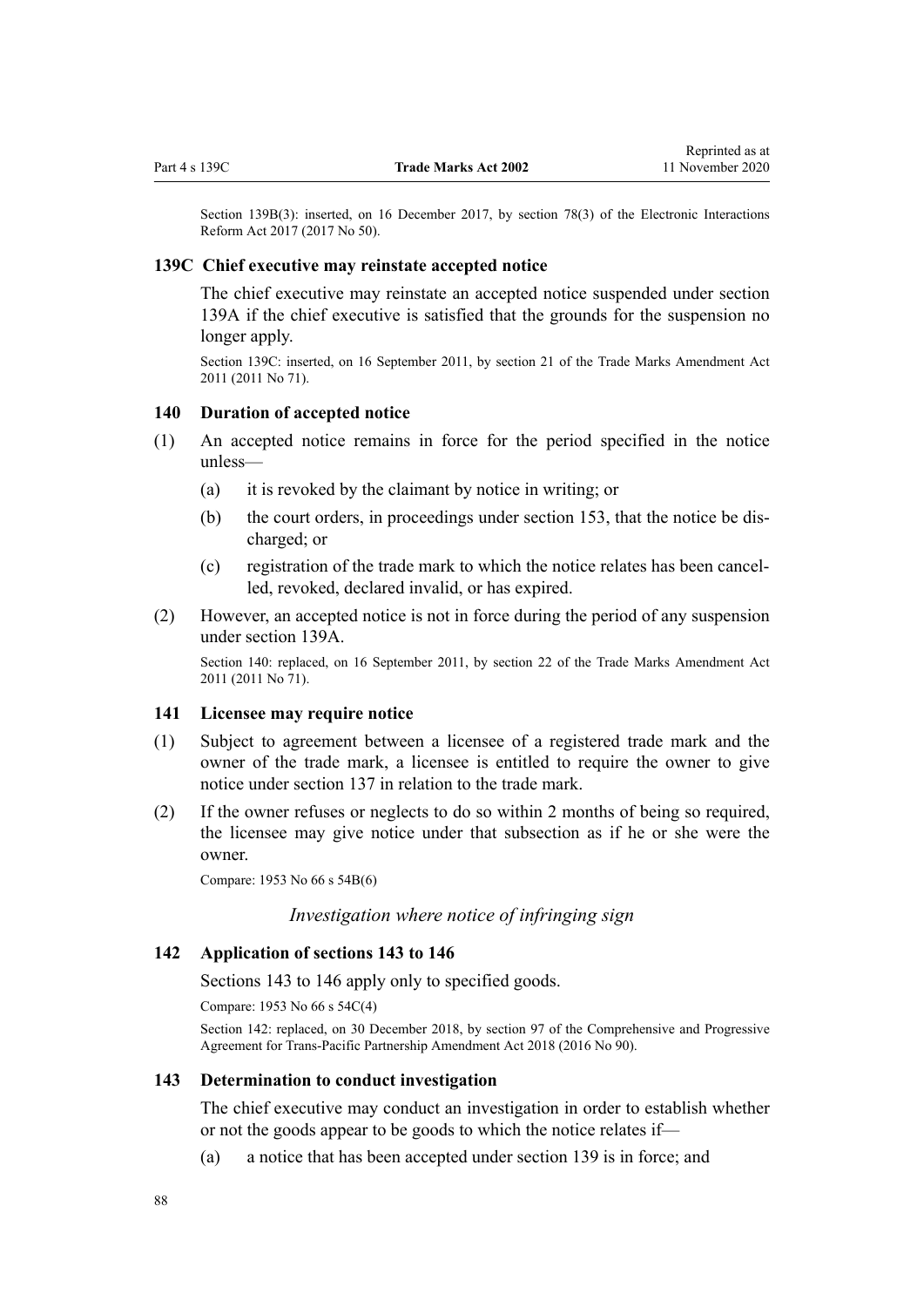<span id="page-88-0"></span>(b) the chief executive considers that any goods that are in the control of Customs may be goods to which the notice relates.

Compare: 1953 No 66 s 54C(1)

Section 143(b): amended, on 30 December 2018, by [section 98](http://legislation.govt.nz/pdflink.aspx?id=DLM6838445) of the Comprehensive and Progressive Agreement for Trans-Pacific Partnership Amendment Act 2018 (2016 No 90).

# **144 Claimant to provide information for investigation**

For the purpose of an investigation under [section 143,](#page-87-0) the chief executive may require the claimant or any other person appearing to the chief executive to have an interest in the goods to provide, within 10 working days of being required to do so, any information required by the chief executive. Compare: 1953 No 66 s 54C(2)

# **145 Limitations on requirement to supply information**

- (1) The chief executive must not require any person to provide any information under section 144 unless the chief executive considers that the information is reasonably necessary for the purpose of an investigation under [section 143](#page-87-0).
- (2) Every person who is required to provide information under section 144 has the same privileges in relation to the giving of the information as witnesses have in any court.
- (3) If a person refuses or fails to provide information required by the chief executive under section 144, the chief executive may, subject to subsection (2), take that refusal or failure into account in forming any opinion under [section 143](#page-87-0) or in making any determination under section 146.

Compare: 1953 No 66 s 54D

# *Chief executive's determination*

# **146 Chief executive's determination**

Whether or not the chief executive conducts an investigation, he or she must, within a reasonable period of forming an opinion under [section 143](#page-87-0), make a determination whether or not the goods appear to be goods to which the notice relates.

Compare: 1953 No 66 s 54C(3)

## **147 Notice of determination**

If the chief executive makes a determination under section 146, the chief executive must, within any period that may be reasonably necessary to effect service, cause written notice of the determination to be served on—

- (a) the claimant; and
- (b) any other person appearing to the chief executive to have an interest in the goods.

Compare: 1953 No 66 s 54E(1)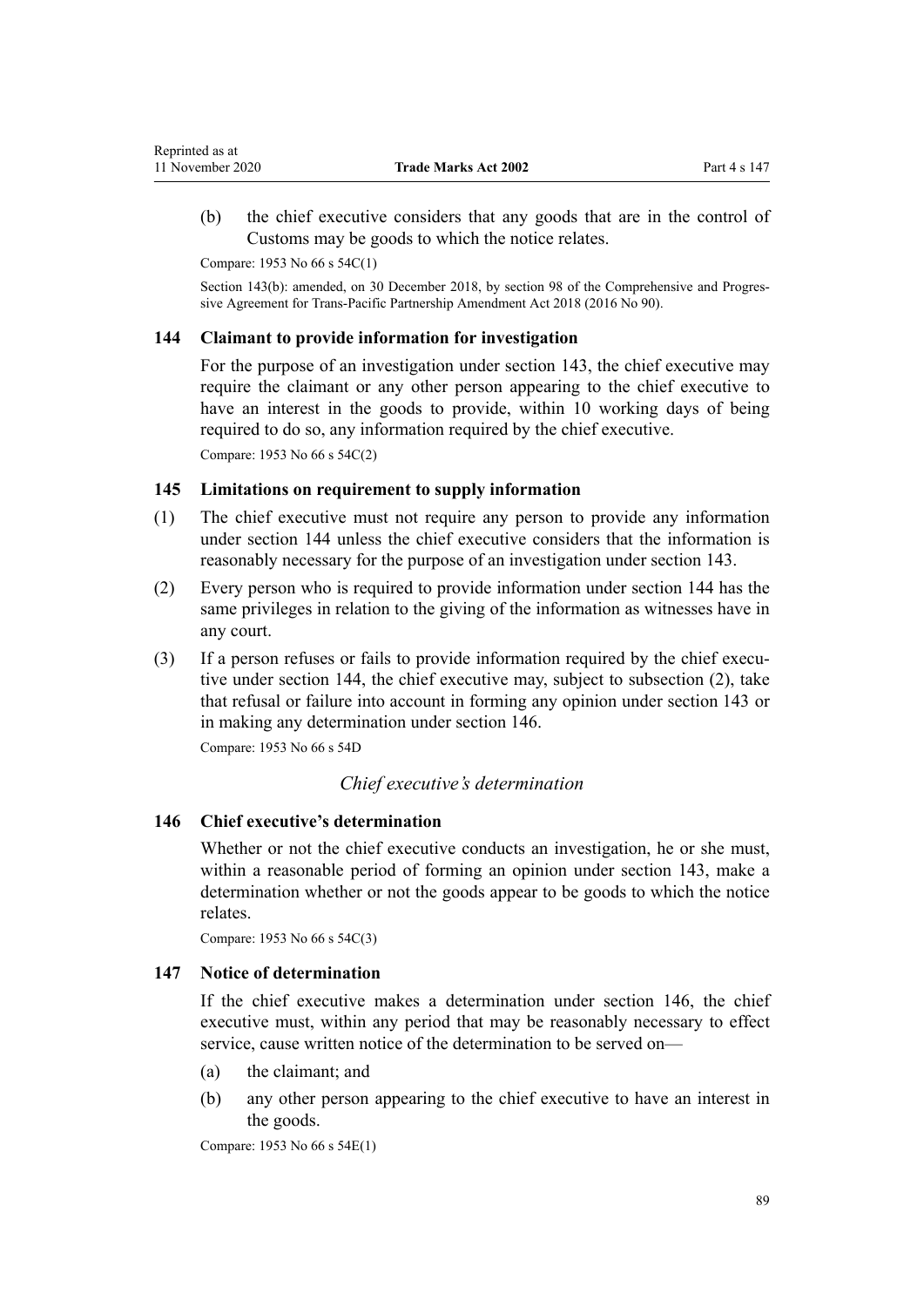# <span id="page-89-0"></span>**148 Consequences of failure to serve notice**

The detention of any goods under section 149 is not rendered illegal by a failure to serve notice under [section 147](#page-88-0).

Compare: 1953 No 66 s 54E(3)

# *Detention of goods bearing infringing sign*

# **149 Detention of goods bearing infringing sign**

- (1) If the chief executive considers that any goods that are in the control of the Customs may be goods to which a notice accepted under [section 139](#page-85-0) relates, those goods must be detained in the custody of the chief executive or any Customs officer until—
	- (a) the chief executive is served with an order made in proceedings under [section 152](#page-90-0) that the notice be discharged; or
	- (b) the chief executive is served with an order made in proceedings under [section 152](#page-90-0) that the goods be released; or
	- (c) any proceedings under [section 153](#page-90-0) in respect of those goods (including any appeal) are determined by a decision that the goods are not specified goods on or in physical relation to which an infringing sign is used; or
	- (d) any proceedings under [section 153](#page-90-0) in respect of those goods, including any appeal, are abandoned; or
	- (e) 10 working days have elapsed since notice was served under [section 147](#page-88-0) and the chief executive has not been served with notice of proceedings brought under [section 153](#page-90-0) by a person other than the importer or exporter.
- (2) Subject to section 150, on the occurrence of any of the matters specified in subsection  $(1)(a)$  to  $(e)$ , the goods must be released to the person entitled to them.
- (3) The chief executive may, in any particular case, extend the period referred to in subsection (1)(e) to 20 working days if he or she considers it appropriate to do so in all the circumstances.

Compare: 1953 No 66 s 54F(1), (2)

Section 149(1): amended, on 30 December 2018, by [section 99\(1\)](http://legislation.govt.nz/pdflink.aspx?id=DLM6838446) of the Comprehensive and Progressive Agreement for Trans-Pacific Partnership Amendment Act 2018 (2016 No 90).

Section 149(1)(c): replaced, on 30 December 2018, by [section 99\(2\)](http://legislation.govt.nz/pdflink.aspx?id=DLM6838446) of the Comprehensive and Progressive Agreement for Trans-Pacific Partnership Amendment Act 2018 (2016 No 90).

Section 149(1)(e): amended, on 30 December 2018, by [section 99\(3\)](http://legislation.govt.nz/pdflink.aspx?id=DLM6838446) of the Comprehensive and Progressive Agreement for Trans-Pacific Partnership Amendment Act 2018 (2016 No 90).

#### **150 When detained goods may be released**

The chief executive or any Customs officer must release any goods under section 149 if—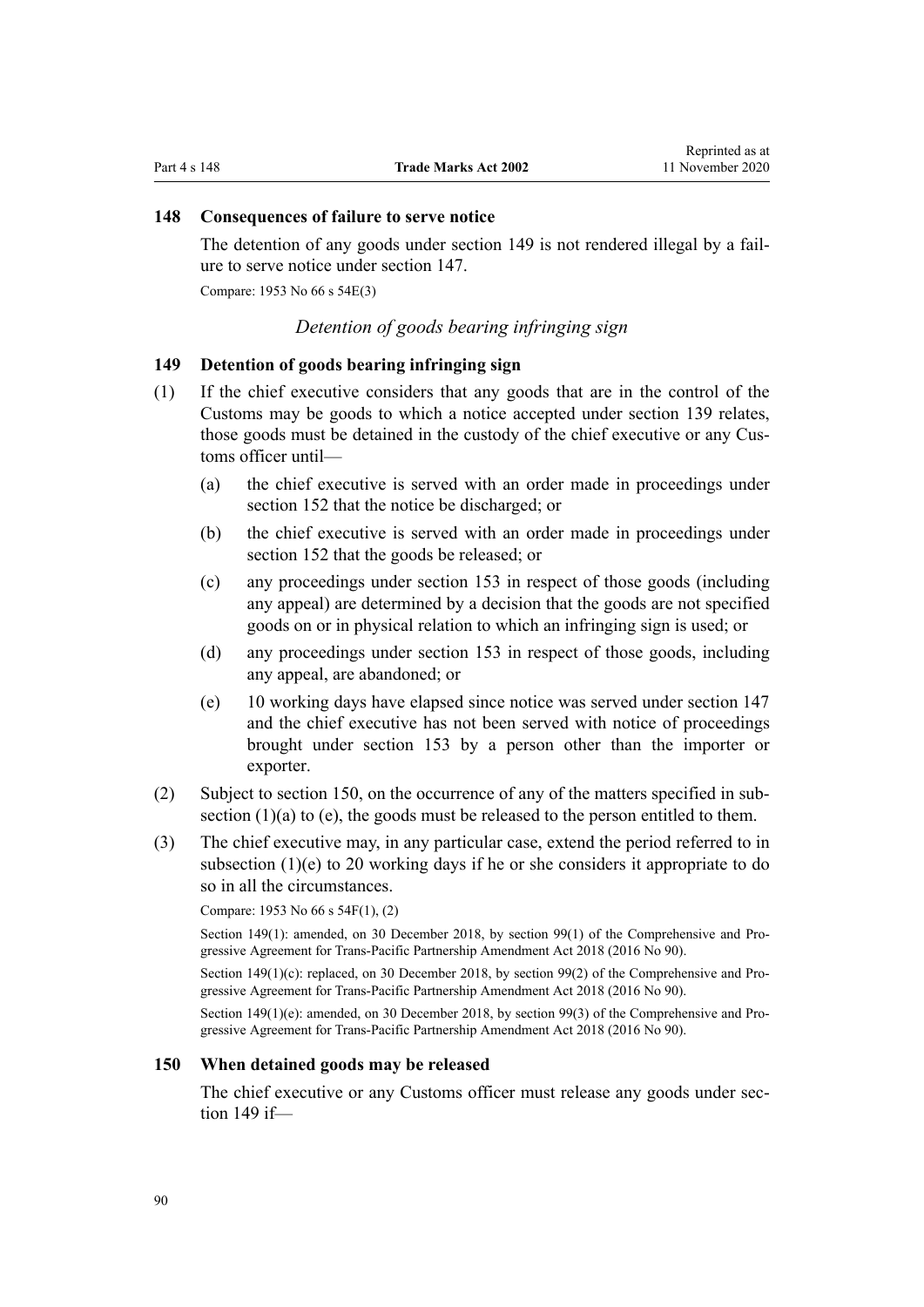- <span id="page-90-0"></span>(a) every legal requirement as to importation or exportation of the goods is satisfied; and
- (b) every requirement made under any regulations that require the deposit of a security to be satisfied; and
- (c) the release of the goods is not contrary to law.

Compare: 1953 No 66 s 54F(3)

Section 150(a): amended, on 30 December 2018, by [section 100](http://legislation.govt.nz/pdflink.aspx?id=DLM6838447) of the Comprehensive and Progressive Agreement for Trans-Pacific Partnership Amendment Act 2018 (2016 No 90).

# **151 Forfeiture of goods by consent**

- (1) If goods have been detained in the custody of the chief executive or a Customs officer, the importer or exporter of the goods may, by notice in writing to the chief executive, consent to the goods being forfeited to the Crown.
- (2) On the giving of a notice under subsection (1), the goods are forfeited to the Crown.

Compare: 1953 No 66 s 54H

Section 151(1): amended, on 30 December 2018, by [section 101](http://legislation.govt.nz/pdflink.aspx?id=DLM6838448) of the Comprehensive and Progressive Agreement for Trans-Pacific Partnership Amendment Act 2018 (2016 No 90).

*Proceedings relating to goods bearing infringing sign*

# **152 Application for various orders relating to goods bearing infringing sign**

The court may, on an application by any person, make an order that—

- (a) a notice accepted under [section 139](#page-85-0) be discharged; or
- (b) goods detained under [section 149](#page-89-0) be released.

Compare: 1953 No 66 s 54G(1), (2)

# **153 Proceedings to determine whether goods bear infringing sign**

- (1) The court may, on an application by any person, decide whether goods to which a determination under [section 146](#page-88-0) relates are specified goods on or in physical relation to which an infringing sign is used.
- (2) Notice of proceedings under subsection (1) must be served on the chief executive.
- (3) In proceedings under subsection (1),—
	- (a) the court must issue directions as to the service of notice on every person who has an interest in goods to which the proceedings relate; and
	- (b) a person who is served a notice is entitled to—
		- (i) appear in those proceedings, whether or not the person was served with notice under [section 147](#page-88-0); and
		- (ii) appeal against any order made in those proceedings, whether or not the person appeared in the proceedings.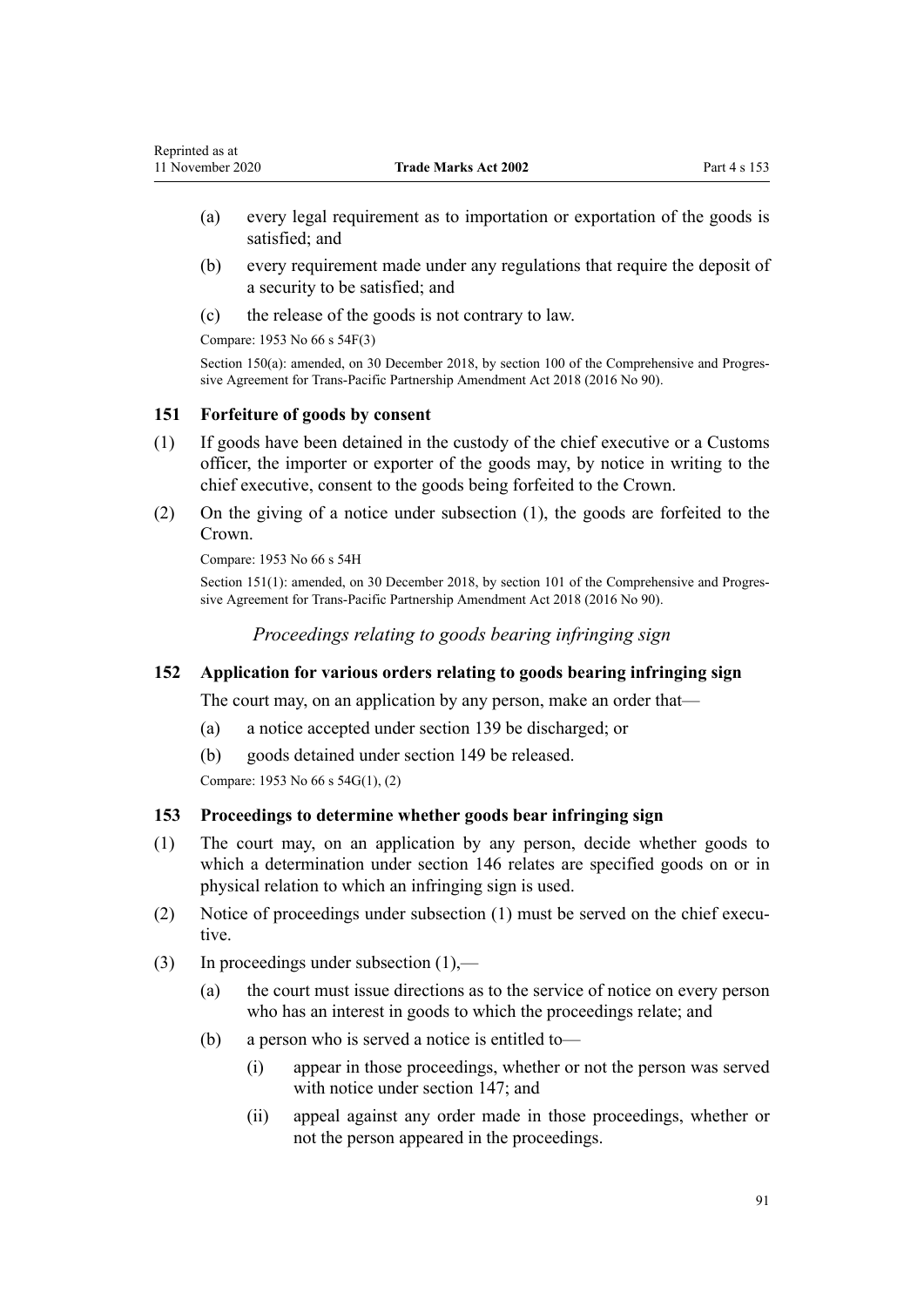- (4) An order made in proceedings under subsection (1) takes effect—
	- (a) at the end of the period within which notice of an appeal may be given; or
	- (b) on the final determination or abandonment of the proceeding on appeal (if notice of the appeal is given before the end of that period notice).

Compare: 1953 No 66 s 54G(3)–(6)

Section 153(1): replaced, on 30 December 2018, by [section 102](http://legislation.govt.nz/pdflink.aspx?id=DLM6838449) of the Comprehensive and Progressive Agreement for Trans-Pacific Partnership Amendment Act 2018 (2016 No 90).

#### **154 Powers of court**

- (1) If, in proceedings under [section 153,](#page-90-0) the court decides that any goods that are the subject of a determination made under [section 146](#page-88-0) are specified goods on or in physical relation to which an infringing sign is used, the court must make an order that the goods be—
	- (a) forfeited to the Crown; or
	- (b) destroyed; or
	- (c) otherwise dealt with as the court thinks fit.
- (2) In considering what order should be made under subsection (1), the court must consider—
	- (a) whether other remedies available in proceedings for infringement of a registered trade mark would be adequate to compensate, and to protect the interests of, the claimant; and
	- (b) the need to ensure that no goods on or in physical relation to which an infringing sign is used are disposed of in a manner that would adversely affect the claimant.
- (3) If more than 1 person is interested in goods, the court may—
	- (a) direct that the goods be sold or otherwise dealt with, and the proceeds divided; and
	- (b) make any other order it thinks fit.
- (3A) Despite subsections (1) to (3), if the goods are counterfeit goods, the court must, unless the court is satisfied that there are exceptional circumstances, make an order that the goods be—
	- (a) destroyed; or
	- (b) delivered to any person the court may direct (being a person who will destroy the goods).
- (4) If, in proceedings under [section 153,](#page-90-0) the court decides that goods to which a determination under [section 146](#page-88-0) relates are specified goods but that no infringing sign is used on or in physical relation to the goods, the court may make an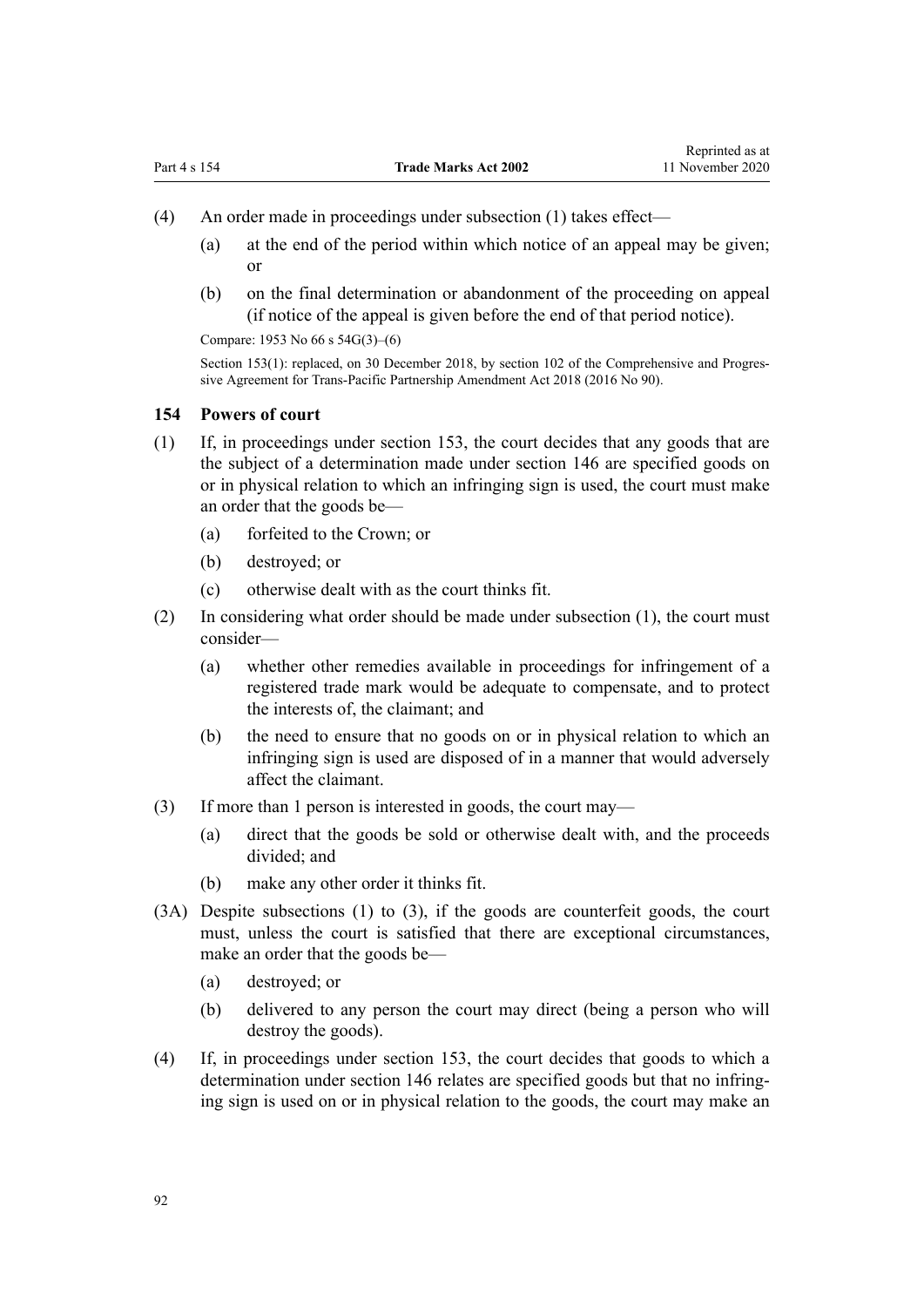<span id="page-92-0"></span>order that a person who is a party to the proceedings pay compensation in such amount as the court thinks fit to the importer, exporter, or owner of the goods.

Compare: 1953 No 66 s 54I

Section 154(1): amended, on 30 December 2018, by [section 103\(1\)](http://legislation.govt.nz/pdflink.aspx?id=DLM6838450) of the Comprehensive and Progressive Agreement for Trans-Pacific Partnership Amendment Act 2018 (2016 No 90).

Section 154(3A): inserted, on 30 December 2018, by [section 103\(2\)](http://legislation.govt.nz/pdflink.aspx?id=DLM6838450) of the Comprehensive and Progressive Agreement for Trans-Pacific Partnership Amendment Act 2018 (2016 No 90).

Section 154(4): replaced, on 30 December 2018, by [section 103\(3\)](http://legislation.govt.nz/pdflink.aspx?id=DLM6838450) of the Comprehensive and Progressive Agreement for Trans-Pacific Partnership Amendment Act 2018 (2016 No 90).

*Inspection of goods that bear infringing sign*

# **155 Inspection of goods**

- (1) The chief executive or a Customs officer must permit a person who claims to have an interest in goods or proceedings to which [section 143](#page-87-0) or [section 153](#page-90-0) applies to inspect the goods if the chief executive or Customs officer has, in his or her possession, goods to which any of the following apply:
	- (a) a notice given under [section 137](#page-84-0):
	- (b) an investigation under [section 143:](#page-87-0)
	- (c) proceedings under [section 153](#page-90-0).
- (2) A person who claims to have an interest in goods may—
	- (a) inspect the goods during normal office hours; or
	- (b) with the approval of the chief executive or Customs officer, remove the goods or a sample of the goods to a place, for a specified period, and on any conditions specified by the chief executive or Customs officer for the purpose of inspecting them.
- (3) Any person who wishes to inspect any goods under this section must give the chief executive or Customs officer not less than 72 hours notice of his or her intention to inspect those goods, or any lesser notice period specified by the chief executive or Customs officer for that purpose.

Compare: 1953 No 66 s 54J

# *Enforcement powers of Customs officers*

Heading: inserted, on 7 October 2011, by [section 23](http://legislation.govt.nz/pdflink.aspx?id=DLM2290110) of the Trade Marks Amendment Act 2011 (2011 No 71).

# **155A Customs officer may seize goods in control of Customs**

- (1) A Customs officer may seize any imported goods that are in the control of the Customs if the officer has reasonable cause to believe that they are evidence of, or of significant relevance to the investigation of, an offence under [section](#page-60-0) [124\(a\)](#page-60-0).
- (2) The provisions of [sections 134T to 134W](#page-75-0) apply with all necessary modifications in respect of any imported goods seized under this section, and in apply-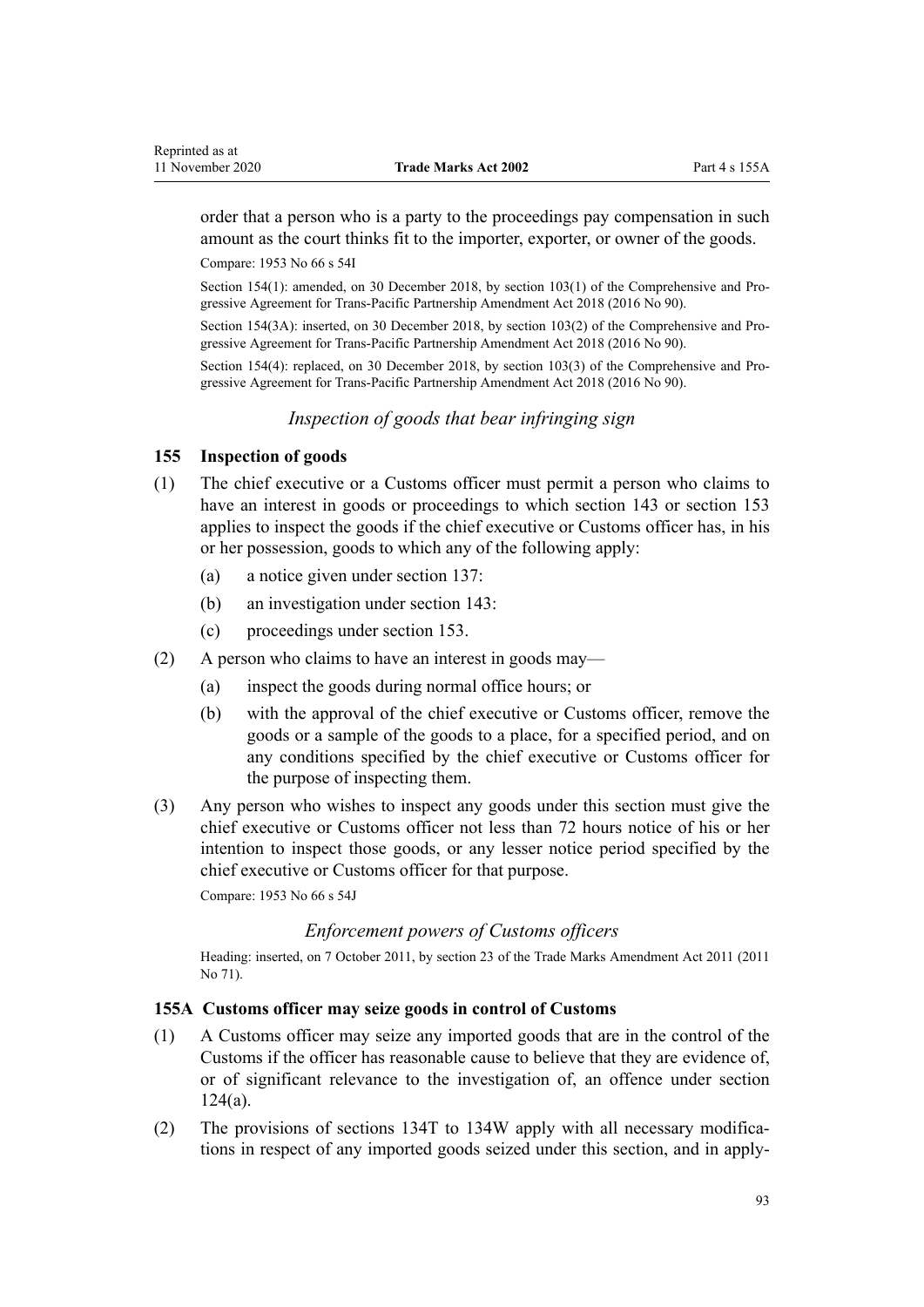<span id="page-93-0"></span>ing those provisions every reference to the chief executive must be read as a reference to the chief executive of the New Zealand Customs Service.

Section 155A: inserted, on 7 October 2011, by [section 23](http://legislation.govt.nz/pdflink.aspx?id=DLM2290110) of the Trade Marks Amendment Act 2011 (2011 No 71).

# **155B Chief executive may require person to produce documents concerning goods in control of Customs**

- (1) If a Customs officer believes on reasonable grounds that goods in the control of the Customs have been imported in breach of this Act, the chief executive may, by notice in writing, require any person whom the Customs officer believes to have imported the goods, or any person whom the Customs officer believes to have acted as agent of that person, to produce to a Customs officer for inspection any specified document or class of documents in the person's possession or control that the Customs officer considers relevant to determining whether the goods should be seized under [section 155A](#page-92-0) or released.
- (2) A notice under this section requiring a person to produce any document must—
	- (a) be in the prescribed form; and
	- (b) specify the Customs officer to whom the person must produce the document; and
	- (c) specify a reasonable time and place at which the document must be produced; and
	- (d) be served on the person—
		- (i) by delivering it to him or her in person; or
		- (ii) by posting it to the person's address or delivering it to a box at a document exchange that the person is using at the time; or
		- (iii) by sending it by fax machine to a telephone number used by the person for the transmission of documents by fax; or
		- (iv) if the person is a registered user of a registered user system (within the meaning of [section 322](http://legislation.govt.nz/pdflink.aspx?id=DLM7039763) of the Customs and Excise Act 2018), transmitting it by electronic means to the person in accordance with the normal procedure of operation of the registered user system in relation to that person.
		- (v) by emailing it to the person at an email address that is used by the person.
- (2A) In the absence of proof to the contrary, a notice that is emailed to a person must be treated as served on the person on the second working day after the date on which it is emailed, and, in proving that the notice was emailed, it is sufficient to prove that the notice was properly addressed and sent to the email address.
- (3) A Customs officer to whom a document is produced for inspection may do 1 or more of the following:
	- (a) inspect the document: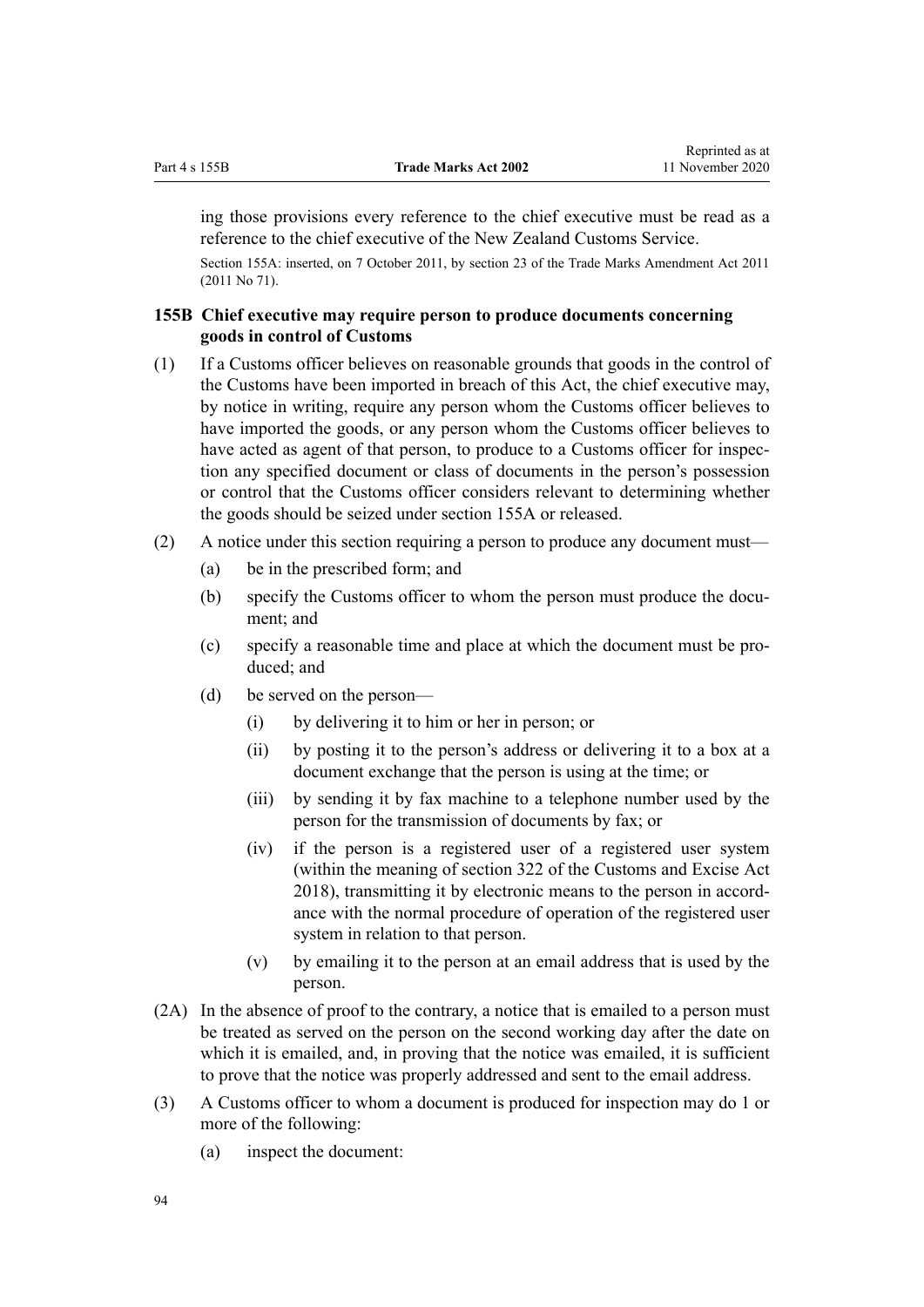- <span id="page-94-0"></span>(b) take extracts from the document:
- (c) make copies of the document.

Section 155B: inserted, on 7 October 2011, by [section 23](http://legislation.govt.nz/pdflink.aspx?id=DLM2290110) of the Trade Marks Amendment Act 2011 (2011 No 71).

Section 155B(2)(d)(iv): replaced, on 1 October 2018, by [section 443\(3\)](http://legislation.govt.nz/pdflink.aspx?id=DLM7039957) of the Customs and Excise Act 2018 (2018 No 4).

Section 155B(2)(d)(v): inserted, on 16 December 2017, by [section 79\(2\)](http://legislation.govt.nz/pdflink.aspx?id=DLM6962242) of the Electronic Interactions Reform Act 2017 (2017 No 50).

Section 155B(2A): inserted, on 16 December 2017, by [section 79\(3\)](http://legislation.govt.nz/pdflink.aspx?id=DLM6962242) of the Electronic Interactions Reform Act 2017 (2017 No 50).

# **155C Chief executive may require person to appear and answer questions concerning goods in control of Customs**

- (1) If a Customs officer believes on reasonable grounds that goods in the control of the Customs have been imported in breach of this Act, the chief executive may, by notice in writing, require any person whom the Customs officer believes to have imported the goods, or any person whom the Customs officer believes to have acted as agent of that person, to appear before a Customs officer and to answer questions that the Customs officer considers relevant to determining whether the goods should be seized under [section 155A](#page-92-0) or released.
- (2) A notice under this section requiring a person to appear before a Customs officer and to answer questions must—
	- (a) be in the prescribed form; and
	- (b) specify the Customs officer before whom the person must appear; and
	- (c) specify a reasonable time and place at which the person must appear; and
	- (d) be served on the person—
		- (i) by delivering it to him or her in person; or
		- (ii) by posting it to the person's address or delivering it to a box at a document exchange that the person is using at the time; or
		- (iii) by sending it by fax machine to a telephone number used by the person for the transmission of documents by fax; or
		- (iv) if the person is a registered user of a registered user system (within the meaning of [section 322](http://legislation.govt.nz/pdflink.aspx?id=DLM7039763) of the Customs and Excise Act 2018), transmitting it by electronic means to the person in accordance with the normal procedure of operation of the registered user system in relation to that person.
		- (v) by emailing it to the person at an email address that is used by the person.
- (3) In the absence of proof to the contrary, a notice that is emailed to a person must be treated as served on the person on the second working day after the date on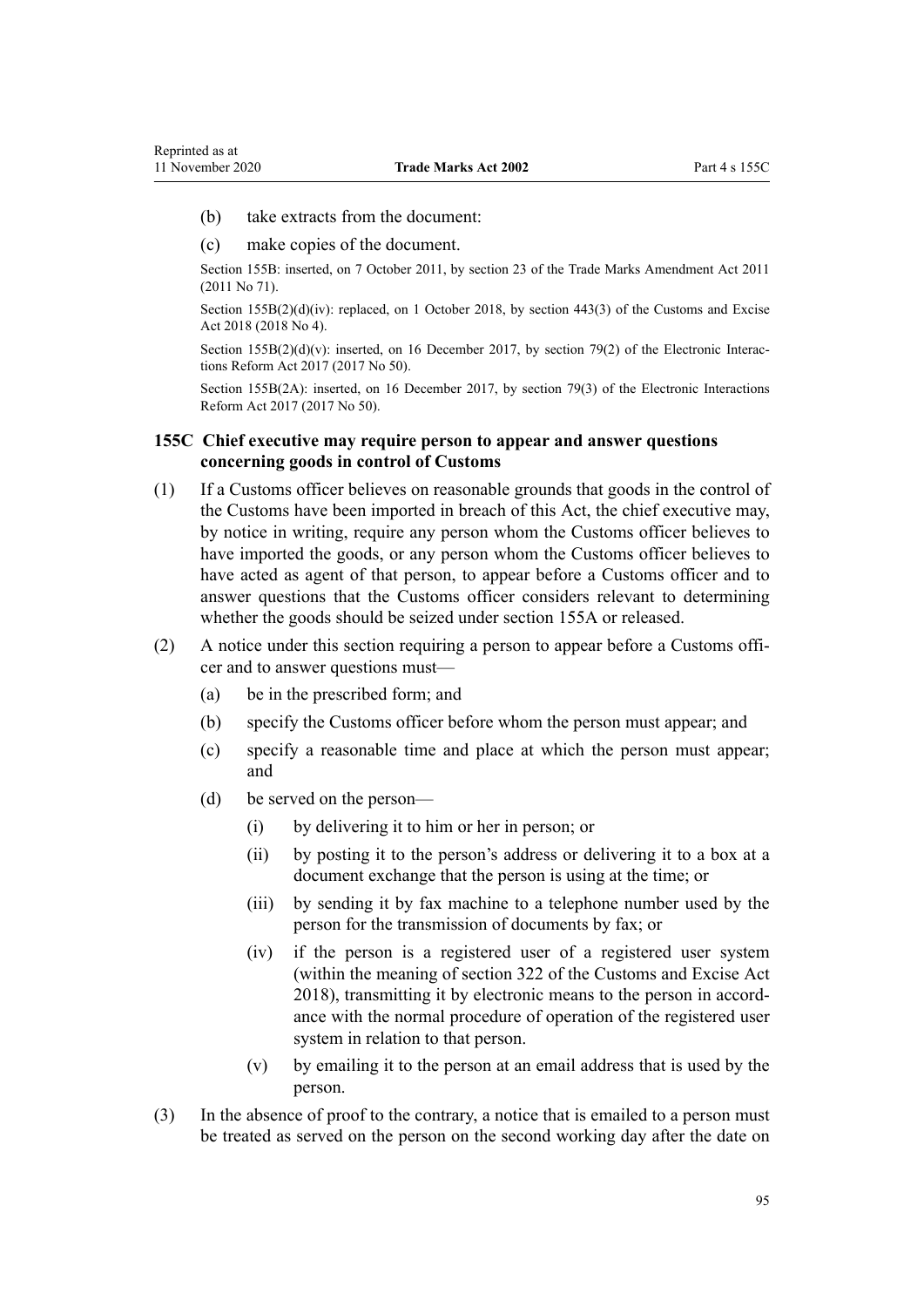<span id="page-95-0"></span>which it is emailed, and, in proving that the notice was emailed, it is sufficient to prove that the notice was properly addressed and sent to the email address.

Section 155C: inserted, on 7 October 2011, by [section 23](http://legislation.govt.nz/pdflink.aspx?id=DLM2290110) of the Trade Marks Amendment Act 2011 (2011 No 71).

Section 155C(2)(d)(iv): replaced, on 1 October 2018, by [section 443\(3\)](http://legislation.govt.nz/pdflink.aspx?id=DLM7039957) of the Customs and Excise Act 2018 (2018 No 4).

Section 155C(3): inserted, on 16 December 2017, by [section 80\(3\)](http://legislation.govt.nz/pdflink.aspx?id=DLM6962243) of the Electronic Interactions Reform Act 2017 (2017 No 50).

#### **155D Customs officer may apply for production order**

- (1) If a Customs officer believes on reasonable grounds that a person has in his or her possession, custody, or control, 1 or more documents that are evidence of, or may be of significant relevance to the investigation of, an offence against any of [sections 120 to 124](#page-58-0) in respect of imported goods, the Customs officer may apply to a District Court Judge for an order requiring the person to produce the documents for inspection by a Customs officer.
- (2) An application by a Customs officer for an order under subsection (1) must—
	- (a) be in writing; and
	- (b) be in the prescribed form (if any); and
	- (c) be made on oath; and
	- (d) set out, in reasonable detail, the grounds for the application; and
	- (e) provide details of the documents in respect of which the order is sought.

Section 155D: inserted, on 7 October 2011, by [section 23](http://legislation.govt.nz/pdflink.aspx?id=DLM2290110) of the Trade Marks Amendment Act 2011 (2011 No 71).

### **155E Judge may order documents to be produced**

- (1) If an application is made under section 155D and the District Court Judge is satisfied that there are reasonable grounds to believe that the person in respect of whom the order is sought has in that person's possession, custody, or control, 1 or more documents that are evidence of, or may be of significant relevance to the investigation of, an offence against any of [sections 120 to 124](#page-58-0) in respect of imported goods, the District Court Judge may order the person to produce those documents for inspection by a Customs officer.
- (2) An order under subsection (1)—
	- (a) must be in the prescribed form (if any); and
	- (b) must specify—
		- (i) when the documents are to be produced for inspection; and
		- (ii) the place where the documents are to be produced for inspection; and
		- (iii) the Customs officer to whom the documents are to be produced for inspection; and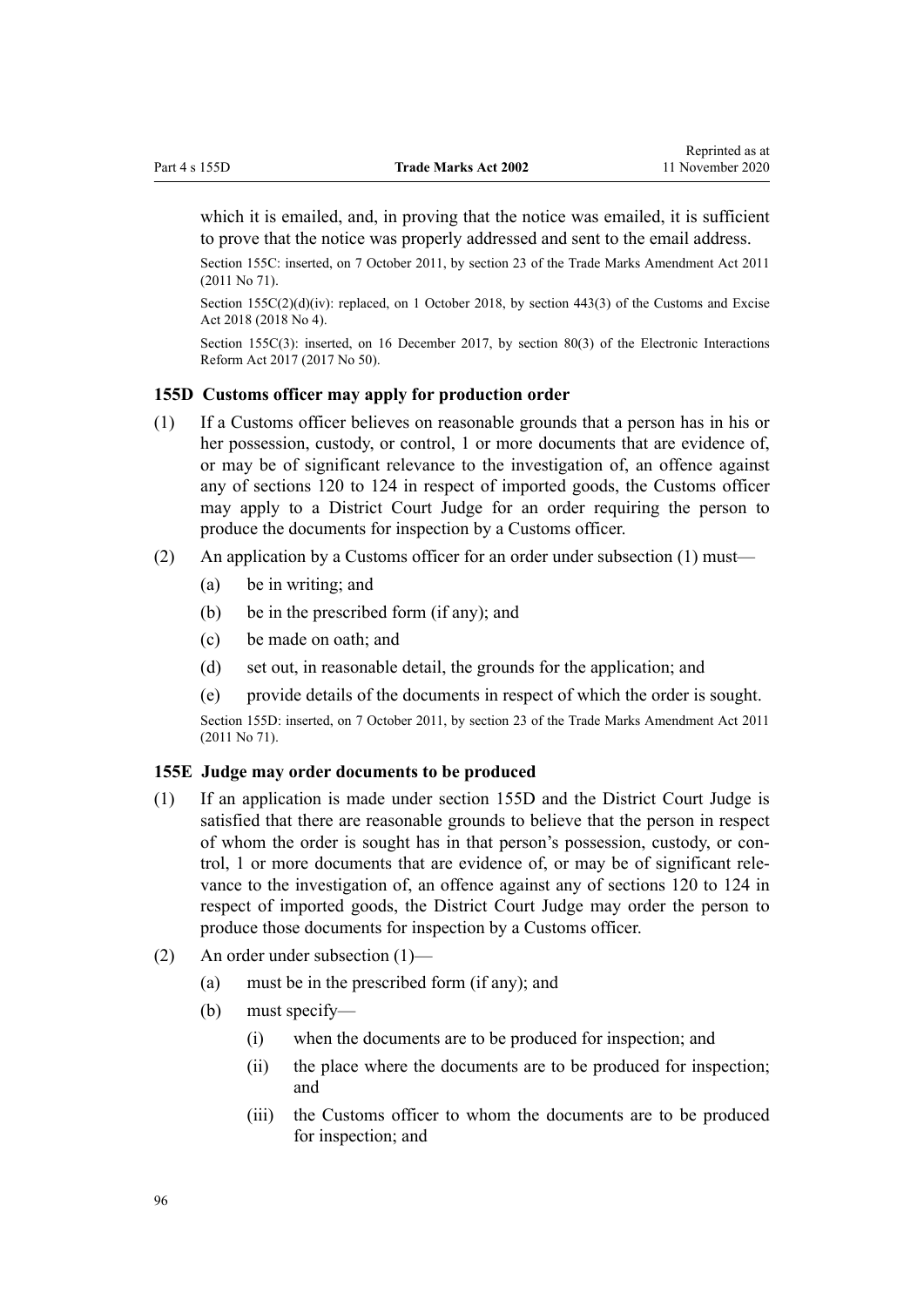(c) may be subject to any further terms and conditions the District Court Judge thinks fit.

Section 155E: inserted, on 7 October 2011, by [section 23](http://legislation.govt.nz/pdflink.aspx?id=DLM2290110) of the Trade Marks Amendment Act 2011 (2011 No 71).

### **155F Powers of Customs officer to whom documents produced**

A Customs officer to whom any document is produced for inspection under an order under [section 155E](#page-95-0) may do 1 or more of the following:

(a) inspect the document:

<span id="page-96-0"></span>Reprinted as at

- (b) take extracts from the document:
- (c) make copies of the document.

Section 155F: inserted, on 7 October 2011, by [section 23](http://legislation.govt.nz/pdflink.aspx?id=DLM2290110) of the Trade Marks Amendment Act 2011 (2011 No 71).

### **155G Issue of search warrants to Customs officers**

- (1) A Customs officer may apply for a search warrant to search a place or thing.
- (2) Any District Court Judge, Justice of the Peace, Community Magistrate, or Registrar of the District Court (the **issuing officer**) may, on an application by a Customs officer, issue a warrant if the issuing officer is satisfied that there are reasonable grounds for believing that there is in, on, over, or under the place or thing any thing that is evidence of, or of significant relevance to the investigation of, an offence against any of [sections 120 to 124](#page-58-0) in respect of imported goods.
- (3) [Sections 134G to 134S](#page-66-0) apply with all necessary modifications in respect of every search warrant applied for and issued under this section.
- (4) [Sections 134T to 134W](#page-75-0) apply with all necessary modifications in respect of any thing seized under a search warrant issued under this section, and in applying those provisions every reference to the chief executive must be read as a reference to the chief executive of the New Zealand Customs Service.

Section 155G: inserted, on 7 October 2011, by [section 23](http://legislation.govt.nz/pdflink.aspx?id=DLM2290110) of the Trade Marks Amendment Act 2011 (2011 No 71).

Section 155G(2): amended, on 1 March 2017, by [section 261](http://legislation.govt.nz/pdflink.aspx?id=DLM6942680) of the District Court Act 2016 (2016 No 49).

# **155H Privilege against self-incrimination**

- (1) A notice under [section 155B](#page-93-0) or [155C](#page-94-0), or an order under [section 155E](#page-95-0), does not affect the privilege against self-incrimination that an individual may have under [section 60](http://legislation.govt.nz/pdflink.aspx?id=DLM393672) of the Evidence Act 2006.
- (2) Any assertion of a privilege against self-incrimination must be based on [section](http://legislation.govt.nz/pdflink.aspx?id=DLM393672) [60](http://legislation.govt.nz/pdflink.aspx?id=DLM393672) of the Evidence Act 2006.
- (3) If any individual refuses to produce any information or document or to answer any question on the ground that it is a privileged communication under [section](http://legislation.govt.nz/pdflink.aspx?id=DLM393672) [60](http://legislation.govt.nz/pdflink.aspx?id=DLM393672) of the Evidence Act 2006, a Customs officer or a constable may apply to a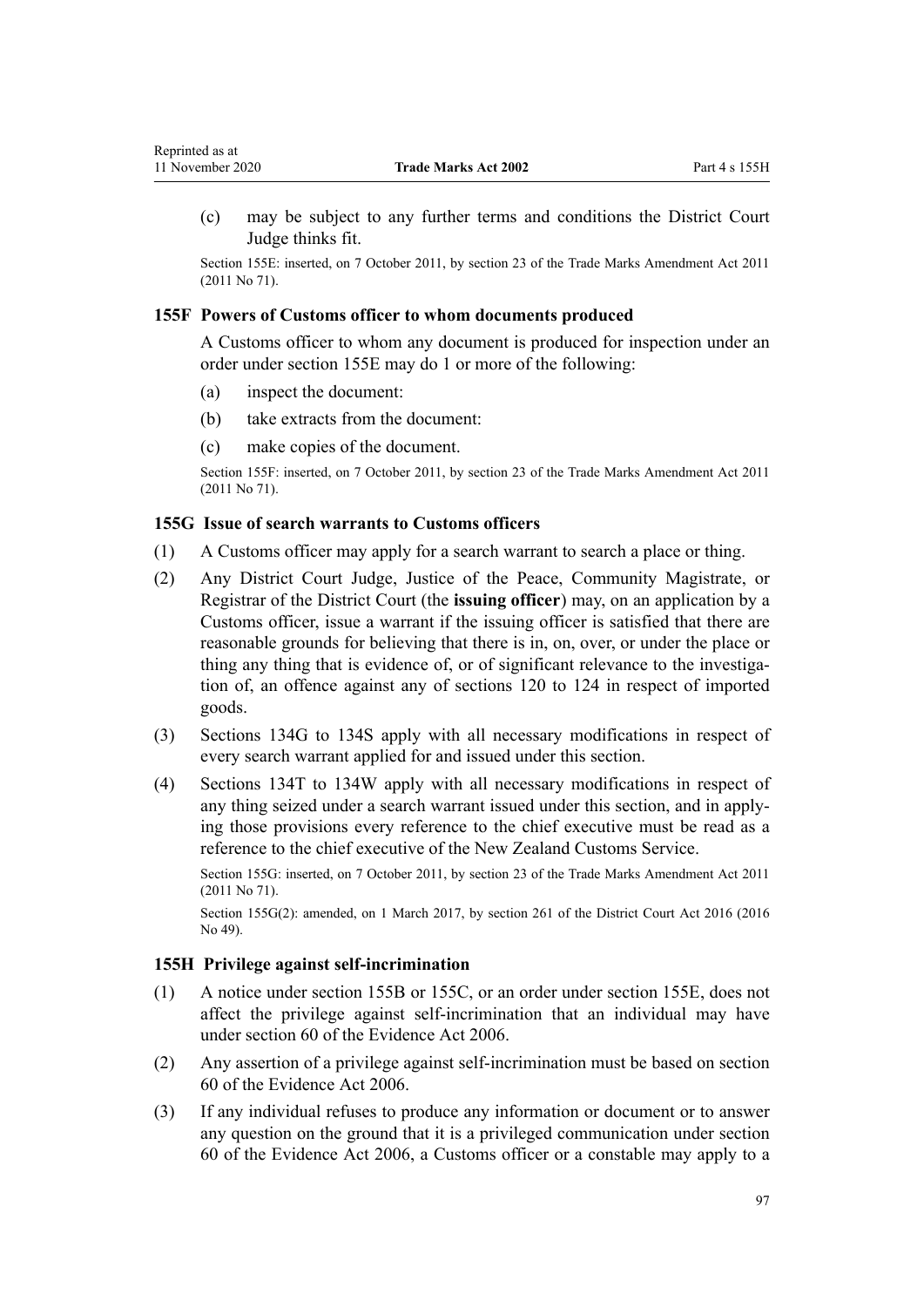District Court Judge for an order determining whether the claim of privilege is valid; and, in respect of any such application, the individual must offer sufficient evidence to enable the District Court Judge to assess whether self-incrimination would be reasonably likely if the individual produced the information or the document or answered the question.

- (4) To avoid doubt, nothing in this section affects the application of [section 65](http://legislation.govt.nz/pdflink.aspx?id=DLM393677) of the Evidence Act 2006 (which relates to waiver of privilege) in respect of the privilege against self-incrimination that a person may have under [section 60](http://legislation.govt.nz/pdflink.aspx?id=DLM393672) of that Act.
- (5) [Section 63](http://legislation.govt.nz/pdflink.aspx?id=DLM393675) of the Evidence Act 2006 does not apply to an order made under [section 155E.](#page-95-0)

Section 155H: inserted, on 7 October 2011, by [section 23](http://legislation.govt.nz/pdflink.aspx?id=DLM2290110) of the Trade Marks Amendment Act 2011 (2011 No 71).

# **155I Other privileges**

- (1) If, in a criminal proceeding, a person could assert a privilege under [section 54](http://legislation.govt.nz/pdflink.aspx?id=DLM393659) or [56](http://legislation.govt.nz/pdflink.aspx?id=DLM393663) of the Evidence Act 2006 in respect of a communication or information, that person has the same privilege for the purposes of a notice issued under [section 155B](#page-93-0) or [155C](#page-94-0), an order made under [section 155E,](#page-95-0) and a search warrant issued under [section 155G.](#page-96-0)
- (2) Subsection (3) applies to documents that are books of account or accounting records referred to in [section 55\(1\)](http://legislation.govt.nz/pdflink.aspx?id=DLM393662) of the Evidence Act 2006.
- (3) The application, by subsection (1), of section 54 of the Evidence Act 2006 (which relates to the privilege for communications with legal advisers) does not prevent, limit, or affect—
	- (a) the issue of a notice under [section 155B](#page-93-0) in respect of a document to which this subsection applies or the obligation to comply with such a notice; or
	- (b) the making of an order under [section 155E](#page-95-0) in respect of a document to which this subsection applies or the obligation to comply with such an order; or
	- (c) the issue of a search warrant under [section 155G](#page-96-0) in respect of a document to which this subsection applies; or
	- (d) the admissibility, in a criminal proceeding under this Act, of any evidence that relates to the contents of a document to which this subsection applies obtained under a notice issued under [section 155B](#page-93-0), an order made under [section 155E,](#page-95-0) or a search warrant issued under [section](#page-96-0) [155G.](#page-96-0)
- (4) A person who has a privilege under this section has the right—
	- (a) to refuse to disclose a communication or information to which the privilege would apply if it were sought to be disclosed in a criminal proceeding; and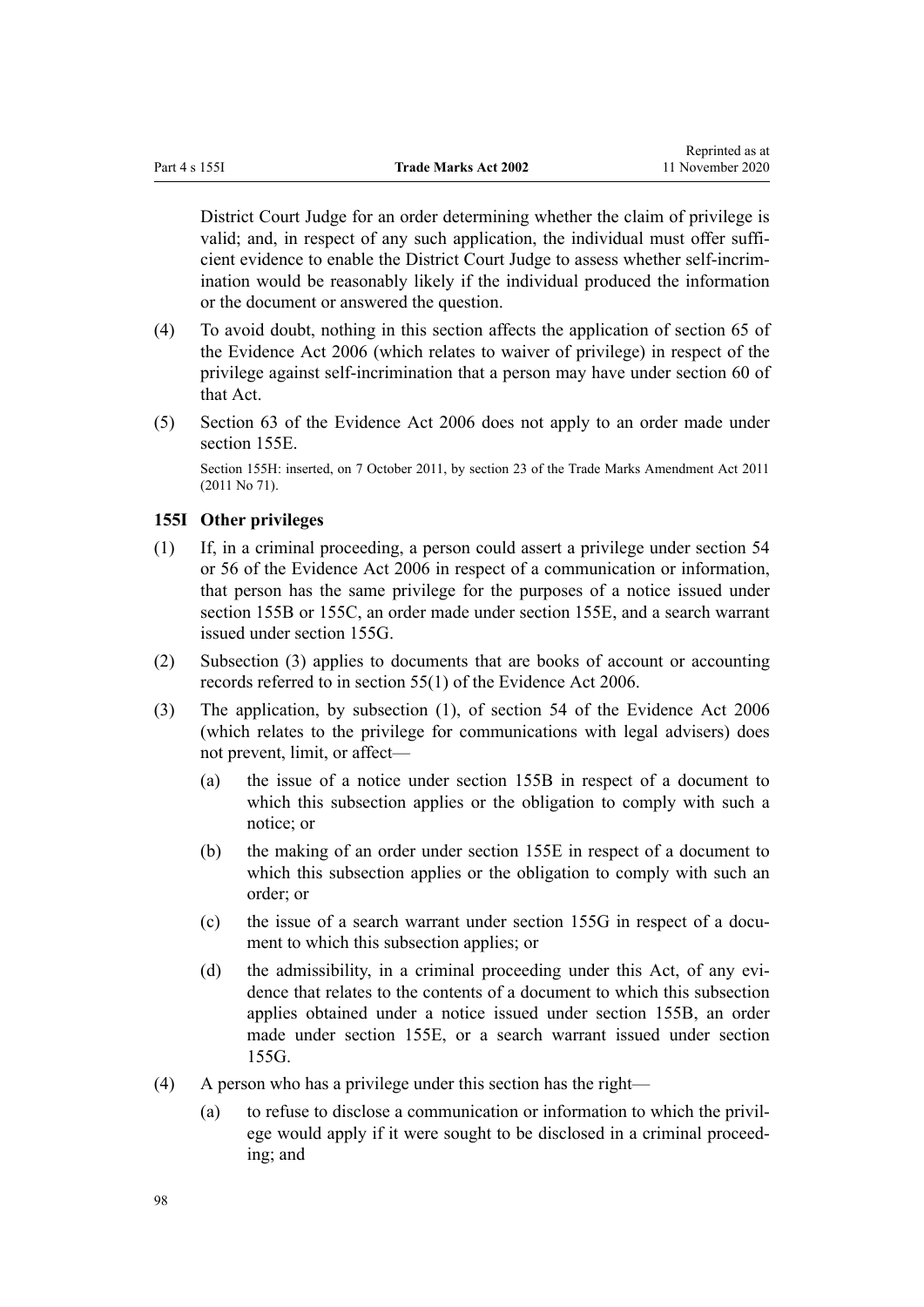- (b) to prevent the search of any such communication or information; and
- (c) to require the return of any such communication or information if it is seized by a person exercising a power of search pending determination of the claim to privilege.
- (5) If a person asserts a claim to privilege under this section in respect of any communication or information, a Customs officer or a constable may apply to a District Court Judge for an order determining whether the claim to privilege is valid; and, for the purpose of determining any such application, the District Court Judge may require the communication or information to be produced to him or her.
- (6) A District Court Judge may, on the application of a Customs officer or a constable, disallow a privilege claimed under this section if the Judge is satisfied that the claim to privilege would, under [section 67\(1\)](http://legislation.govt.nz/pdflink.aspx?id=DLM393679) of the Evidence Act 2006, be disallowed in a proceeding.
- (7) [Section 65](http://legislation.govt.nz/pdflink.aspx?id=DLM393677) of the Evidence Act 2006 (which relates to waiver of privilege) applies in respect of any privilege under this section. Section 155I: inserted, on 7 October 2011, by [section 23](http://legislation.govt.nz/pdflink.aspx?id=DLM2290110) of the Trade Marks Amendment Act 2011 (2011 No 71).

## **155J Offences**

- (1) No person may, without reasonable excuse, refuse or fail to comply with a notice given under [section 155B](#page-93-0).
- (2) No person who is required by a notice given under [section 155C](#page-94-0) to appear before a Customs officer and to answer questions may, without reasonable excuse,—
	- (a) refuse or fail to appear before the Customs officer in accordance with the notice; or
	- (b) refuse to answer any question.
- (3) No person may, without reasonable excuse, refuse or fail to comply with an order made under [section 155E.](#page-95-0)
- (4) Every person who breaches any of subsections (1) to (3) commits an offence and is liable on conviction,—
	- (a) in the case of an individual, to imprisonment for a term not exceeding 6 months or to a fine not exceeding \$10,000; and
	- (b) in the case of a body corporate, to a fine not exceeding \$50,000.

Section 155J: inserted, on 7 October 2011, by [section 23](http://legislation.govt.nz/pdflink.aspx?id=DLM2290110) of the Trade Marks Amendment Act 2011 (2011 No 71).

Section 155J(4): amended, on 4 October 2013, by [regulation 3\(1\)](http://legislation.govt.nz/pdflink.aspx?id=DLM5642106) of the Criminal Procedure (Consequential Amendments) Regulations 2013 (SR 2013/409).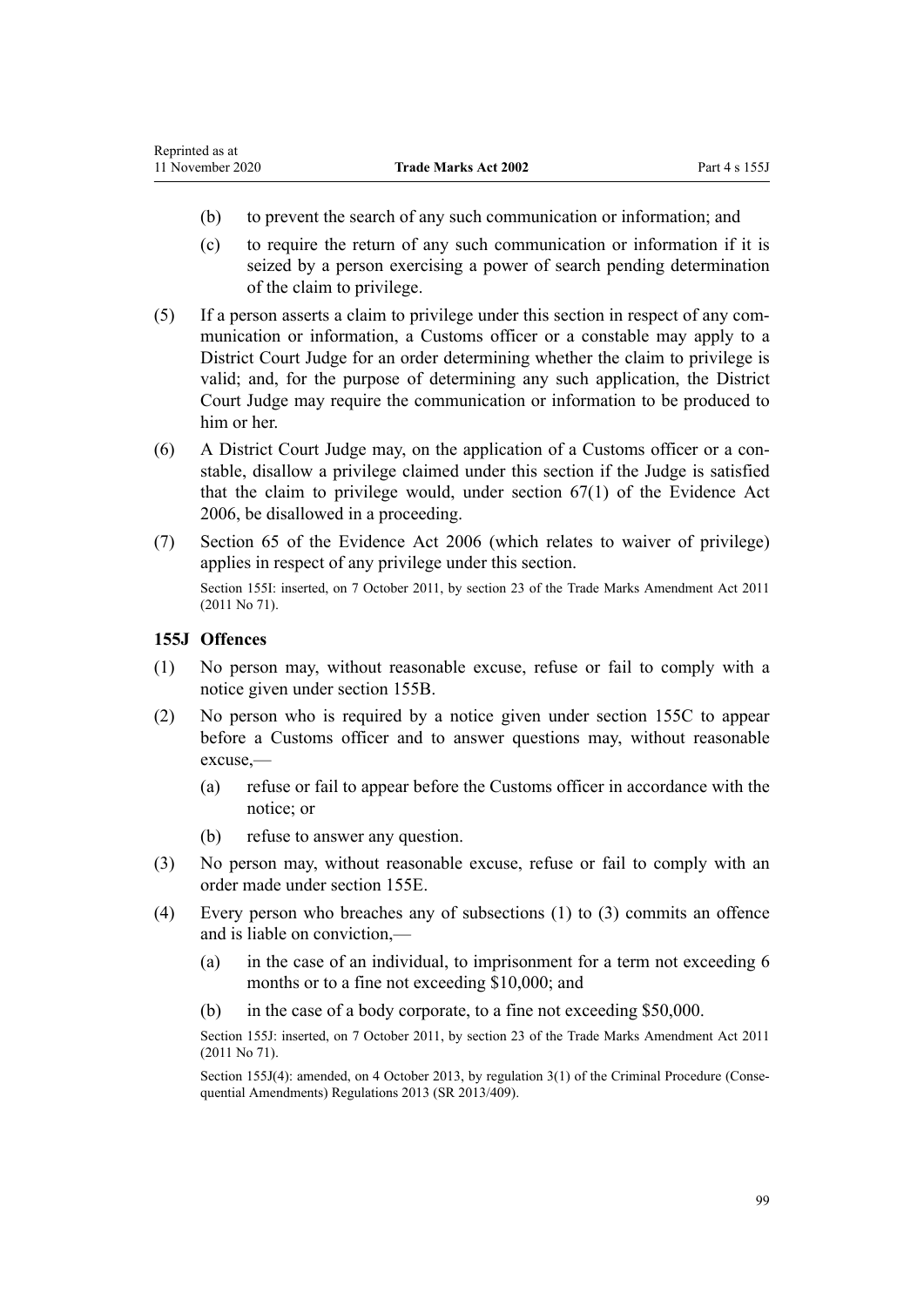#### *Immunity*

Heading: inserted, on 7 October 2011, by [section 23](http://legislation.govt.nz/pdflink.aspx?id=DLM2290110) of the Trade Marks Amendment Act 2011 (2011 No 71).

### **155K No liability if powers exercised in good faith**

- (1) This section applies to—
	- (a) a Customs officer; and
	- (b) a person who assists a Customs officer under this subpart.
- (2) No person to whom this section applies is liable for any act done or omitted to be done by the person in the exercise or intended exercise of his or her powers under this Act if the person acted—
	- (a) in good faith; and
	- (b) in a reasonable manner; and
	- (c) in the reasonably held belief that the prerequisites for the exercise of any power had been satisfied.

Section 155K: inserted, on 7 October 2011, by [section 23](http://legislation.govt.nz/pdflink.aspx?id=DLM2290110) of the Trade Marks Amendment Act 2011 (2011 No 71).

*Delegation of chief executive's powers, duties, and functions*

#### **156 Delegation of chief executive's powers, duties, and functions**

- (1) With the written consent of the Minister of Customs, the chief executive may, from time to time, either generally or particularly, by writing under his or her hand, delegate to a Customs officer all or any of the powers, duties, and functions conferred or imposed on the chief executive by or under this Act.
- (2) No delegation under subsection (1) includes the power to delegate under that subsection.
- (3) Subject to any general or special directions given, or conditions imposed, from time to time by the Minister of Customs or the chief executive, as the case may be, the officer to whom any powers are delegated may exercise those powers in the same manner and with the same effect as if they had been conferred on him or her directly by this Act and not by delegation.
- (4) Every Customs officer who appears to act under a delegation under this section is, in the absence of proof to the contrary, presumed to be acting in accordance with the terms of the delegation.
- (5) A delegation under this section—
	- (a) may be made to a specified person or to the holder or holders for the time being of any specified office or class of offices; and
	- (b) is revocable at will, and the delegation does not prevent the exercise of any power by the chief executive; and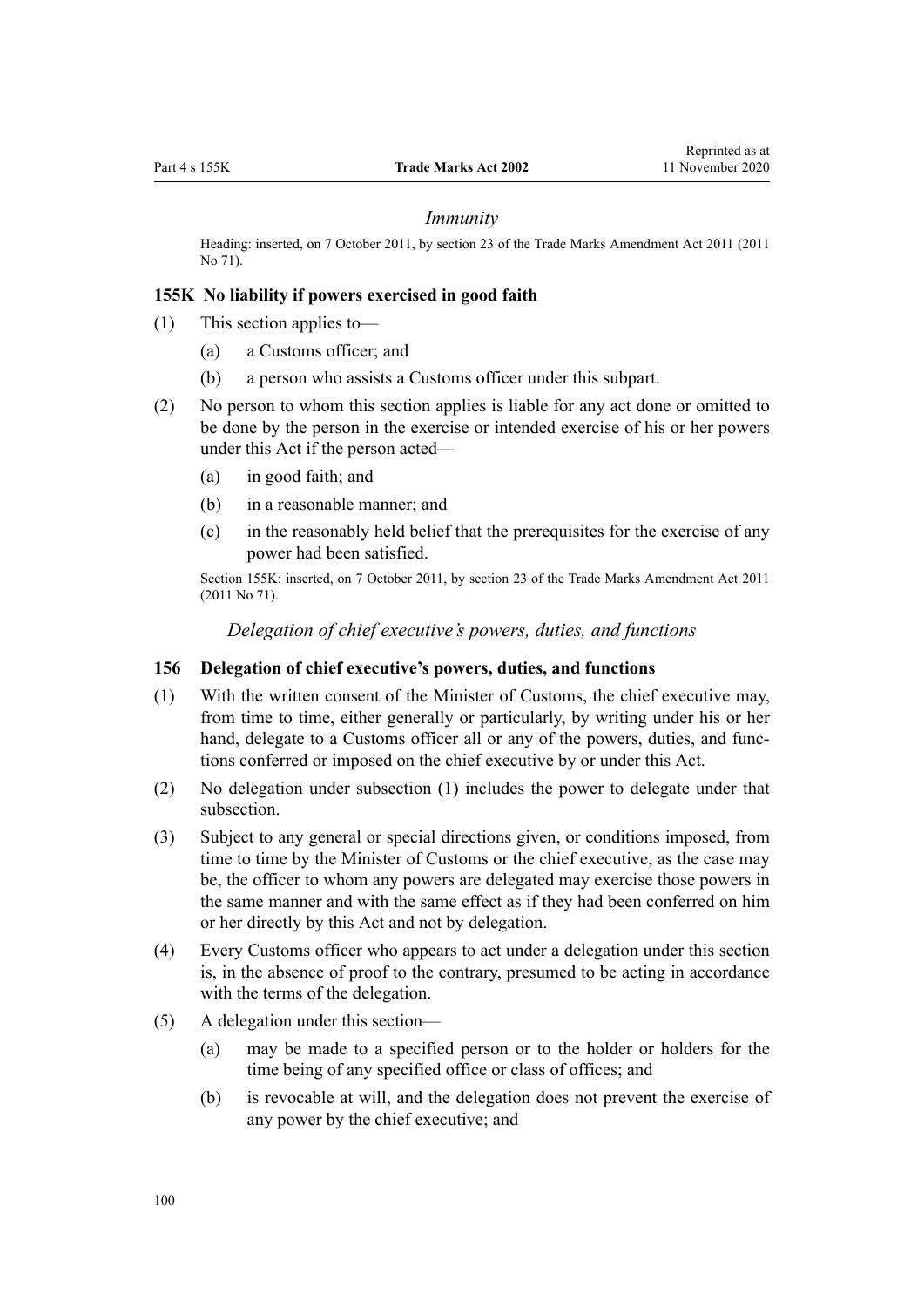(c) continues in force according to its tenor, until revoked, even if the chief executive by whom it was made has ceased to hold office, and continues to have effect as if made by the successor in office of the chief executive.

Compare: 1953 No 66 s 54K

## **157 Protection of persons acting under authority of Act**

- (1) The Crown, the chief executive, or any Customs officer is not under any criminal or civil liability in respect of anything done or omitted to be done for the purposes of any of [sections 135A](#page-83-0), [135B,](#page-83-0) and [146 to 156](#page-88-0) or any regulations made for the purposes of those sections.
- (2) Subsection (1) does not apply if the Crown, the chief executive, or the Customs officer has acted in bad faith.

Section 157(1): amended, on 30 December 2018, by [section 104](http://legislation.govt.nz/pdflink.aspx?id=DLM6838451) of the Comprehensive and Progressive Agreement for Trans-Pacific Partnership Amendment Act 2018 (2016 No 90).

# Subpart 4—Miscellaneous

*Application to Commissioner or court?*

## **158 Application to Commissioner or court?**

A person who may apply either to the Commissioner or the court for a determination under this Act—

- (a) must, if an action concerning the trade mark in question is pending, apply to the court:
- (b) may, in any other case, apply to the Commissioner who may,—
	- (i) after hearing the parties, determine the question between them; or
	- (ii) at any stage of the proceedings, refer the application to the court.

Compare: 1953 No 66 s 67

## *Appearance of Commissioner*

## **159 Commissioner's appearance in certain proceedings**

- (1) In any legal proceedings in which the relief sought includes alteration or rectification of the register, or alteration, revocation, or invalidity of a registered trade mark, the Commissioner—
	- (a) has the right to appear and be heard; and
	- (b) must appear if directed by the court.
- (2) Instead of appearing in person, the Commissioner may, unless otherwise directed by the court, give the court a written statement—
	- (a) of the following particulars that are within the Commissioner's knowledge: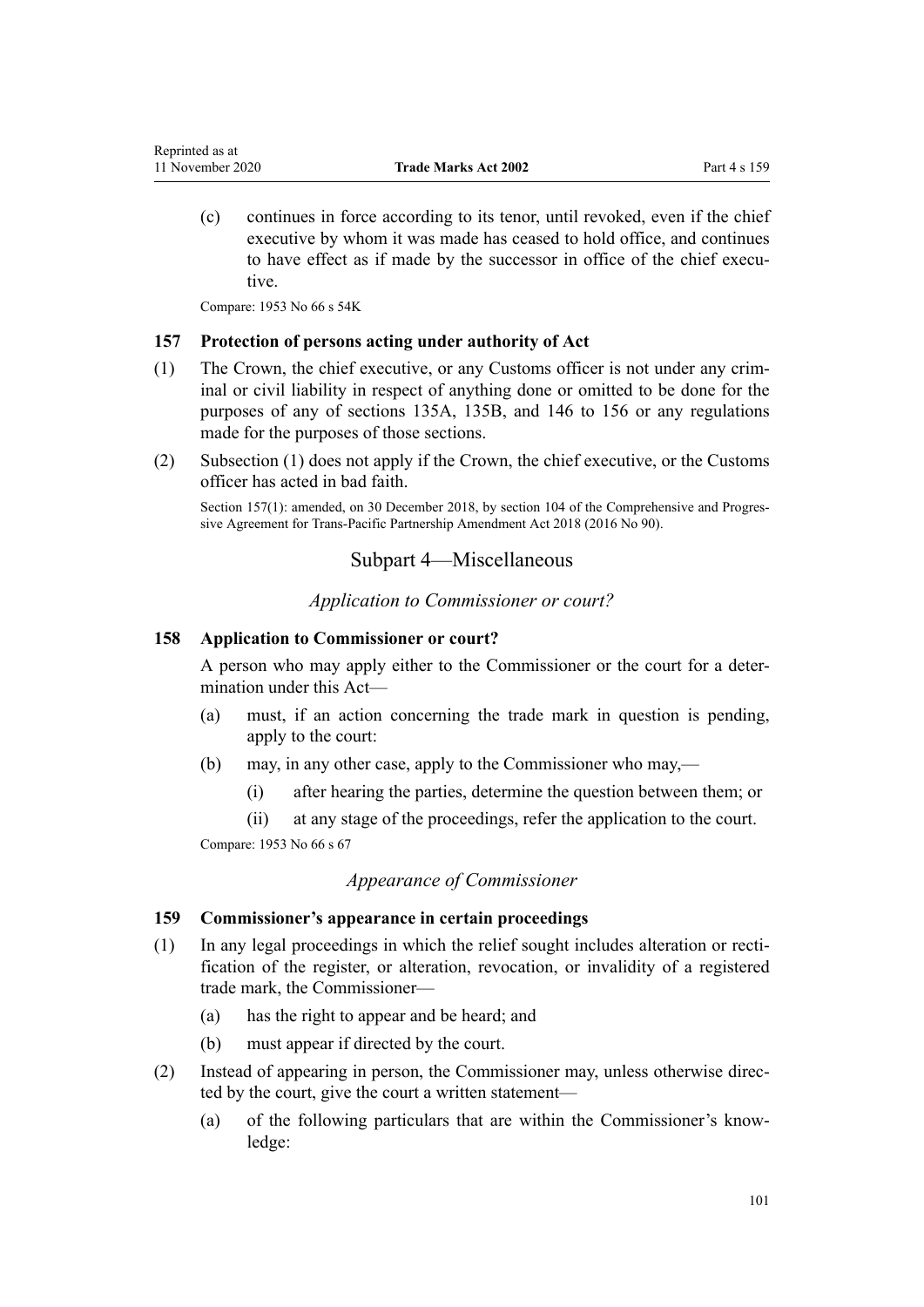- (i) the issues:
- (ii) the grounds of any decision given by him or her:
- (iii) the practice of the Intellectual Property Office of New Zealand in similar cases:
- (iv) any other matters that are relevant to the issues; and
- (b) that is signed by the Commissioner.
- (3) The Commissioner's written statement forms part of the evidence in the proceeding.

Compare: 1953 No 66 s 64

Section 159(2)(a)(iii): amended, on 13 September 2014, by [section 249](http://legislation.govt.nz/pdflink.aspx?id=DLM1419624) of the Patents Act 2013 (2013) No 68).

# *Evidence*

### **160 Mode of giving evidence in proceedings before Commissioner**

- (1) Subject to any regulations, in any proceeding under this Act before the Commissioner, the evidence must be given by affidavit or statutory declaration in the absence of directions to the contrary.
- (2) However, despite subsection (1), the Commissioner may—
	- (a) take oral evidence instead of, or in addition to, evidence by affidavit or declaration; or
	- (b) permit a deponent or declarant to be cross-examined on his or her affidavit or declaration.
- (3) Any such statutory declaration may, in the case of appeal, be used before the court instead of evidence by affidavit, and, if so used, has all the incidents and consequences of evidence by affidavit.
- (4) In any proceeding under this Act before the Commissioner, the Commissioner may administer oaths to any witness, and may in the prescribed manner require the attendance of any witness and discovery and production of documents.
- (5) Any evidence given on oath before the Commissioner is deemed to be given in a judicial proceeding for the purposes of [sections 108](http://legislation.govt.nz/pdflink.aspx?id=DLM328793) and [109](http://legislation.govt.nz/pdflink.aspx?id=DLM328796) of the Crimes Act 1961.
- (6) [Section 111](http://legislation.govt.nz/pdflink.aspx?id=DLM328799) of the Crimes Act 1961 applies to every affidavit and statutory declaration made for the purposes of this Act. Compare: 1953 No 66 s 68

#### **161 Evidence of entries, documents, etc**

(1) A certificate signed by the Commissioner that certifies that any entry that he or she is authorised by or under this Act to make has or has not been made, or that any other thing that he or she is so authorised to do has or has not been done, is prima facie evidence of the certified matters.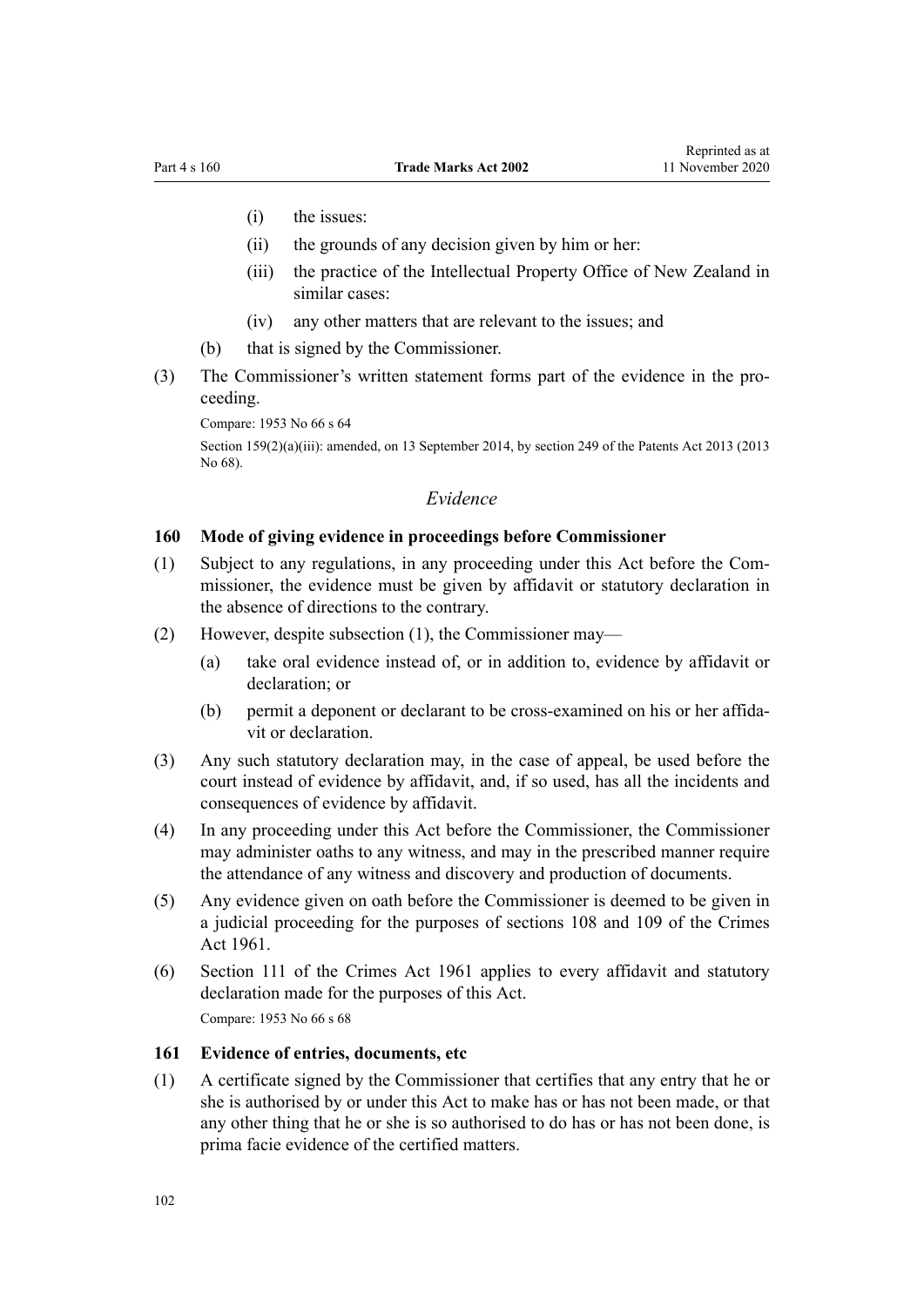| Reprinted as at  |                             |              |
|------------------|-----------------------------|--------------|
| 11 November 2020 | <b>Trade Marks Act 2002</b> | Part 4 s 165 |

- (2) A copy of, or extract from, a registered document particulars of which have been entered in any device or facility referred to in [section 181\(2\)](#page-107-0) certified to be a true copy or extract by the Commissioner is admissible in evidence in legal proceedings to the same extent as the original document.
- (3) A person may, on payment of any fees that are prescribed, require the Commissioner to give or certify a copy of any entry in the register.
- (4) The notification in the prescribed manner of the doing, exercise, or performance of an act, power, function, or duty that the Commissioner is directed, authorised, or empowered to do under this Act or otherwise by law is prima facie evidence that it was lawfully done, exercised, or performed.

Compare: 1953 No 66 s 69

Section 161(2): amended, on 15 December 2005, by [section 14](http://legislation.govt.nz/pdflink.aspx?id=DLM362648) of the Trade Marks Amendment Act 2005 (2005 No 116).

# **162 Registration is prima facie evidence of validity**

In all legal proceedings that relate to a registered trade mark the fact that a person is registered as owner of the trade mark is prima facie evidence of the validity of the original registration of the trade mark and of all later assignments and transmissions.

Compare: 1953 No 66 s 59

# **163 Appeal against decision of Commissioner that relates to assignments and transmissions**

A document or instrument in respect of which no entry has been made in the register must not be admitted in evidence in a court as proof of the title to a trade mark—

- (a) except for the purposes of an application under [section 76](#page-44-0) or of an appeal under [section 170;](#page-104-0) or
- (b) unless the court otherwise directs.

Compare: 1953 No 66 s 34

## **164 Trade usage must be considered**

In an action or proceeding relating to a trade mark or trade name, the court or the Commissioner, as the case may be, must admit evidence of—

- (a) the usages of the trade concerned; and
- (b) any relevant trade mark or trade name or get-up legitimately used by other persons.

Compare: 1953 No 66 s 60

#### **165 Certificate of validity**

(1) In a legal proceeding in which the validity of the registration of a registered trade mark comes into question, the court may certify a decision that is in favour of the owner of the trade mark.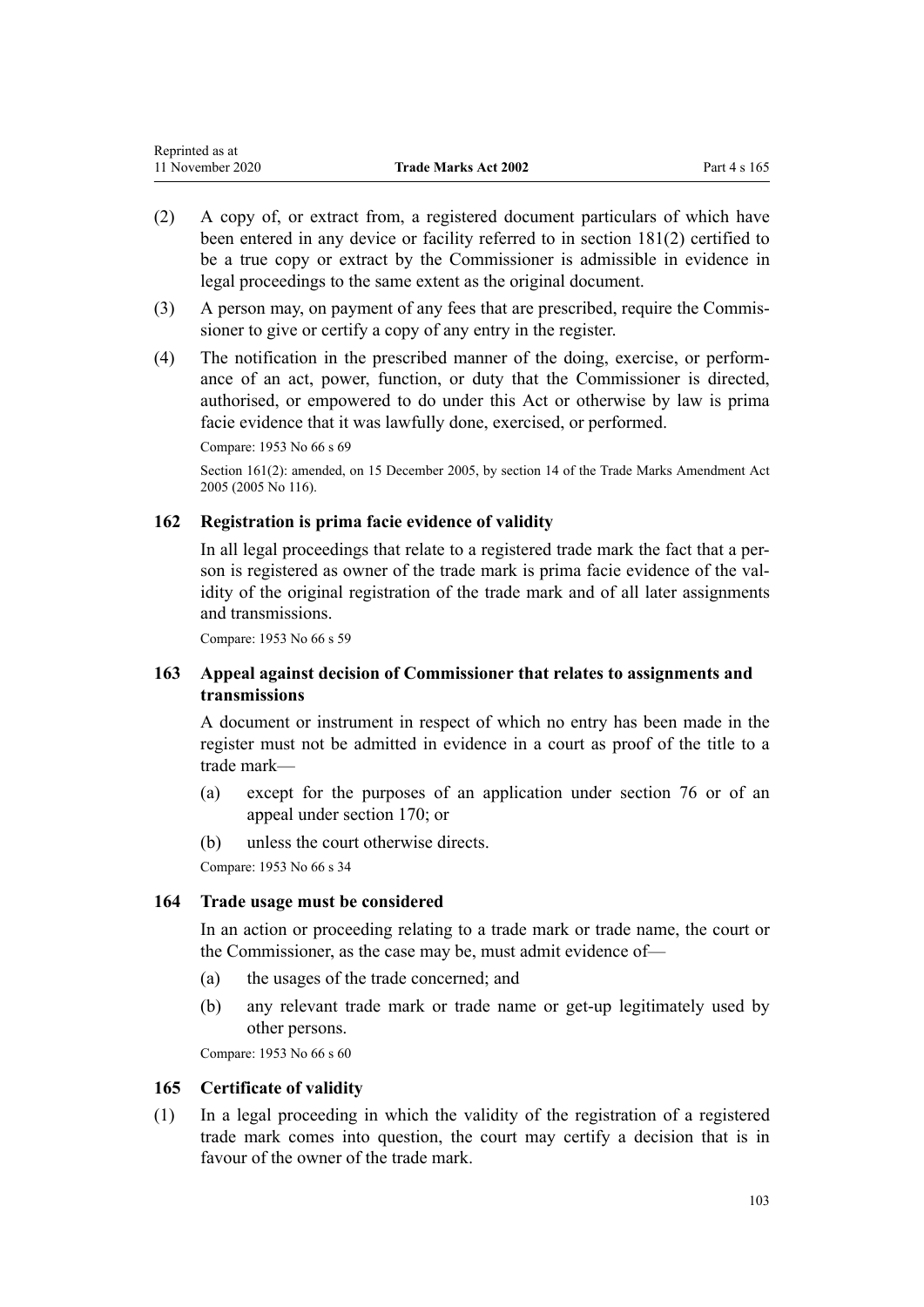Reprinted as at

- (2) The owner of a registered trade mark who obtains a final order or judgment in his or her favour in a later legal proceeding in which the validity of the registration of the trade mark comes into question again is entitled to his or her full costs, charges, and expenses as between solicitor and client if—
	- (a) the court has already certified a decision in favour of the owner under subsection (1); and
	- (b) the court does not certify in the later proceeding that the owner is not entitled to those costs, charges, and expenses.

Compare: 1953 No 66 s 61

## *Costs*

# **166 Costs**

- (1) In any proceedings before the Commissioner under this Act, the Commissioner may,—
	- (a) by order, award to any party costs that the Commissioner considers reasonable; and
	- (b) direct how and by what parties they are to be paid.
- (2) An order under subsection (1) may be—
	- (a) entered as a judgment of the court; and
	- (b) with the leave of the court, may be enforced accordingly.

Compare: 1953 No 66 s 62(1)

# **167 Commissioner or court may require security for costs**

- (1) The Commissioner or the court, as the case may be, may require a party to legal proceedings under this Act to give security for the costs of the proceedings if satisfied that—
	- (a) the party does not reside, and does not carry on business, in New Zealand; or
	- (b) there is reason to believe that the party will be unable to pay the costs of the other party if unsuccessful in the proceedings.
- (2) If the party does not give the security required, the Commissioner or the court may treat the proceedings as abandoned by the party and determine the matter accordingly.

Section 167: replaced, on 13 January 2020, by [section 132](http://legislation.govt.nz/pdflink.aspx?id=LMS85765) of the Regulatory Systems (Economic Development) Amendment Act 2019 (2019 No 62).

## **168 No costs on appeal against refusal to certify or to authorise use**

Despite section 167, the Commissioner does not have any jurisdiction to award costs to or against any party on an appeal to the Commissioner against a refusal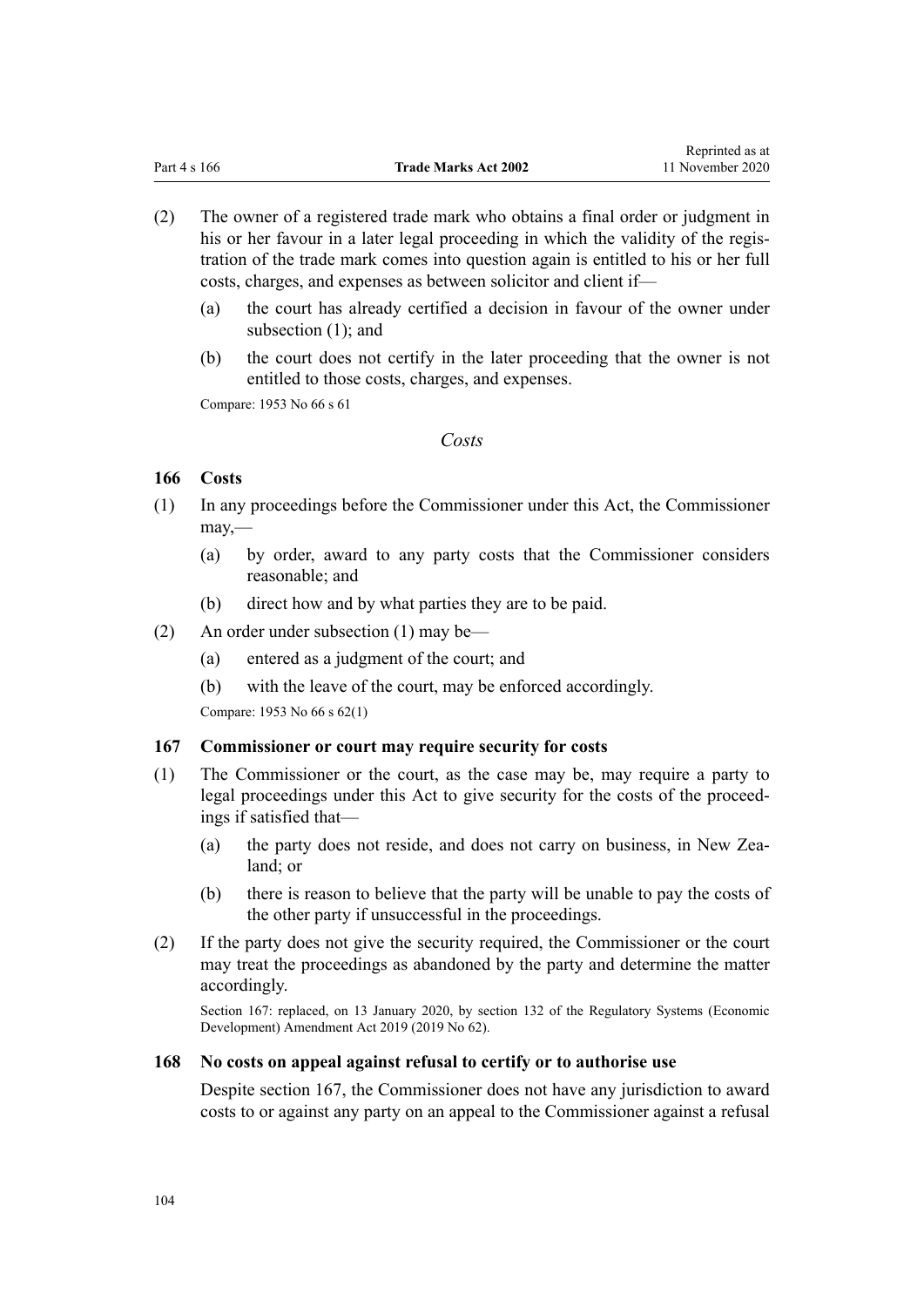<span id="page-104-0"></span>of the owner of a certification trade mark to certify goods or services or to authorise the use of the trade mark.

Compare: 1953 No 66 s 53

# **169 Costs of Commissioner in proceedings before court**

In all court proceedings under this Act, the Commissioner's costs are in the discretion of the court.

Compare: 1953 No 66 s 63

# *Appeals*

## **170 Appeals in relation to Commissioner's decisions**

A person who is aggrieved by a decision of the Commissioner under this Act may appeal to the court.

# **171 Notice of appeal**

Notice of an appeal under section 170 must be filed in the court and served on the Commissioner within 20 working days after the day on which the decision appealed against was given.

Compare: 1953 No 66 s 66(2)

## **172 Hearing of appeal**

- (1) On an appeal, the court must hear the parties and the Commissioner.
- (2) Appeals must be heard only on the materials stated by the Commissioner unless a party, either in the manner prescribed or by special leave of the court, brings forward further material for the consideration of the court.
- (3) In the case of an appeal against the acceptance of an application or the registration of a trade mark,—
	- (a) no further grounds of objection are permitted by the opponent or the Commissioner, other than those stated by the opponent, except by leave of the court; and
	- (b) if further grounds of objection are permitted, the applicant's application may be withdrawn without payment of the costs of the opponent on giving notice as prescribed.

Compare: 1953 No 66 s 27(6)–(10)

# **173 Determination of appeals**

In determining an appeal, the court may do any of the following things:

- (a) confirm, modify, or reverse the Commissioner's decision or any part of it:
- (b) exercise any of the powers that could have been exercised by the Commissioner in relation to the matter to which the appeal relates: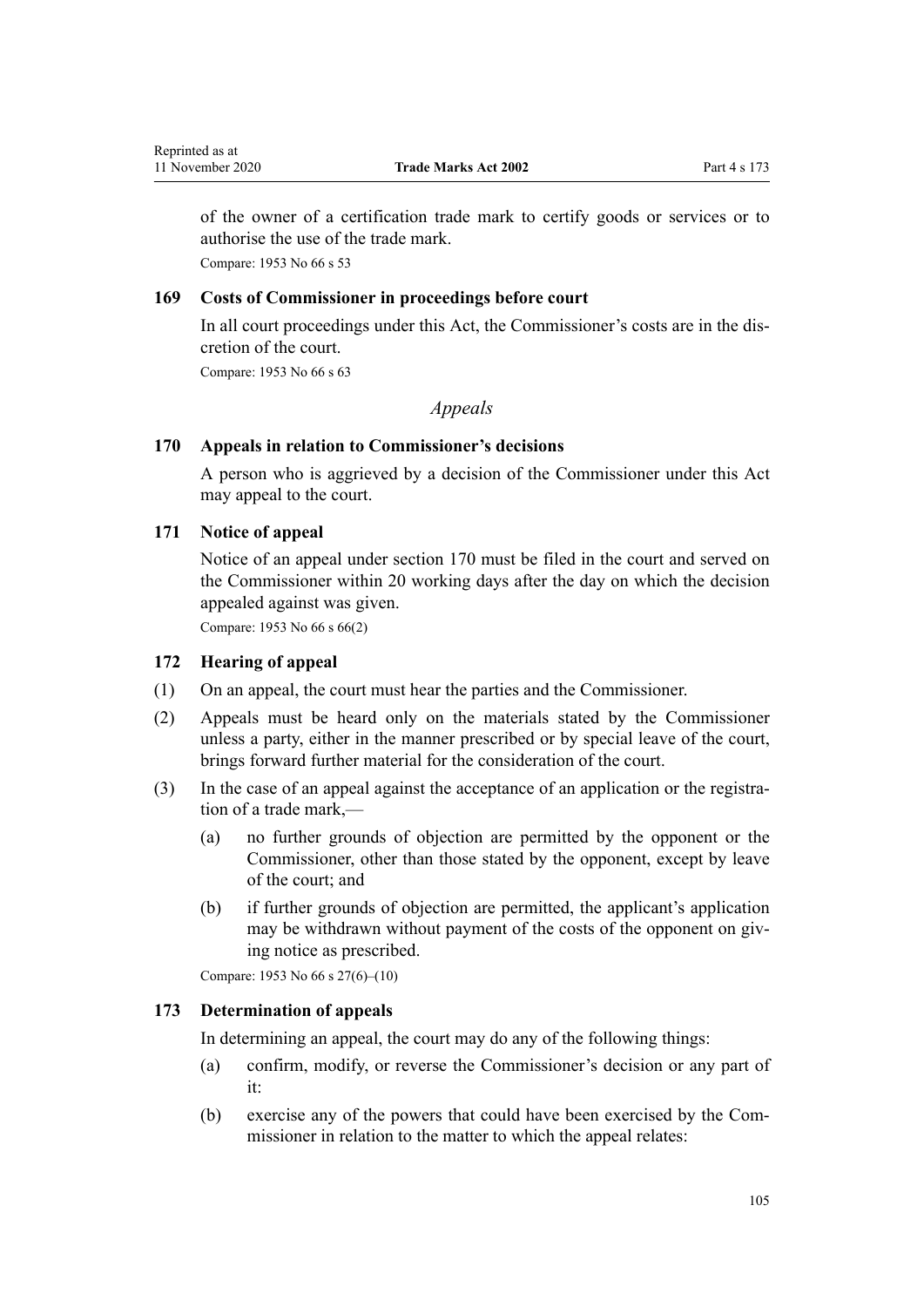(c) in the case of an appeal against the registration of a trade mark, permit the trade mark proposed to be registered to be modified in any manner that does not substantially affect its identity. However, in any such case, the trade mark as so modified must be advertised in the prescribed manner before being registered.

### **174 Provisions pending determination of appeal**

The decision to which an appeal under this Act relates remains in full force pending the determination of the appeal unless the court otherwise orders.

# **Part 5**

# **Administrative provisions and miscellaneous**

Subpart 1—Commissioner and Assistant Commissioners of Trade Marks

### **175 Commissioner and Assistant Commissioners of Trade Marks**

- (1) The chief executive of the Ministry must appoint, under the [Public Service Act](http://legislation.govt.nz/pdflink.aspx?id=LMS106157)  $2020$ , $-$ 
	- (a) the Commissioner of Trade Marks; and
	- (b) as many Assistant Commissioners of Trade Marks as may be necessary for the purposes of this Act.
- (2) Those persons are employees of the Ministry, and those appointments may be made separately or in conjunction with any other office in the Ministry.

Section 175: replaced, on 16 September 2011, by [section 24](http://legislation.govt.nz/pdflink.aspx?id=DLM2353613) of the Trade Marks Amendment Act 2011 (2011 No 71).

Section 175(1): amended, on 7 August 2020, by [section 135](http://legislation.govt.nz/pdflink.aspx?id=LMS176959) of the Public Service Act 2020 (2020) No 40).

# **175A Functions of Commissioner**

The functions of the Commissioner are, in accordance with this Act and the regulations, to—

- (a) examine applications for the registration of trade marks, consider applications for the alteration, renewal, assignment, revocation, declaration of invalidity, and cancellation of registered trade marks and make other decisions relating to the examination and registration of trade marks; and
- (b) provide preliminary advice and search advice to persons who propose to apply for the registration of trade marks; and
- (c) appoint and alter the advisory committee under [section 177;](#page-107-0) and
- (d) provide administrative support to the advisory committee; and
- (e) maintain the register of trade marks and carry out other duties and responsibilities relating to the register of trade marks; and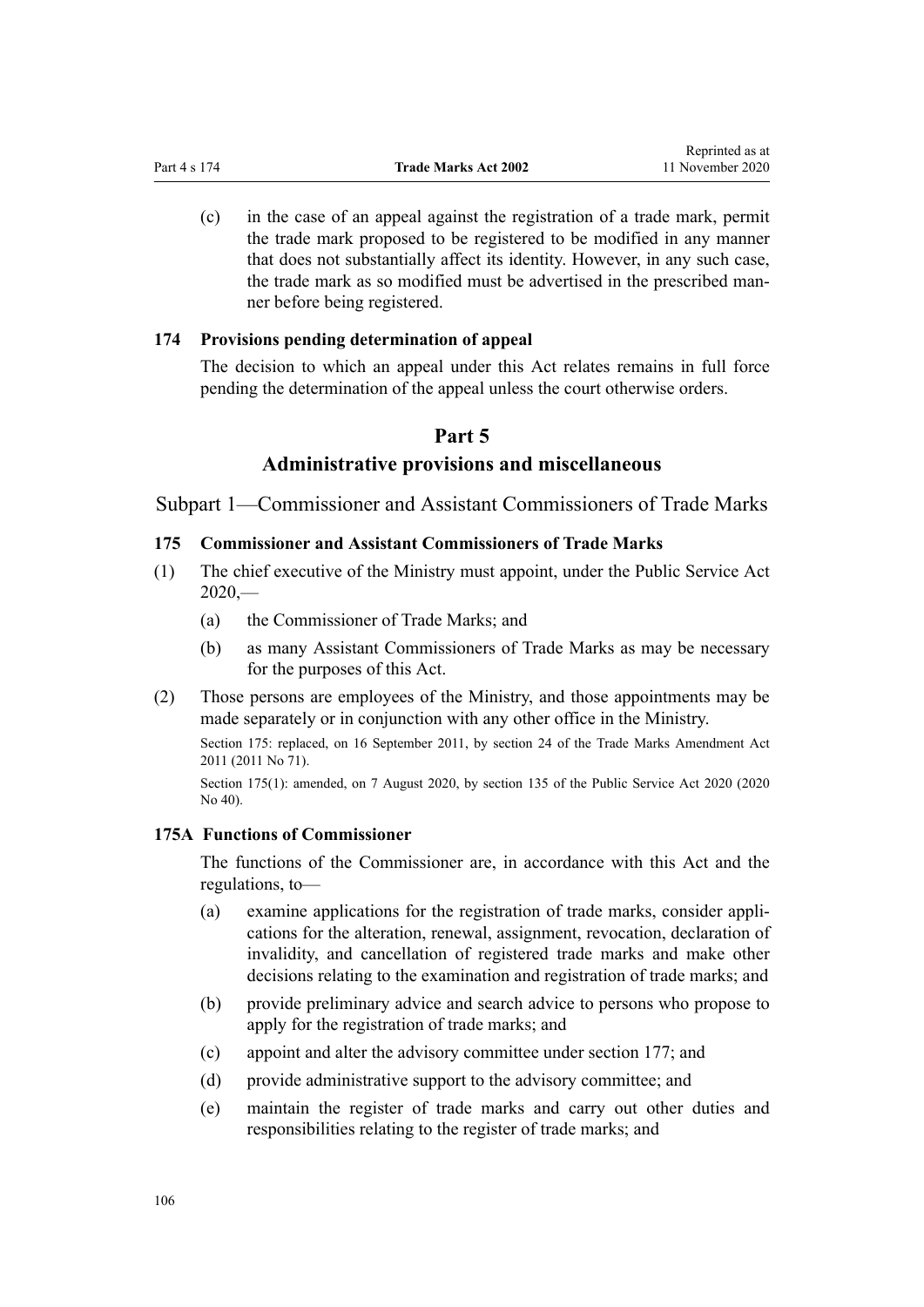(f) perform or exercise other functions, duties, and powers conferred on him or her by this Act and the regulations.

Section 175A: inserted, on 16 September 2011, by [section 24](http://legislation.govt.nz/pdflink.aspx?id=DLM2353613) of the Trade Marks Amendment Act 2011 (2011 No 71).

## **175B Powers of Assistant Commissioners**

- (1) An Assistant Commissioner of Trade Marks has the functions, duties, and powers of the Commissioner under this Act, other than the power to delegate under section 175C, but is subject to the control of the Commissioner.
- (2) The fact that an Assistant Commissioner performs or exercises those functions, duties, and powers is conclusive evidence of the authority to do so.

Section 175B: inserted, on 16 September 2011, by [section 24](http://legislation.govt.nz/pdflink.aspx?id=DLM2353613) of the Trade Marks Amendment Act 2011 (2011 No 71).

### **175C Power of Commissioner to delegate**

- (1) The Commissioner may delegate to any person, either generally or particularly, any of the Commissioner's functions, duties, and powers (except this power of delegation).
- (2) A delegation—
	- (a) must be in writing; and
	- (b) may be subject to any restrictions and conditions that the Commissioner thinks fit; and
	- (c) is revocable at any time, in writing; and
	- (d) does not prevent the performance or exercise of a function, duty, or power by the Commissioner.
- (3) A person to whom any of the functions, duties, and powers are delegated may perform and exercise them in the same manner and with the same effect as if they had been conferred directly by this Act and not by delegation.
- (4) A person who appears to act under a delegation is presumed to be acting in accordance with its terms in the absence of evidence to the contrary.
- (5) Any reference in this Act or the regulations to the Commissioner includes a reference to the delegate in respect of anything delegated to that person.

Section 175C: inserted, on 16 September 2011, by [section 24](http://legislation.govt.nz/pdflink.aspx?id=DLM2353613) of the Trade Marks Amendment Act 2011 (2011 No 71).

### **175D Liability of Commissioner and others**

The Commissioner, an Assistant Commissioner, or any other person acting on behalf of the Commissioner is not personally liable for any act or omission done in good faith in the performance or intended performance of the Commissioner's functions, duties, or powers.

Section 175D: inserted, on 13 September 2014, by [section 249](http://legislation.govt.nz/pdflink.aspx?id=DLM1419624) of the Patents Act 2013 (2013 No 68).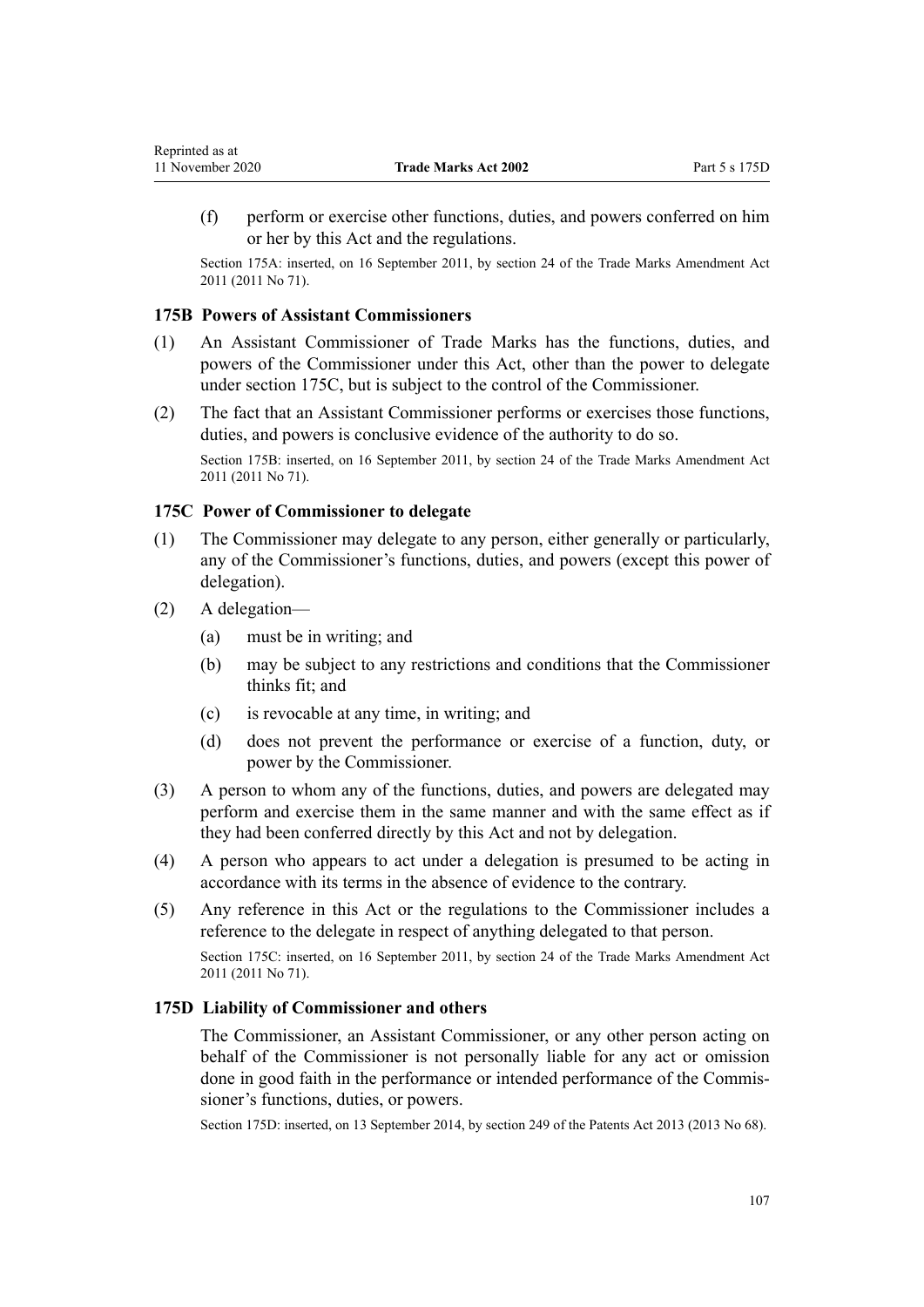## <span id="page-107-0"></span>**176 Hearing before exercise of Commissioner's discretion**

The Commissioner must not exercise any of the Commissioner's discretionary or other powers under this Act or any regulations made under this Act adversely to any person without (if required to do so within the prescribed time) giving the person an opportunity of being heard.

Compare: 1953 No 66 s 56

# Subpart 2—Advisory committee

#### **177 Advisory committee**

- (1) The Commissioner must appoint an advisory committee.
- (2) The Commissioner may alter the advisory committee.

## **178 Function of advisory committee**

The function of the advisory committee is to advise the Commissioner whether the proposed use or registration of a trade mark that is, or appears to be, derivative of a Māori sign, including text and imagery, is, or is likely to be, offensive to Māori.

### **179 Membership of advisory committee**

- (1) The Commissioner may, at any time, appoint or discharge a member of the advisory committee and, if the Commissioner thinks fit, appoint another member in a discharged member's place.
- (2) A person must not be appointed as a member of the advisory committee unless, in the opinion of the Commissioner, the person is qualified for appointment, having regard to that person's knowledge of te ao Māori (Māori worldview) and tikanga Māori (Māori protocol and culture).
- (3) A member of the advisory committee may resign office by notice in writing to the Commissioner.

## **180 Advisory committee may regulate own procedure**

Subject to any direction given by the Commissioner, the advisory committee may regulate its own procedure.

# Subpart 3—Register of trade marks

*General*

# **181 Register of trade marks**

- (1) The Commissioner must ensure that a register of trade marks registered in New Zealand is kept in New Zealand.
- (2) The register may be kept in any manner that the Commissioner thinks fit, including, either wholly or partly, by means of a device or facility—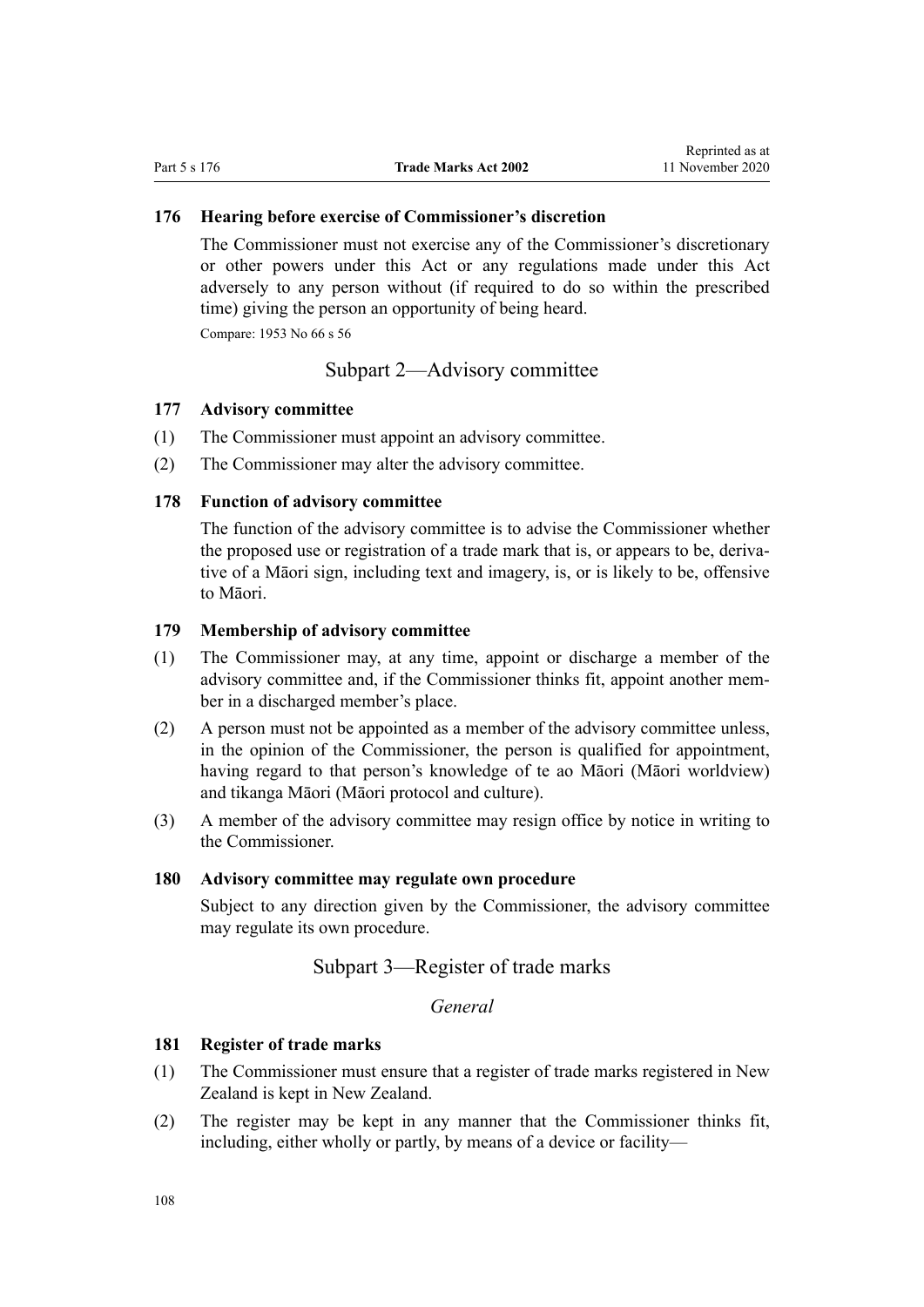- (a) that records or stores information electronically or by other means; and
- (b) that permits the information so recorded or stored to be readily inspected or reproduced in usable form.
- (3) The register is prima facie evidence of any matters required or authorised by or under this Act to be entered in it.

Compare: 1953 No 66 s 5

### **182 Contents of register**

The register must contain the following:

- (a) all registered trade marks with the names and addresses of their owners:
- (b) the actual date of registration, the deemed date of registration, and the date of application in New Zealand:
- (ba) if the trade mark's status is registered-past expiry date (as defined in [sec](#page-39-0)[tion 60](#page-39-0)), a statement to that effect:
- (c) assignments and transmissions:
- (d) memoranda referred to in [section 78\(c\):](#page-44-0)
- (e) disclaimers:
- (f) conditions:
- (g) any other prescribed matters relating to registered trade marks.

Compare: 1953 No 66 s 5(1)

Section 182(b): replaced, on 15 December 2005, by [section 15](http://legislation.govt.nz/pdflink.aspx?id=DLM362649) of the Trade Marks Amendment Act 2005 (2005 No 116).

Section 182(ba): inserted, on 13 January 2020, by [section 133](http://legislation.govt.nz/pdflink.aspx?id=LMS85766) of the Regulatory Systems (Economic Development) Amendment Act 2019 (2019 No 62).

Section 182(d): replaced, on 16 September 2011, by [section 25](http://legislation.govt.nz/pdflink.aspx?id=DLM2290126) of the Trade Marks Amendment Act 2011 (2011 No 71).

# **183 No notices of trusts may be entered in register**

No notice of any trust may be entered in the register, and the Commissioner is not affected by any such notice.

Compare: 1953 No 66 s 80(2)

## *Search of register*

## **184 Search of register**

- (1) A person may, on payment of any prescribed fees, search the register—
	- (a) during the hours when the office of the Commissioner is open to the public for the transaction of business on a working day; and
	- (b) at any other time that the Commissioner allows.
- (2) A certified copy of an entry in the register must, on payment of any prescribed fee, be given to any person who requires the certified copy.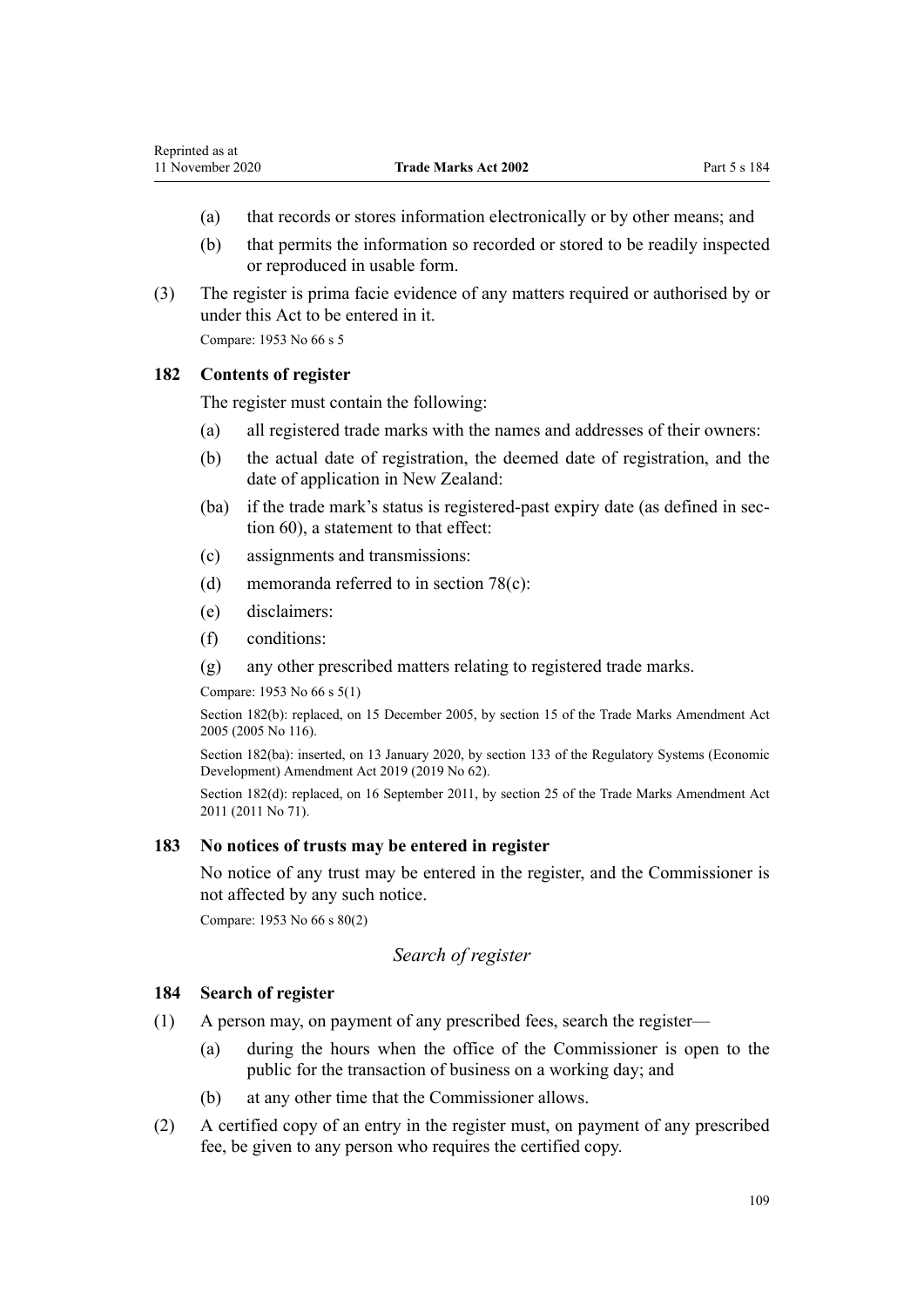Section 184(2): amended, on 13 September 2014, by [section 249](http://legislation.govt.nz/pdflink.aspx?id=DLM1419624) of the Patents Act 2013 (2013 No 68).

# *Offences relating to register*

#### **185 Offence to make false entry in register**

- (1) Every person commits an offence who—
	- (a) makes or causes to be made a false entry in the register or a writing falsely purporting to be a copy of an entry in the register knowing the entry or writing to be false; or
	- (b) produces or tenders or causes to be produced or tendered in evidence any such writing, knowing the entry or writing to be false.
- (2) Every person who is convicted of an offence against subsection (1) is liable on conviction to imprisonment for a term not exceeding 2 years. Compare: 1953 No 66 s 70

#### **186 Offences relating to false representation of trade mark**

- (1) Every person commits an offence who represents that—
	- (a) a sign, or the whole or a part of a trade mark, is a registered trade mark when it is not:
	- (b) a registered trade mark is registered in respect of any goods or services when it is not:
	- (c) the registration of a trade mark gives an exclusive right to its use when it does not.
- (2) Every person who is convicted of an offence against subsection (1) is liable on conviction to a fine not exceeding \$1,000.
- (3) For the purposes of this section, a reference to—
	- (a) registered is to be read as a reference to registered under this Act:
	- (b) registration is to be read as a reference to registration in the register.
- (4) Subsection (3) does not apply if the relevant reference relates to the registration of a trade mark under the law in force in a country outside New Zealand. Compare: 1953 No 66 s 71

# Subpart 4—Miscellaneous

## *No compensation*

## **187 No compensation for diminution in rights attaching to trade mark**

No person is entitled to compensation from the Crown in respect of any diminution in the rights that attach to a trade mark that may arise by virtue of the enactment of this Act (for example, the removal of the trade mark from the register).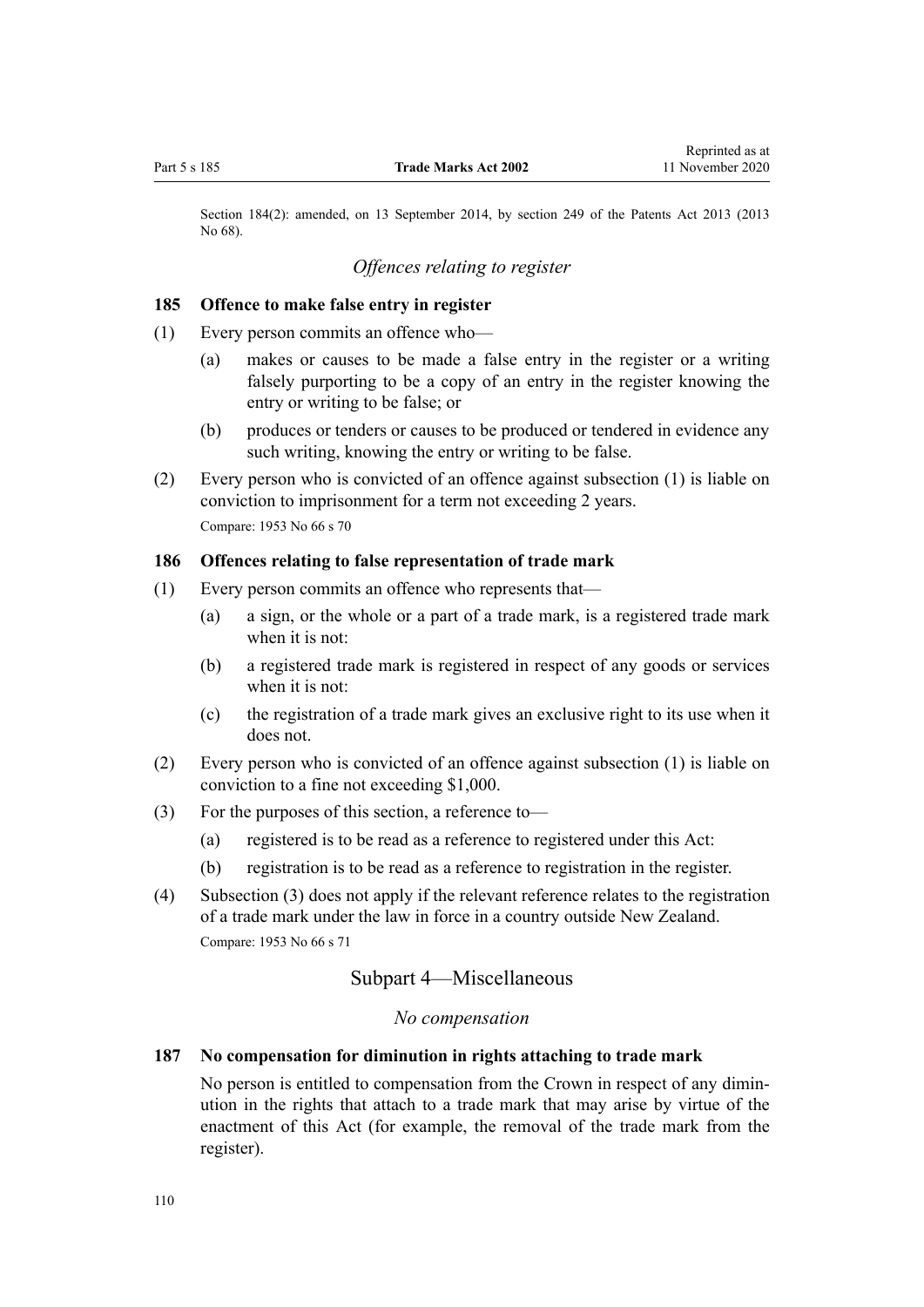# *Intellectual Property Office of New Zealand*

Heading: replaced, on 13 September 2014, by [section 249](http://legislation.govt.nz/pdflink.aspx?id=DLM1419624) of the Patents Act 2013 (2013 No 68).

## **188 Opening hours of Intellectual Property Office of New Zealand**

- (1) The Commissioner may—
	- (a) fix the opening hours for the Intellectual Property Office of New Zealand; and
	- (b) declare the Intellectual Property Office of New Zealand closed on any day.
- (2) The Commissioner must publicly notify those opening hours, and (before closing the Intellectual Property Office of New Zealand) any closure, in accordance with [section 5\(3\)](http://legislation.govt.nz/pdflink.aspx?id=DLM1419053) of the Patents Act 2013.
- (3) A thing that must or may be done on a particular day or within a limited period of time may, if that day or the last day of that period is not an opening day of the Intellectual Property Office of New Zealand, be done on the next opening day (and is then still in time).

Section 188: replaced, on 13 September 2014, by [section 249](http://legislation.govt.nz/pdflink.aspx?id=DLM1419624) of the Patents Act 2013 (2013 No 68).

### **189 Closing of Intellectual Property Office of New Zealand at short notice**

- (1) The Commissioner may declare the Intellectual Property Office of New Zealand closed without giving publication of the closure under section 188 if—
	- (a) he or she thinks it necessary or desirable because of an emergency or other temporary circumstances; and
	- (b) it is not practicable to make that prior publication.
- (2) The Commissioner must, as soon as practicable after closing the Intellectual Property Office of New Zealand, publicly notify the closure in accordance with [section 5\(3\)](http://legislation.govt.nz/pdflink.aspx?id=DLM1419053) of the Patents Act 2013.

Section 189: replaced, on 13 September 2014, by [section 249](http://legislation.govt.nz/pdflink.aspx?id=DLM1419624) of the Patents Act 2013 (2013 No 68).

## *Personal representatives*

#### **190 Recognition of agents**

- (1) Anything that must be done by or to a person under this Act, in relation to a trade mark, may be done by or to the person's expressly authorised agent.
- (2) Subsection (1) applies only if the agent is not a prescribed class of person. Compare: 1953 No 66 s 81

#### **191 Declarations, etc, on behalf of certain persons**

#### *[Repealed]*

Section 191: repealed, on 13 January 2020, by [section 134](http://legislation.govt.nz/pdflink.aspx?id=LMS85767) of the Regulatory Systems (Economic Development) Amendment Act 2019 (2019 No 62).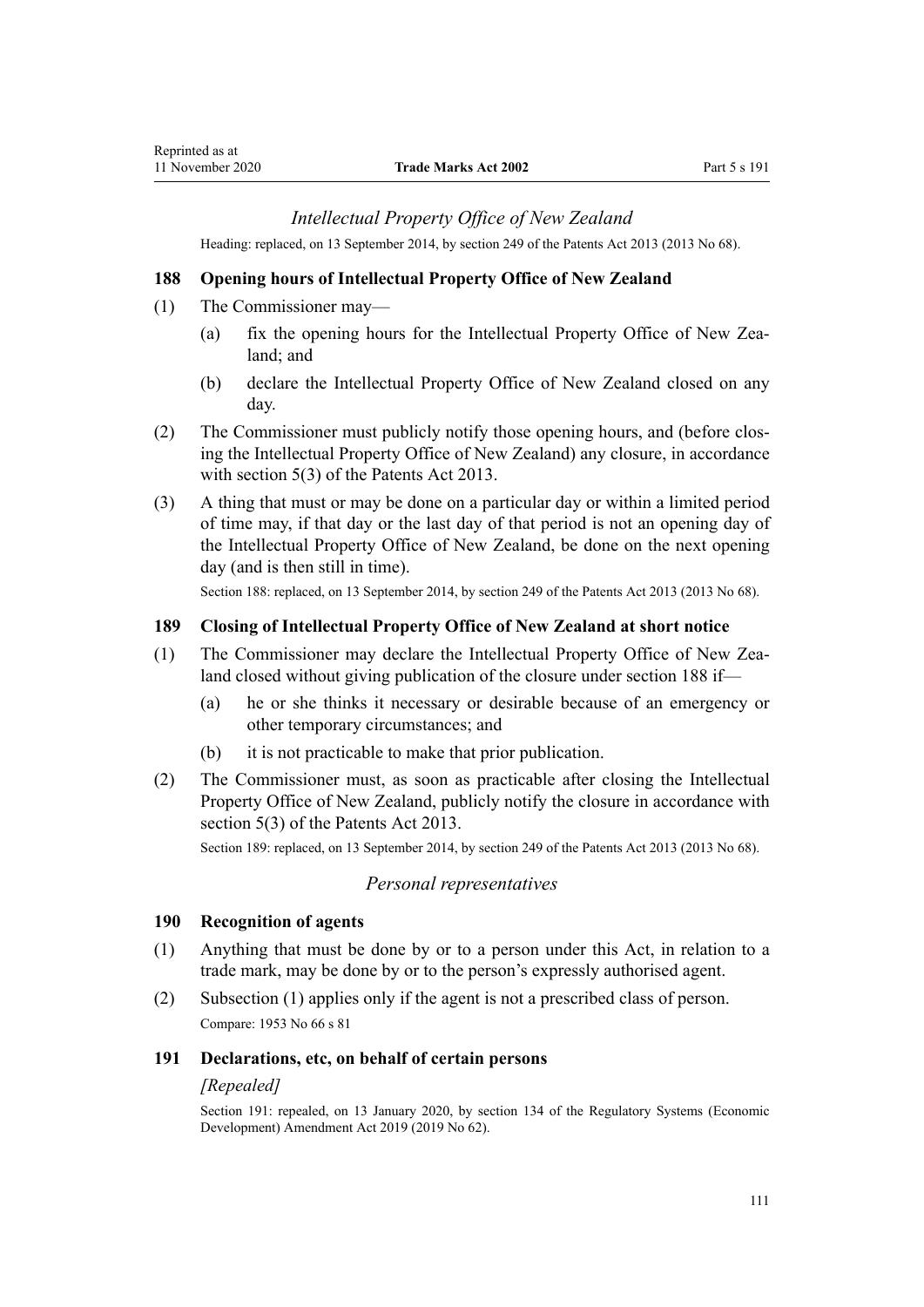#### *Substitution*

# **192 Substitution of person other than applicant generally**

- (1) This section applies to the following applications:
	- (a) application for cancellation or alteration under [section 62:](#page-39-0)
	- (b) application for revocation under [section 65:](#page-40-0)
	- (c) application for a declaration of invalidity under [section 73:](#page-43-0)
	- (d) application for rectification of register under [section 76.](#page-44-0)
- (2) An application referred to in subsection (1) may proceed in the name of any person other than the applicant if,—
	- (a) after the applicant has filed the application, the right or interest on which the applicant relied to file the application becomes vested in another person; and
	- (b) the other person—
		- (i) notifies the Commissioner in writing that the right or interest is vested in him or her; and
		- (ii) does not withdraw the application.

## **193 Substitution of person other than opponent on notice of opposition**

A notice of opposition to an application under [section 47](#page-34-0) may proceed in the name of any other person if,—

- (a) after the person has given notice, the right or interest on which that person relied to give notice becomes vested in another person; and
- (b) that other person—
	- (i) notifies the Commissioner, in writing, that the right or interest is vested in him or her; and
	- (ii) does not withdraw the opposition.

Section 193 heading: amended, on 15 December 2005, by [section 16](http://legislation.govt.nz/pdflink.aspx?id=DLM362650) of the Trade Marks Amendment Act 2005 (2005 No 116).

#### *Amendment of other documents*

#### **194 Amendment of documents other than application**

The Commissioner may, at the written request of the person who has made an application (other than an application for the registration of a trade mark), or filed a notice or other document for the purposes of this Act, or, at the written request of the person's agent, amend the application, notice or document,—

- (a) to correct a clerical error or an obvious mistake; or
- (b) if the Commissioner is of the opinion that it is fair and reasonable in all the circumstances of the case to do so.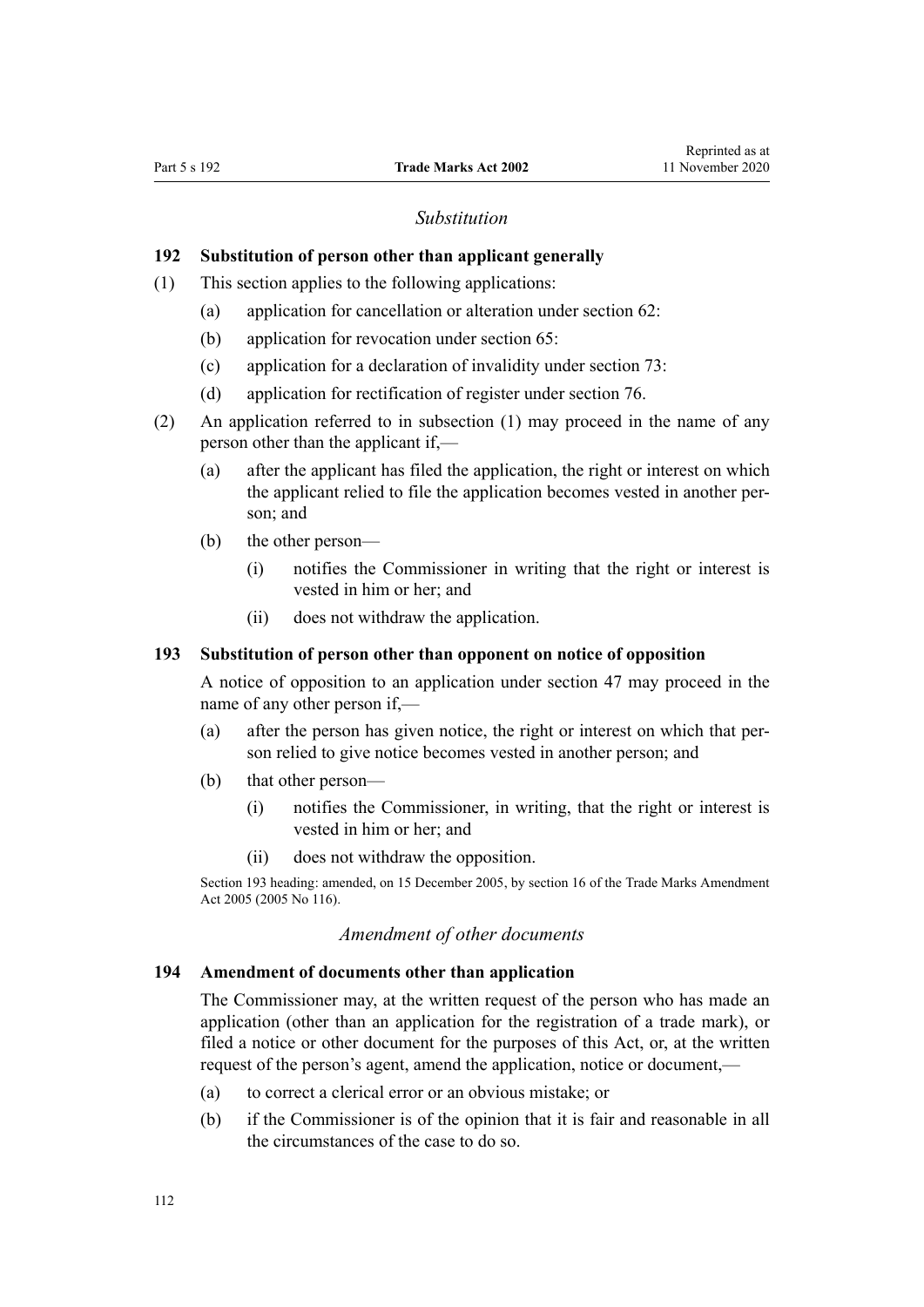### *Fees*

# **195 Fees**

- (1) Any sum paid to the Commissioner by mistake, or any sum the payment of which is not required by this Act, may be refunded by the Commissioner.
- (2) All money that is so refunded must be paid out of public money without further appropriation than this Act.

Compare: 1953 No 66 s 82(2)

# *Service of notices*

## **196 Application of section 197**

Section 197 does not apply to—

- (a) notices or other documents served or given in any proceedings in a court:
- (b) notices or other documents served or given in accordance with another procedure specified in this Act.

## **197 Method of service of notices**

- (1) A notice or any other document that is required or authorised by this Act to be served on or given to a person may be served or given by—
	- (a) delivering it to the person or the person's agent; or
	- (b) leaving it at the person's or the person's agent's usual or last known residence or business; or
	- (c) posting it in a letter addressed to the person or the person's agent by name at that residence or business address; or
	- (d) emailing it to the person or the person's agent at an email address that is used by the person or the person's agent.
- (2) If the person is deceased, a notice or other document may be served on or given to the person's personal representative.
- (3) A notice or any other document that is sent to a person by post must be treated as received by the person when it would have been delivered in the ordinary course of post, and, in proving the delivery, it is sufficient to prove that the letter was properly addressed and posted.
- (4) In the absence of proof to the contrary, a notice or any other document that is emailed to a person must be treated as received by the person on the second working day after the date on which it is emailed, and, in proving that the document was emailed, it is sufficient to prove that the document was properly addressed and sent to the email address.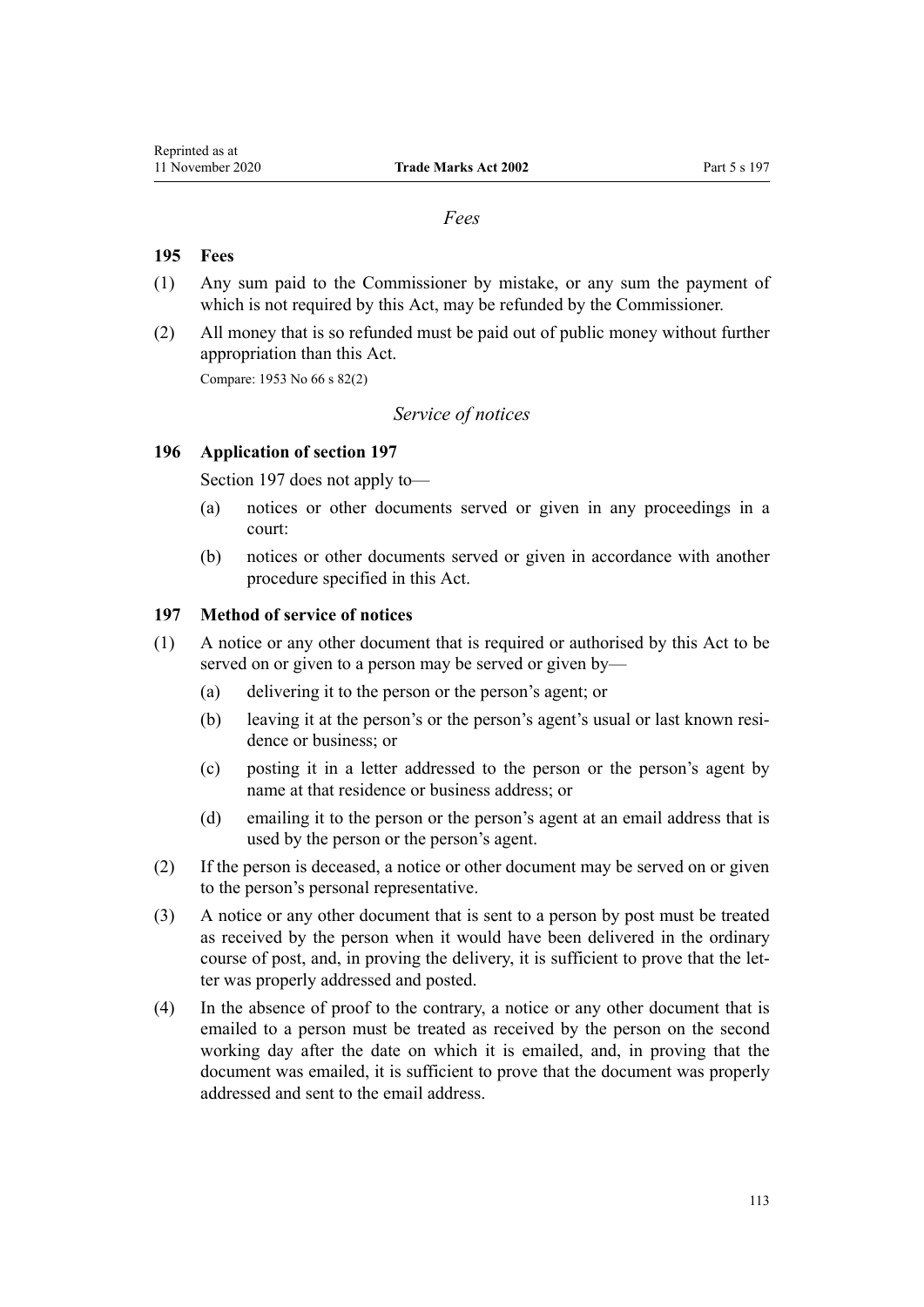Section 197(1)(c): amended, on 16 December 2017, by [section 81\(1\)](http://legislation.govt.nz/pdflink.aspx?id=DLM6962244) of the Electronic Interactions Reform Act 2017 (2017 No 50).

Section 197(1)(d): inserted, on 16 December 2017, by [section 81\(2\)](http://legislation.govt.nz/pdflink.aspx?id=DLM6962244) of the Electronic Interactions Reform Act 2017 (2017 No 50).

Section 197(3): amended, on 16 December 2017, by [section 81\(3\)](http://legislation.govt.nz/pdflink.aspx?id=DLM6962244) of the Electronic Interactions Reform Act 2017 (2017 No 50).

Section 197(4): inserted, on 16 December 2017, by [section 81\(4\)](http://legislation.govt.nz/pdflink.aspx?id=DLM6962244) of the Electronic Interactions Reform Act 2017 (2017 No 50).

#### *Annual report*

## *[Repealed]*

Heading: repealed, on 13 September 2014, pursuant to [section 249](http://legislation.govt.nz/pdflink.aspx?id=DLM1419624) of the Patents Act 2013 (2013 No 68).

#### **198 Annual report by Commissioner of Patents**

#### *[Repealed]*

Section 198: repealed, on 13 September 2014, by [section 249](http://legislation.govt.nz/pdflink.aspx?id=DLM1419624) of the Patents Act 2013 (2013 No 68).

#### *Regulation-making powers*

#### **199 Regulations**

(1) The Governor-General may, by Order in Council, make regulations for all or any of the following purposes:

*Classification of goods or services*

(a) prescribing procedures, requirements, and other matters, not inconsistent with this Act, in respect of the amended or substituted classification of goods or services for the purposes of the registration of trade marks under this Act:

*Registration of trade marks*

- (b) prescribing procedures, requirements, and other matters, not inconsistent with this Act, in respect of the registration, or renewal or alteration or cancellation, of trade marks under this Act, including—
	- (i) providing for the division of an application for the registration of a trade mark into several applications:
	- (ia) providing for the division of a registration of a trade mark into several registrations:
	- (ii) providing for the merging of separate applications or registrations:
	- (iii) providing for the registration of a series of trade marks:

#### *Licensees*

#### *[Repealed]*

(c) *[Repealed]*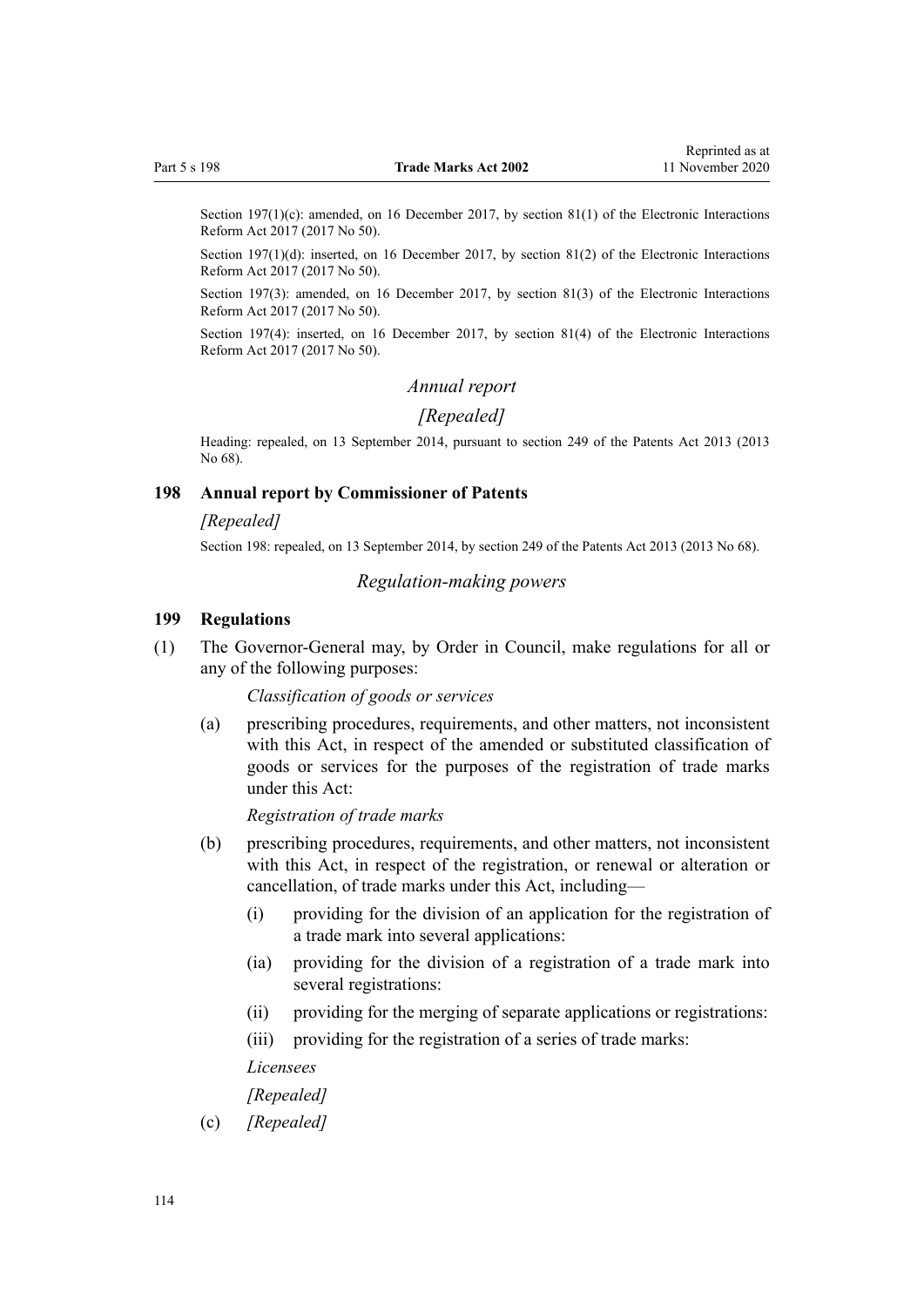#### *Agents*

(d) prescribing classes of persons whom the Commissioner may refuse to recognise as agents in respect of proceedings:

*Importation of infringing goods*

- (e) prescribing procedures, requirements, and other matters, not inconsistent with this Act, in respect of the importation of infringing goods under this Act, including—
	- (i) requiring a person to give security or an indemnity or both, subject to any conditions determined by the chief executive of the New Zealand Customs Service, for any costs incurred by the New Zealand Customs Service in relation to any 1 or more of the detention of goods, the disposal of goods, or the recovery of sums owed:
	- (ii) providing for exceptions to any requirement to give security or an indemnity imposed by any regulations made under subparagraph (i):
	- (iii) providing for the disposition of any security given under any regulations made under subparagraph (i):
	- (iv) prescribing how goods that are forfeited to the Crown under [sec](#page-90-0)[tion 151](#page-90-0) or [section 154](#page-91-0) are to be disposed of:

#### *Proceedings*

- (f) prescribing procedures, requirements, and other matters, not inconsistent with this Act, in respect of proceedings under this Act, including—
	- (i) providing for the payment of witnesses' expenses:
	- (ii) imposing fines not exceeding \$1,000 for the failure or refusal of a person to attend and give evidence:

### *Register*

- (g) prescribing procedures, requirements, and other matters, not inconsistent with this Act, in respect of the register and its operation, including matters relating to—
	- (i) access to the register:
	- (ii) the location of and hours of access to the register:
- (ga) prescribing the manner in which the Commissioner may alter the register under [section 78A,](#page-45-0) including prescribing procedures, requirements, and other matters in respect of an alteration:

*Fees*

(h) prescribing matters in respect of which fees are payable under this Act and the amounts of those fees: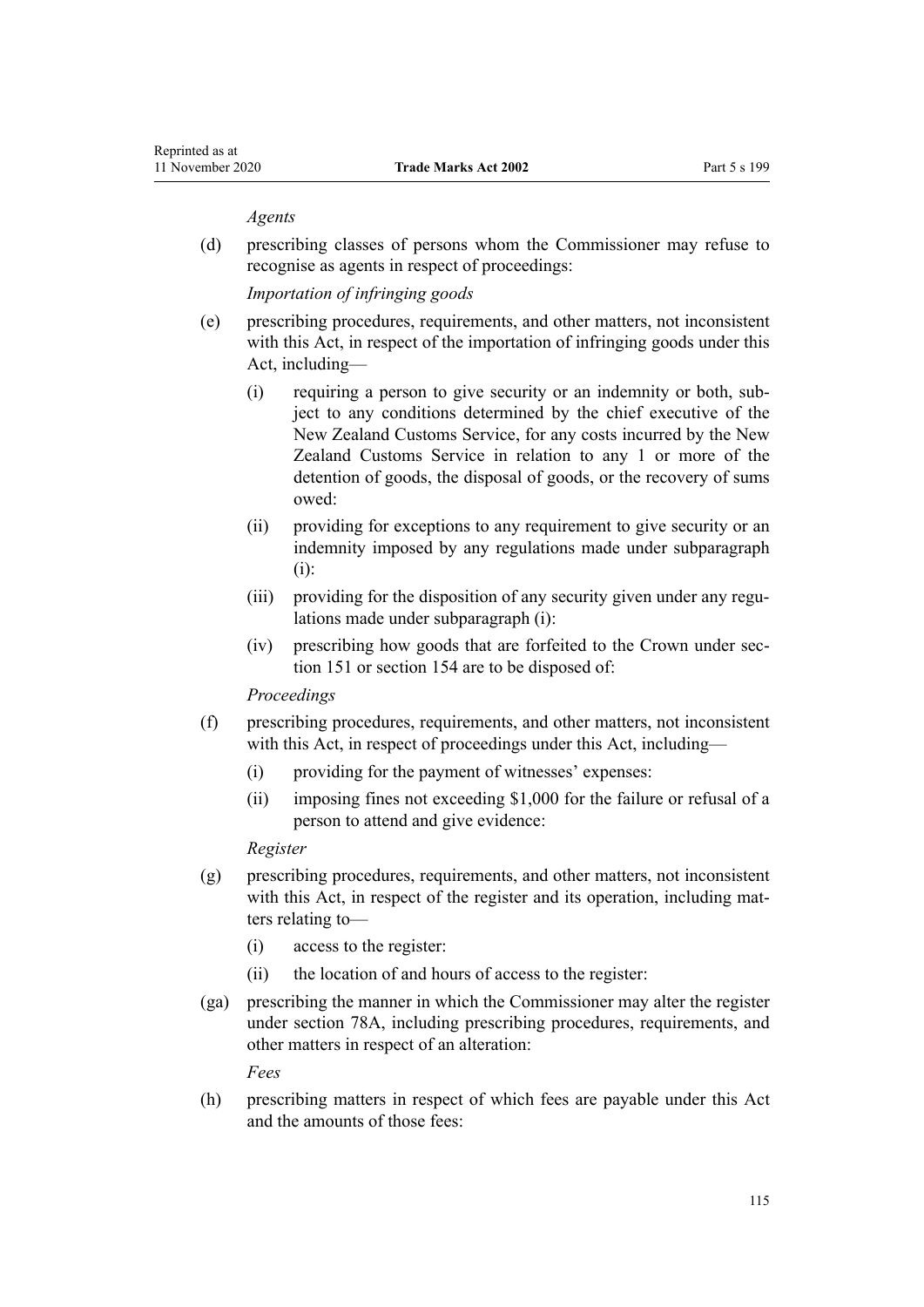*Extensions of time*

(i) prescribing time and extensions of time in respect of any matters under this Act:

*Forms*

- (j) prescribing forms for the purposes of this Act; and those regulations may require—
	- (i) the inclusion in, or attachment to, forms of specified information or documents:
	- (ii) forms to be signed by specified persons:

*Notices*

(k) prescribing procedures, requirements, and other matters, not inconsistent with this Act, in respect of notices under this Act, including prescribing the matters in respect of which notices are required under this Act:

*Intellectual Property Office of New Zealand*

(l) regulating, in a manner not inconsistent with this Act, the business of the Intellectual Property Office of New Zealand in relation to trade marks and all things that are under the direction or control of the Commissioner:

*General*

- (m) providing for any other matters contemplated by this Act, necessary for its administration, or necessary for giving it full effect.
- (2) The structure of the fee system under this Act prescribed by regulations under subsection (1) may be such that any renewal fees—
	- (a) recover a share of the costs incurred by the Commissioner in performing his or her functions under this Act; and
	- (b) recover those costs at a level that provides an appropriate incentive for persons to let registrations of trade marks lapse if they do not receive sufficient benefit from having the registration.

Section 199(1)(b)(ia): inserted, on 16 September 2011, by [section 26\(1\)](http://legislation.govt.nz/pdflink.aspx?id=DLM2290127) of the Trade Marks Amendment Act 2011 (2011 No 71).

Section 199(1)(c) heading: repealed, on 16 September 2011, by [section 26\(2\)](http://legislation.govt.nz/pdflink.aspx?id=DLM2290127) of the Trade Marks Amendment Act 2011 (2011 No 71).

Section 199(1)(c): repealed, on 16 September 2011, by [section 26\(2\)](http://legislation.govt.nz/pdflink.aspx?id=DLM2290127) of the Trade Marks Amendment Act 2011 (2011 No 71).

Section 199(1)(e)(i): replaced, on 16 September 2011, by [section 26\(3\)](http://legislation.govt.nz/pdflink.aspx?id=DLM2290127) of the Trade Marks Amendment Act 2011 (2011 No 71).

Section 199(1)(ga): inserted, on 13 May 2016, by [section 41](http://legislation.govt.nz/pdflink.aspx?id=DLM6431601) of the New Zealand Business Number Act 2016 (2016 No 16).

Section 199(1)(j): replaced, on 16 September 2011, by [section 26\(4\)](http://legislation.govt.nz/pdflink.aspx?id=DLM2290127) of the Trade Marks Amendment Act 2011 (2011 No 71).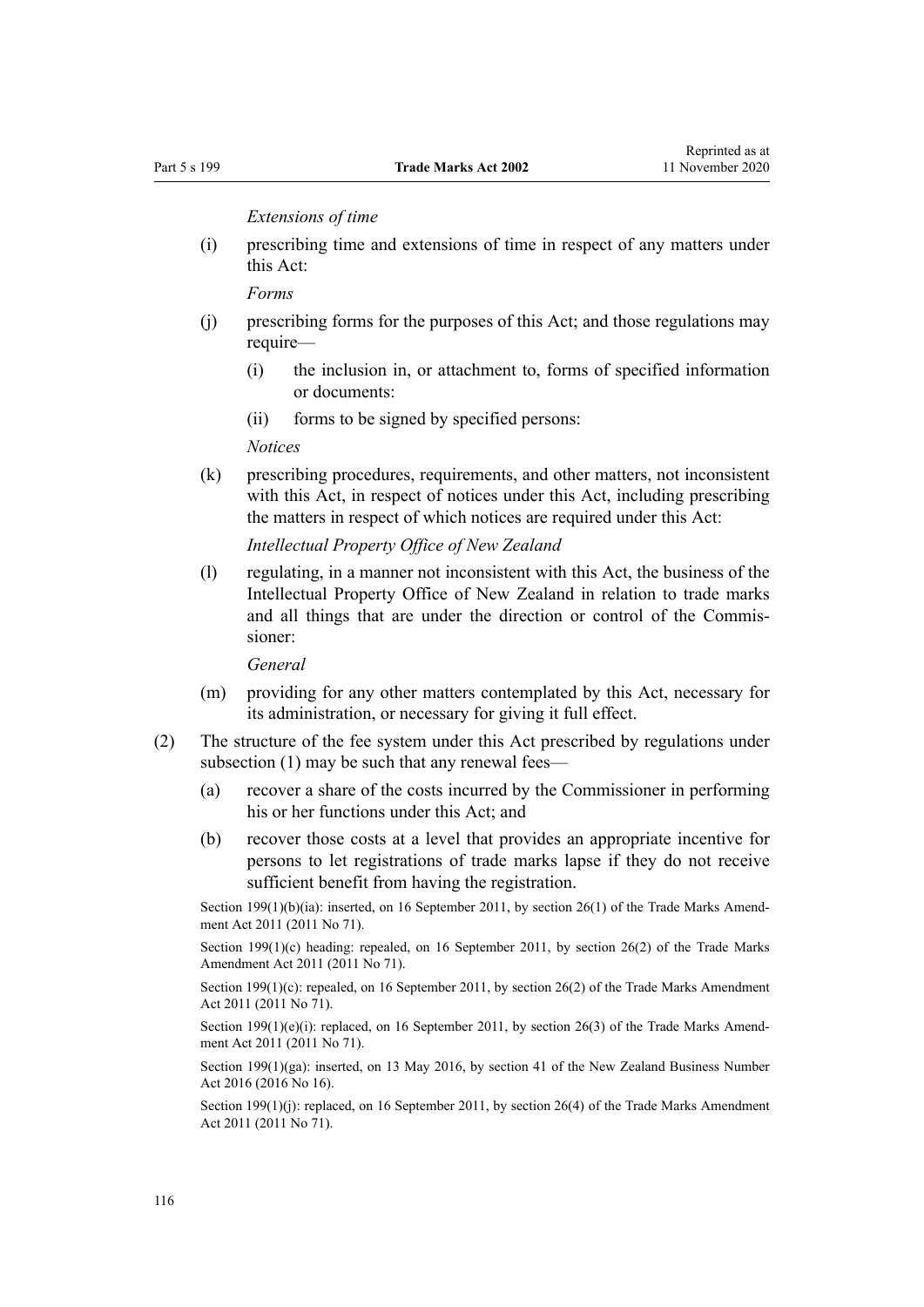<span id="page-116-0"></span>Section 199(1)(1) heading: replaced, on 13 September 2014, by [section 249](http://legislation.govt.nz/pdflink.aspx?id=DLM1419624) of the Patents Act 2013 (2013 No 68).

Section 199(1)(l): amended, on 13 September 2014, by [section 249](http://legislation.govt.nz/pdflink.aspx?id=DLM1419624) of the Patents Act 2013 (2013) No 68).

Section 199(2): inserted, on 13 September 2014, by [section 249](http://legislation.govt.nz/pdflink.aspx?id=DLM1419624) of the Patents Act 2013 (2013 No 68).

# **199A Regulations: Madrid Protocol**

The Governor-General may, by Order in Council, make regulations for the purpose of giving effect in New Zealand to the Madrid Protocol, including providing for any of the following:

- (a) making applications for international registration by way of the Intellectual Property Office of New Zealand as office of origin:
- (b) procedures to be followed where the basic New Zealand application for registration ceases to be in force:
- (c) procedures to be followed where the Intellectual Property Office of New Zealand receives from the International Bureau, or any body specified in the regulations, a request for extension of protection to New Zealand:
- (d) the effects of a successful request for extension of protection to New Zealand:
- (e) transforming an application for an international registration, or an international registration, into a national application for registration:
- (f) communicating information to the International Bureau:
- (g) requiring fees to be paid in respect of applications for international registrations, extensions of protection, and renewals, and prescribing the amounts of those fees:
- (h) the application of the following provisions to a protected international trade mark (New Zealand):
	- (i) [section 105](#page-54-0) (unjustified proceedings):
	- (ii) [subpart 2](#page-58-0) of Part 4 (criminal proceedings):
	- (iii) [subpart 3](#page-81-0) of Part 4 (border protection measures).

Section 199A: inserted, on 16 September 2011, by [section 27](http://legislation.govt.nz/pdflink.aspx?id=DLM2290128) of the Trade Marks Amendment Act 2011 (2011 No 71).

Section 199A(a): amended, on 13 September 2014, by [section 249](http://legislation.govt.nz/pdflink.aspx?id=DLM1419624) of the Patents Act 2013 (2013) No 68).

Section 199A(c): amended, on 13 September 2014, by [section 249](http://legislation.govt.nz/pdflink.aspx?id=DLM1419624) of the Patents Act 2013 (2013 No 68).

#### **200 Orders in Council relating to convention countries**

For the purpose of giving effect to an international agreement or arrangement to which New Zealand is a party or that applies to New Zealand, the Governor-General may, by Order in Council, declare that an entity specified in the order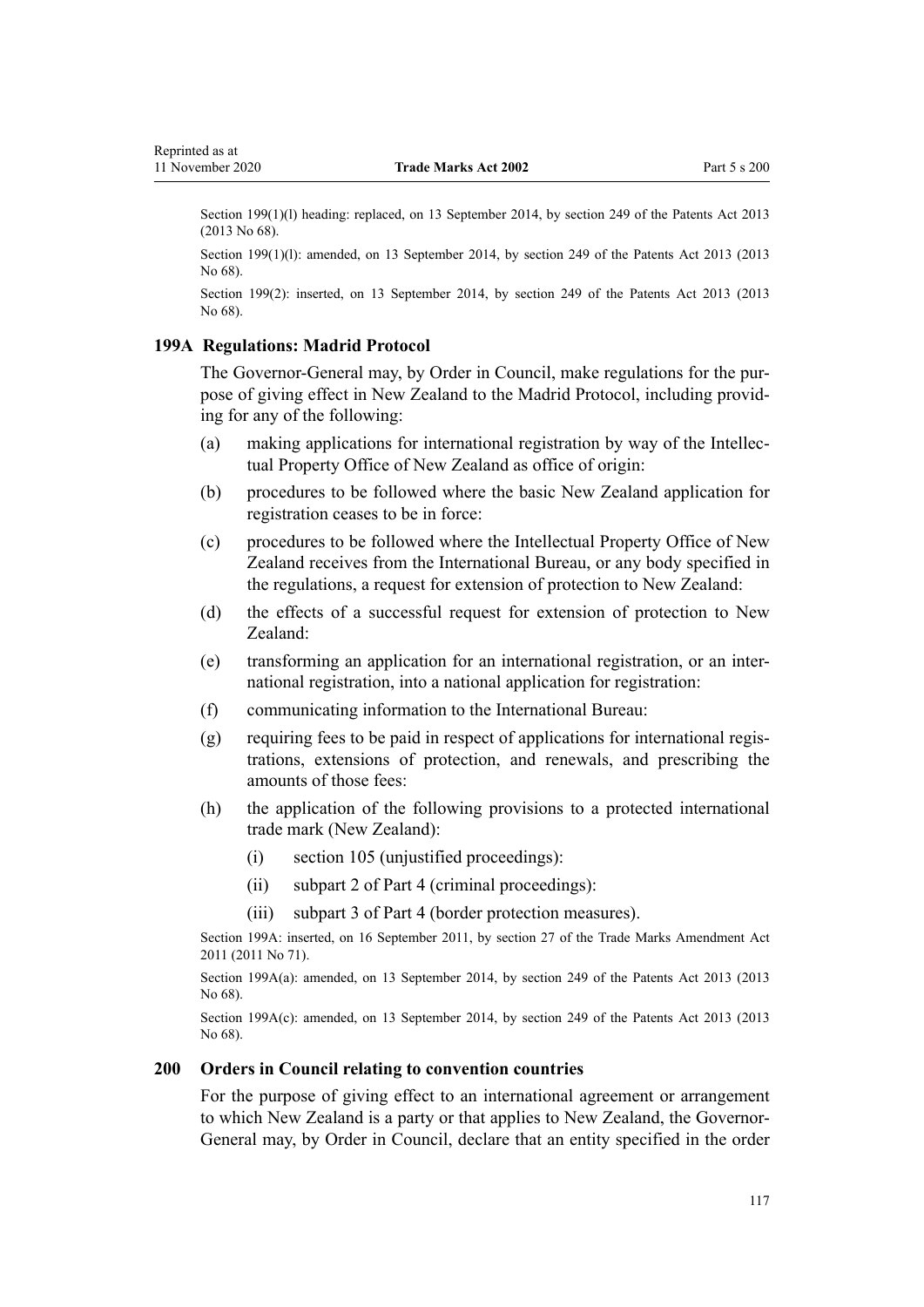<span id="page-117-0"></span>that is a party to the agreement or arrangement or to which the agreement or arrangement applies is, for the purposes of all or any of the provisions of this Act, a convention country.

Compare: 1953 No 66 s 72

*Amendments*

## **201 Acts amended**

The Acts specified in [Schedule 1](#page-121-0) are amended in the manner indicated in that schedule.

### *Transitional and savings provisions*

## **202 Repeal of Trade Marks Act 1953**

- (1) The Trade Marks Act 1953 (1953 No 66) is repealed.
- (2) Despite the repeal of the Trade Marks Act 1953 by subsection (1), the [Prohibi](http://legislation.govt.nz/pdflink.aspx?id=DLM15734)[ted Marks Order 1961](http://legislation.govt.nz/pdflink.aspx?id=DLM15734) (SR 1961/120) and the [Prohibited Marks Order 1982](http://legislation.govt.nz/pdflink.aspx?id=DLM82309) (SR 1982/127)—
	- (a) continue in force as if that Act had not been repealed; and
	- (b) may be amended or revoked in the same manner in which they could have been amended or revoked under that Act.

## **203 Transitional provision for certain applications and proceedings**

- (1) Despite its repeal, the Trade Marks Act 1953 continues in force and applies in respect of—
	- (a) an application for the registration of a trade mark that was received by the Commissioner before the commencement of this Act until the trade mark is registered and any proceedings related to that application, whether or not the proceedings were commenced before the commencement of this Act:
	- (b) an application for the alteration, renewal, assignment, expunction, or cancellation of a registered trade mark that was received by the Commissioner before the commencement of this Act:
	- (c) any proceedings that were commenced under that Act before the commencement of this Act.
- (2) This section does not apply to applications in respect of defensive trade marks.
- (3) Subsection (1)(a) does not apply in respect of an assignment or transmission of an application for the registration of a trade mark under [section 12](#page-22-0).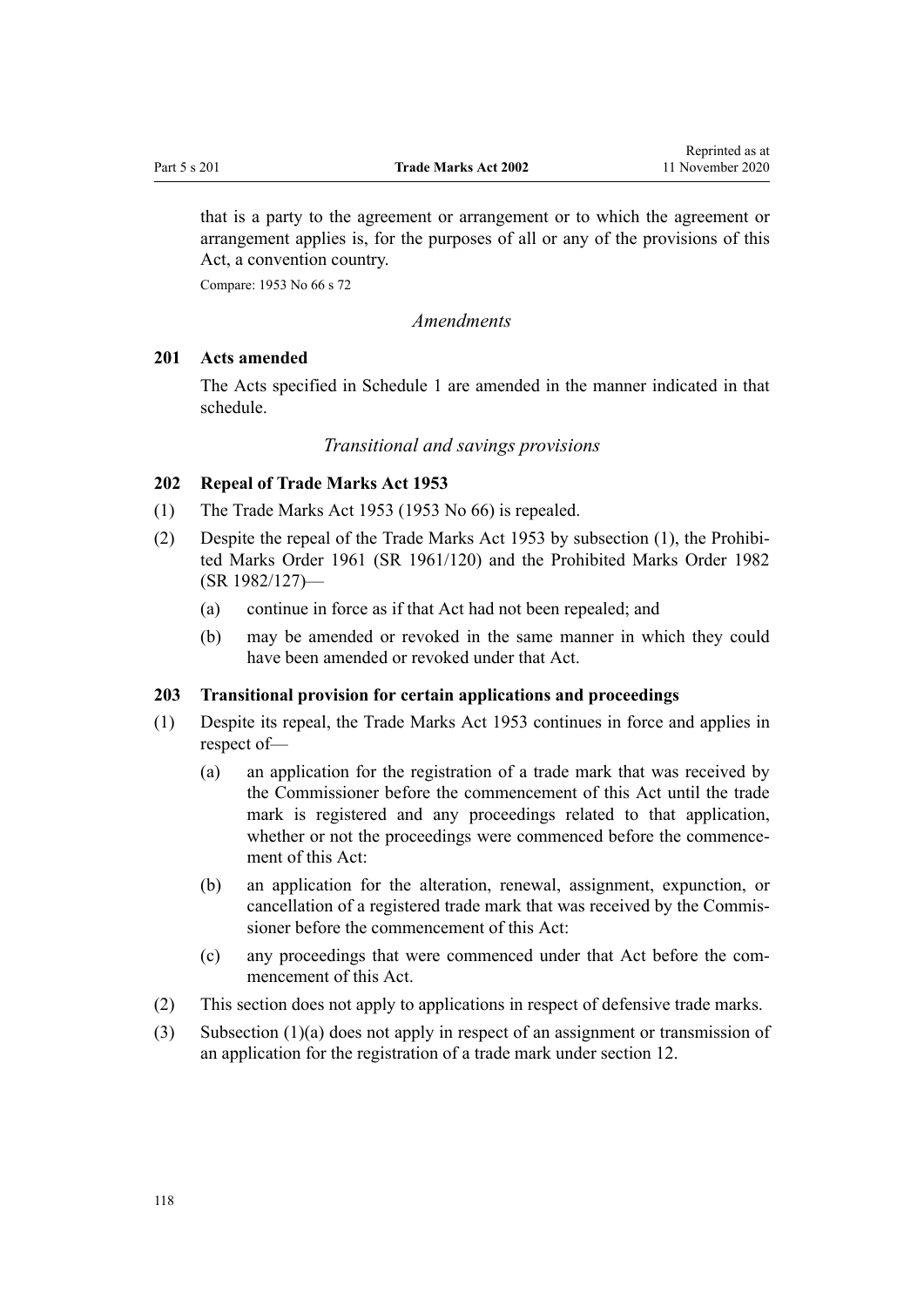# **204 Transitional provision for notices given under section 54B of Trade Marks Act 1953**

If, before the commencement of this Act, an owner of a registered trade mark gave a notice to the chief executive under section 54B of the Trade Marks Act  $1953$ ,—

- (a) that notice is to be treated as if it were a notice given under [section 137](#page-84-0) of this Act; and
- (b) subpart 3 of [Part 4](#page-48-0) of this Act applies accordingly in respect of that notice.

### **205 Transitional provision for fees for defensive trade marks**

The Commissioner must refund any fee paid in respect of a pending application for a defensive trade mark that was received by the Commissioner before the commencement of this Act.

## **206 Certificate of validity of contested registration**

A certificate of validity of registration given under section 61 of the Trade Marks Act 1953 has effect as if given under [section 165\(1\)](#page-102-0) of this Act.

Section 206: amended, on 15 December 2005, by [section 17](http://legislation.govt.nz/pdflink.aspx?id=DLM362651) of the Trade Marks Amendment Act 2005 (2005 No 116).

# **207 Orders in Council relating to convention countries under Trade Marks Act 1953**

An Order in Council made under section 72 of the Trade Marks Act 1953 has effect as if it had been made under [section 200](#page-116-0) of this Act.

## **208 Status of trade marks registered before commencement of Act**

- (1) Except as provided in subsection (2), nothing in this Act invalidates the original registration of a trade mark that, immediately before the commencement of this Act, was valid.
- (2) However, subsection (1) does not apply to the extent that a registered trade mark referred to in that subsection is declared to be invalid under [section 73.](#page-43-0)
- (3) A trade mark that was registered under the Trade Marks Act 1953, including a defensive trade mark, and that, immediately before the commencement of this Act, was valid—
	- (a) is deemed to be registered under this Act as a trade mark, whether registered in Part A or Part B of the register; and
	- (b) retains its original date of registration; and
	- (c) retains its existing registration period, under the Trade Marks Act 1953, of 7 or 14 years, as the case may be, but, at the expiration of that registration period, [section 58](#page-38-0) applies.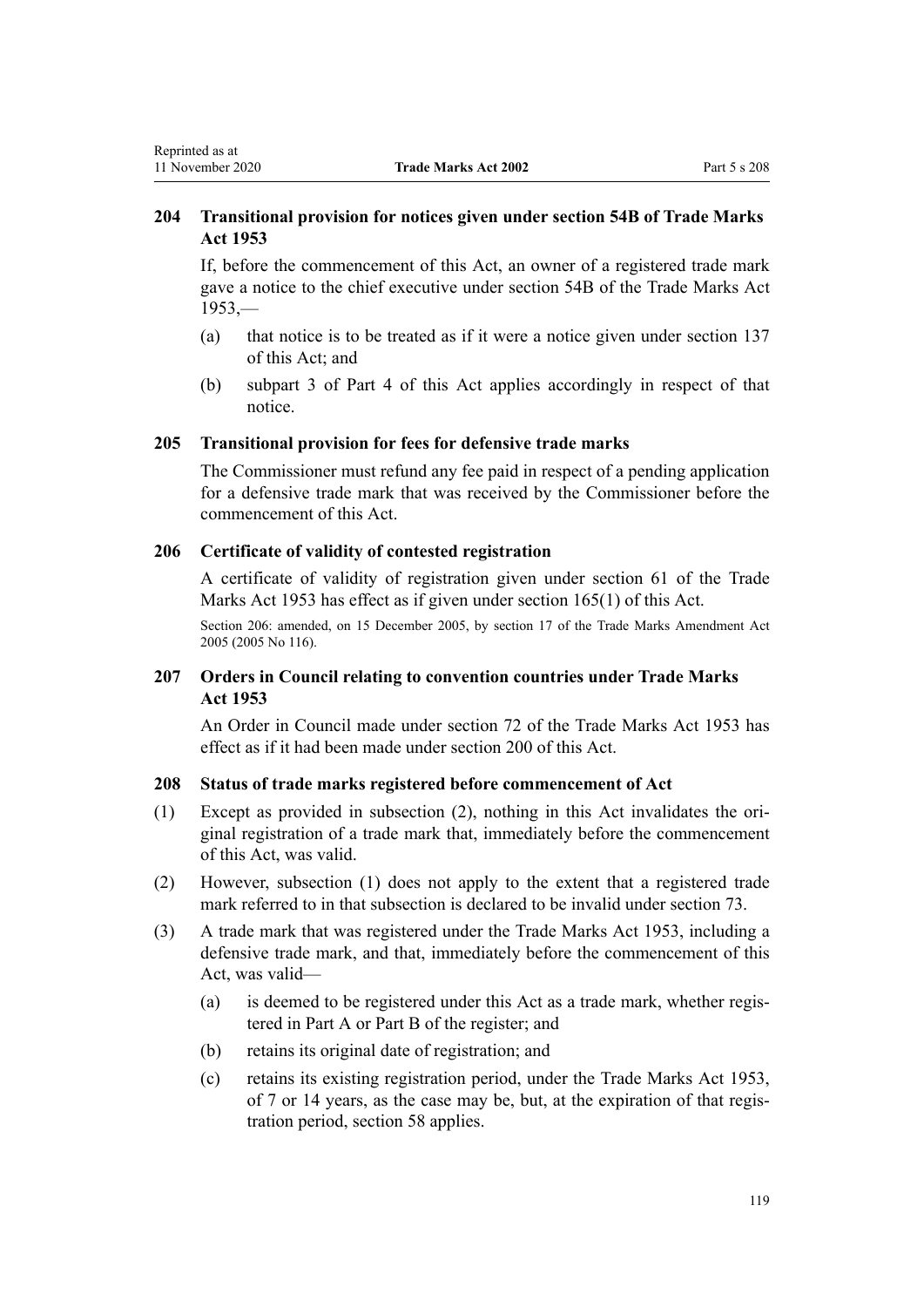|              |                             | reprinced as at  |
|--------------|-----------------------------|------------------|
| Part 5 s 209 | <b>Trade Marks Act 2002</b> | 11 November 2020 |

Reprinted as at

- (4) A trade mark that was registered under the Trade Marks Act 1953, other than a defensive trade mark, within the period of 5 years before the coming into force of this Act, cannot be revoked under section  $66(1)(a)$  until 5 years after its actual date of registration.
- (5) For the purposes of section  $66(1)(b)$ , the uninterrupted period of suspension of use is 5 years (not 3) if all the following apply:
	- (a) the trade mark was registered under the Trade Marks Act 1953; and
	- (b) the trade mark is not a defensive trade mark; and
	- (c) the uninterrupted period of suspension of use began within the period of 5 years before this Act came into force.
- (6) A trade mark that was registered under the Trade Marks Act 1953, other than a defensive trade mark, may be revoked under section  $66(1)(a)$  or (b) after the periods specified in subsections (4) and (5) have elapsed.
- (7) A trade mark that was registered as a defensive trade mark under the Trade Marks Act 1953 cannot be revoked under section  $66(1)(a)$  or (b) until 3 years after the coming into force of this Act.

Section 208(2): amended, on 22 October 2003, by [section 3](http://legislation.govt.nz/pdflink.aspx?id=DLM218849) of the Trade Marks Amendment Act 2003 (2003 No 100).

Section 208(5): replaced, on 15 December 2005, by [section 18](http://legislation.govt.nz/pdflink.aspx?id=DLM362652) of the Trade Marks Amendment Act 2005 (2005 No 116).

## **209 Status of notes, etc, on register before commencement of Act**

- (1) Notes on the register that indicate that a trade mark is associated with another trade mark cease to have effect on the commencement of this Act.
- (2) Any other note, disclaimer, or condition entered on the register in relation to a trade mark registered under the Trade Marks Act 1953 is deemed to be entered on the register under this Act.

Compare: 1953 No 66 s 84(1), (3)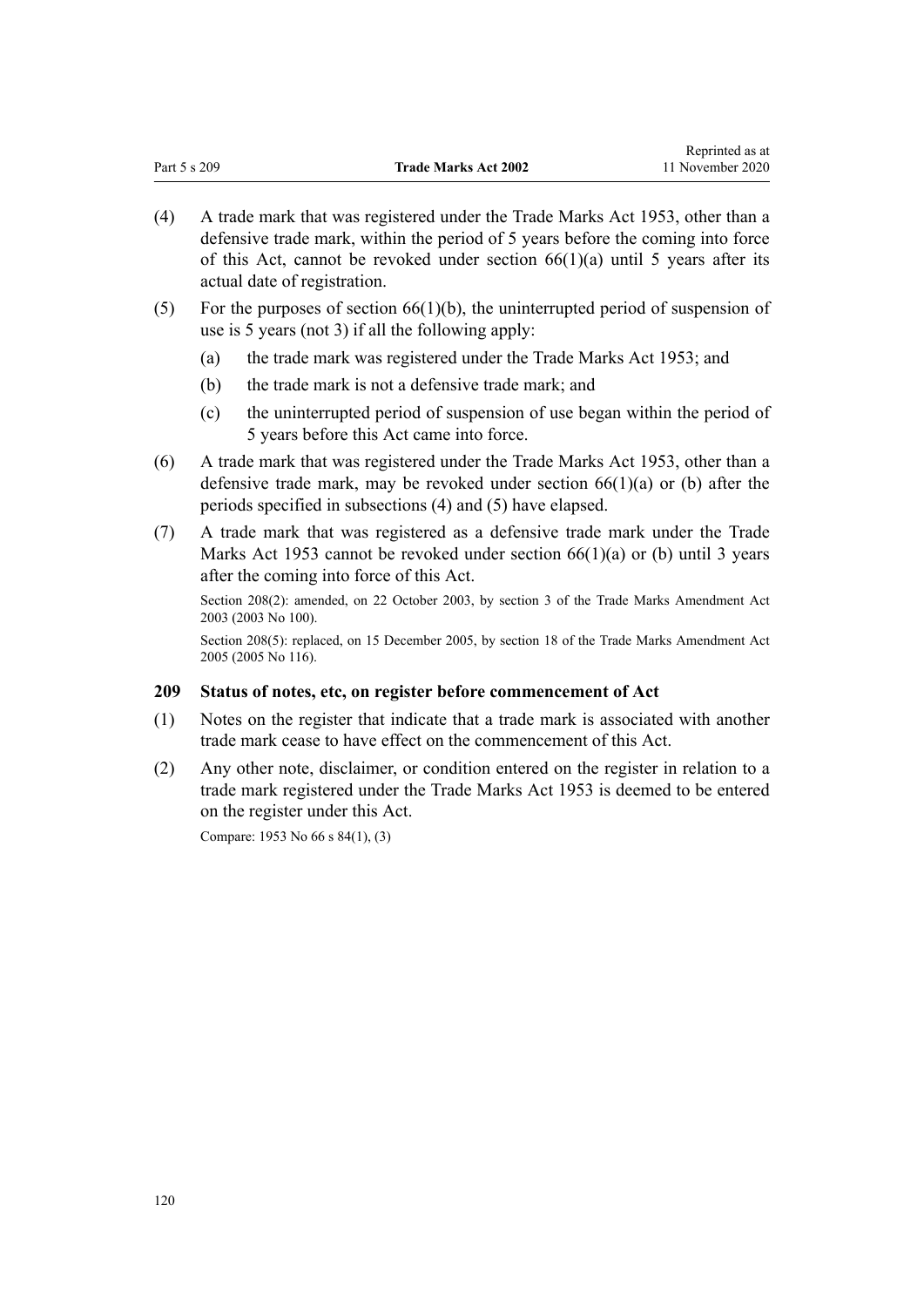Reprinted as at

# **Schedule 1AA Transitional, savings, and related provisions**

[s 7A](#page-21-0)

Schedule 1AA: inserted, on 13 January 2020, by [section 135](http://legislation.govt.nz/pdflink.aspx?id=LMS85768) of the Regulatory Systems (Economic Development) Amendment Act 2019 (2019 No 62).

# **Part 1**

# **Provision relating to Regulatory Systems (Economic Development) Amendment Act 2019**

Schedule 1AA Part 1: inserted, on 13 January 2020, by [section 135](http://legislation.govt.nz/pdflink.aspx?id=LMS85768) of the Regulatory Systems (Economic Development) Amendment Act 2019 (2019 No 62).

# **1 Restoration provisions continued for trade marks removed before commencement date**

- (1) Despite their replacement or revocation by the Amendment Act, the restoration provisions continue to apply in relation to a trade mark that, before the commencement date, was removed from the register for non-payment of the renewal fee.
- (2) This clause is repealed at the close of the day that is 1 year after the commencement date.
- (3) In this clause,—

**Amendment Act** means the [Regulatory Systems \(Economic Development\)](http://legislation.govt.nz/pdflink.aspx?id=LMS85548) [Amendment Act 2019](http://legislation.govt.nz/pdflink.aspx?id=LMS85548)

**commencement date** means the date on which [section 128](http://legislation.govt.nz/pdflink.aspx?id=LMS85760) of the Amendment Act comes into force

**restoration provisions** means sections 59 and 60 of this Act and regulation 134 of the Trade Marks Regulations 2003 as in force immediately before the commencement date.

Schedule 1AA clause 1: inserted, on 13 January 2020, by [section 135](http://legislation.govt.nz/pdflink.aspx?id=LMS85768) of the Regulatory Systems (Economic Development) Amendment Act 2019 (2019 No 62).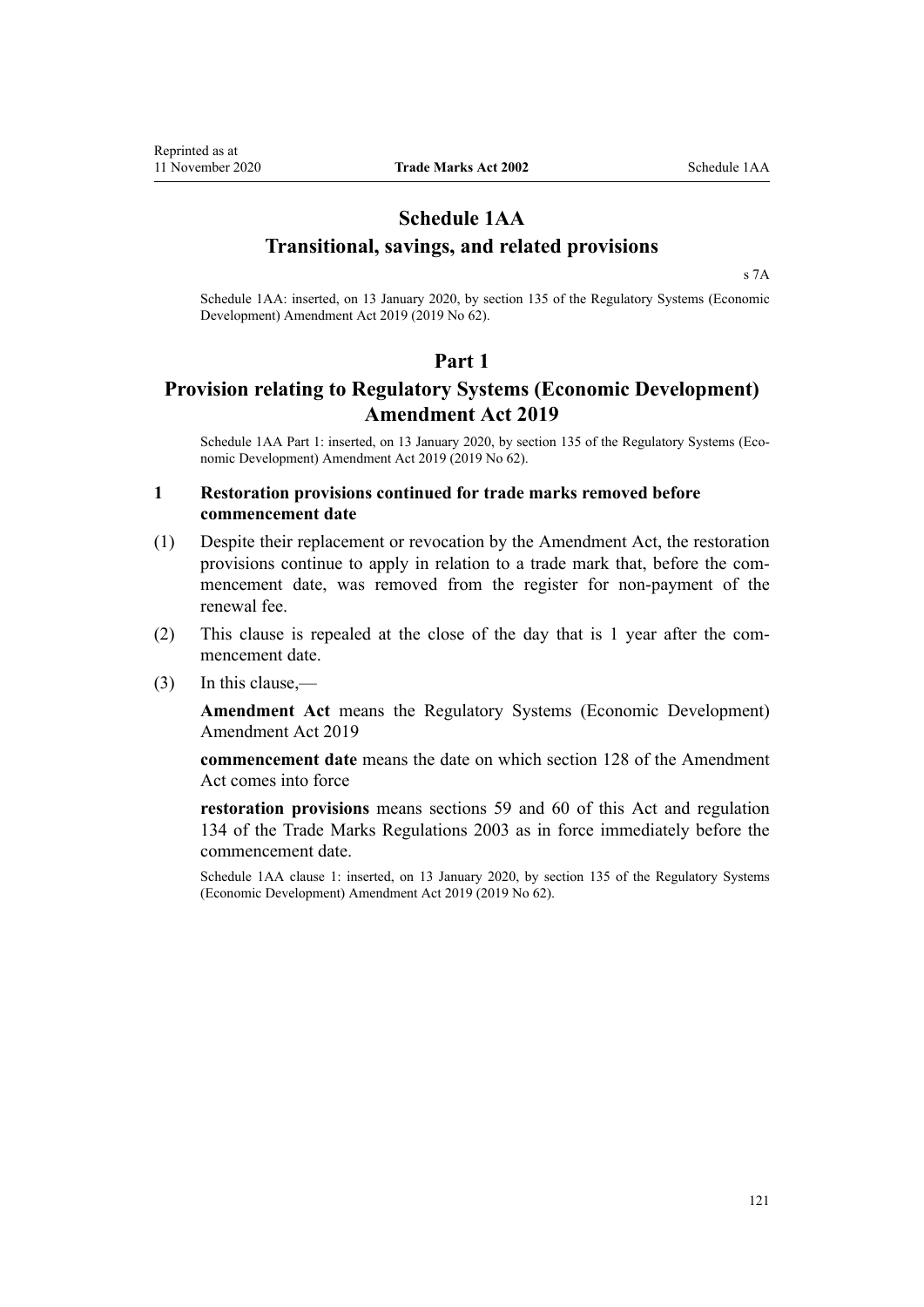# **Schedule 1 Acts amended**

<span id="page-121-0"></span>**Administration Act 1969 (1969 No 52)**

*Amendment(s) incorporated in the [Act\(s\).](http://legislation.govt.nz/pdflink.aspx?id=DLM392629)*

**Animal Remedies Act 1967 (1967 No 51)**

*Amendment(s) incorporated in the Act(s).*

# **Commerce Act 1986 (1986 No 5)**

*Amendment(s) incorporated in the [Act\(s\).](http://legislation.govt.nz/pdflink.aspx?id=DLM88410)*

# **Copyright Act 1994 (1994 No 143)**

*Amendment(s) incorporated in the [Act\(s\).](http://legislation.govt.nz/pdflink.aspx?id=DLM346602)*

**Crown Proceedings Act 1950 (1950 No 54)** *Amendment(s) incorporated in the [Act\(s\).](http://legislation.govt.nz/pdflink.aspx?id=DLM261925)*

**Disputes Tribunals Act 1988 (1988 No 110)** *Amendment(s) incorporated in the [Act\(s\).](http://legislation.govt.nz/pdflink.aspx?id=DLM133292)*

**Fair Trading Act 1986 (1986 No 121)** *Amendment(s) incorporated in the [Act\(s\).](http://legislation.govt.nz/pdflink.aspx?id=DLM96923)*

## **Flags, Emblems, and Names Protection Act 1981 (1981 No 47)**

*Amendment(s) incorporated in the [Act\(s\).](http://legislation.govt.nz/pdflink.aspx?id=DLM51363)*

## **Geographical Indications Act 1994 (1994 No 125)**

*Amendment(s) incorporated in the [Act\(s\).](http://legislation.govt.nz/pdflink.aspx?id=DLM345232)*

**Pesticides Act 1979 (1979 No 26)** *Amendment(s) incorporated in the Act(s).*

# **Privacy Act 1993 (1993 No 28)** *Amendment(s) incorporated in the [Act\(s\).](http://legislation.govt.nz/pdflink.aspx?id=DLM298477)*

**Public Works Act 1981 (1981 No 35)** *Amendment(s) incorporated in the [Act\(s\).](http://legislation.govt.nz/pdflink.aspx?id=DLM45426)*

# **Smoke-free Environment Act 1990 (1990 No 108)**

*Amendment(s) incorporated in the [Act\(s\).](http://legislation.govt.nz/pdflink.aspx?id=DLM223905)*

[s 201](#page-117-0)

Reprinted as at 11 November 2020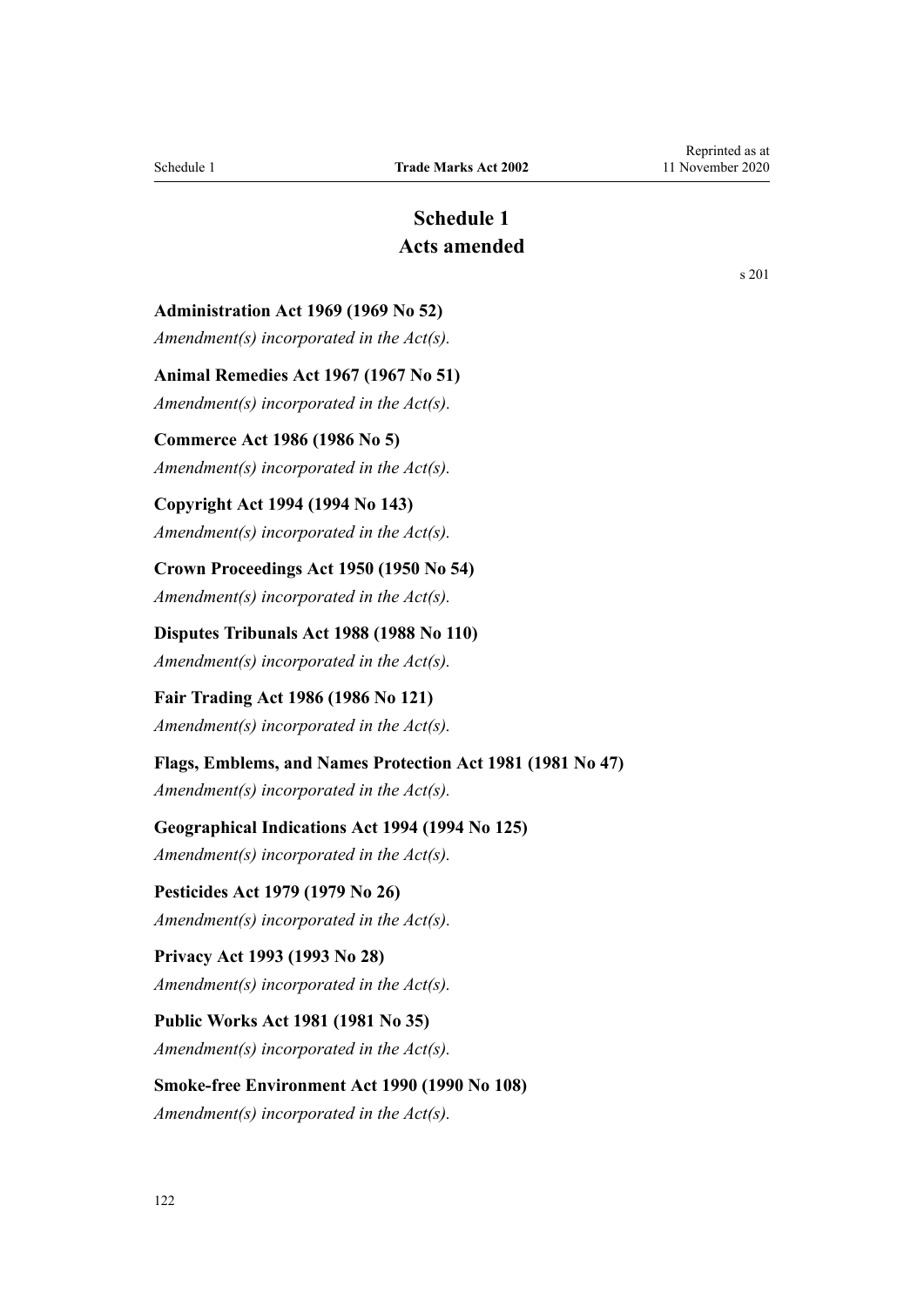# **Standards Act 1988 (1988 No 5)**

*Amendment(s) incorporated in the [Act\(s\).](http://legislation.govt.nz/pdflink.aspx?id=DLM128701)*

# **Summary Proceedings Act 1957 (1957 No 87)**

*Amendment(s) incorporated in the [Act\(s\).](http://legislation.govt.nz/pdflink.aspx?id=DLM310742)*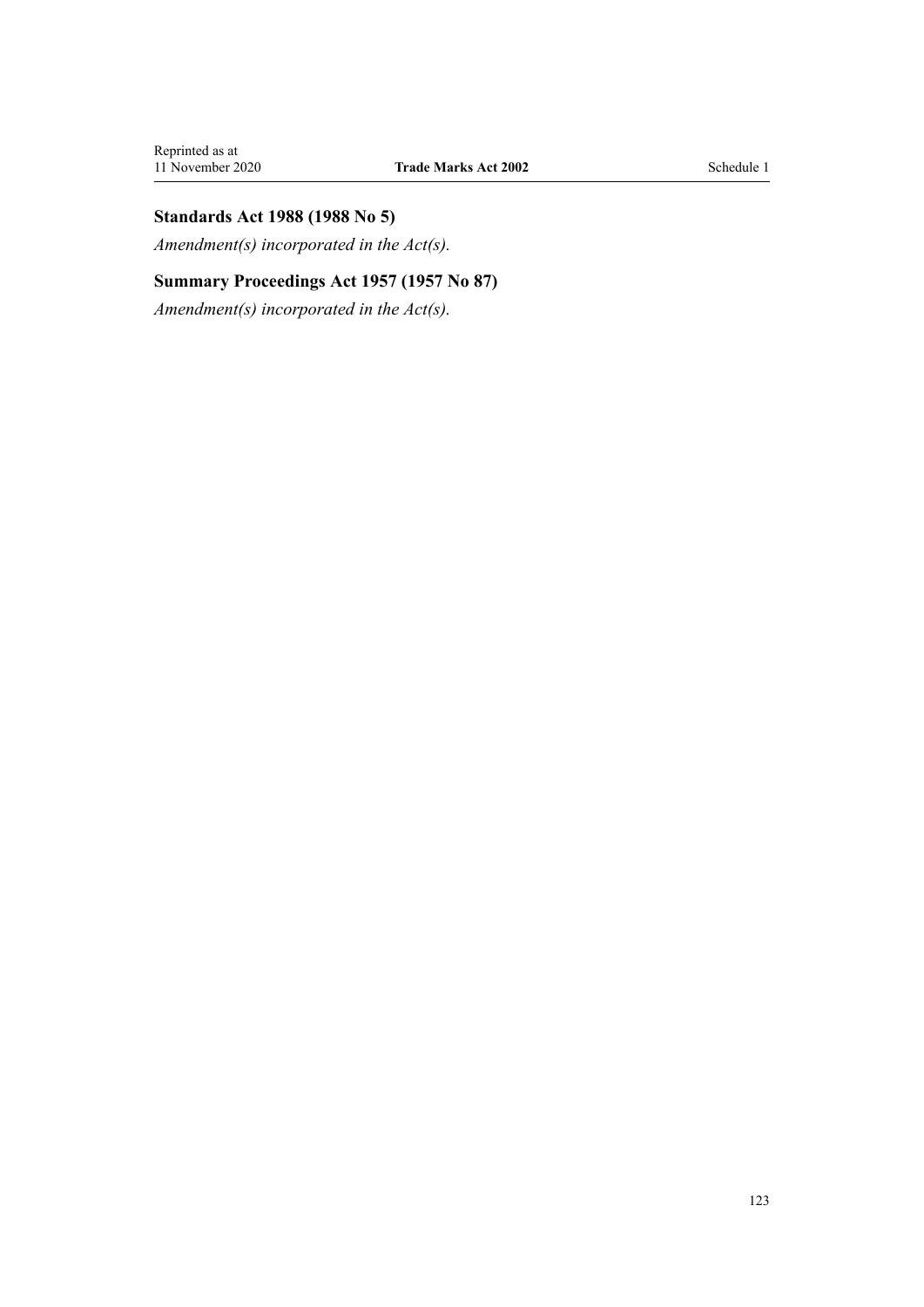### **Reprints notes**

### *1 General*

This is a reprint of the Trade Marks Act 2002 that incorporates all the amendments to that Act as at the date of the last amendment to it.

#### *2 Legal status*

Reprints are presumed to correctly state, as at the date of the reprint, the law enacted by the principal enactment and by any amendments to that enactment. [Section 18](http://legislation.govt.nz/pdflink.aspx?id=DLM2998516) of the Legislation Act 2012 provides that this reprint, published in electronic form, has the status of an official version under [section 17](http://legislation.govt.nz/pdflink.aspx?id=DLM2998515) of that Act. A printed version of the reprint produced directly from this official electronic version also has official status.

### *3 Editorial and format changes*

Editorial and format changes to reprints are made using the powers under [sec](http://legislation.govt.nz/pdflink.aspx?id=DLM2998532)[tions 24 to 26](http://legislation.govt.nz/pdflink.aspx?id=DLM2998532) of the Legislation Act 2012. See also [http://www.pco.parlia](http://www.pco.parliament.govt.nz/editorial-conventions/)[ment.govt.nz/editorial-conventions/](http://www.pco.parliament.govt.nz/editorial-conventions/).

#### *4 Amendments incorporated in this reprint*

Smokefree Environments and Regulated Products (Vaping) Amendment Act 2020 (2020 No 62): [sec](http://legislation.govt.nz/pdflink.aspx?id=LMS314081)[tion 30](http://legislation.govt.nz/pdflink.aspx?id=LMS314081)

Public Service Act 2020 (2020 No 40): [section 135](http://legislation.govt.nz/pdflink.aspx?id=LMS176959)

Regulatory Systems (Economic Development) Amendment Act 2019 (2019 No 62): [Part 13](http://legislation.govt.nz/pdflink.aspx?id=LMS85770)

Customs and Excise Act 2018 (2018 No 4): [section 443\(3\)](http://legislation.govt.nz/pdflink.aspx?id=DLM7039957)

Electronic Interactions Reform Act 2017 (2017 No 50): Part 3 [subpart 11](http://legislation.govt.nz/pdflink.aspx?id=DLM6962237)

Comprehensive and Progressive Agreement for Trans-Pacific Partnership Amendment Act 2018 (2016 No 90): [Part 10](http://legislation.govt.nz/pdflink.aspx?id=DLM6838425)

District Court Act 2016 (2016 No 49): [section 261](http://legislation.govt.nz/pdflink.aspx?id=DLM6942680)

New Zealand Business Number Act 2016 (2016 No 16): [section 41](http://legislation.govt.nz/pdflink.aspx?id=DLM6431601)

Criminal Procedure (Consequential Amendments) Regulations 2013 (SR 2013/409): [regulation 3\(1\)](http://legislation.govt.nz/pdflink.aspx?id=DLM5642106)

Patents Act 2013 (2013 No 68): [section 249](http://legislation.govt.nz/pdflink.aspx?id=DLM1419624)

Holidays (Full Recognition of Waitangi Day and ANZAC Day) Amendment Act 2013 (2013 No 19): [section 8](http://legislation.govt.nz/pdflink.aspx?id=DLM4929207)

[Trade Marks Amendment Act 2012](http://legislation.govt.nz/pdflink.aspx?id=DLM4015202) (2012 No 20)

Criminal Procedure Act 2011 (2011 No 81): [section 413](http://legislation.govt.nz/pdflink.aspx?id=DLM3360714)

[Trade Marks Amendment Act 2011](http://legislation.govt.nz/pdflink.aspx?id=DLM2290000) (2011 No 71)

Geographical Indications (Wine and Spirits) Registration Act 2006 (2006 No 60): [section 63](http://legislation.govt.nz/pdflink.aspx?id=DLM390893)

[Trade Marks Amendment Act 2005](http://legislation.govt.nz/pdflink.aspx?id=DLM362630) (2005 No 116)

[Trade Marks Amendment Act 2003](http://legislation.govt.nz/pdflink.aspx?id=DLM218843) (2003 No 100)

[Trade Marks Act 2002 Commencement Order 2003](http://legislation.govt.nz/pdflink.aspx?id=DLM202859) (SR 2003/188)